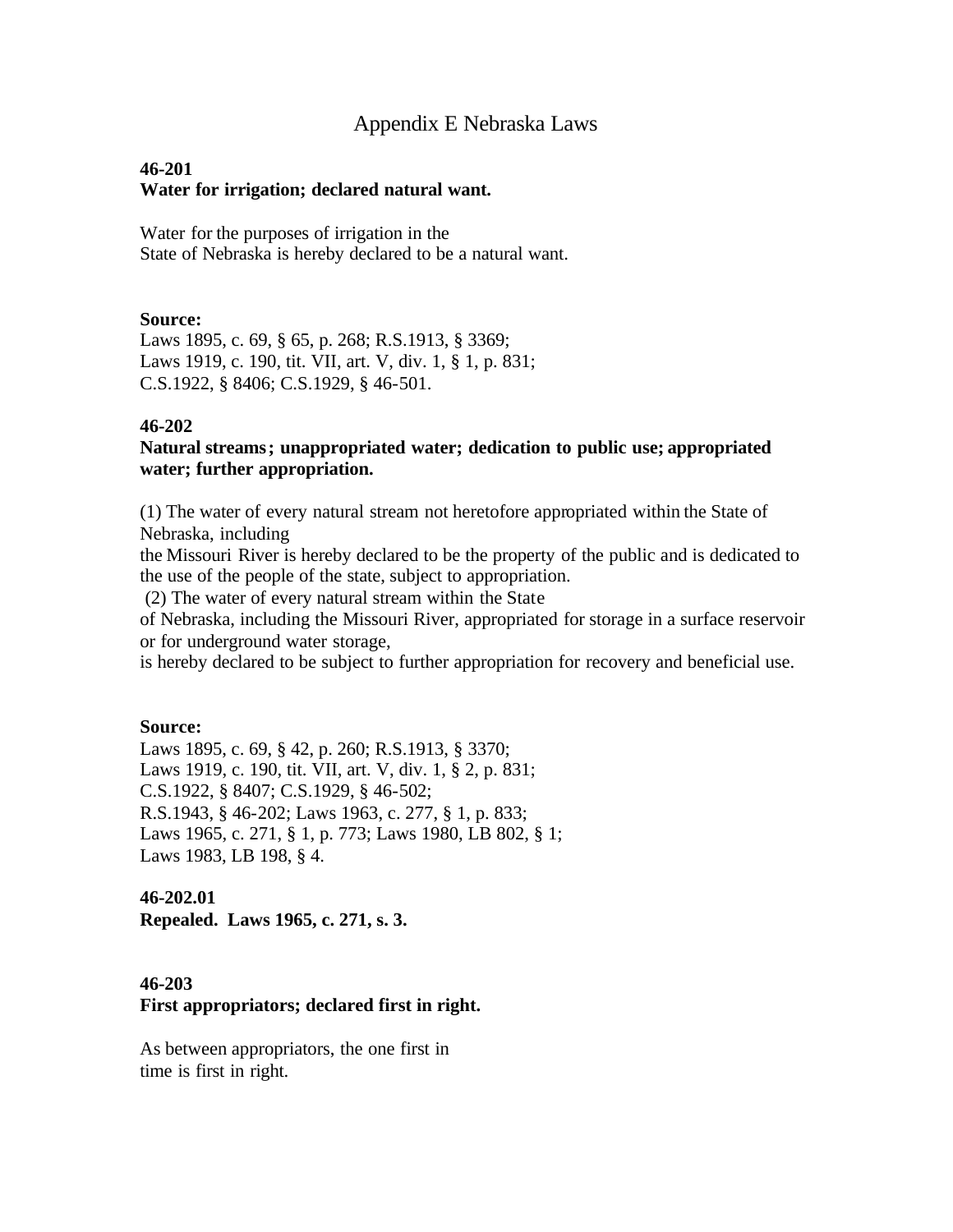### **Source:**

Laws 1889, c. 68, § 7, p. 504; R.S.1913, § 3371; Laws 1919, c. 190, tit. VII, art. V, div. 1, § 3, p. 832; C.S.1922, § 8408; C.S.1929, § 46-503.

## **46-204**

## **Natural streams; priority of appropriations; first in time, first in right; preference from nature of use.**

The right to divert unappropriated waters of

every natural stream for benefic ial use shall never be denied except when such denial is demanded by the public interest. Priority of appropriation shall give the better right as between those using the water for the same purposes, but when the waters of any natural stream are not sufficient for the use of all those desiring the use of the same, those using the water for domestic

purposes shall have the preference over those claiming it for any other purpose, and those using the water for agriculturalpurposes shall have the preference over those using the same for manufacturing purposes.

### **Source:**

Laws 1895, c. 69, § 43, p. 260; R.S.1913, § 3372; Laws 1919, c. 190, tit. VII, art. V, div. 1, § 4, p. 832; C.S.1922, § 8409; C.S.1929, § 46-504; R.S.1943, § 46-204; Laws 1963, c. 277, § 2, p. 833; Laws 1965, c. 271, § 2, p. 773; Laws 1981, LB 252, § 1.

## **46-205**

## **First appropriators; date of priority.**

The priority of an appropriation shall date from the filing of the application in the office of the Department of Natural Resources.

#### **Source:**

Laws 1895, c. 69, § 31, p. 254; R.S.1913, § 3373; Laws 1919, c. 190, tit. VII, art. V, div. 1, § 5, p. 832; C.S.1922, § 8410; C.S.1929, § 46-505; R.S.1943, § 46-205; Laws 2000, LB 900, § 94.

#### **46-206**

#### **Appropriation; water to be returned to stream.**

The water appropriated from a river or stream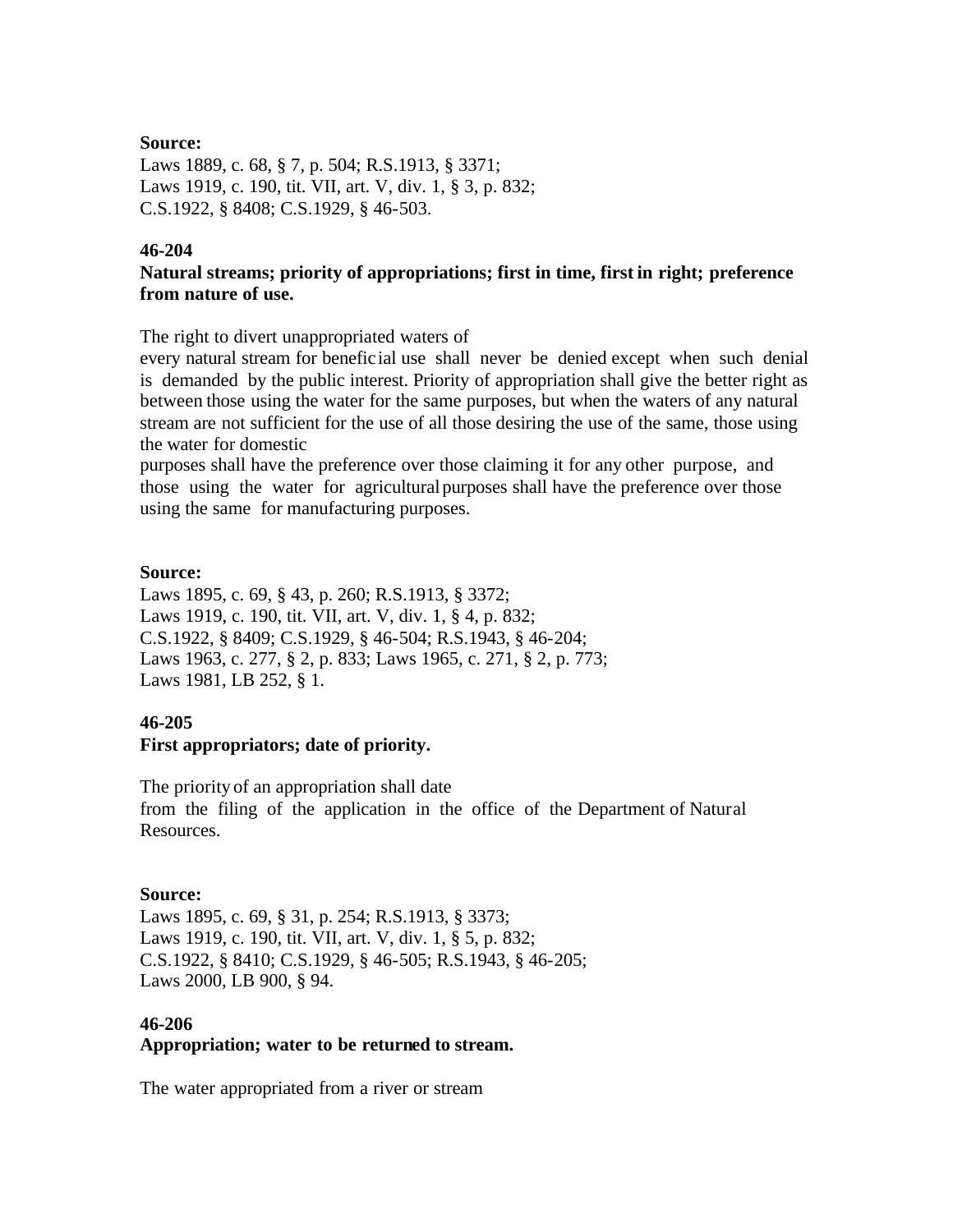shall not be turned or permitted to run into the waters or channel of any other river or stream than that from which it is taken or appropriated, unless such stream exceeds in width one hundred feet, in which event not more than seventy-five percent of the regular flow shall be taken and any such taking shall be subject to the provisions of section 46-289.

#### **Source:**

Laws 1889, c. 68, § 6, p. 504; Laws 1893, c. 40, § 3, p. 378; R.S.1913, § 3376; Laws 1919, c. 190, tit. VII, art. V, div. 1, § 8, p. 832; C.S.1922, § 8413; C.S.1929, § 46-508; R.S.1943, § 46-206; Laws 1981, LB 252, § 2.

#### **46-207**

### **Appropriation; no land to be crossed by more than one ditch.**

No tract of land shall be crossed by more than one ditch, canal or lateral without the written consent and agreement of the owners thereof, if the first ditch, canal or lateral can be made to answer the purpose for which the second is desired or intended.

#### **Source:**

Laws 1889, c. 68, § 3, p. 504; R.S.1913, § 3377; Laws 1919, c. 190, tit. VII, art. V, div. 1, § 9, p. 832; C.S.1922, § 8414; C.S.1929, § 46-509.

**46-208 Transferred to section 61-205.**

**46-209 Transferred to section 61-206.**

**46-210 Transferred to section 61-207.**

**46-211 Repealed. Laws 1984, LB 897, s. 5.**

**46-212 Transferred to section 61-208.**

**46-212.01 Transferred to section 61-209.**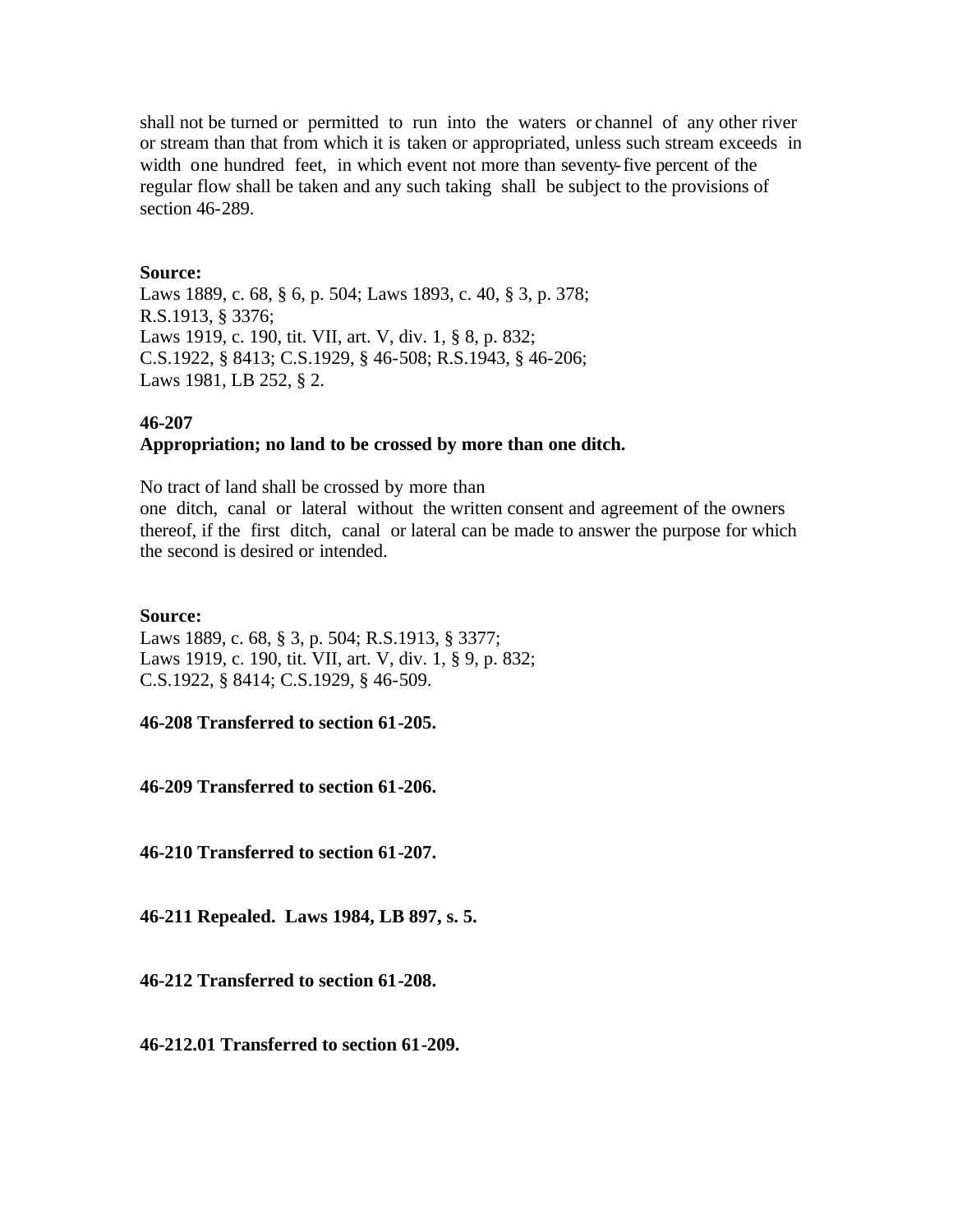**46-212.02 Repealed. Laws 2000, LB 900, s. 256.**

**46-213 Transferred to section 61-211.**

**46-214 Repealed. Laws 1981, LB 545, s. 52.**

**46-215 Transferred to section 61-212.**

**46-216 Transferred to section 61-213.**

**46-217 Transferred to section 61-214.**

**46-218 Transferred to section 61-215.**

**46-219 Transferred to section 61-216.**

**46-220 Repealed. Laws 1953, c. 157, s. 3.**

**46-221 Repealed. Laws 1953, c. 157, s. 3.**

**46-222 Repealed. Laws 1987, LB 140, s. 15.**

**46-223 Repealed. Laws 1987, LB 140, s. 15.**

**46-224 Repealed. Laws 1987, LB 140, s. 15.**

**46-225 Repealed. Laws 1953, c. 157, s. 3.**

**46-226 Determination of priority and amount of appropriation; duty of department.**

The department shall make proper arrangements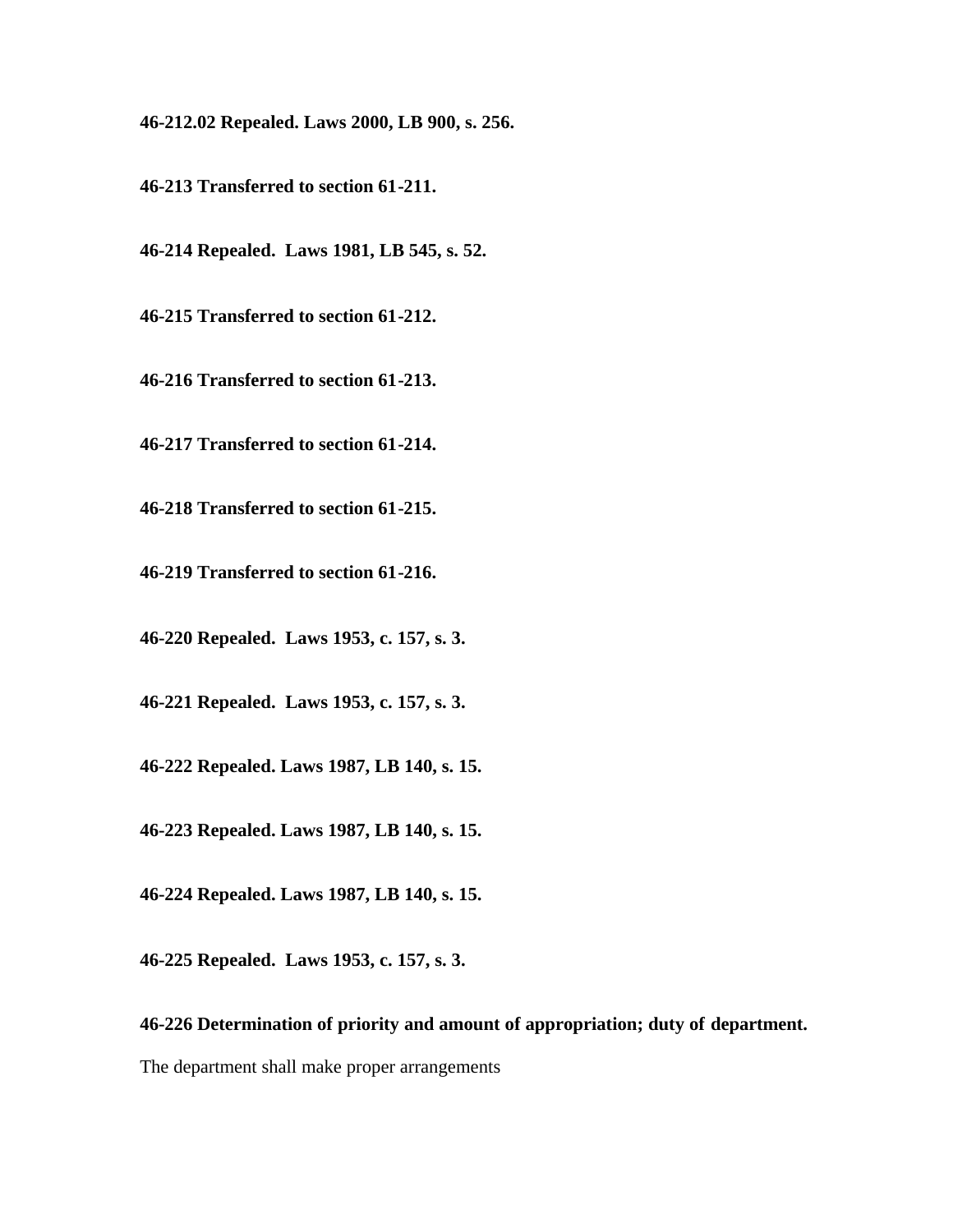for the determination of priorities of right to use the public waters of the state and determine the same. The method of determining the priority and amount of appropriation shall be fixed by the department.

## **Source:**

Laws 1919, c. 190, tit. VII, art. V, div. 2, § 7, p. 835; C.S.1922, § 8426; C.S.1929, § 81-6307; R.S.1943, § 46-226; Laws 2000, LB 900, § 95.

## **46-226.01**

# **Application for recognition of incidental underground waterstorage; procedure.**

Any person having an approved perfected

appropriation may file with the department an application for recognition of incidental underground water storage associated with such appropriation on a form prescribed and furnished by the department without cost. Upon receipt of an application, the department shall proceed in accordance with rules and regulations adopted and promulgated by the department.

## **Source:**

Laws 1983, LB 198, § 5; Laws 1985, LB 488, § 2.

# **46-226.02**

# **Application; director; approval; conditions.**

1) The director may approve an application

filed pursuant to section 46-226.01 or 46-297 subject to the following conditions:

(a) The rate, quantity, or time of surface water

diversion shall not be increased from that approved for the appropriation at the time the application is filed;

(b) If the water stored or to be stored underground

will be used for irrigation purposes, the director may approve the service of additional amounts of land or different lands not identified to be served with facilities included under the original appropriation, if the director determines that the

change is in the public interest, and that any interference with the rights of senior appropriators as a result of such change is unavoidable and not material;

(c) The priority date shall remain the same as that of

the original appropriation; and

(d) When the application is for recognition of

incidental underground water storage, such stored water is being withdrawn or is otherwise being used for beneficial purposes.

(2) For an application filed pursuant to section

46-226.01, the burden shall be on the applicant to prove that underground water storage has occurred.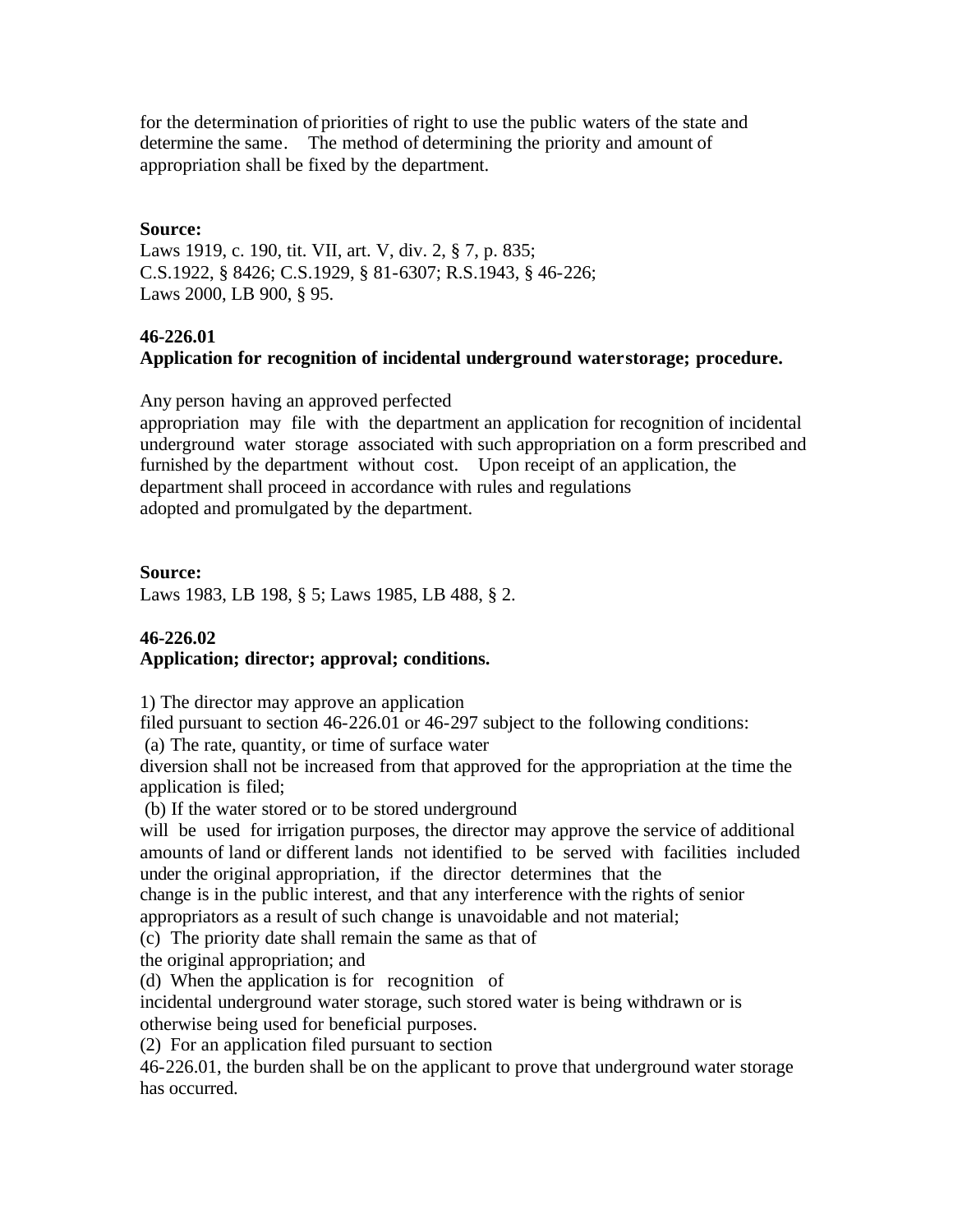(3) The director may grant the application in a

modified or reduced form, if required by the public interest, and may impose such other reasonable conditions as deemed appropriate to protect the public interest.

(4) The director's order of approval shall specify:

 (a) The source of the water stored or to be stored underground;

(b) The underground water storage method; and

 (c) A description of the area served or to be served by the water stored underground.

## **Source:**

Laws 1983, LB 198, § 6; Laws 1985, LB 488, § 3; Laws 1995, LB 350, § 2.

### **46-226.03 Terms, defined.**

For purposes of sections 46-226 to 46-243:

(1) Department means the Department of Natural Resources;

(2) Director means the Director of Natural Resources;

(3) Incidental underground water storage has the same meaning as in section 46-296;

(4) Induced ground water recharge means the process by

which ground water withdrawn from wells near a natural stream is replaced by surface water flowing in the stream?

(5) Intentional underground water storage has the same

meaning as in section 46-296;

(6) Public water supplier means a city, village,

municipal corporation, metropolitan utilities district, rural water district, natural resources district, irrigation district, reclamation district, or sanitary and improvement district which supplies or intends to supply water to inhabitants of cities, villages, or rural areas for domestic or municipal purposes;

(7) Underground water storage has the same meaning as

in section 46-296; and

(8) Well means a well, subsurface collector, or other

artificial opening or excavation in the ground from which ground water flows under natural pressure or is artificially withdrawn.

## **Source:**

Laws 1993, LB 301, § 1; Laws 2000, LB 900, § 96.

## **46-227**

## **Water in streams; measurement; duty of department.**

The department shall measure or cause to be measured the quantity of water flowing in the several streams of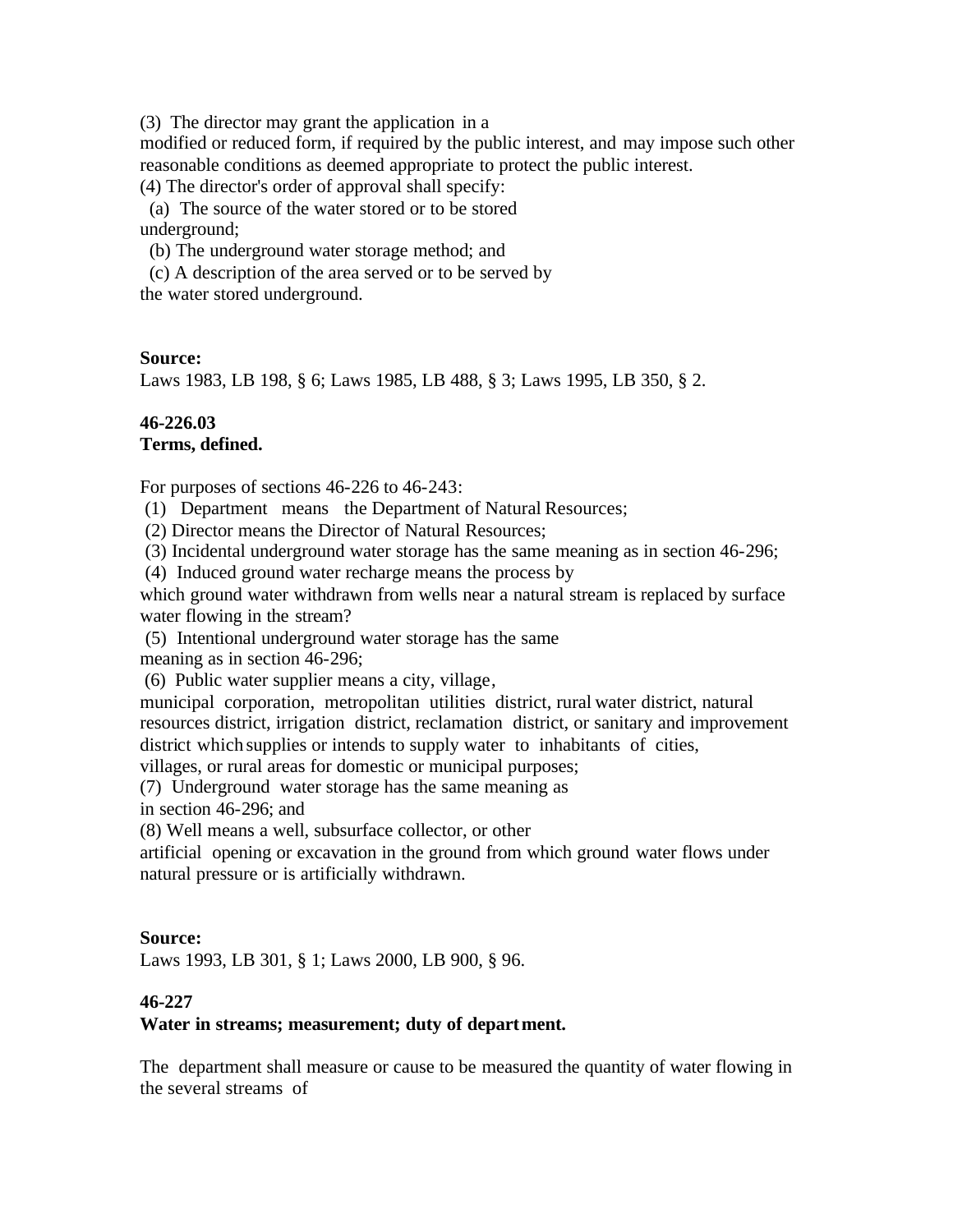the state, shall make a record thereof in the office of the department, and shall from time to time make such additional measurements as may be necessary, in considering applications for water appropriations and such controversies as may arise regarding the distribution of water.

#### **Source:**

Laws 1919, c. 190, tit. VII, art. V, div. 2, § 8, p. 835; C.S.1922, § 8427; C.S.1929, § 81-6308; R.S.1943, § 46-227; Laws 2000, LB 900, § 97.

### **46-228**

### **Flowing water; standards of measurement.**

The standard of measurement for flowing water,

both for determining the flow of water in natural streams and for the purpose of distributing it the refrom when appropriations have been made for direct flow, shall be one cubic foot per second of time. The standard of measurement of the volume of water shall be one acre-foot, equivalent to forty-three thousand five hundred sixty cubic feet, and when water is stored in any natural or artificial reservoir, this standard shall be used for determining the capacity of storage reservoirs, the amount stored, and the amount used therefrom, except that for public water supplier appropriations, the standard of measurement may be in terms of gallons.

#### **Source:**

Laws 1919, c. 190, tit. VII, art. V, div. 2, § 21, p. 843; C.S.1922, § 8440; C.S.1929, § 81-6321; R.S.1943, § 46-228; Laws 1993, LB 301, § 2.

## **46-229**

## **Appropriations; beneficial or us eful purpose required; termination; hearing.**

All appropriations for water must be for some

beneficial or useful purpose and, except as provided in sections 46-290 to 46-294 and 46- 2,122 to 46-2,125, when the appropriator or his or her successor in interest ceases to use it for suchpurpose for more than three consecutive years, the right may be terminated only by the director following a hearing pursuant to sections 46-229.02 to 46-229.05.

#### **Source:**

Laws 1919, c. 190, tit. VII, art. V, div. 2, § 9, p. 835; C.S.1922, § 8428; C.S.1929, § 81-6309; R.S.1943, § 46-229; Laws 1947, c. 172, § 1(1), p. 520; Laws 1983, LB 380, § 1; Laws 1984, LB 818, § 1; Laws 1993, LB 302, § 2; Laws 1995, LB 99, § 14;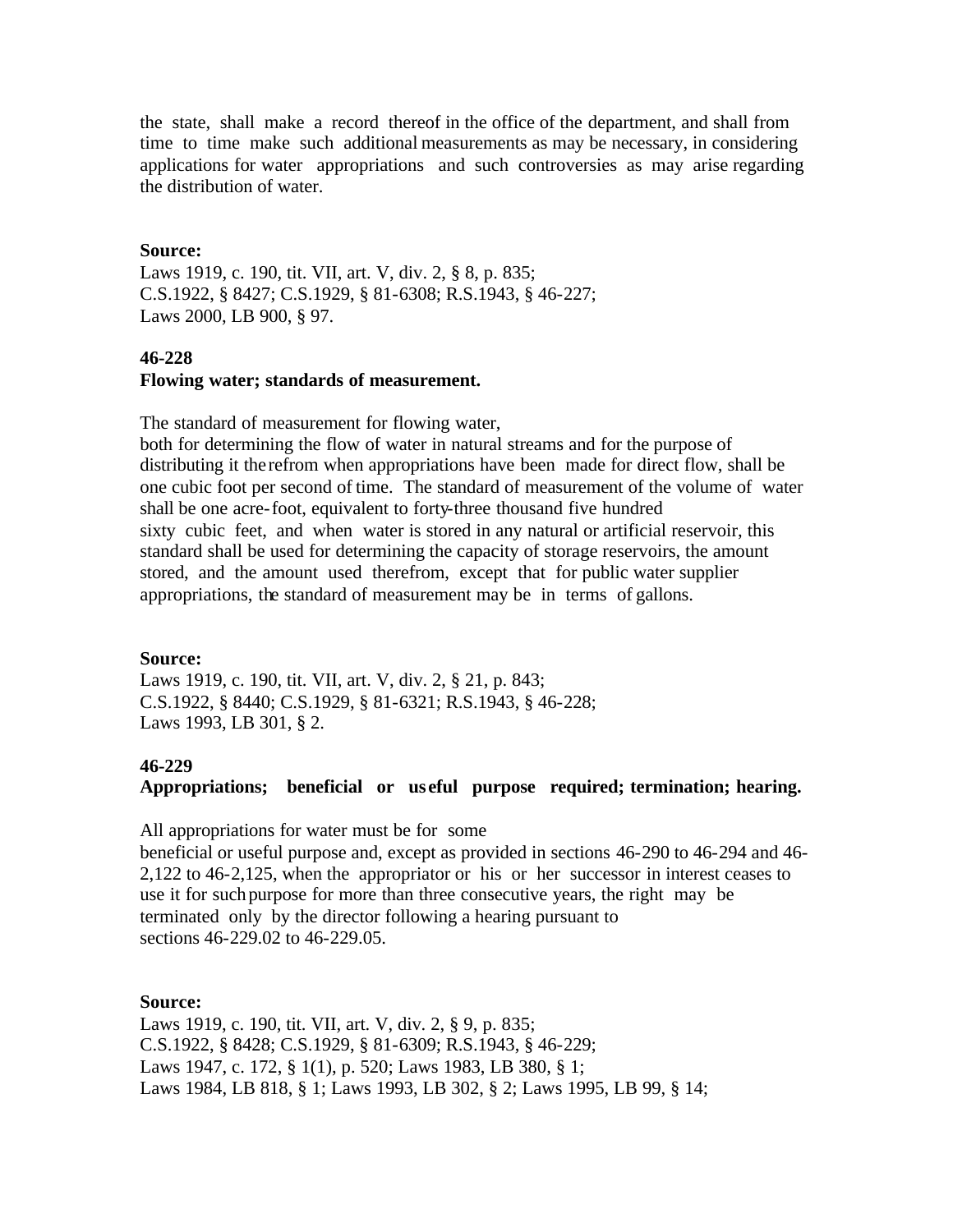Laws 2000, LB 900, § 98.

### **46-229.01 Department; examine condition of ditches.**

The department shall, as often as necessary, examine into the condition of all ditches constructed or partially constructed within the state and shall compile information concerning the condition of every water appropriation and all ditches and canals and other works constructed or partially constructed thereunder.

### **Source:**

Laws 1919, c. 190, tit. VII, art. V, div. 2, § 9, p. 836; C.S.1922, § 8428; C.S.1929, § 81-6309; R.S.1943, § 46-229; Laws 1947, c. 172, § 1(2), p. 520; Laws 2000, LB 900, § 99.

### **46-229.02**

## **Adjudication of water rights; abandonment; notice; hearing; forfeiture; cancellation.**

If it shall appear that any water appropriation has not been used for some beneficial or useful purpose or having been so used at one time has ceased to be used for such purpose for more than three consecutive years, the department shall appoint a place and time of hearing, shall serve notice upon the owners of such water appropriation or such ditch, canal, or other diverting works to show cause by such time and atsuch place why the water appropriation owned by such person should not be declared forfeited and annulled because such water appropriation had not been used for more than three consecutive years prior to receiving such notice, and shall also serve such notice upon the landowners under such water appropriation, ditch, or canal. The notice shall contain a copy of section 46-229.04 and a department telephone number which any person may call for information regarding sufficient cause for nonuse. A water appropriation may be canceled by the department without complying with sections 46- 229.01 to 46-229.04 if the

owner of such appropriation fails to comply with any of the conditions of approval in the permit.

#### **Source:**

Laws 1919, c. 190, tit. VII, art. V, div. 2, § 9, p. 836; C.S.1922, § 8428; C.S.1929, § 81-6309; R.S.1943, § 46-229; Laws 1947, c. 172, § 1(3), p. 521; Laws 1963, c. 278, § 1, p. 834; Laws 1983, LB 380, § 2; Laws 1984, LB 1000, § 1.

#### **46-229.03**

**Adjudication of water rights; notice; contents; service.**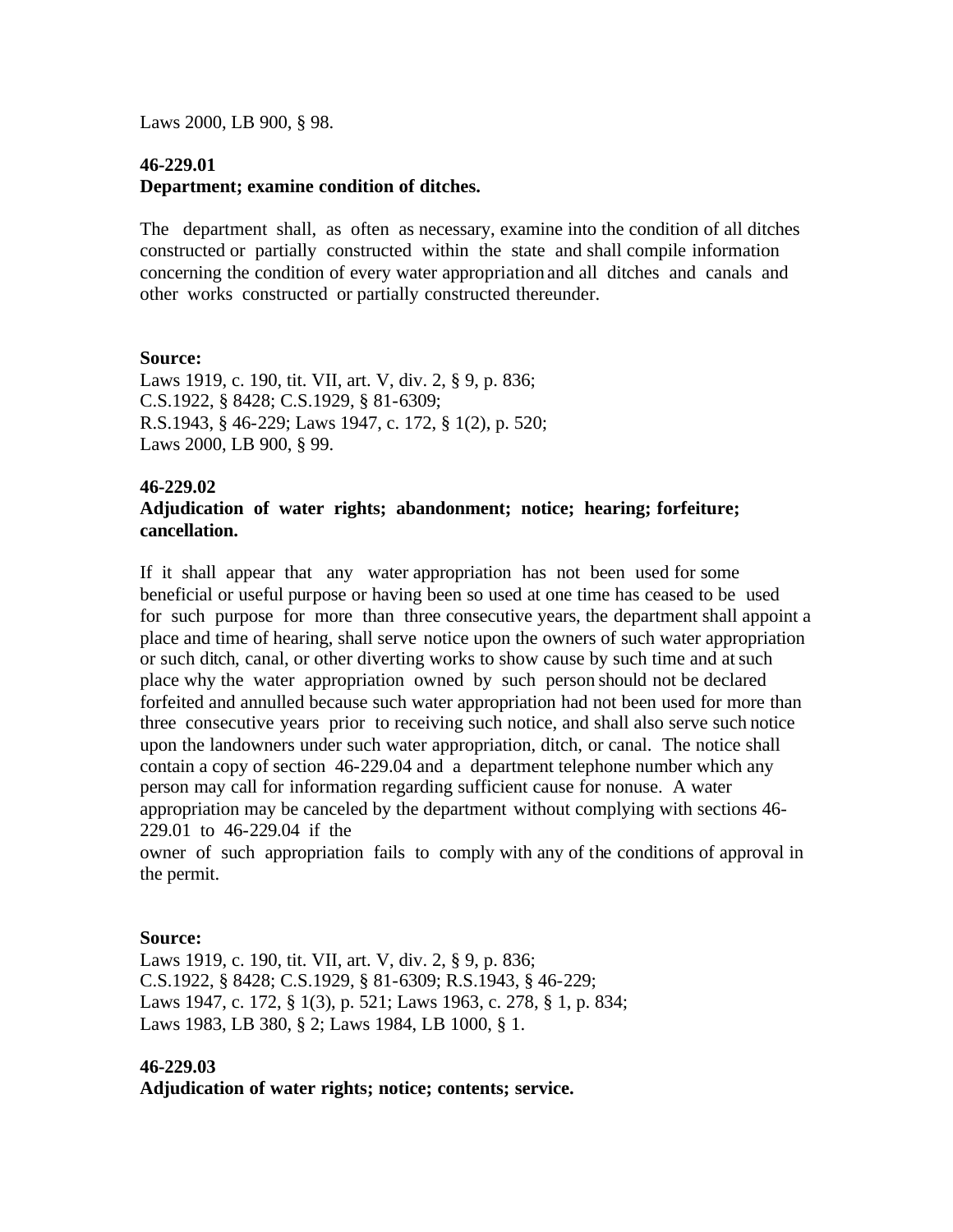(1) The notice shall contain the date and

place of hearing, a description of the water appropriation, the number thereof upon the books and records of the department, the date of priority, the point of diversion, and a description of the lands which are located under such water appropriation. It shall call upon all persons interested in such water appropriation to show cause why all or part of the same should not be canceled and annulled. The notice shall be served personally or by registered or certified mail at least thirtydays before the date of hearing upon those owning or controlling the water appropriation and the ditch, canal, or reservoir for the purpose of using or storing water for any purpose if they are known to the department to be the owners thereof and maintain anoffice within the State of Nebraska.

(2) If the persons named in subsection (1) of this

section do not maintain an office within the State of Nebraska, then such notice shall be served by the publication in some legal newspaper published or of general circulation in the county in which the place of diversion of such water appropriation is located, once a week for three consecutive weeks prior to the date of hearing.

(3) Except as provided in subsection (4) of this

section, a copy of such notice shall be personally served or sent by either registered or certified mail to all other persons appearing from the records of the county clerk or register of deeds to be landowners under such appropriation.

(4) Landowners whose property under such appropriation

is located within the corporate limits of a city or village shall be served by the publication of such notice in a legal newspaper published or of general circulation in the county in which the city or village is located. The notice shall be published once a week for three consecutive weeks prior to the date of hearing.

## **Source:**

Laws 1919, c. 190, tit. VII, art. V, div. 2, § 9, p. 836; C.S.1922, § 8428; C.S.1929, § 81-6309; R.S.1943, § 46-229; Laws 1947, c. 172, § 1(4), p. 521; Laws 1957, c. 242, § 39, p. 852; Laws 1973, LB 186, § 5; Laws 1980, LB 648, § 1; Laws 1986, LB 960, § 32; Laws 1987, LB 140, § 3.

## **46-229.04**

### **Adjudication of water rights; hearing; decision; nonuse; considerations; consolidation of proceedings; when.**

(1) At such hearing the verified field investigation report of an employee of the department shall be

prima facie evidence for the forfeiture and annulment of such water appropriation. If no one appears at the hearing, such water appropriation or unused part thereof shall be declared forfeited and annulled. If someone interested appears and contests the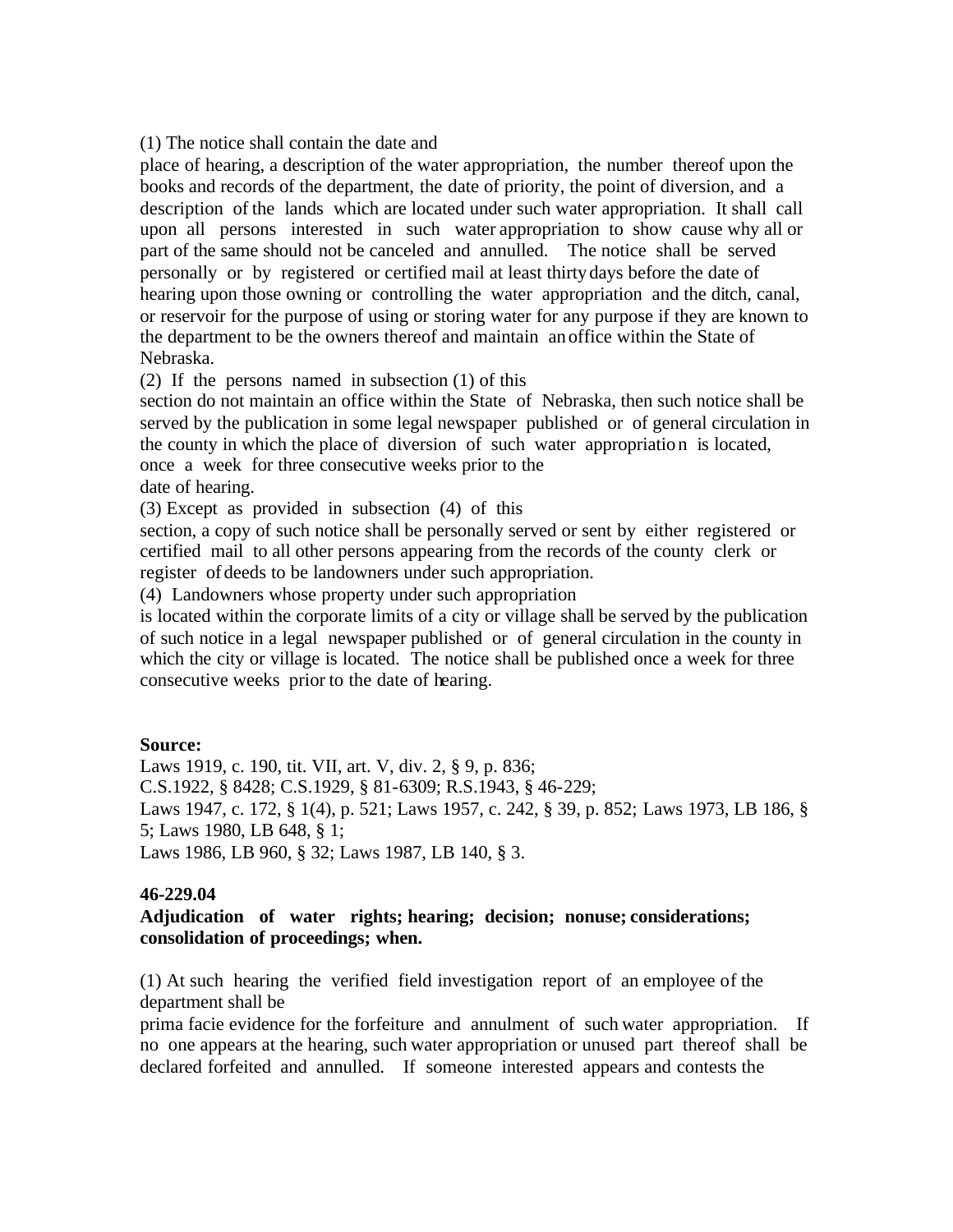same, the department shall hear evidence, and if it appears that such water has not been put to a beneficial use or

has ceased to be used for such purpose for more than three consecutive years, the same shall be declared canceled and annulled unless the department finds that there has been sufficient cause for such nonuse as provided for in subsection(3) of this section.

(2) If it is determined that such water has not been

put to beneficial use or has ceased to be used for such purpose for more than ten consecutive years, the water right shall be declared canceled and annulled, except that for any water appropriation or part of a water appropriation on any tract of land under separate ownership, sufficient cause for nonuse shall be deemed to exist even if the period of nonuse was for more than

ten consecutive years if the landowner used the available water supply on only part of the land under the water appropriation because of an inadequate water supply.

(3) If the period of nonuse did not exceed ten

consecutive years, sufficient cause shall be deemed to exist if such nonuse was a result of one or more of the following:

 (a) The land subject to the appropriation was placed under an acreage reserve or production quota program or otherwise withdrawn from use as required for participation in any federal

or state program;

 (b) Federal, state, or local laws, rules, or regulations temporarily prevented or restricted such use;

 (c) The available water supply was inadequate to enable the owner to use the water for a beneficial or useful purpose;

(d) Use of the water was unnecessary because of climatic conditions;

 (e) Circumstances were such that a prudent person, following the dictates of good husbandry, would not have beenexpected to use the water;

 (f) The works, diversions, or other facilities essential to use of the water were destroyed by a cause not

within the control of the owner of the appropriation, and good faith efforts to repair or replace the works, diversions, or facilities have been and are being made;

 (g) The owner of the appropriation was in active involuntary service in the armed forces of the United States or was in active voluntary service during a time of crisis; or

 (h) Legal proceedings prevented or restricted use of the water. The department may specify by rule and regulation other circumstances which shall be deemed to constitute sufficient

cause.

 (4) If at the time of the hearing there is anapplication for incidental or intentional underground water storage pending before the department and filed by the owner of the appropriation, the proceedings shall be consolidated.

#### **Source:**

Laws 1919, c. 190, tit. VII, art. V, div. 2, § 9, p. 837;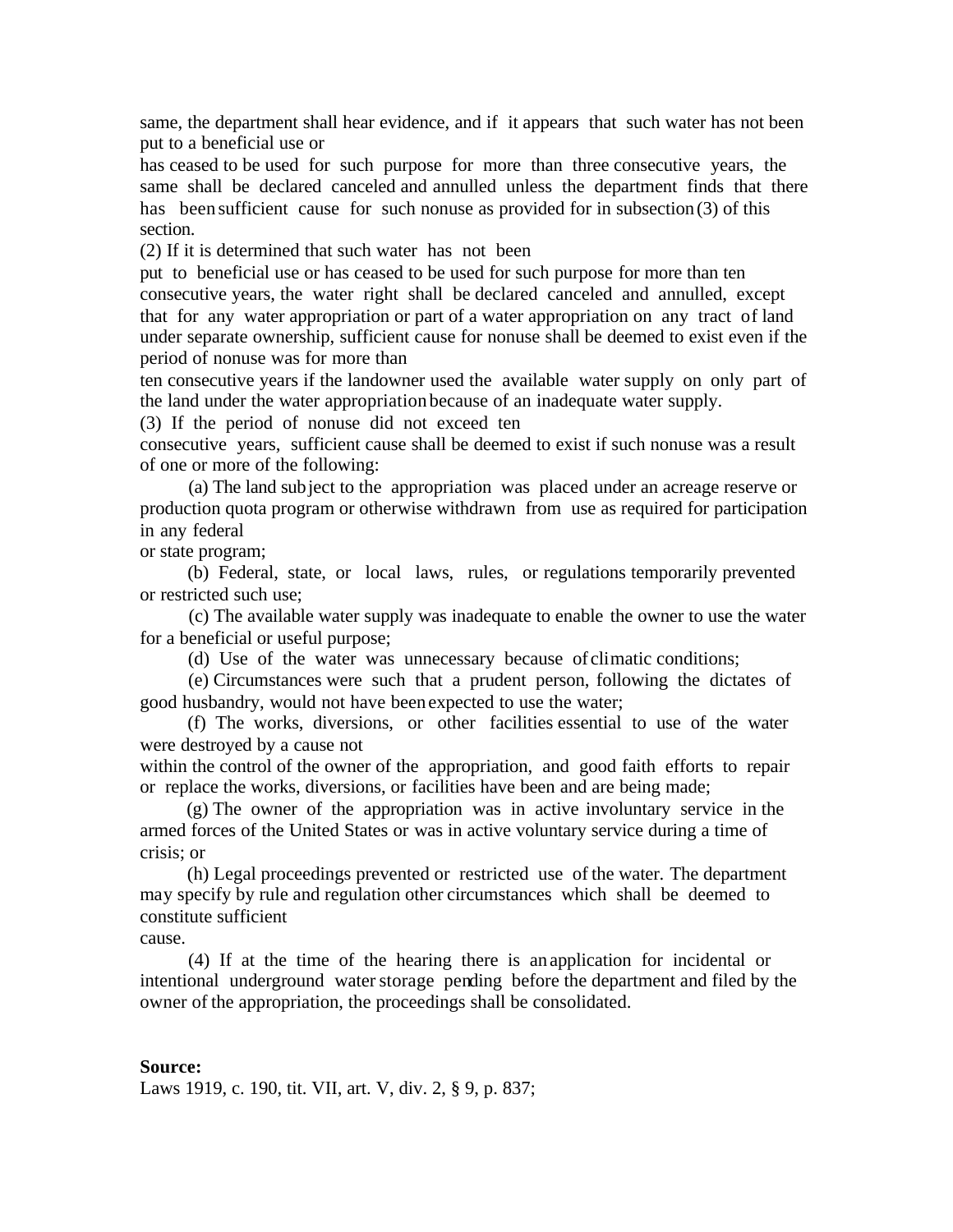C.S.1922, § 8428; C.S.1929, § 81-6309; R.S.1943, § 46-229; Laws 1947, c. 172, § 1(5), p. 521; Laws 1973, LB 186, § 6; Laws 1983, LB 380, § 3; Laws 1987, LB 140, § 4; Laws 1987, LB 356, § 1; Laws 1995, LB 350, § 3; Laws 2000, LB 900, § 100.

### **46-229.05**

#### **Adjudication of water rights; appeal.**

An appeal may be taken from the decision of the department upon such hearing as provided by section 61-207.

### **Source:**

Laws 1919, c. 190, tit. VII, art. V, div. 2, § 9, p. 837; C.S.1922, § 8428; C.S.1929, § 81-6309; R.S.1943, § 46-229; Laws 1947, c. 172, § 1(6), p. 522; Laws 1991, LB 732, § 106; Laws 2000, LB 900, § 101.

#### **46-229.06**

**Repealed. Laws 1998, LB 895, s. 1.**

#### **46-230**

## **Adjudication of water rights; record; duty of landowner to furnish address; notice.**

As the adjudication of a stream progresses and

as each claim is finally adjudicated, the director shall make and cause to be entered of record in his or her office an order determining and establishing the priorities of right to use the water of such stream, the amount of the appropriation of the persons claiming water from such stream and the character of use for which each appropriation is found to have been made, and the

address of the owner of each water appropriation. It shall be the duty of every owner of an appropriation to give notice to the department of its address and any change of its address or of the name of the owner of the appropriation. Notification shall be in such form and shall include such evidence of ownership as the

director may by regulation require. Upon receipt of such notice, the department shall update its records. The department shall not collect a fee for the filing of the notice.

#### **Source:**

Laws 1919, c. 190, tit. VII, art. V, div. 2, § 10, p. 837; C.S.1922, § 8429; C.S.1929, § 81-6310; Laws 1941, c. 29, § 11, p. 137; C.S.Supp.,1941, § 81-6310; R.S.1943, § 46-230; Laws 1973, LB 186, § 7; Laws 1979, LB 204, § 1; Laws 2000, LB 900, § 102; Laws 2001, LB 667, § 2; Laws 2002, LB 458, § 1. Effective date July 20, 2002.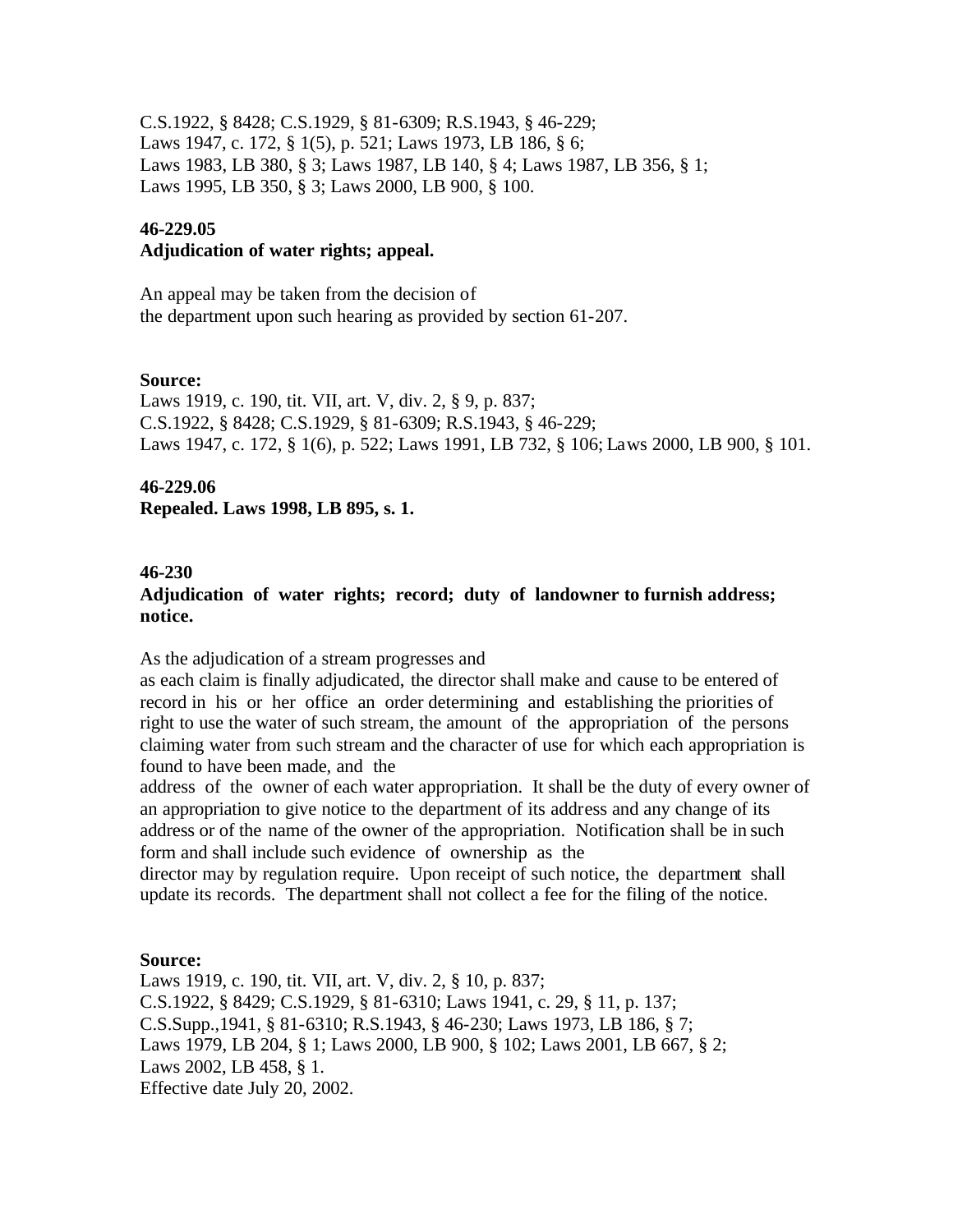#### **46-231**

### **Amount and priority of appropriation; determination; limitationof amount; storage water.**

Each appropriation shall be determined in its

priority and amount by the time at which it is made and the amount of water which the works are constructed to carry. An appropriator shall at no time be entitled to the use of more than he or she can beneficially use for the purposes for which the appropriation has been made, and the amount of any appropriation made by means of enlargement of the distributing works shall be

determined in like manner.

 An allotment from the natural flow of streams for irrigation shall not exceed one cubic foot per second of time for each seventy acres of land and shall not exceed three acre-feet in the aggregate during one calendar year for each acre of land for which such appropriation has been made, and an allotment

shall not exceed the least amount of water that experience may indicate is necessary, in the exercise of good husbandry, for the production of crops. Such limitations do not apply to storage waters or to water appropriations transferred pursuant to sections 46- 2,122 to 46-2,125 and 46-2,127 to 46-2,129.

 When storage water is being used in addition to the natural flow, the person in charge of the ditch or canal shall, upon his or her request and within twenty-four hours thereof, be notified in writing by the user of such storage waters of the time of withdrawal from natural streams to be distributed according to law.

When an appropriation is for irrigation purposes and the amount is so small that a proper distribution and application is impractical, as much water as the applicant can use without waste may be allotted for a limited time so fixed by the department as to give each appropriator his or her just share without violating other rights, so long as (1) the volume of

water used in a twenty-four-hour period does not exceed the amount of water that would otherwise have been allowed at the approved fixed continuous rate for a twenty-four-hour period or (2) the volume of water used in a seven-day, Mondaythrough-Sunday period does not exceed the amount of water that would otherwise have been allowed at the approved fixed continuous rate for a seven-day period. The department shall determine schedules among appropriators to assure that other rights are not violated.

#### **Source:**

Laws 1919, c. 190, tit. VII, art. V, div. 2, § 11, p. 837; C.S.1922, § 8430; Laws 1929, c. 133, § 1, p. 486; C.S.1929, § 81-6311; R.S.1943, § 46-231; Laws 1987, LB 140, § 5; Laws 1993, LB 789, § 1; Laws 1995, LB 99, § 15; Laws 2000, LB 900, § 103.

**46-232**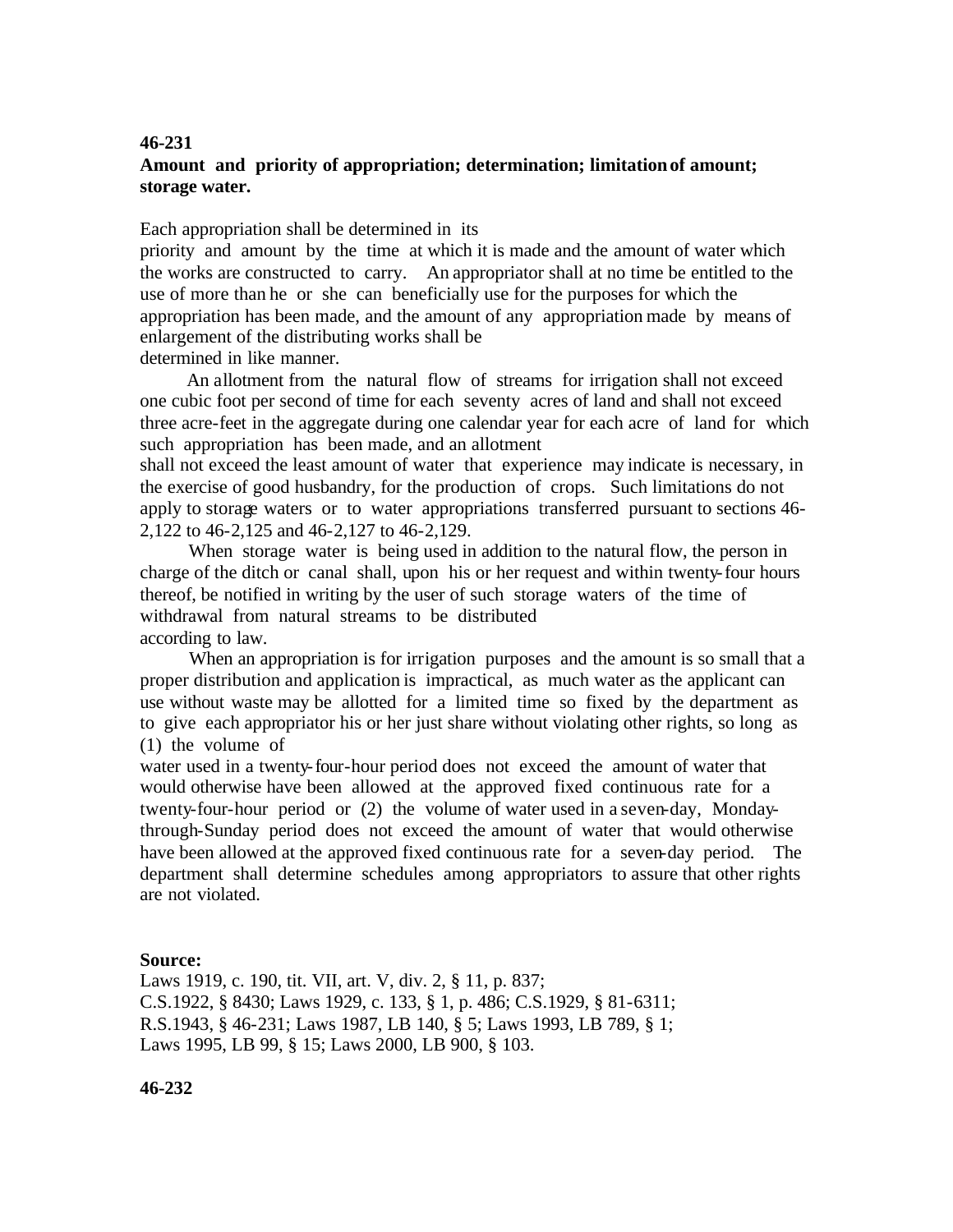#### **46-233**

## **Application to appropriate water; time of making; contents; procedure; priority date; notice; hearing; temporary permit; emergency use.**

### (1) The United States and every person

intending to appropriate any of the public waters of the State of Nebraska shall, before (a) commencing the construction, enlargement, or extension of any works for such purpose, (b) performing any work in connection with such construction, enlargement, or extension, or (c) taking any water from any constructed works, make an application to the department for a permit to make such appropriation. A permit may be obtained to appropriate public waters for intentional underground water storage and recovery of such water. A public water supplier may make application to appropriate public waters for induced ground water recharge.

 (2) The application shall be upon a form prescribed and furnished by the department without cost to an applicant. Such application shall set forth (a) the name and post office address of the applicant, (b) the source from which such appropriation shall be made, (c) the amount of the appropriation desired, as nearly as it may be estimated, (d) the location of any proposed

work in connection with the appropriation, (e) the estimated time required for its completion, which estimated time shall include the period required for the construction of ditches, pumps, and other features or devices, (f) the time estimated at which the application of the water for the beneficial purposes shall be

made, which time shall be limited to a reasonable time following the estimated time of completion of the work when prosecuted withdiligence, (g) the purpose for which water is to be applied and (i) if for induced ground water recharge by a public water supplier, a statement of the times of the year when and location

along a stream where flows for induced ground water recharge are proposed and (ii) if for irrigation, a description of the land to be irrigated by the water and the amount, and (h) such facts and supporting documentation as are required by the department which shall include, but not be limited to, the depth of all wells, the

extent of the underlying aquifer, the expected rate of recharge, the minimum flow or flows necessary to sustain the well field throughout the reach identified, and the period of time that a well field would continue to meet minimal essential needs of the public water supplier when there is no flow as those factors relate to and are part of an evaluation of pertinent hydrologic relationships.

 A public water supplier making application for induced ground water recharge may submit with its application a statement of the amount of induced ground water recharge water which the public water supplier presently uses as well as the amount of induced ground water recharge water it anticipates using in the next twenty-five-year period. Such statement shall also quantify the total amount of water the public water supplier presently uses from the well field as well as the total amount of water it anticipates using from the well field in the next twenty-fiveyear period.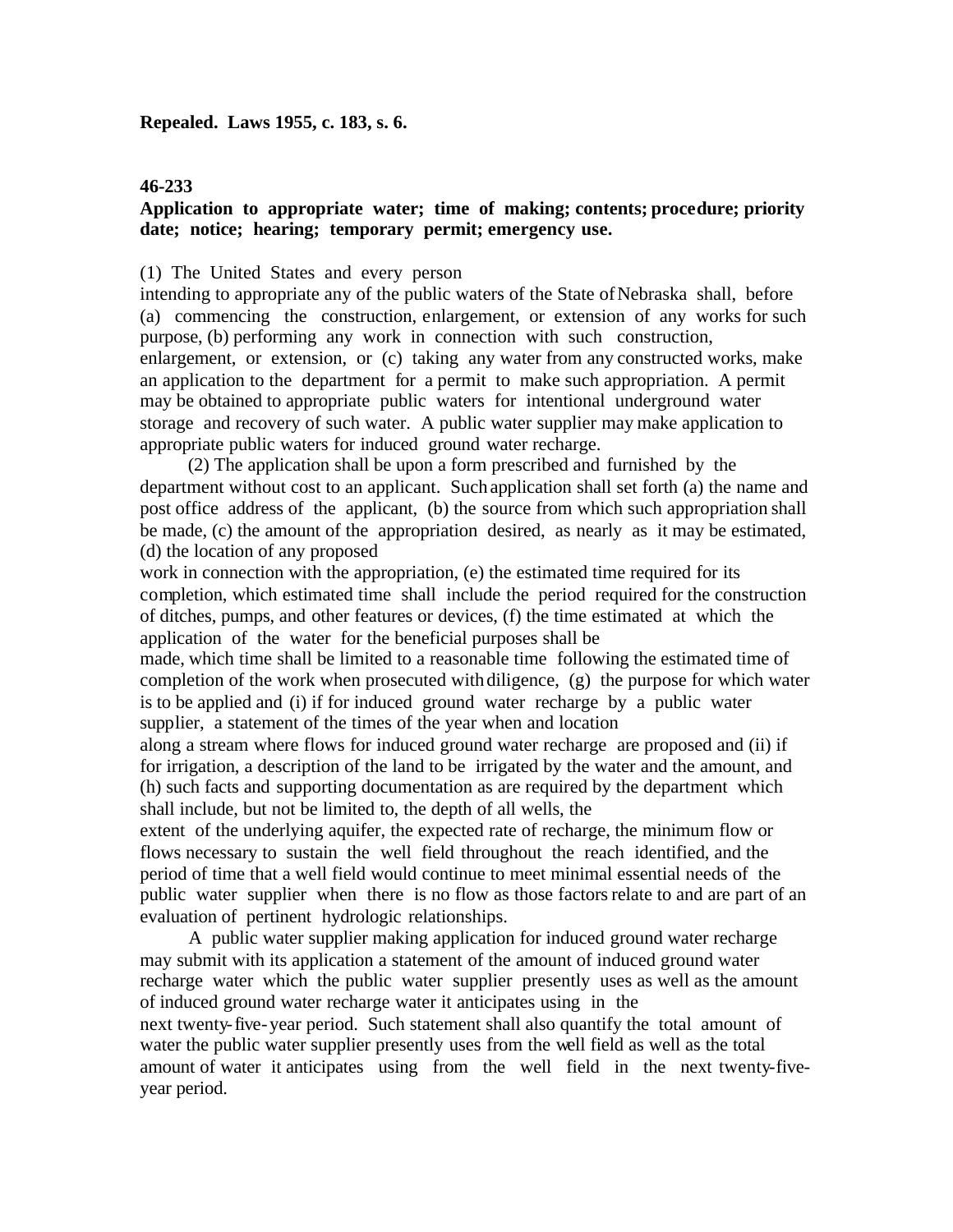(3) Upon receipt of an application containing the information set forth in this section, the department shall (a) make a record of the receipt of the application, (b) cause the application to be recorded in its office, and (c) make a careful examination of the application to ascertain whether it sets forthall the facts necessary to enable the department to determine the

nature and amount of the proposed appropriation. If such an examination shows the application in any way defective, it shall be returned to the applicant for correction, with a statement of the correction required, within ninety days after its receipt.

Ninety days shall be allowed for the refiling of the application, and in default of such refiling, the application shall stand dismissed. Except as provided in subsection (4) of this section, if so filed and corrected as required within such time, the application shall, upon being accepted and allowed, take priorityas of the date of the original filing, subject to compliance with

the future provisions of the law and the rules and regulations thereunder. During the pendency of any application or upon its approval, the department, upon proper authorization and request of the applicant, may assign the application a later priority date.

 (4) For public water supplier wells in existence onSeptember 9, 1993, the priority date assigned to an application for induced ground water recharge made by a public water supplier shall be:

 (a) June 27, 1963, for water supply wells and facilities constructed and placed in service on or before June 27, 1963;

 (b) January 1, 1970, for water supply wells and facilities constructed and placed in service on or after June 28, 1963, and on or before December 31, 1969;

 (c) January 1, 1980, for water supply wells and facilities constructed and placed in service on or after January 1, 1970, and on or before December 31, 1979;

 (d) January 1, 1990, for water supply wells and facilities constructed and placed in service on or after January 1, 1980, and on or before December 31, 1989; and

 (e) January 1, 1993, for water supply wells and facilities constructed and placed in service on or after January 1, 1990, and on or before September 9, 1993.

 (5) Prior to taking action on an application for induced ground water recharge, the director shall publish notice of such application at the applicant's expense at least once eachweek for three consecutive weeks in a newspaper of general circulation in the area of the stream segment and also in a newspaper of statewide circulation. The notice shall state that any person having an interest may, in writing, object to the application. Any such objectionshall be filed with the department within two weeks after the final publication of the notice.

 (6) After the director has accepted the application made under subsection (2) of this section as a completed application and published notice as required under subsection (5)of this section, the director shall, if he or she determines that a hearing is necessary, set a time and place for a public hearing on the application. The hearing shall be held within reasonable

proximity to the area in which the wells are or would be located. At the hearing the applicant shall present all hydrological data and other evidence supporting its application. All interested parties shall be allowed to testify and present evidence relative to the application.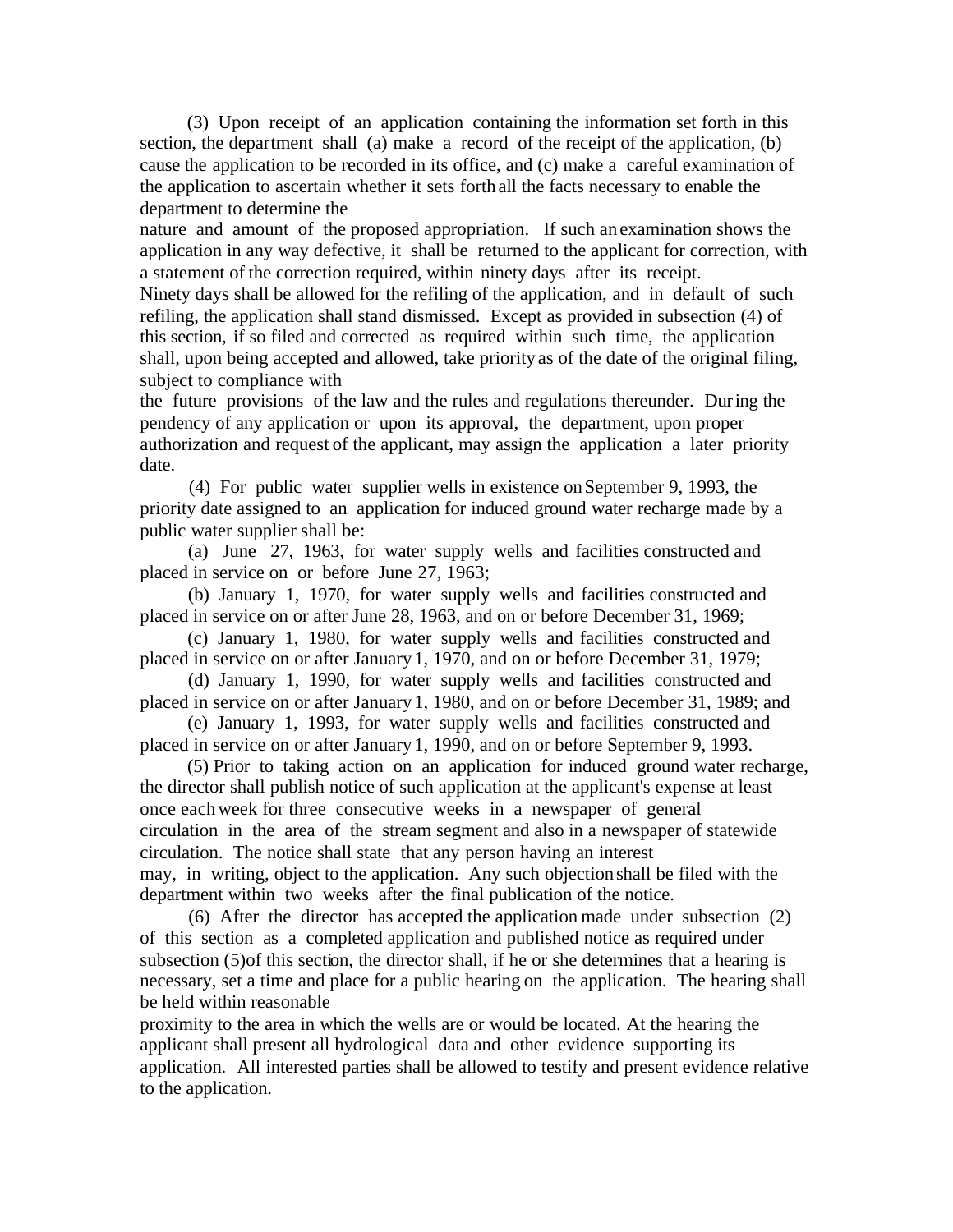(7) An unapproved application pending on August 26, 1983, may be amended to include appropriation for intentional underground water storage and recovery of such water.

 (8) Application may be made to the department for a temporary permit to appropriate water. The same standards for granting a permanent appropriation shall apply for granting suchtemporary permit except when the temporary permit is for road construction or other public use construction and the amount of water requested is less than ten acre-feet in total volume. For

temporary permits for public-use construction, the applicant shall include on the application the location of the diversion, the location of use, a description of the project, the amount ofwater requested, and the person to contact. Temporary permits for public-use construction and for less than ten acre-feet in total volume may be granted without any determination of unappropriated water and shall be considered to be in the public interest. The requirement of filing a map or plans with the application for a temporary permit may be waived at the discretion of the director. In granting a temporary permit, the director shall specify a date on which the right to appropriate water under the permit shall expire. Under no circumstances shall such date be longer than one calendar year after the date the temporary permit was granted. Temporary permits shall be administered during times of shortage based on priority. The right to appropriate water shall automatically terminate on the date specified by the director on the temporary permit without further action by the department.

 (9) Water may be diverted from any stream, reservoir, or canal by any fire department or emergency response services for the purpose of extinguishing a fire in progress in anemergency without obtaining a permit from the department. The installation of a dry well for this purpose is allowed without the prior permission of the department, but the department shall

be informed of any such installation, its location, and the partyresponsible for its installation and maintenance within thirtydays after the installation.

### **Source:**

Laws 1919, c. 190, tit. VII, art. V, div. 2, § 16, p. 841; C.S.1922, § 8435; C.S.1929, § 81-6316; R.S.1943, § 46-233; Laws 1955, c. 138, § 1, p. 513; Laws 1957, c. 198, § 1, p. 696; Laws 1983, LB 198, § 7; Laws 1993, LB 301, § 3; Laws 1993, LB 789, § 2; Laws 2000, LB 900, § 104; Laws 2001, LB 129, § 3.

### **46-233.01**

## **Permit to appropriate water for use in another state; application; considerations; determination.**

(1) Application may be made to the

department for a permit to appropriate any of the public surface waters of the State of Nebraska to be diverted or stored in Nebraska for use in any other state.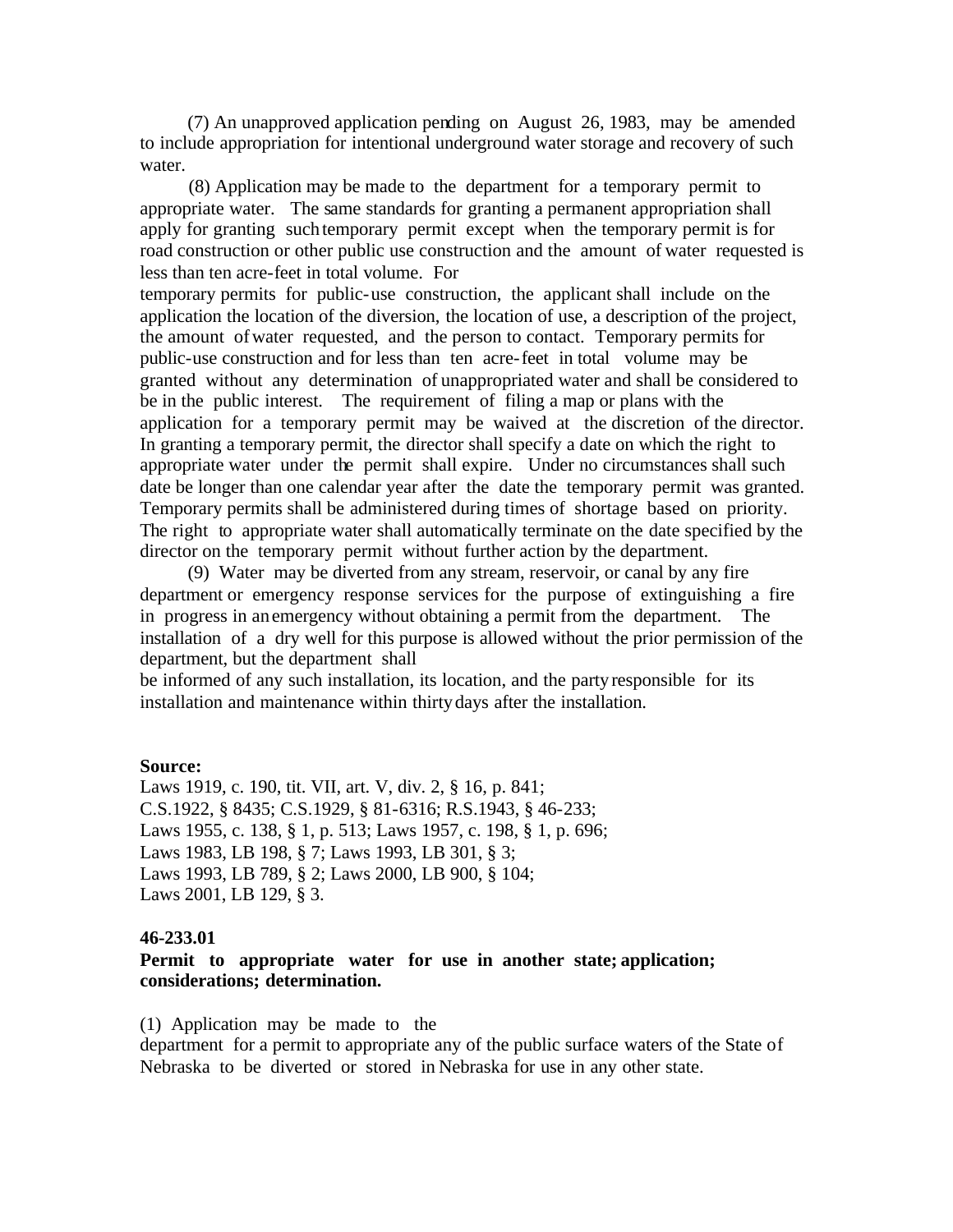(2) In determining whether to grant such application, the director shall consider the following factors:

 (a) Whether unappropriated water exists in the source of supply named in the application;

 (b) Whether such application and appropriation when perfected are not otherwise detrimental to the public welfare;

(c) Whether denial of the application is demanded bythe public interest; and

(d) Whether the proposed use is a beneficial use of water.

 (3) When determining whether denial of such application is demanded by the public interest, the director shall consider

the following factors:

(a) The economic, environmental, and other benefits of the proposed use;

 (b) Any adverse economic, environmental, and other impacts of the proposed use;

(c) Any current beneficial uses being made of the unappropriated water;

 (d) The economic, environmental, and other benefits of not allowing the appropriation and preserving the water supply for beneficial uses within the state;

(e) Alternative sources of water supply available to the applicant; and

 (f) Any other factors consistent with the purposes of this section that the director deems relevant to protecting the interests of the state and its citizens.

 The application shall be deemed in the public interest if the overall benefits to Nebraska are greater than the adverse impacts to Nebraska. The director's order granting or denying an

application shall specify the reasons for such action, including a discussion of the required factors for consideration, and shall document such decision by reference to the hearing record, if any, and to any other sources used by the director in making the decision.

### **Source:**

Laws 1953, c. 161, § 1, p. 504; Laws 1987, LB 146, § 4; Laws 2000, LB 900, § 105.

#### **46-233.02**

### **Appropriation of water for use in another state; laws governing; rights of appropriators.**

Such applications and all rights thereunder shall be governed by the provisions of the Constitution and

statutes of Nebraska as now existing or hereafter amended. Appropriators under the provisions of sections 46-233.01 and 46-233.02 shall have no greater rights than those under appropriations for use within the State of Nebraska.

**Source:** Laws 1953, c. 161, § 2, p. 505.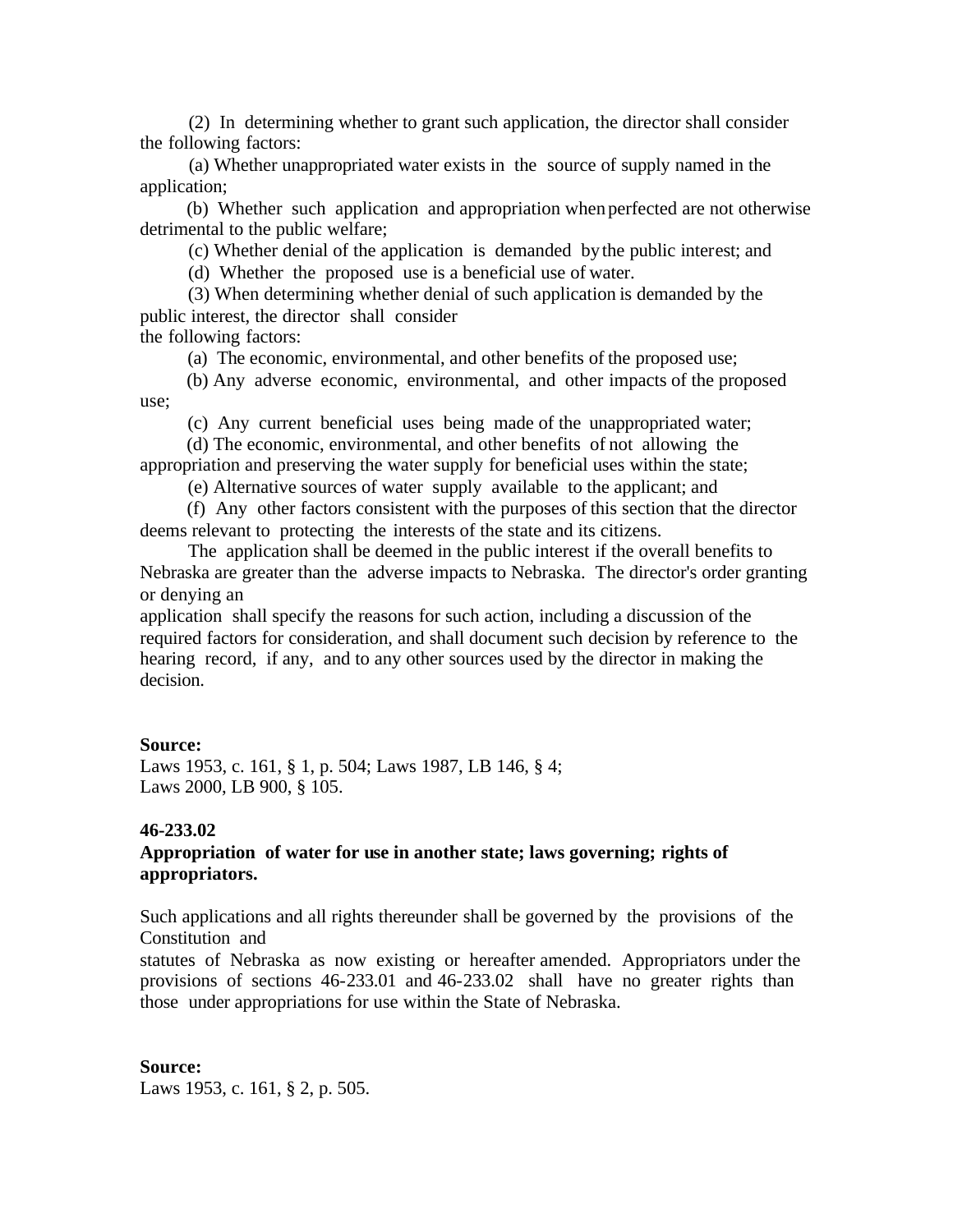### **46-234**

## **Application for water; refusal; grounds; effect; necessity for consent; perfection of appropriation; time allowed.**

If there is no unappropriated water in the

source of supply or if a prior appropriation has been perfected to water the same land to be watered by the applicant, the department may refuse such application. An application may also be refused (1) if existing facilities other than those owned or operated by the applicant are to be utilized and the applicant

fails to show, by documentary evidence, agreements with the owner and operator of the facilities to allow the applicant to use such facilities or (2) when denial is demanded by the public interest. The party making such application shall not prosecute such work so long as such refusal continues in force. An application for appropriation shall not be exclusive of any of the lands included therein until the owner or owners of such land give consent to

the same in proper form duly acknowledged. No application made or canal constructed, prior to the application of the water and the perfection of an appropriation therefor or the filing of the consent, shall prevent other applications from being allowed and other canals from being constructed to irrigate the same lands or any of them. In case of an application for an appropriation of water for the development of water power, the department shall promptly act upon such application and limit the time within which such appropriation shall be perfected to the period within

which the proposed power project can be completed by uninterrupted and expeditious construction.

#### **Source:**

Laws 1919, c. 190, tit. VII, art. V, div. 2, § 18, p. 842; Laws 1921, c. 291, § 1, p. 941; C.S.1922, § 8437; C.S.1929, § 81-6318; R.S.1943, § 46-234; Laws 1981, LB 252, § 3; Laws 1984, LB 672, § 1; Laws 2000, LB 900, § 106.

### **46-235**

### **Application for water; approval; date of priority; conditional or partial approval; hearing; director; powers and duties.**

(1) For applications other than those to

appropriate public waters for induced ground water recharge, if there is unappropriated water in the source of supply named in the application, if such application and appropriation when perfected are not otherwise detrimental to the public welfare, and if denial of the application is not demanded by the public

interest, the department shall approve the application and shall make a record in its office and return the application to the applicant, who shall on receipt thereof be authorized to proceed with the work and to take such measures as may be necessary to perfect such application into an appropriation. The priority of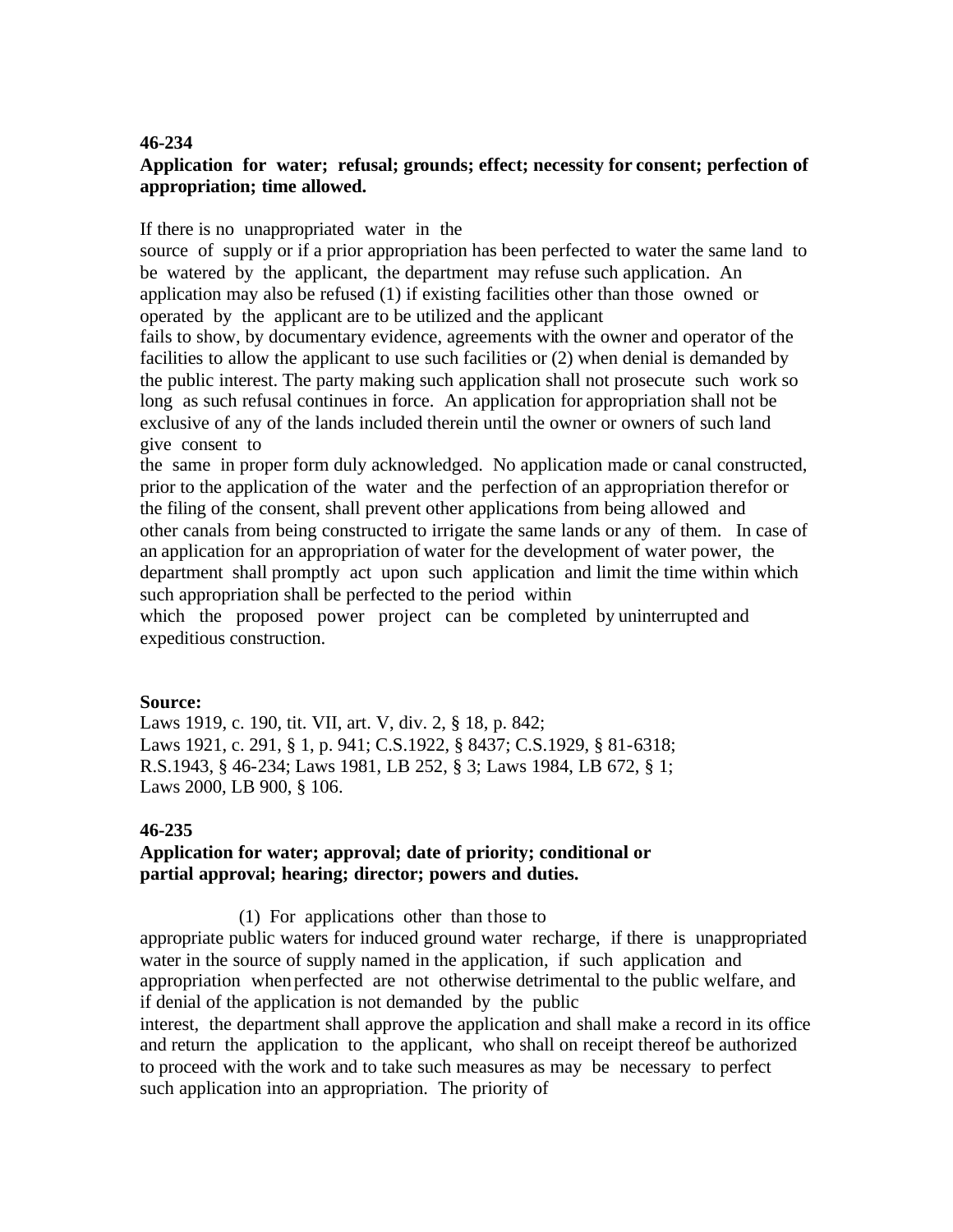such application and appropriation when perfected shall date from the filing of the application in the office of the department,

and the date of filing shall be regarded as the priority number thereof. The department may, upon examination of such application, approve it for a shorter period of time for perfecting the proposed appropriation or for a smaller amount of water or of land than applied for. The department may also

impose such other reasonable conditions as it deems appropriate to protect the public interest. An applicant aggrieved by the action of the department shall, upon proper showing, be granted a hearing before the department, which hearing shall be conducted in accordance with the rules of procedure adopted by the department, and a full and complete record shall be kept of all such proceedings. When a complete record of the case has been made up, the department shall render an opinion of facts and of law based upon the evidence before it.

 (2)(a) An application for an induced ground water recharge appropriation for public water supplier wells constructed and placed in service before September 9, 1993, shall be approved by the director if he or she finds that:

 (i) The appropriation is necessary to maintain the well or wells for the use or uses for which the appropriation has been requested;

 (ii) The rate and timing of the flow is the amount reasonably necessary to maintain the well or wells for the uses for which the appropriation has been requested; and

 (iii) The application is in the public interest and is not detrimental to the public welfare. There shall be a rebuttable presumption that wells which are the subject of an application pursuant to subdivision (2)(a) of this section are in the public interest and are not detrimental to the public welfare.

 (b) The director may approve the application for a well or wells constructed before September 9, 1993, but may specifically deny the applicant the right to request regulation of junior appropriators if the director, at the time of approval, finds that the well or wells, at the time of their construction, were not located, designed, or constructed so as to take

reasonable advantage of aquifer conditions in the area to minimize the frequency and amount of the demand for flows for induced ground water recharge. Thereafter a public water supplier holding an approved application which has been denied the right to request regulation of junior appropriators may petition the director for a hearing to present evidence showing the director

that the well or wells have been modified, relocated, or reconstructed to take reasonable advantage of the aquifer conditions in the area. If the director determines that the well or wells have been so modified, relocated, or reconstructed, the director shall cause to be modified the approval of the

application to allow for the regulation of junior appropriators, subject to the restrictions or conditions applicable to public water suppliers.

 (c) An application for an induced ground water recharge appropriation for public water supplier wells constructed and placed in service before September 9, 1993, shall not be subject to the requirements of sections 46-288 and 46-289.

 (3) An application for an induced ground water recharge appropriation for public water supplier wells constructed or to be constructed on or after September 9, 1993, shall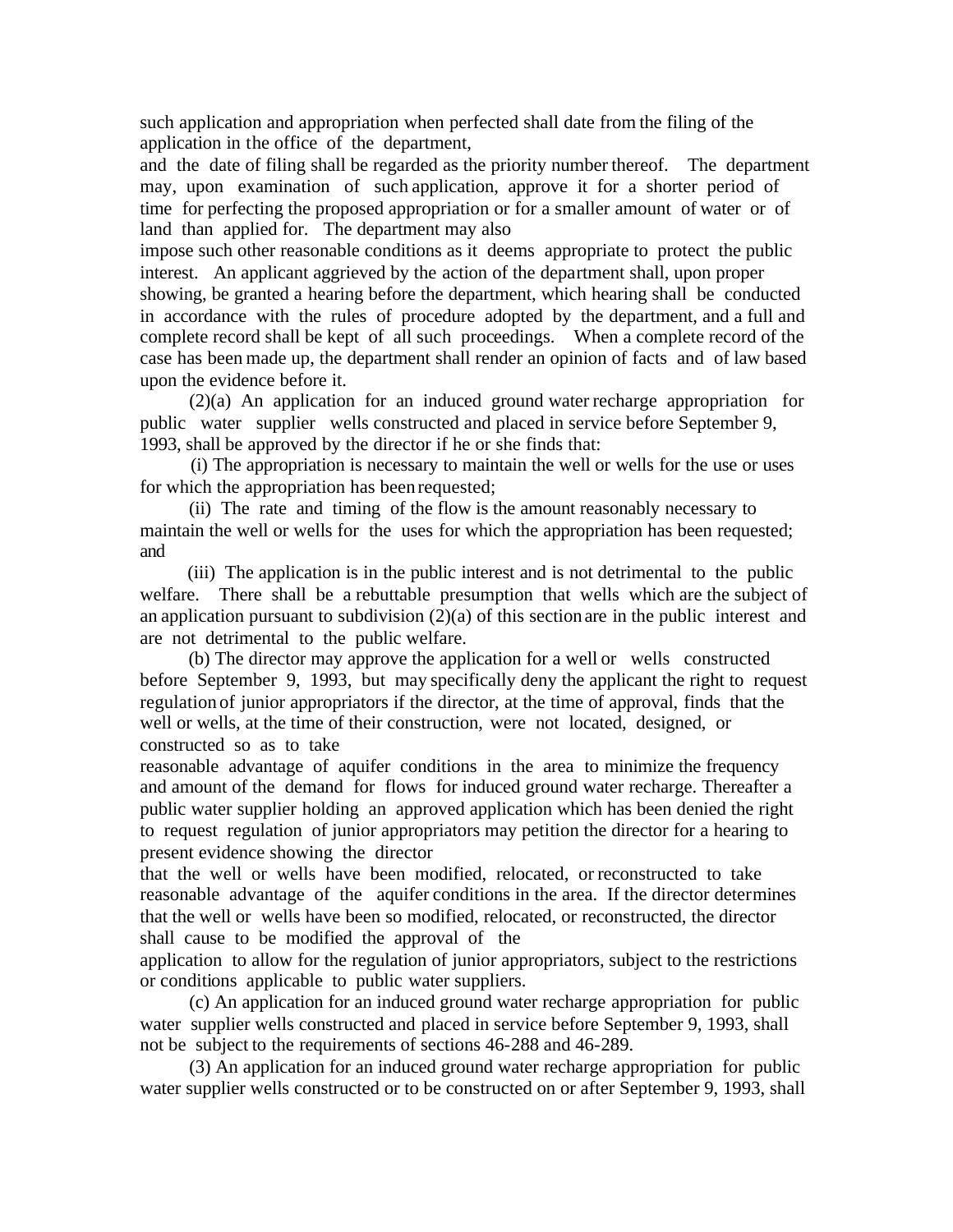be approved by the director if he or she makes the findings required bysubdivision (2)(a) of this section and further finds that:

(a) There is unappropriated water available for the appropriation; and

 (b) The well or wells involved have been or will be located and constructed to take reasonable advantage of aquifer conditions in the area to minimize the frequency and amount of the demand for flows for induced ground water recharge.

 (4)(a) The director may approve the application filed under subsection (2) or (3) of this section for a smaller amount of water than requested by the applicant. The director may also impose reasonable conditions on the manner and timing of the appropriation which the director deems necessary to protect the public interest. The director may grant an appropriation for specific months of the year if so demanded by the public interest. If the director approves the application, he or she shall issue a written order, which written order shall include the findings required by this section, the amount of the appropriation, and any conditions or limitations imposed under this section.

 (b) In determining whether an application for anappropriation for induced ground water recharge is in the public interest, the director's considerations shall include, but not be limited to, the possible adverse effects on existing surface water or ground water users and the economic, social, and

environmental value of such uses, including, but not limited to, irrigation, recreation, fish and wildlife, public water supply, induced ground water recharge for public water supply systems, and water quality maintenance.

 (c) The stream segment and the determination of a reasonable and necessary amount of water required for induced ground water recharge purposes throughout the reach shall be defined specifically by the director in the order issued under this section.

#### **Source:**

Laws 1919, c. 190, tit. VII, art. V, div. 2, § 17, p. 842; C.S.1922, § 8436; C.S.1929, § 81-6317; R.S.1943, § 46-235; Laws 1981, LB 252, § 4; Laws 1987, LB 140, § 6; Laws 1993, LB 301, § 4; Laws 2000, LB 900, § 107.

#### **46-235.01**

## **Public water supplier; appropriation for induced ground water recharge; hearing; evidence of beneficial use; priority date; vesting.**

A public water supplier which has received

an appropriation for induced ground water recharge pursuant to section 46-235 may, from time to time and within twenty-five years after the priority assigned pursuant to section 46-233, petition the department for a hearing to present evidence showing that all or part of the original projection for additional water needs specified pursuant to subsection (2) of section 46-233 corresponds with the actual use. To the extent the public water supplier is making beneficial use of all or a portion of the water projected in the original application, the right to use such additional water shall vest and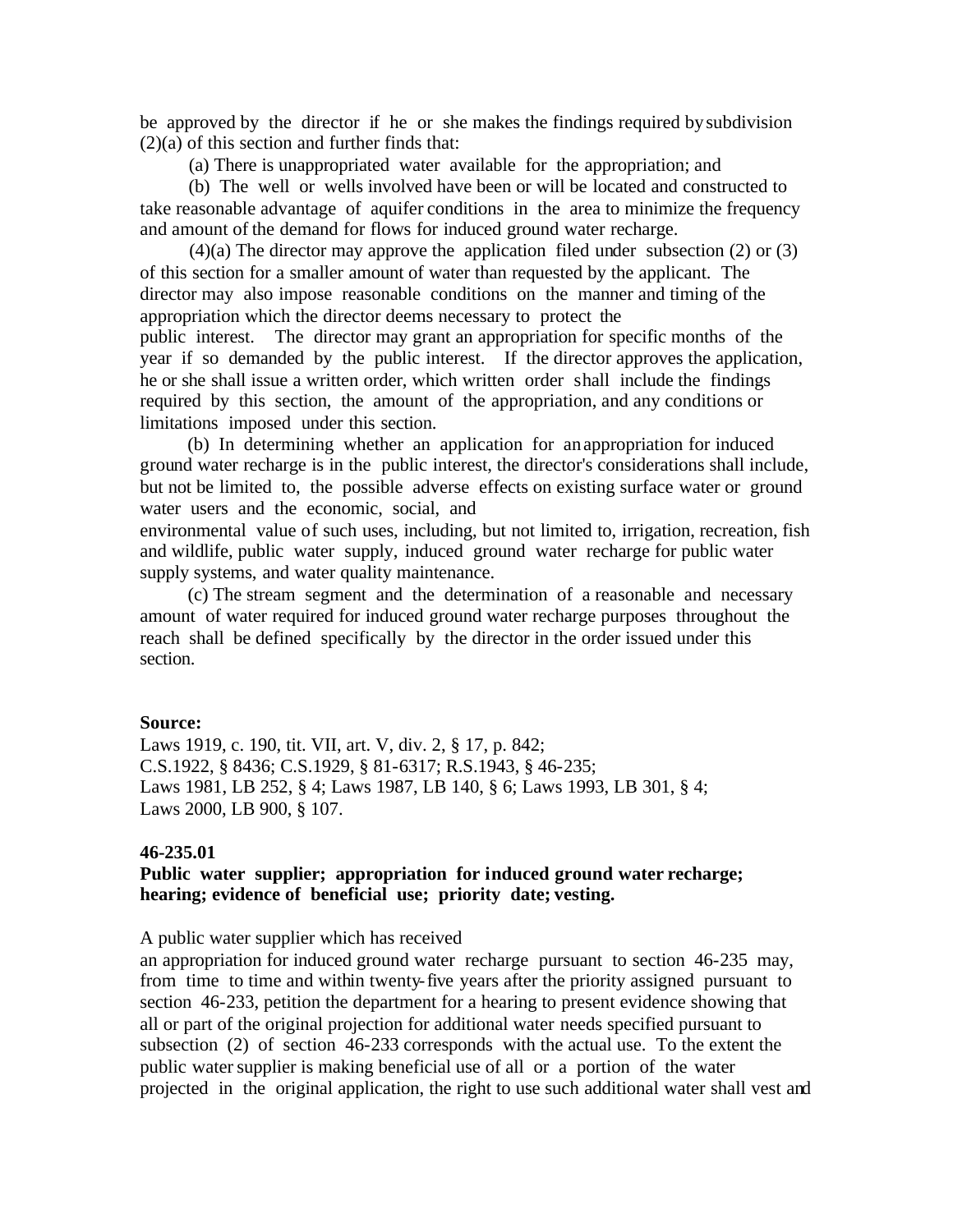the priority date of such anticipated water use shall date back to the priority date assigned pursuant to section 46-233. A public water supplier may not request such a hearing at intervals of less than five years for each approved application.

### **Source:**

Laws 1993, LB 301, § 5.

### **46-235.02**

### **Public water supplier; payment of compensation; when.**

 (1) Just compensation shall be required if a public water supplier exercises a preference to the injury of a senior appropriator.

(2) Just compensation shall be provided by a public water supplier to any injured junior appropriator whose appropriation was perfected prior to September 9, 1993, if and to the extent such injury resulted from regulation of junior appropriators requested by the public water supplier to provide water for any purpose other than domestic. Such compensation shall not be required to a junior appropriator if the regulation requested is to provide water for domestic purposes only. At the time any junior appropriator whose appropriation was perfected prior to September 9, 1993, is regulated at the request of a public water supplier, the department shall determine for each such appropriator the extent to which the regulation is for domestic purposes and the extent to which it is for other purposes.

 (3) A cause of action for just compensation shall accrue at the time a junior appropriator is regulated by the department.

#### **Source:**

Laws 1993, LB 301, § 6; Laws 2000, LB 900, § 108.

## **46-235.03**

### **Public water suppliers; natural resources districts; powers.**

 Natural resources districts shall have the authority to impose restrictions or controls on public water suppliers as specified in the Nebraska Ground Water Management and Protection Act. Such restrictions or controls may limit the withdrawal of ground water to a greater degree or extent than is otherwise permitted or allowed by a permit issued by the department.

#### **Source:**

Laws 1993, LB 301, § 7; Laws 2000, LB 900, § 109.

#### **46-235.04**

**Induced ground water recharge appropriations; administration; transfer of priority dates; procedure.**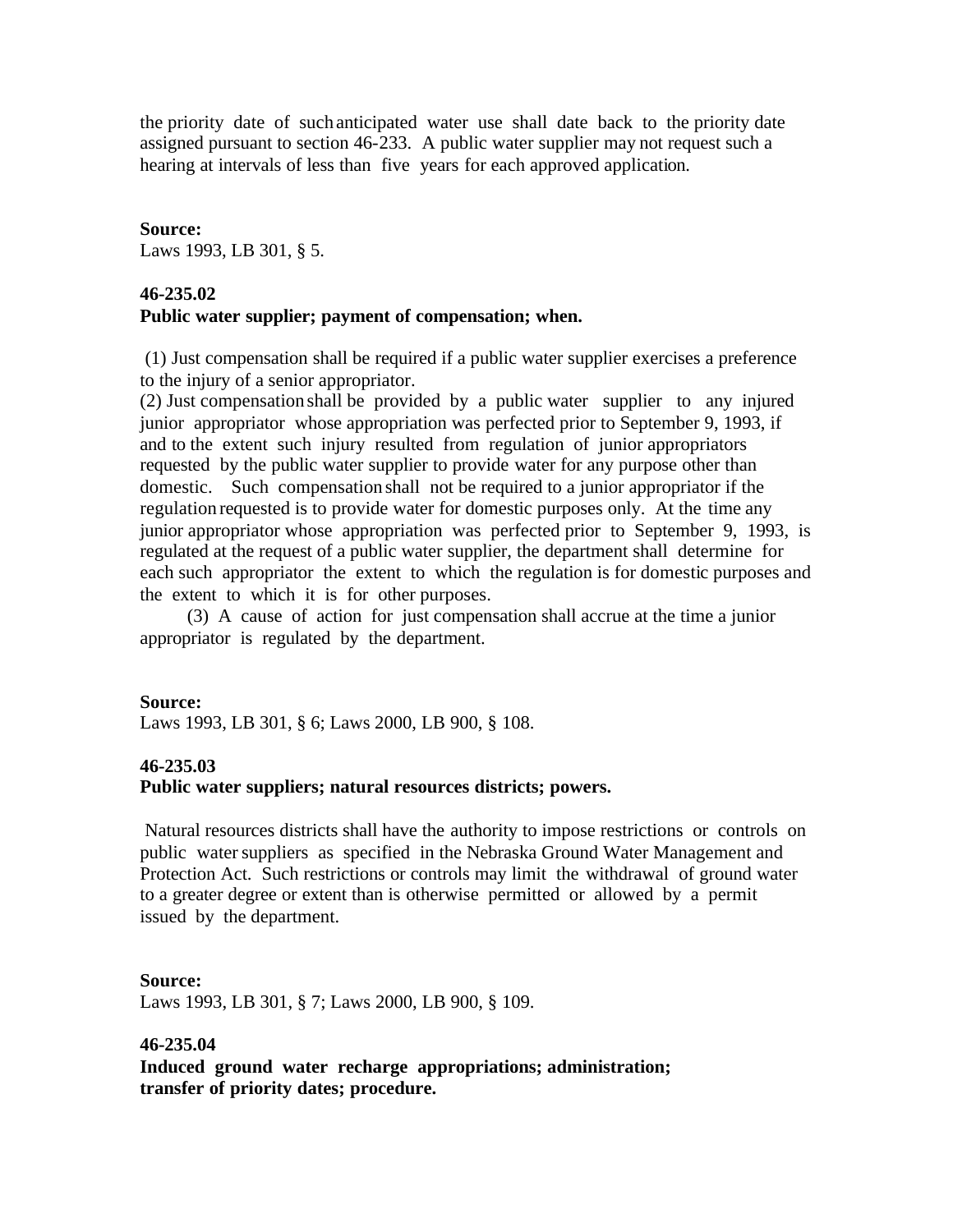(1) Induced ground water recharge appropriations shall be administered in the same manner as prescribed by Chapter 46, article 2, for other appropriations. Appropriations for induced ground water recharge may be canceled and annulled as provided in section 46-229.04.

(2) The department may approve the transfer of prioritydates among water wells, including replacement water wells, located within a single well field that are subject to an induced recharge appropriation, or are part of an application for such anappropriation, to improve the water well field's efficiency ofoperation with respect to river flow. The transfers shall be approved if the department finds that (a) the transfers would not increase the quantity of induced ground water recharge under the original priority date or application, (b) the amount of water withdrawn from water wells under the original priority date or application would not increase, (c) the quantity of streamflow needed to sustain well field operation under the originalpriority date would decrease, (d) the transfer would not impair the rights of other appropriators, and (e) the transfer is in the public interest in the same manner as provided in section 46-235. The department may assign multiple priority dates to a single water well that replaces two or more water wells which are abandoned. Replacement water wells installed pursuant to this subsection must be installed within the same well field as the abandoned water well. Notice shall be furnished and any hearing held as provided in sections 46-291 to 46-293. For purposes of this subsection, single well field means those contiguous tracts of land owned or leased by the applicant containing two or more water wells subject to induced recharge.

#### **Source:**

Laws 1993, LB 301, § 8; Laws 1995, LB 871, § 2; Laws 1997, LB 30, § 1; Laws 2000, LB 900, § 110.

### **46-236**

### **Application for water power; lease from state required; fee; renewal; cancellation; grounds.**

 Within six months after the approval of anapplication for water power as provided for in section 46-234 and before placing water to any beneficial use, the applicant shall enter into a contract with the State of Nebraska, through the department, for leasing the use of all water so appropriated. Such lease shall be upon forms prepared by the department, and the time of such lease shall not run for a greater period than fifty years; and for the use of water for power purposes the applicant shall pay into the state treasury on or before January 1 each year fifteen dollars for each one hundred horsepower for all water so appropriated. Upon application of the lessee or its assigns, the department shall renew the lease so as to continue it and the water appropriation in full force and effect for an additional period of fifty years.

Upon the failure of the applicant to comply with any of the provisions of such lease and the failure to pay any of such fees, the department shall notify the lessee that the required fees have not been paid to the department or that the lessee is not otherwise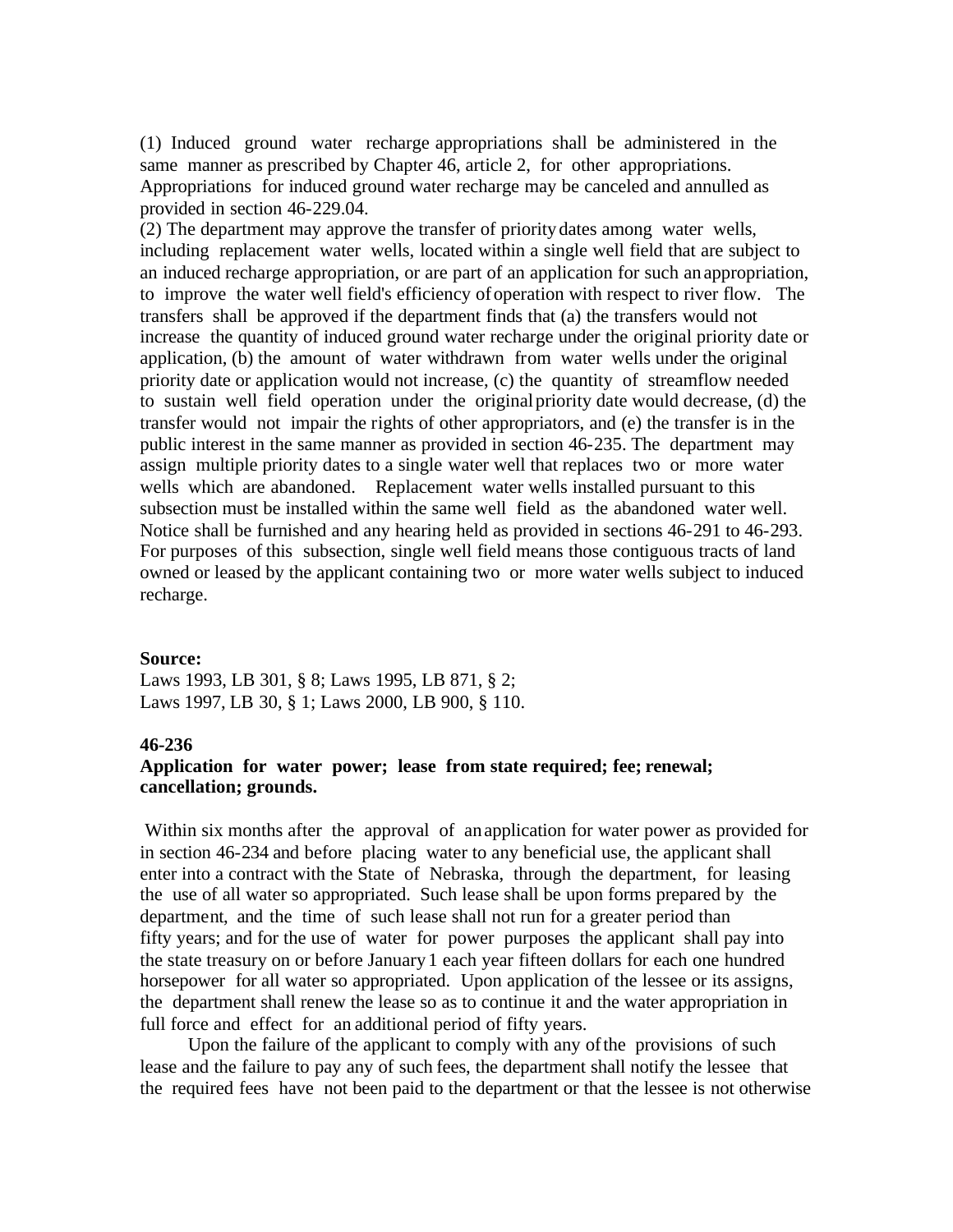in compliance with the provisions of the lease. If the lessee has not come into compliance with all provisions of the lease or has not paid to the department all required fees within fifteen calendar days after the date of such notice, the department shall issue an order denying the applicant the right to divert or otherwise use the water appropriation for power production. The department shall rescind the order denying use of the water appropriation at such time as the lessee has come into compliance with all provisions of the lease and has paid all required fees to the department. If after forty-five calendar days from the date of issuance of the order the lessee is not in compliance with all provisions of the lease or required fees have not been paid to the department, such lease and water appropriation shall be canceled by the department.

#### **Source:**

Laws 1921, c. 291, § 1, p. 942; C.S.1922, § 8437; C.S.1929, § 81-6318; R.S.1943, § 46-236; Laws 1972, LB 1306, § 1; Laws 1987, LB 140, § 7; Laws 2000, LB 900, § 111.

# **46-237**

### **Map or plat; requirements; failure to furnish; effect.**

Within six months after approval and allowance of an application other than an application to appropriate public waters for induced ground water recharge, the applicant shall file in the office of the department a map or plat which shall conform to the rules and regulations of the department as to material, size, and coloring and be upon a scale of not less than two inches to the mile. Such map or plat shall show the source from which the proposed appropriation is to be taken and all proposed dams, dikes, reservoirs, canals, powerhouses, and other structures for the purpose of storing, conveying, or using water for any purpose whatsoever and their true courses or positions in connection with the boundary lines and corners of lands whichthey occupy. Land listed for irrigation shall be shown in government subdivisions or fractions thereof, as the case may be, and no rights shall be deemed to have been acquired until the provisions of this section have been complied with. Failure to so comply shall work a forfeiture of the appropriation and all rights thereunder.

#### **Source:**

Laws 1919, c. 190, tit. VII, art. V, div. 2, § 19, p. 843; C.S.1922, § 8438; C.S.1929, § 81-6319; R.S.1943, § 46-237; Laws 1993, LB 301, § 9; Laws 2000, LB 900, § 112.

#### **46-238**

## **Construction of project; time restrictions; failure to comply; forfeiture; extension of time for completion of work; appeal.**

(1) Within six months after the approval of any application for water for irrigation, power, or other useful purpose by the department, the person making such application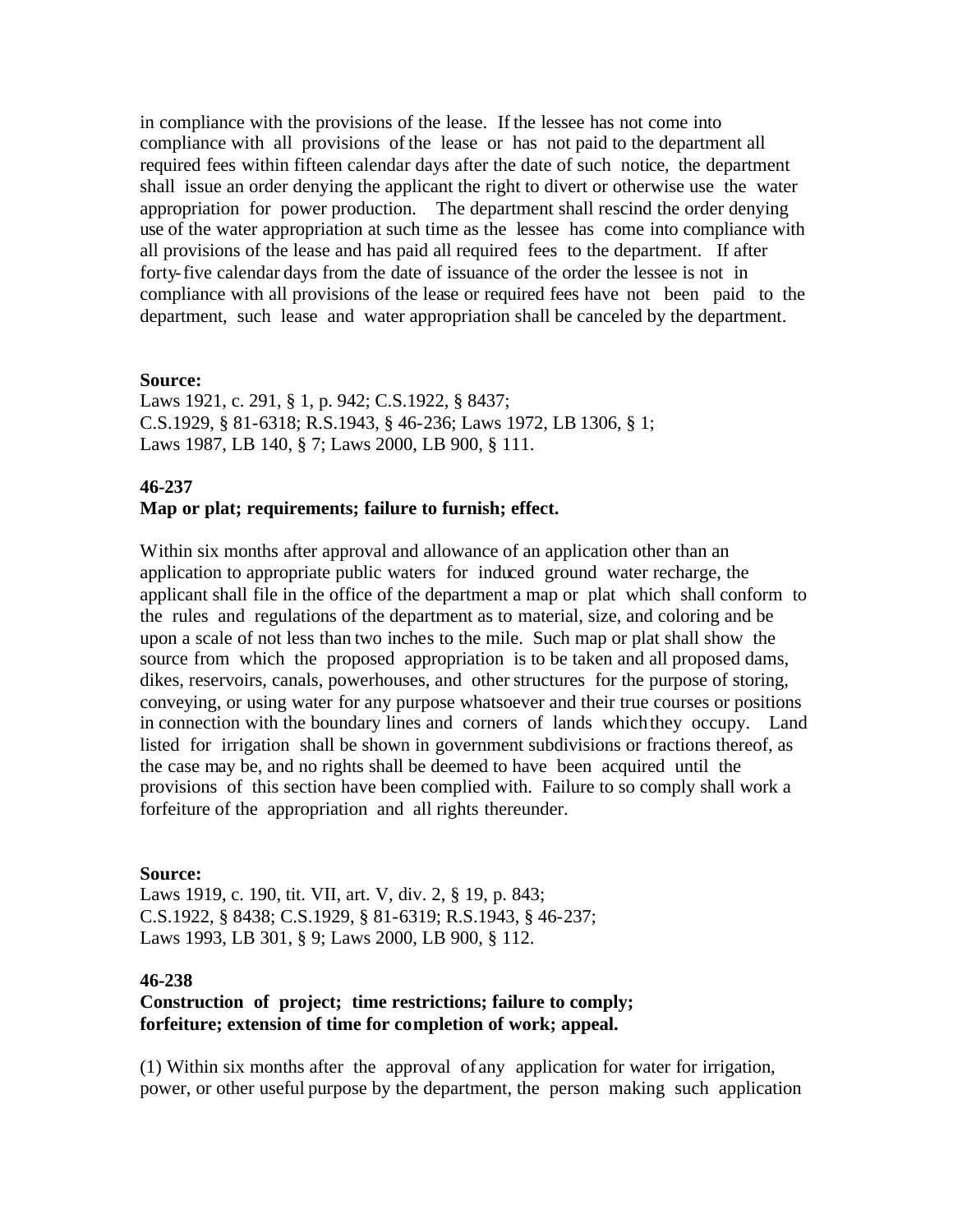shall commence the excavation or construction of the works in which it is intended to divert the water and the actual construction of any water power plant and reservoir or reservoirs for storage in connection therewith and shall vigorously, diligently, and uninterruptedly prosecute such work to completion unless temporarily interrupted by some unavoidable and natural cause. A failure to comply with this section shall work a forfeiture of the appropriation and all rights under the appropriation. The cost of promotion and engineering work shall not be considered a part of the cost of construction, and the progress of the construction work shall be such that one-tenth of the total work shall be completed within one year from the date of approval of the application. The construction of all work required in connection with the proposed project shall be prosecuted in the manner described in this section and with sucha force as shall assure the average rate of constructional progress necessary to complete such work or works within the time stipulated in the approval of such application, notwithstanding the ordinary delays and casualties that must be expected and provided against. A failure to carry on the construction of either an irrigation project or a water power project as outlined in this section shall work a forfeiture of the appropriation and all rights under the appropriation, and the department shall cancel such appropriation. The department shall have free access to all records, books, and papers of any irrigation or water power company, shall have the right to go upon the right-of-way and land of any such company, shall inspect the work to see that it is being done according to plans and specifications approved by the department, and shall also keep a record of the cost of construction work when deemed advisable for physical valuationpurposes. (2) The department may extend, for reasonable lengths of time, the time for completion of works, the application of water to a beneficial use, or any of the other requirements for completing or perfecting an application for flow or storage rights as fixed in the approval of an application or otherwise for the appropriation of water. Such extension may be granted upon a petition to the department and the showing of reasonable cause. The department shall cause a notice of each petition received to be published at the petitioner's expense in at least one newspaper of general circulation in the county or counties of the appropriation once a week for three consecutive weeks. The department shall hold a hearing on the issue of extension on its own motion or if requested by any interested person. If a hearing is held, notice shall be given by certified mail to the applicant, to any person who requested a hearing, and to any person who requests notification of the hearing. The department may grant the extension in the absence of a hearing if no requests for a hearing are received. Any interested person maybe made a party to such action. Any party affected by the decision on the petition may appeal directly to the Court of Appeals. Subsequent extensions may be made in the same manner.

#### **Source:**

Laws 1919, c. 190, tit. VII, art. V, div. 2, § 13, p. 838; C.S.1922, § 8432; C.S.1929, § 81-6313; R.S.1943, § 46-238; Laws 1957, c. 198, § 2, p. 698; Laws 1979, LB 545, § 1; Laws 1980, LB 649, § 1; Laws 1987, LB 140, § 8; Laws 1991, LB 278, § 1; Laws 1991, LB 732, § 107; Laws 2000, LB 900, § 113.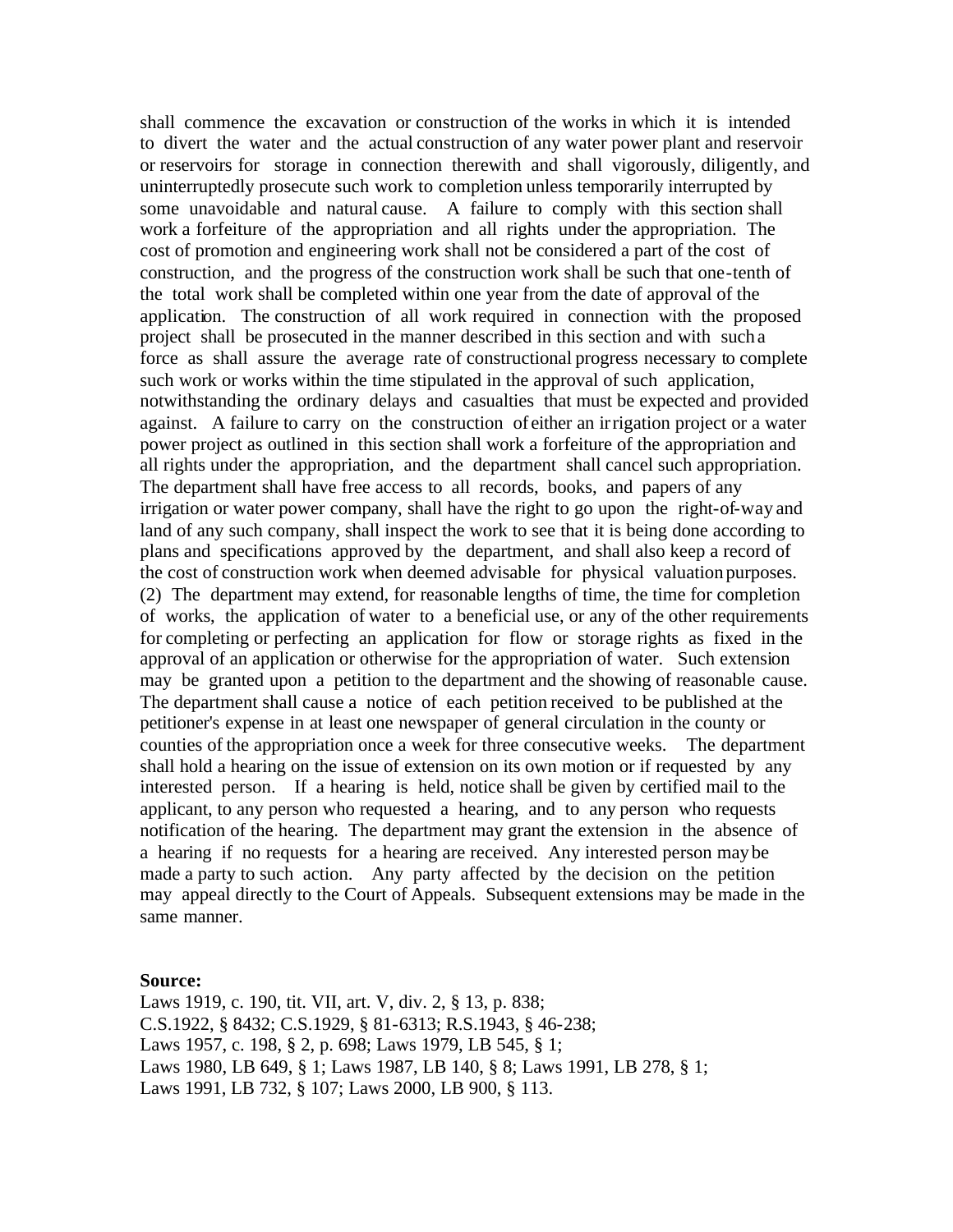**46-239 Repealed. Laws 1955, c. 183, s. 6.**

# **46-240**

## **Additional appropriation; conditions; application procedure.**

Whenever any person shall desire to divert any of the unappropriated waters of any natural lake or reservoir, or any person shall desire to recover any unappropriated water intentionally stored underground, for irrigation or any other beneficial purpose, for which water has already been appropriated, but for which in times of scarcity no water can be obtained from the appropriation already made therefor, such person may make application therefor and proceed as in cases of original application for appropriation.

 An application for recovery of water intentionally stored underground may be made only by an appropriator of record who shows, by documentary evidence, sufficient interest in the underground water storage facility to entitle the applicant to the water requested.

## **Source:**

Laws 1919, c. 190, tit. VII, art. V, div. 2, § 28, p. 845; C.S.1922, § 8447; C.S.1929, § 81-6328; R.S.1943, § 46-240; Laws 1983, LB 198, § 8; Laws 1985, LB 488, § 4.

## **46-240.01**

## **Supplemental additional appropriations; agricultural appropriators; application.**

All appropriators of water for agriculturalpurposes of less than the statutory limit of direct flow from the public waters of this state within the drainage basin of the stream from which such waters originate shall be entitled to such additional appropriation or appropriations from the direct flow of such stream, within the statutory limits provided by law, as may be necessary and required for the production of crops in the practice of good husbandry. To accomplish such purpose, existing agricultural appropriators within the drainage basin having less than the statutory limit of direct flow shall, as a matter of right, be entitled upon application therefor to the approval and grant of such additional supplemental appropriation or appropriations from the direct flow of such stream as will not make the total appropriations, for the lands upon which such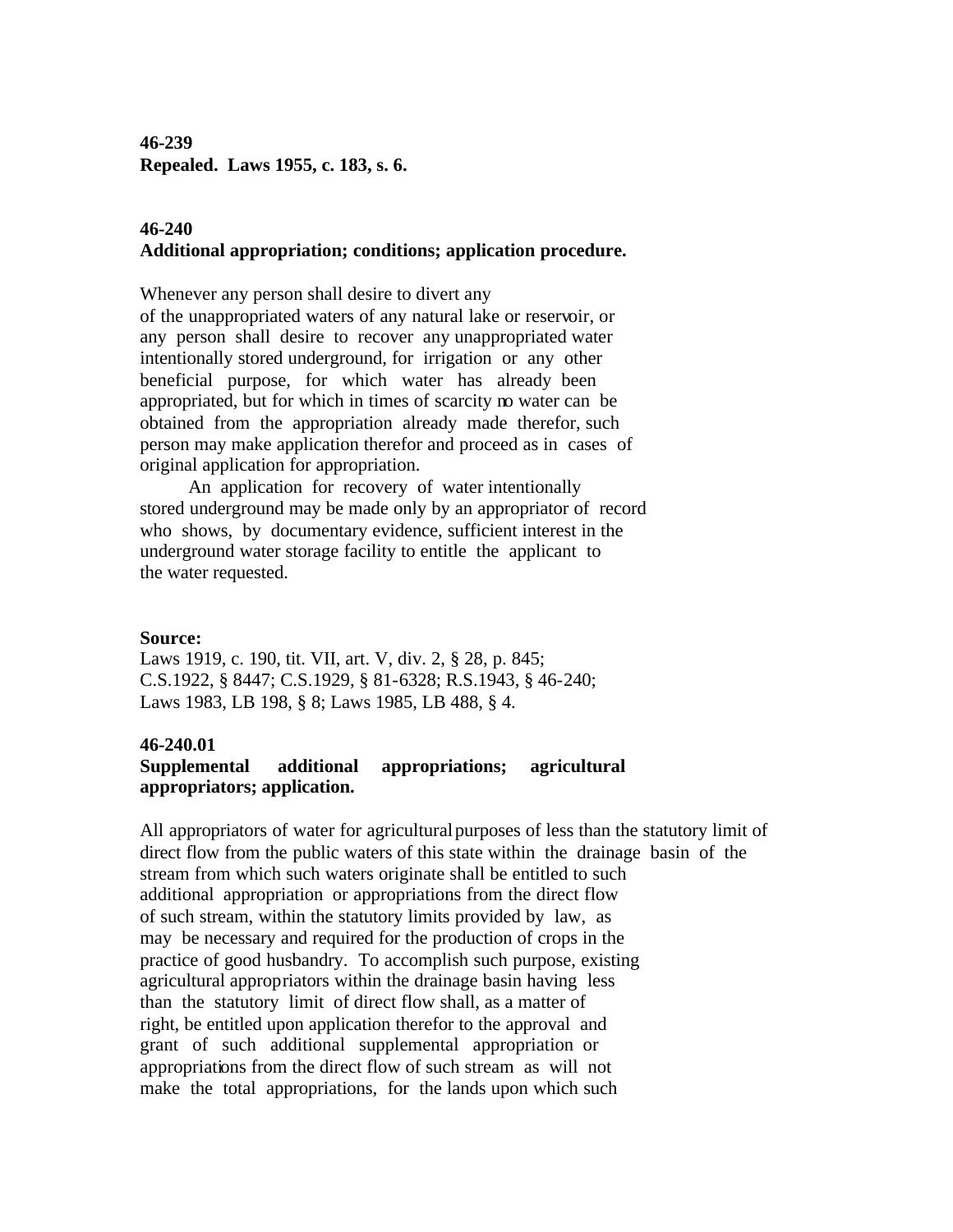water is to be used, exceed the limits provided by law and as may be necessary and required for the production of crops upon such lands with the practice of good husbandry. Applications for such supplemental additional appropriations from the direct flow, upon the approval or granting thereof, shall have priority within the drainage basin as of the date such applications are filed in the office of the department.

#### **Source:**

Laws 1953, c. 160, § 1, p. 503; Laws 2000, LB 900, § 114.

## **46-241**

## **Application for water; storage reservoirs; facility for underground water storage; eminent domain; procedure; duties and liabilities of owner.**

 (1) Every person intending to construct and operate a storage reservoir for irrigation or any other beneficial purpose or intending to construct and operate a facility for intentional underground water storage and recovery shall, except as provided in sections 46-243 and 46-257, make an application to the department upon the prescribed form. Such application shall be filed and proceedings had thereunder in the same manner and under the same rules and regulations as other applications. Upon the approval of such application, the applicant shall have the right to impound in such reservoir, or store in and recover from such underground water storage facility, all waters not otherwise appropriated and any appropriated water not needed for immediate use, to construct and operate necessary ditches for the purpose of conducting water to such storage reservoir or facility, and to condemn land for such reservoir, ditches, or other facility. The procedure to condemn property shall be exercised in the manner set forth in sections 76-704 to 76-724.

 (2) The owner of a storage reservoir or facility shall be liable for all damages arising from leakage or overflow of the water therefrom or from the breaking of the embankment of such reservoir. The owner or possessor of a reservoir or intentional underground water storage facility shall not have the right to store water in such reservoir or facility during the time that such water is required in ditches for direct irrigation or for any reservoir or facility holding a senior right. Every person who owns, controls, or operates a reservoir or intentional underground water storage facility, except political subdivisions of this state, shall be required to pass through the outlets of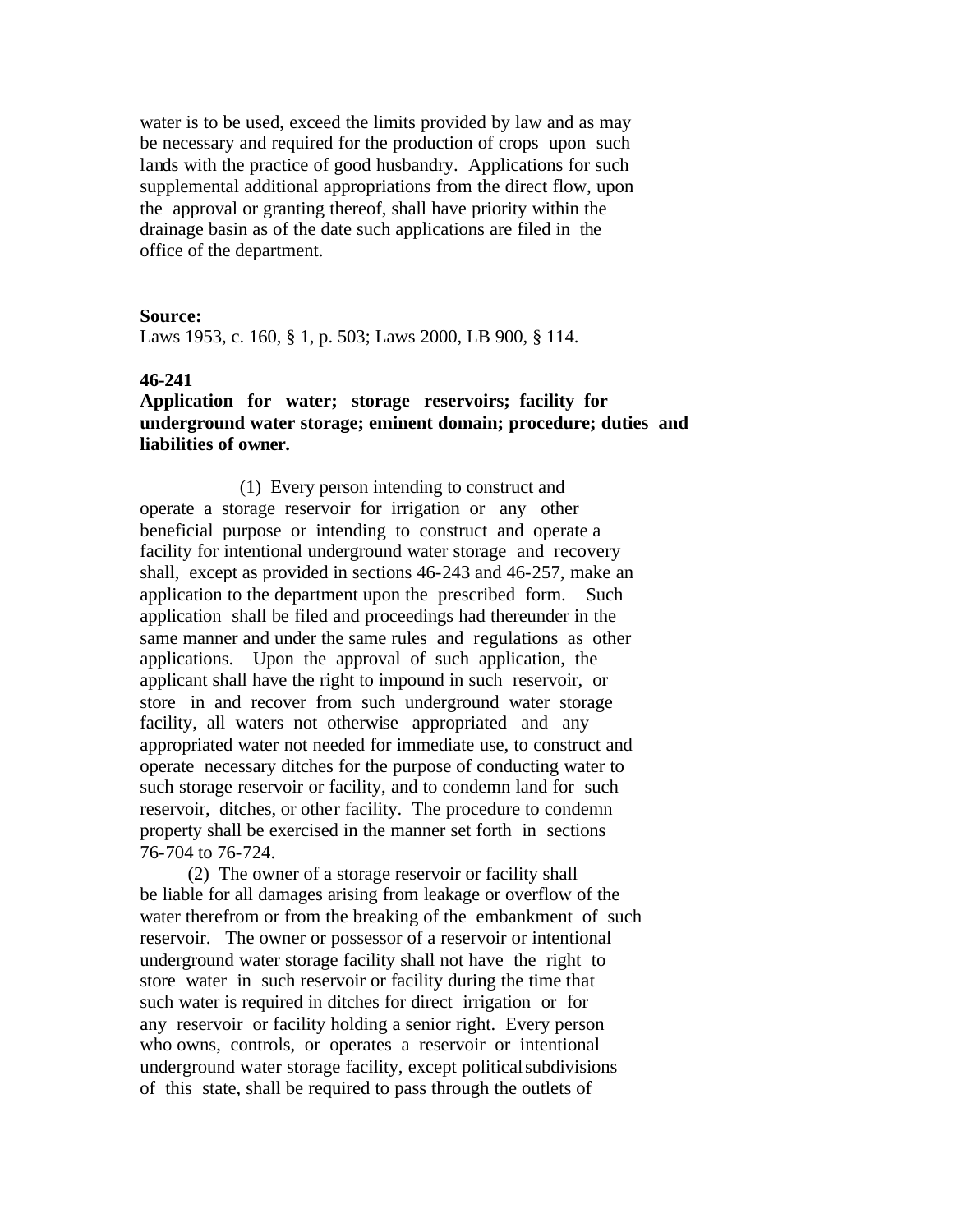such reservoir or facility, whether presently existing or hereafter constructed, a portion of the measured inflows to furnish water for livestock in such amounts and at such times as directed by the department to meet the requirements for such purposes as determined by the department, except that a reservoir or facility owner shall not be required to release water for this purpose which has been legally stored. Any dam shall be constructed in accordance with section 46-257, and the outlet works shall be installed in such a manner that water may be released in compliance with this section. The requirement for outlet works may be waived by the department upon a showing of good cause. Whenever any person diverts water from a public stream and returns it into the same stream, he or she may take out the same amount of water, less a reasonable deduction for losses in transit, to be determined by the department, if no prior appropriator for beneficial use is prejudiced by such diversion.

 (3) An application for storage and recovery of water intentionally stored underground may be made only by an appropriator of record who shows, by documentary evidence, sufficient interest in the underground water storage facility to entitle the applicant to the water requested.

### **Source:**

Laws 1919, c. 190, tit. VII, art. V, div. 3, § 17, p. 852; C.S.1922, § 8467; C.S.1929, § 46-617; R.S.1943, § 46-241; Laws 1951, c. 101, § 91, p. 487; Laws 1955, c. 183, § 2, p. 515; Laws 1971, LB 823, § 1; Laws 1973, LB 186, § 8; Laws 1983, LB 198, § 9; Laws 1985, LB 103, § 2; Laws 1985, LB 488, § 5; Laws 1995, LB 309, § 1; Laws 2000, LB 900, § 115.

#### **46-242**

## **Use of stored water; permit; application; conditions; limitations; procedure.**

 (1) After the completion to the satisfaction of the department of a storage reservoir for which a permit has been obtained pursuant to section 46-241, any person proposing to apply to beneficial use the water stored shall file with the department an application for a permit particularly describing the use to which the water is to be applied and, if for irrigation, describing the land to be irrigated.

 (2) Application may be made for a permit to appropriate water for the irrigation of land lying both upstream and downstream from a storage reservoir or intentional underground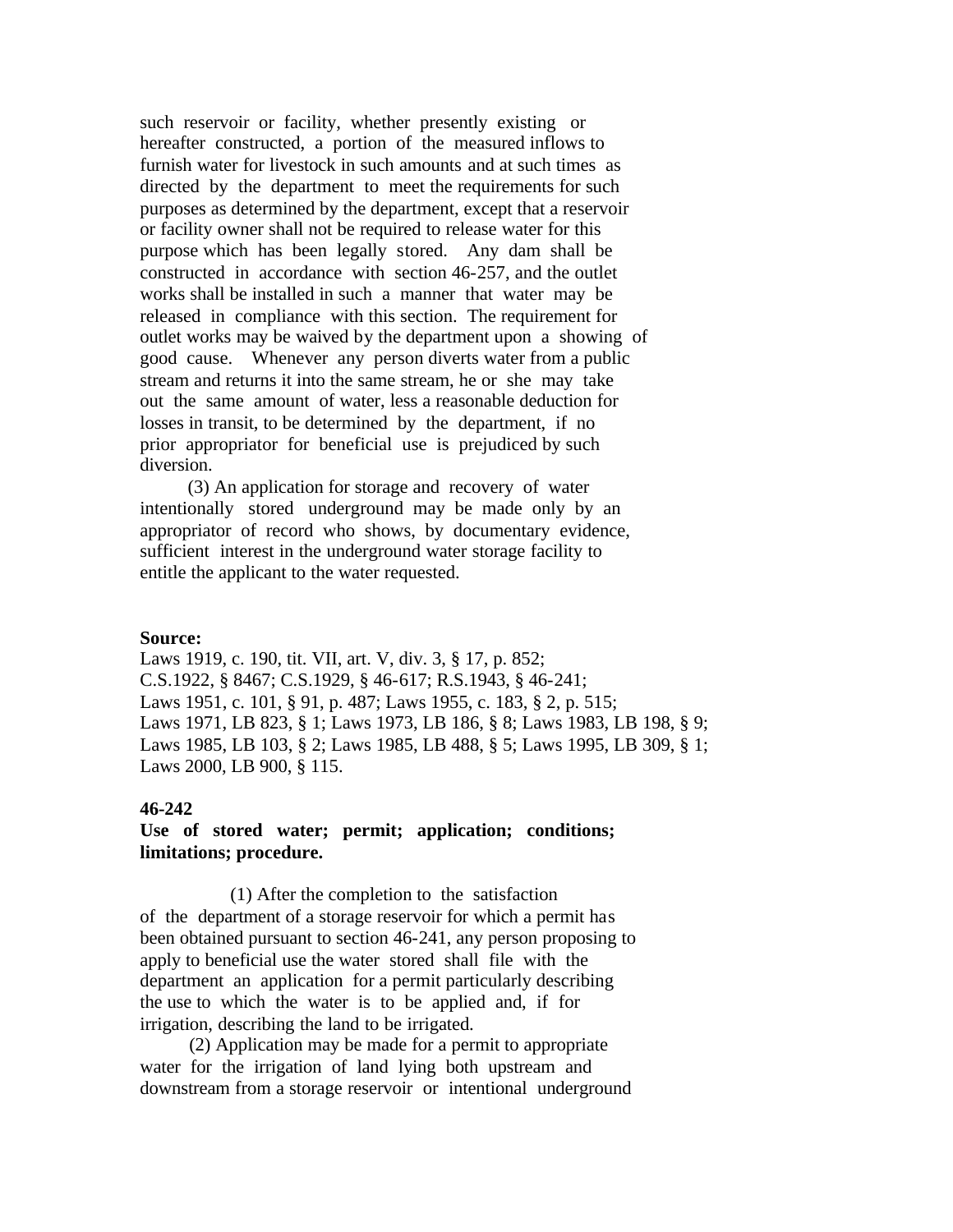water storage facility. Under an approved application for a permit to appropriate water stored in a reservoir or facility for use on land upstream from such reservoir or facility, water may be diverted from the stream by the applicant and a compensating amount of water shall be released from the reservoir or facility for the use of downstream appropriators, but the rights of prior appropriators shall not be adversely affected by such exchange of water.

 (3) The owner of a storage reservoir shall have a preferred right to make such application for a period of six months from the time limited for the completion of such reservoir. The date of the expiration of such period shall be endorsed upon the application when allowed. If an application is made by any other than such owner of a reservoir at any time, the same shall not be approved by the department until the applicant shows, by documentary evidence, sufficient interest in such storage reservoir to entitle the applicant to enough water for the purpose set forth in the application.

 (4) Application may be made for a permit to appropriate water from a storage reservoir, subject to subsection (3) of this section, or an intentional underground water storage facility, subject to subsection (3) of section 46-241, for instream use of water for recreation or fish and wildlife if the appropriation will not prejudice the rights of any prior appropriator for a beneficial use.

 (5) An unapproved application for a permit pursuant to this section which is pending on August 26, 1983, may be amended to include use of stored water for intentional underground water storage.

#### **Source:**

Laws 1919, c. 190, tit. VII, art. V, div. 3, § 17, p. 852; C.S.1922, § 8467; C.S.1929, § 46-617; R.S.1943, § 46-242; Laws 1955, c. 183, § 3, p. 516; Laws 1965, c. 272, § 1, p. 774; Laws 1983, LB 198, § 10; Laws 1991, LB 277, § 1; Laws 2000, LB 900, § 116.

### **46-242.01**

**Repealed. Laws 1996, LB 890, s. 1.**

**46-242.02 Repealed. Laws 1996, LB 890, s. 1.**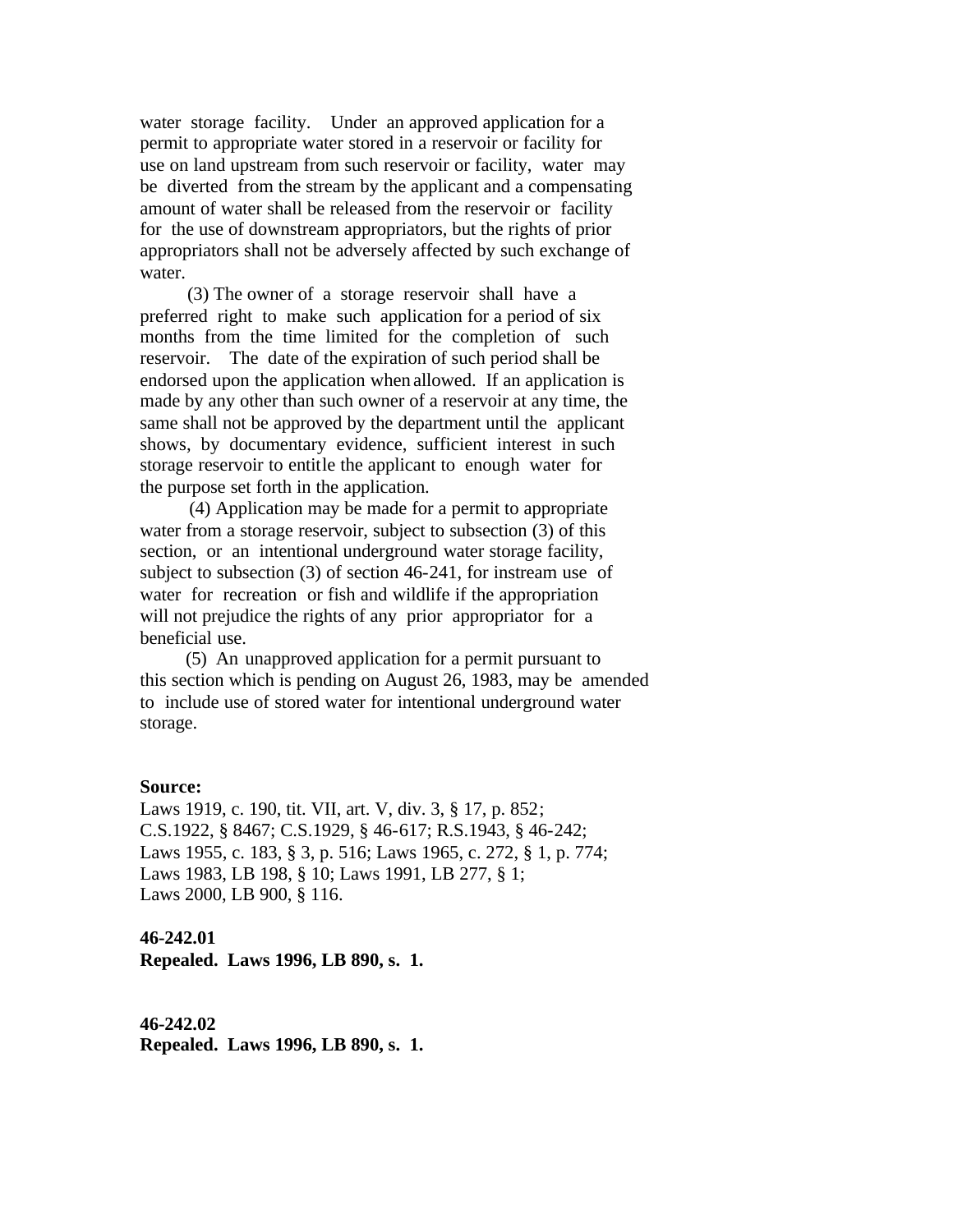## **46-243 Application for water; reservoir intended for raising water level.**

 A reservoir constructed for the purpose of holding water back and raising it in order that it may be applied to lands of a higher level or given a greater head for power, shall not be considered a storage reservoir, but such reservoir together with the diverting or impounding dam, must be described in an application for flowing water when water is to be raised, in order to perfect the appropriation.

## **Source:**

Laws 1919, c. 190, tit. VII, art. V, div. 3, § 17, p. 853; C.S.1922, § 8467; C.S.1929, § 46-617.

## **46-244**

## **Canals; declared works of internal improvement; laws applicable.**

Canals and other works constructed for irrigation or water power purposes, or both, are hereby declared to be works of internal improvement; and all laws applicable to works of internal improvement are hereby declared to be applicable to such canal and irrigation works.

## **Source:**

Laws 1919, c. 190, tit. VII, art. V, div. 3, § 1, p. 846; C.S.1922, § 8451; C.S.1929, § 46-601.

## **46-245**

## **Irrigation canal, defined; laws applicable.**

 Any canal constructed for the purpose of developing water power, or any other useful purpose, and from which water can be taken for irrigation, is hereby declared to be an irrigation canal and all laws relating to irrigation canals shall be deemed applicable thereto.

## **Source:**

Laws 1893, c. 40, § 2, p. 378; R.S.1913, § 3375; Laws 1919, c. 190, tit. VII, art. V, div. 1, § 7, p. 832; C.S.1922, § 8412; C.S.1929, § 46-507.

## **46-246**

**Ditches, dams, or similar works; construction; right of eminent**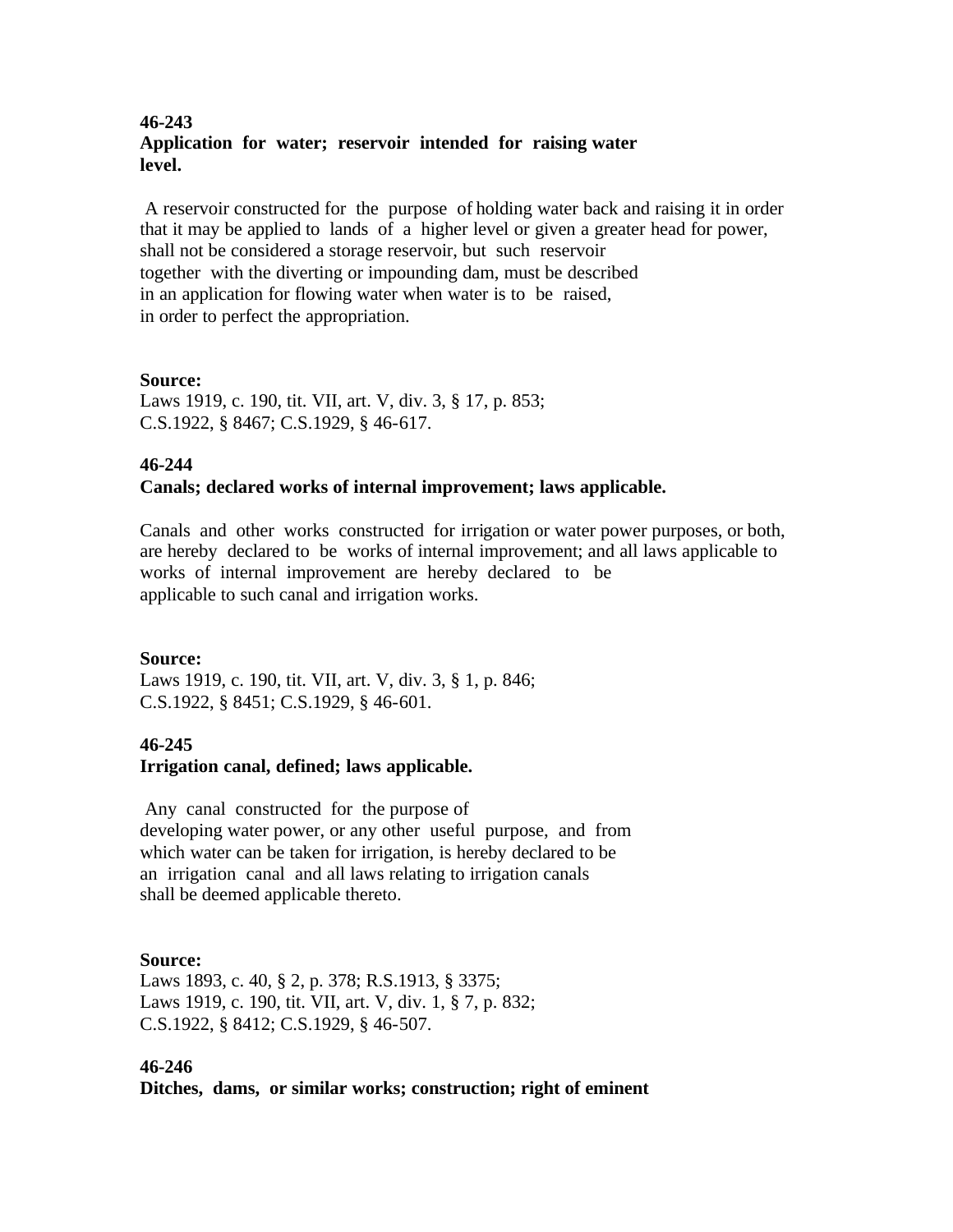#### **domain.**

 All persons desirous of constructing a ditch, building a dam or dams for the purpose of storing water for irrigation, evaporation, and water power purposes, or conveying water to be applied to domestic, agricultural or any other beneficial use, or any dam, dike, reservoir, wasteway, subterranean gallery, filtering wells or other works for collecting, cleansing, filtering, retaining or storing water for any such use, or to enlarge any such ditch, conduit or waterworks, or to change the course thereof in any place, or to relocate the headgate or to change the point at which the water is to be taken into such canal or other waterworks, or to enlarge any ditch, canal or other works, or to construct any ditch, or to lay pipes or conduits for conveying or distributing water so collected or stored to the place of using the same, or to set, place or construct a wheel, pump, machine or apparatus for raising water out of any stream, lake, pond or well so that the same may flow or be conveyed to the place of using or storing the same, and who shall be unable to agree with the owner or claimant of any lands necessary to be taken for the site of any such works or any part thereof, touching the compensation and damages, shall be entitled to condemn the right-of-way over or through the lands of others, for any and all such purposes.

#### **Source:**

Laws 1919, c. 190, tit. VII, art. V, div. 3, § 2, p. 846; C.S.1922, § 8452; C.S.1929, § 46-602.

#### **46-247**

### **Ditches, dams, or similar works; construction; eminent domain; procedure.**

 In case of the refusal of the owner or claimant of any lands through which such ditch, canal, or other works are proposed to be made or constructed, to allow the passage thereof, the person desiring the right-of-way may acquire same through the exercise of the power of eminent domain. The procedure to condemn property shall be exercised in the manner set forth in sections 76-704 to 76-724.

#### **Source:**

Laws 1919, c. 190, tit. VII, art. V, div. 3, § 3, p. 847; C.S.1922, § 8453; C.S.1929, § 46-603; R.S.1943, § 46-247;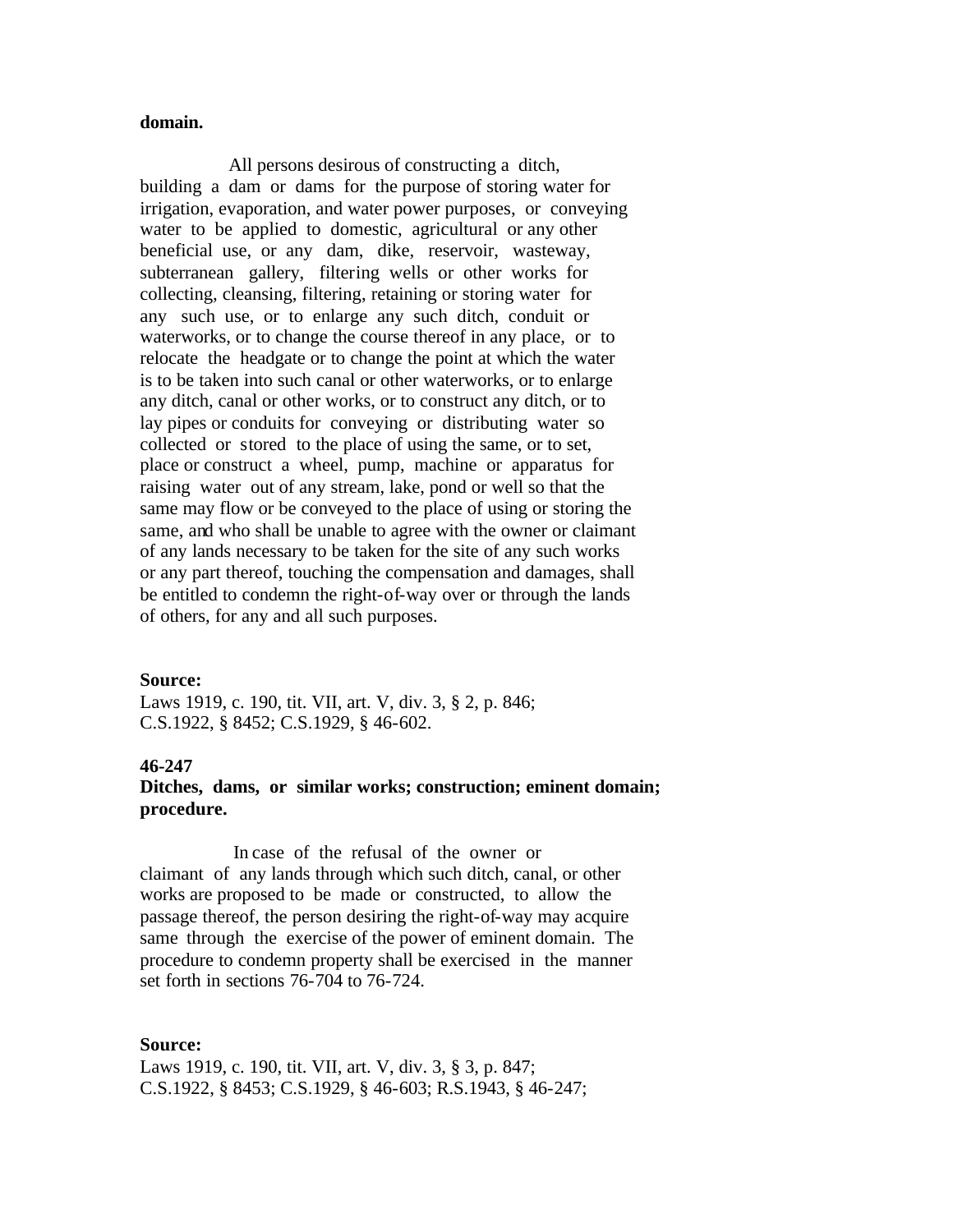Laws 1951, c. 101, § 92, p. 487.

## **46-248 Right-of-way for irrigation laterals; condemnation; procedure.**

 Whenever any person has acquired any rights to water for any lands owned by him, where, prior to the building of the laterals and the application of the water, any intervening canal, ditch, or lateral has been constructed, he shall have the right to construct laterals from such irrigation canal to the lands owned by him and to have such irrigation laterals across the lands and intervening canals to the land owned by him. If such intervening owner shall refuse to sell the right-of-way for such irrigation lateral, the owner shall have the right of eminent domain to condemn such right-of-way. The procedure to condemn property shall be exercised in the manner set forth in sections 76-704 to 76-724.

#### **Source:**

Laws 1919, c. 190, tit. VII, art. V, div. 3, § 4, p. 847; C.S.1922, § 8454; C.S.1929, § 46-604; R.S.1943, § 46-248; Laws 1951, c. 101, § 93, p. 488.

#### **46-249**

## **Irrigation works constructed by authority of United States; right-of-way over public lands; grant; school lands excepted.**

 There is hereby granted, over all the lands now or hereafter belonging to the State of Nebraska, except school lands held in trust by the Board of Educational Lands and Funds, a right-of-way for ditches, tunnels and telephone and transmission lines necessary to the construction and operation of any irrigation works constructed by authority of the United States; and in all conveyances such right-of-way shall be reserved.

## **Source:**

Laws 1919, c. 190, tit. VII, art. V, div. 3, § 5, p. 847; C.S.1922, § 8455; C.S.1929, § 46-605; R.S.1943, § 46-249; Laws 1965, c. 273, § 1, p. 775.

#### **46-250**

**Places of diversion; storage sites; changes; procedure.**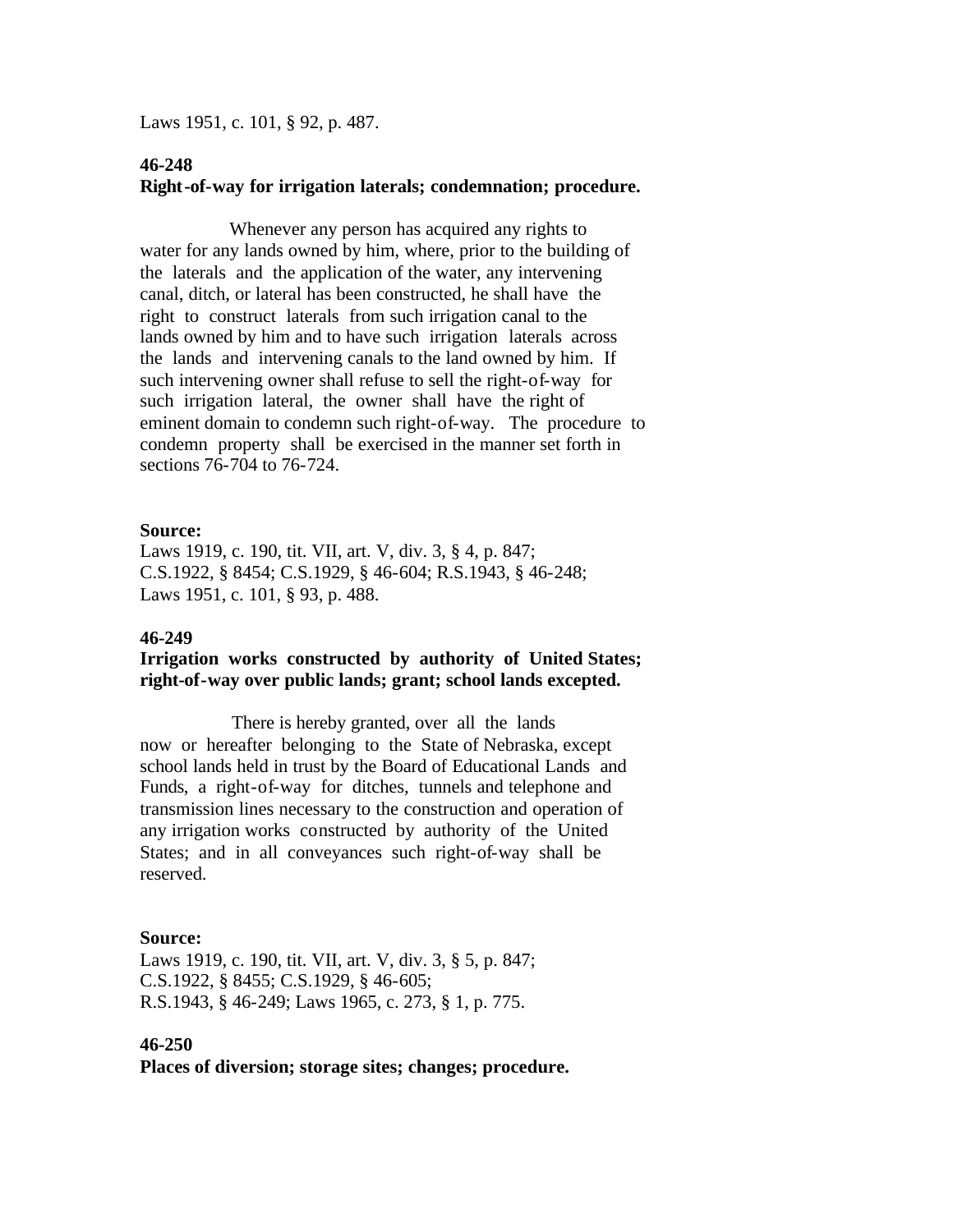The owner of any ditch, storage reservoir, storage capacity, or other device for appropriating water may, upon petition to the Department of Natural Resources, and upon its approval, change the point at which the water under any water appropriation of record is diverted from a natural stream or reservoir, change the line of any flume, ditch, or aqueduct, or change a storage site. No reclamation district or power appropriator may change the established return flow point without the approval of the department.

### **Source:**

Laws 1919, c. 190, tit. VII, art. V, div. 3, § 6, p. 848; C.S.1922, § 8456; C.S.1929, § 46-606; Laws 1941, c. 91, § 1, p. 361; C.S.Supp.,1941, § 46-606; R.S.1943, § 46-250; Laws 1951, c. 150, § 1, p. 598; Laws 1953, c. 158, § 1, p. 496; Laws 2000, LB 900, § 117.

### **46-251**

### **Irrigation works; use of state lands and highways; grant; right-of-way; condemnation.**

 All persons desirous of constructing any of the works provided for in sections 46-244 to 46-250 shall have the right to occupy state lands and obtain right-of-way over and across any highway in this state for such purpose without compensation, except public school lands. All bridges or crossings over such ditches, laterals and canals shall be constructed under the supervision of the Department of Roads, if on a state highway, and under the supervision of the county board or governing body of a municipality, if on a highway under the jurisdiction of such board or governing body. All such persons may obtain a right-of-way not to exceed sixteen feet in width, for a like purpose along, parallel to, and upon one side of any highway by condemnation proceedings where the same does not interfere with the proper drainage of such highway. In such cases the abutting landowner and the county may grant such right-of-way, or in case of their refusal notice shall be served upon them and proceedings had as in other cases. Not more than one such ditch or lateral shall be permitted along the side of the same highway.

#### **Source:**

Laws 1919, c. 190, tit. VII, art. V, div. 3, § 7, p. 848; C.S.1922, § 8457; C.S.1929, § 46-607; R.S.1943, § 46-251;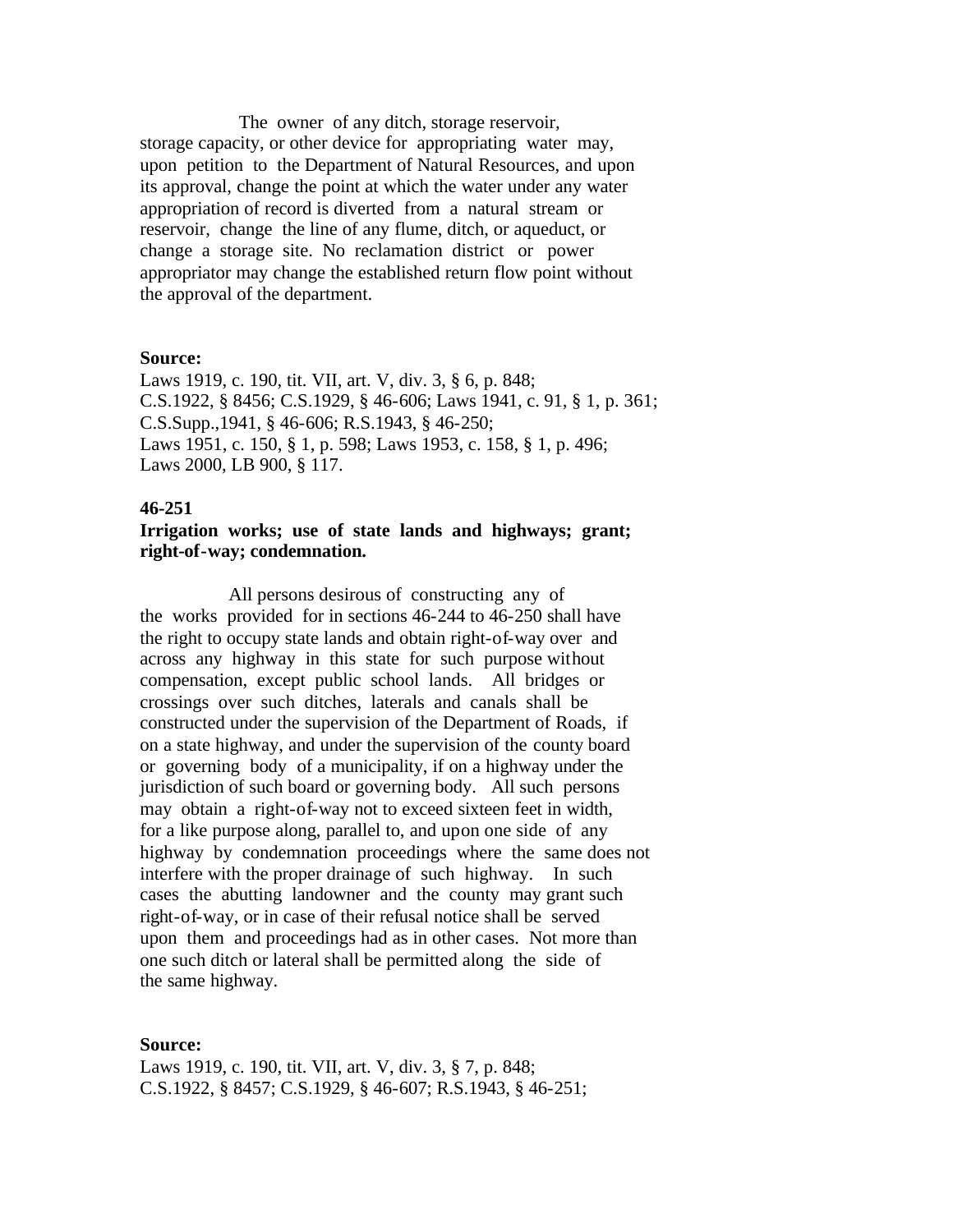Laws 1961, c. 227, § 2, p. 672.

#### **46-252**

## **Conducting of water into or along natural channels; withdrawal; permit, when required; liability.**

 (1) Any person may conduct, either from outside the state or from sources located in the state, quantities of water over and above those already present into or along any of the natural streams or channels of this state, for purposes of instream beneficial uses or withdrawal of some or all of such water for out-of-stream beneficial uses, at any point without regard to any prior appropriation of water from such stream, due allowance being made for losses in transit to be determined by the Department of Natural Re sources. The department shall monitor movement of the water by measurements or other means and shall be responsible for assuring that such quantities are not subsequently diverted or withdrawn by others unless they are authorized to do so by the person conducting the water.

 (2) Except as provided in subsections (3) and (4) of this section, before any person may conduct water into or along any of the natural streams or channels of the state, he or she shall first obtain a permit from the department. Application for the permit shall be made on forms provided by the department. Applications shall include plans and specifications detailing the intended times, amounts, and streamreach locations and such other information as required by the department. The water subject to such a permit shall be deemed appropriated for the use specified in the permit. Permitholders shall be liable for any damages resulting from the overflow of such stream or channel when water so conducted contributed to such overflow.

 (3) Any person actually engaged in the construction or operation of any water power plant may, without filing with the department and upon payment of all damages, use any such stream or channel for a tailrace or canal and may, whenever necessary, widen, deepen, or straighten the bed of any such stream. All damages resulting therefrom shall be determined in the manner set forth in sections 76-704 to 76-724.

 (4) Any person holding a storage use permit pursuant to section 46-242 shall not be required to obtain the permit required by this section.

 (5) Nothing in this section shall be construed to exempt a person from obtaining any other permits required by law.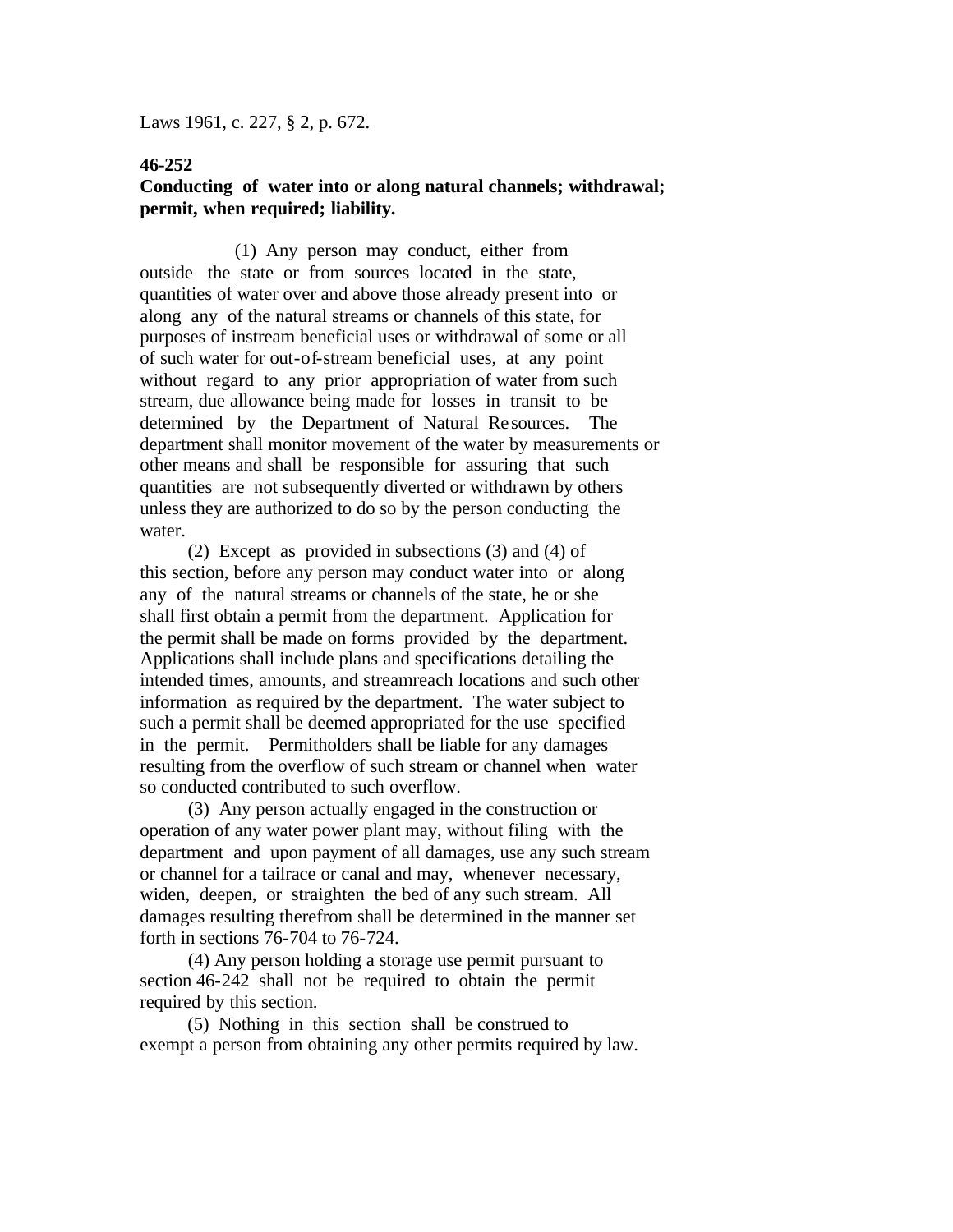#### **Source:**

Laws 1919, c. 190, tit. VII, art. V, div. 3, § 8, p. 848; C.S.1922, § 8458; C.S.1929, § 46-608; R.S.1943, § 46-252; Laws 1951, c. 101, § 94, p. 488; Laws 1955, c. 183, § 4, p. 516; Laws 1992, LB 49, § 1; Laws 2000, LB 900, § 118.

### **46-253**

#### **Ditches; changing line ; flow maintained; liability.**

 No owner of any ditch or canal shall change the line of the ditch or canal so as to interfere with the use of water by anyone, who, prior to the proposed change, had used water for irrigation purposes from such ditch or canal, and the owner of such ditch or canal shall keep the same in good repair so as to permit the water to flow in a quantity sufficient to furnish the statutory amount to the lands entitled thereto at all reasonable times. The majority of the water users under any ditch may designate such reasonable time for the use of water as such majority may determine upon, upon a written notice signed by such majority to the persons in control of such ditch or canal. The owners, or those in control, may limit the flow of water in the canal in accordance with such notice, between April 1 and May 1, and October 1 and November 15. No ditch shall be closed between May 1 and October 1. For a failure to cause the water to flow as aforesaid, the owners, or those in control, of any such ditch or canal shall be liable to anyone for any damage resulting from such failure, unavoidable accidents and shortage in the source of supply excepted.

#### **Source:**

Laws 1895, c. 69, § 46, p. 261; R.S.1913, § 3436; Laws 1915, c. 65, § 1, p. 164; Laws 1919, c. 190, tit. VII, art. V, div. 3, § 9, p. 849; C.S.1922, § 8459; Laws 1925, c. 132, § 1, p. 347; Laws 1927, c. 143, § 1, p. 387; C.S.1929, § 46-609; Laws 1937, c. 104, § 1, p. 363; C.S.Supp.,1941, § 46-609.

#### **46-254**

## **Interfering with waterworks; taking water without authority; penalty.**

 Any person owning or in control of any ditch, reservoir, or other device for appropriating or using water who willfully opens, closes, changes, or interferes with any headgate or controlling gate, or by any method or means takes any water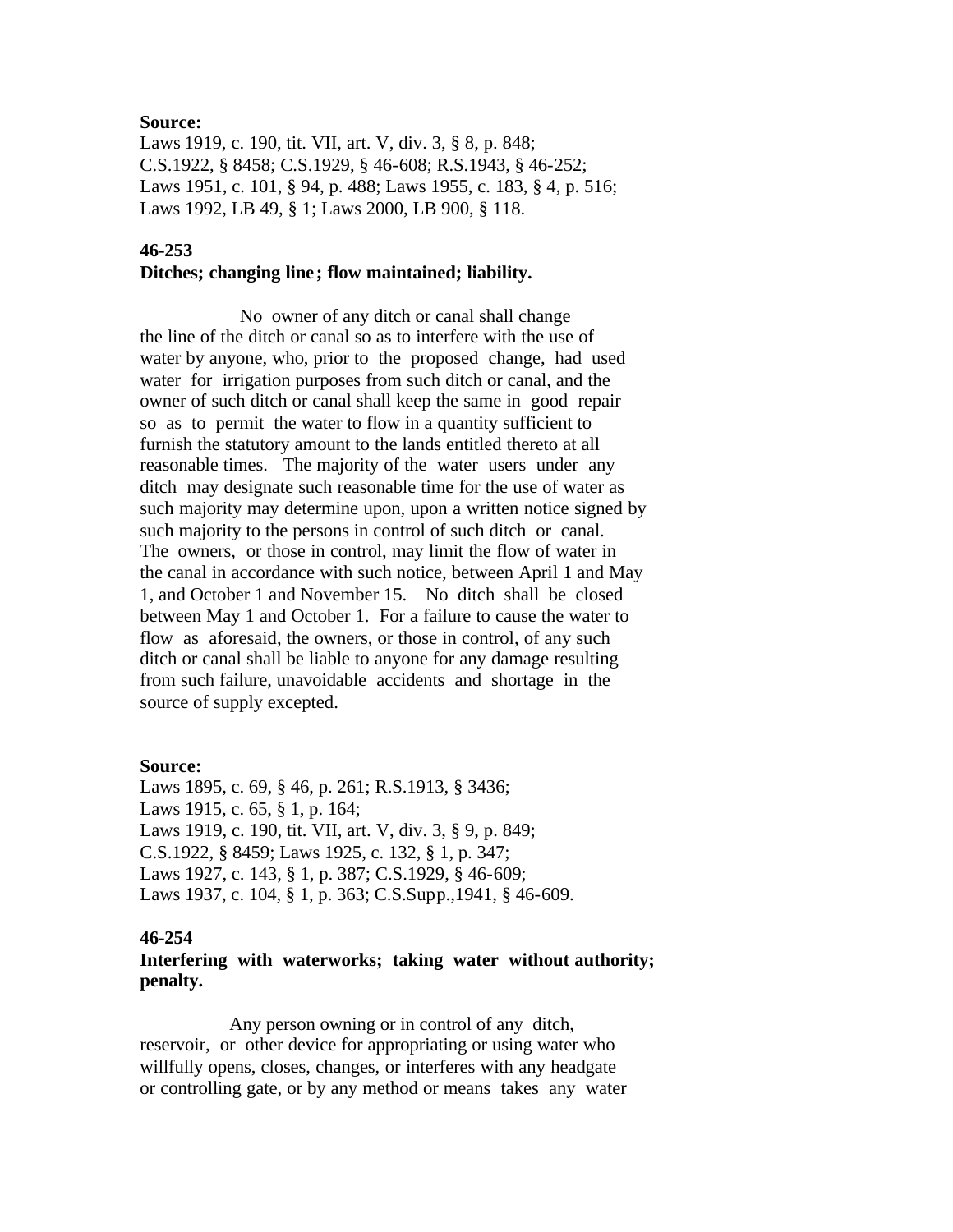from any natural stream, reservoir, or other source, through any ditch or canal to any land or lands, or allows the same to be done, or uses or allows to be used any water upon any land or lands, or for any other purpose whatsoever, without authority from the Department of Natural Resources, or who stores water in or releases water from a reservoir other than in compliance with orders of the Director of Natural Resources or his or her representative, shall be guilty of a Class II misdemeanor. Each day that the water is allowed to run without authority from the department shall constitute a separate offense.

### **Source:**

Laws 1919, c. 190, tit. VII, art. V, div. 3, § 10, p. 849; C.S.1922, § 8460; C.S.1929, § 46-610; R.S.1943, § 46-254; Laws 1973, LB 186, § 9; Laws 1977, LB 40, § 257; Laws 2000, LB 900, § 119.

### **46-255**

### **Ditches; construction through private property; bridges and gates.**

 Any person, constructing a ditch or canal through the lands of another, having no interest in such ditch or canal, shall build such ditch or canal in a substantial manner so as to prevent damage to such land. In all cases where necessary for the free and convenient use of lands on both sides of the ditch or canal by the owner or owners of such lands, the owner or those in control of such ditch shall erect substantial and convenient bridges across such canal or ditch, and they shall erect and keep in order suitable gates at the point of entrance and exit of such ditch through any enclosed field.

#### **Source:**

Laws 1919, c. 190, tit. VII, art. V, div. 3, § 11, p. 850; C.S.1922, § 8461; C.S.1929, § 46-611.

#### **46-256**

**Persons controlling canals or reservoirs; headgates and measuring devices; failure to construct; construction by Department of Natural Resources.**

 Persons owning or controlling any ditch, canal, or reservoir for the purpose of storing or using water for any purpose shall, upon thirty days' notice by the Department of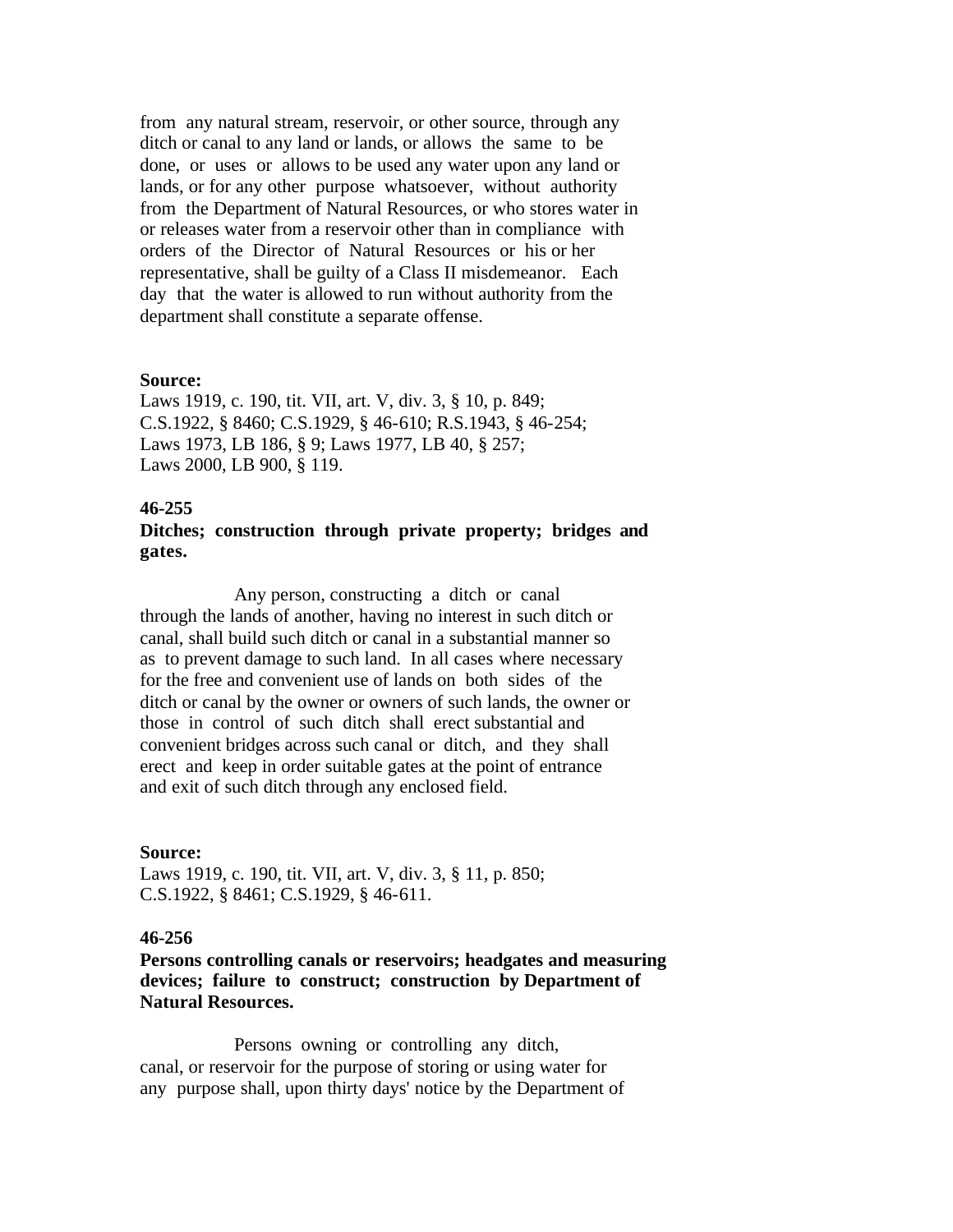Natural Resources, construct and maintain at the point of diversion a substantial headgate, of a design approved by the department, so built that it may be closed, or partially closed and fastened at any stage with lock or seal. They shall also construct a device for measuring and apportioning the water appropriated, which device shall be of a design approved by the department and built at the most practical point to be selected and fixed by it. If they neglect or refuse, for a period of ten days, to construct such headgate and measuring device, the department shall refuse to allow any water to be delivered to or used by or through any such ditch, canal, or reservoir or any other contrivance or device for appropriating, using, or storing water, and the department may construct bars, dams, or other obstructions to prevent such delivery or use.

#### **Source:**

Laws 1919, c. 190, tit. VII, art. V, div. 2, § 26, p. 844; C.S.1922, § 8445; C.S.1929, § 81-6326; R.S.1943, § 46-256; Laws 2000, LB 900, § 120.

### **46-257**

### **Dam or lagoon construction; submit plans; low-hazard dams; exception; violation; penalties.**

 (1)(a) Except as provided in subsections (2) and (3) of this section, any person intending to construct a dam for any purpose, including, but not limited to, providing a reservoir for temporary or permanent storage of surface water, well water, human waste effluent, and mine tailings and sediments, shall submit plans, drawings, and specifications of the same to the Department of Natural Resources and at the same time submit an application to comply with section 46-241, when applicable, before beginning construction. No dam shall be constructed until the required plans, drawings, and specifications have been approved by the department.

 (b) An applicant for a permit for a livestock waste control facility required by the Department of Environmental Quality in conjunction with the Department of Natural Resources to obtain approval for any dam or lagoon under section 54-2412 shall submit plans, drawings, and specifications to the Department of Natural Resources and obtain approval before beginning construction. The Department of Natural Resources shall approve or deny the dam or lagoon within sixty days after the request is made.

(2) Any person intending to construct a low-hazard dam,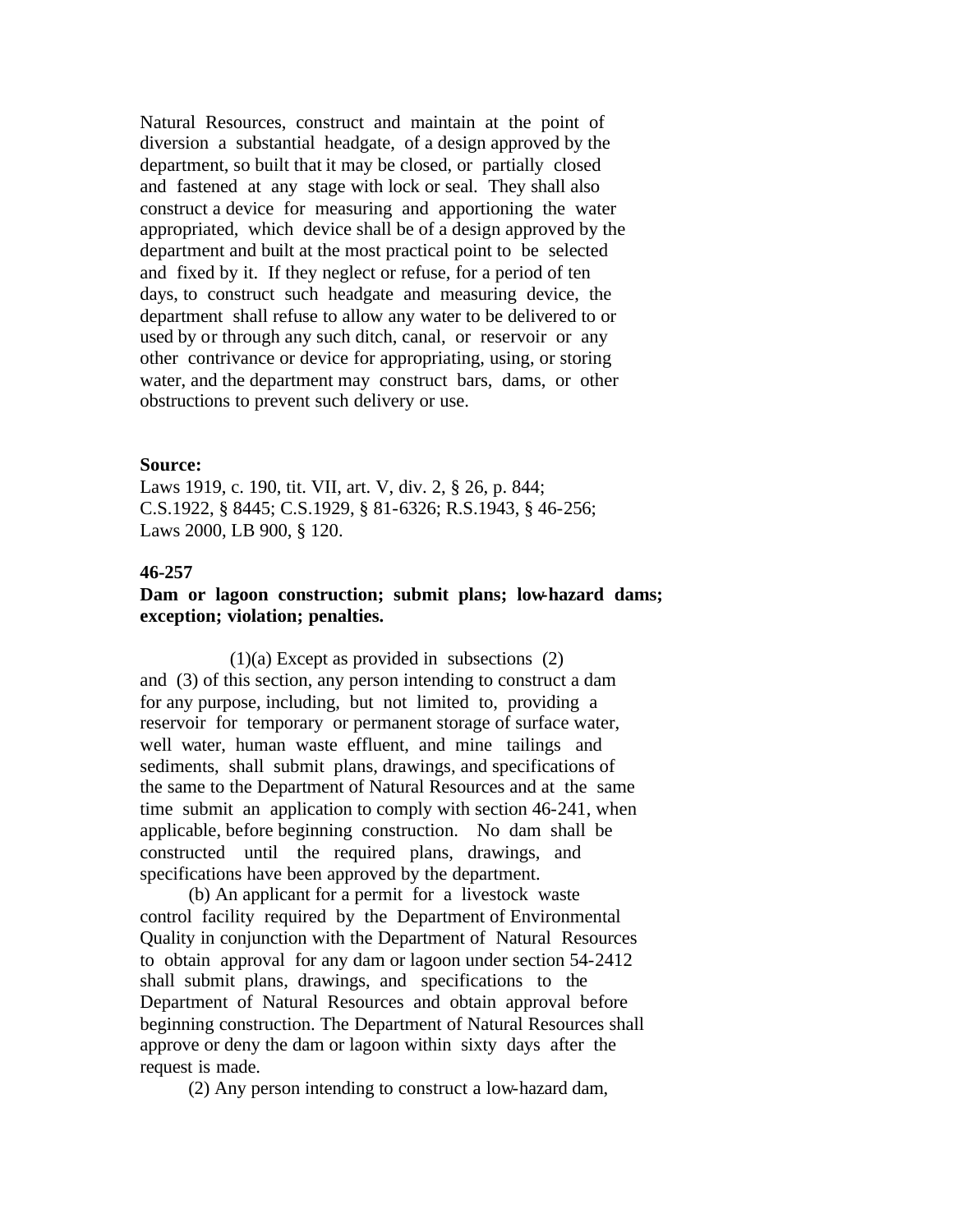as defined in the rules and regulations of the department, less than twenty-five feet high, measured from the natural bed of the stream or watercourse at the downstream toe of the dam to the top of the dam, with a water storage impounding capacity of less than fifteen acre-feet, measured below the crest of the lowest open outlet or overflow, and with a total storage capacity, including surcharge storage through any emergency spillway, below the top of the dam of less than fifty acre-feet, shall be exempt from subsection (1) of this section and also shall be exempt from subsection (1) of section 46-241 as long as there will be no diversion or withdrawal of water from the reservoir.

 (3) Any person intending to construct on a dry watercourse a low-hazard dam, as defined in the rules and regulations of the department, less than twenty-five feet high, measured from the natural bed of the stream or watercourse at the downstream toe of the dam to the top of the dam, for the sole purpose of holding, managing, or disposing of animal or human waste shall be exempt from subsection (1) of this section and also shall be exempt from subsection (1) of section 46-241 if surface water runoff, except incidental runoff from the upstream area, is adequately diverted around the structure and is not permitted to enter the reservoir area and if the total storage capacity below the top of the dam is less than fifty acre-feet. For purposes of this section, incidental runoff means the runoff that drains from the slope of the embankments, the top of the dam, the reservoir area, the feedlots, the associated roadways, and up to twenty-five acres of additional area that cannot be diverted. Incidental runoff capacity from a twenty-five-year frequency, twenty-four-hour storm must be provided for in the waste reservoir in addition to the capacity required for the waste effluent or stored materials.

 (4) Subsections (2) and (3) of this section do not waive any requirements of the Department of Environmental Quality.

 (5) Whenever the Director of Natural Resources determines that a dam or lagoon has been constructed in violation of subsection (1) of this section, he or she may order the immediate removal of such dam or lagoon and if necessary may institute legal proceedings to obtain compliance with such order.

 (6) Any person constructing a dam or lagoon without having complied with subsection (1) of this section shall be guilty of a Class V misdemeanor, and every day such dam or lagoon is maintained shall be considered a separate offense.

#### **Source:**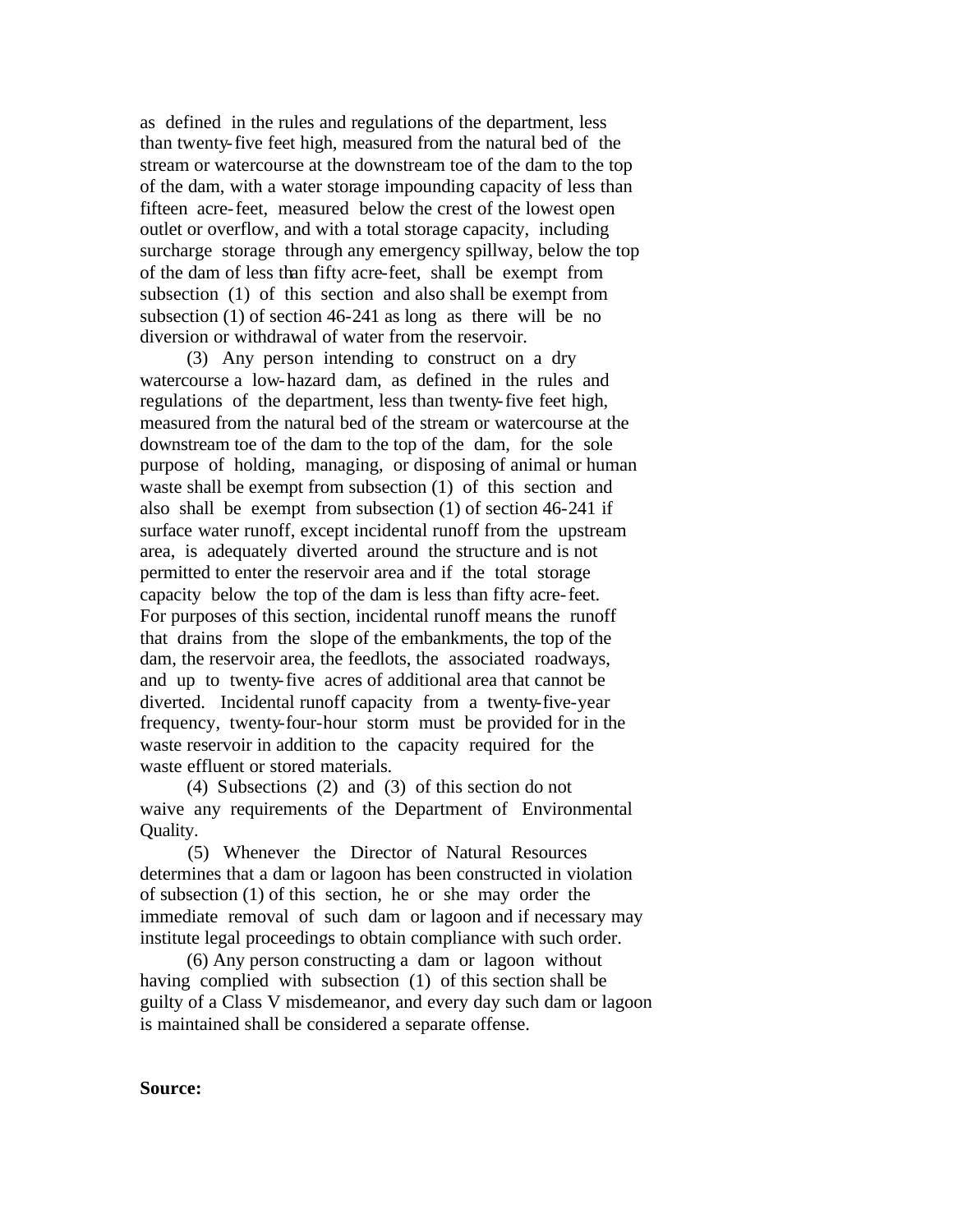Laws 1919, c. 190, tit. VII, art. V, div. 2, § 27, p. 845; C.S.1922, § 8446; C.S.1929, § 81-6327; Laws 1941, c. 182, § 1, p. 713; C.S.Supp.,1941, § 81-6327; R.S.1943, § 46-257; Laws 1961, c. 228, § 1, p. 675; Laws 1971, LB 823, § 2; Laws 1973, LB 186, § 10; Laws 1977, LB 40, § 258; Laws 1979, LB 45, § 1; Laws 1985, LB 103, § 3; Laws 1995, LB 309, § 2; Laws 1998, LB 1209, § 16; Laws 2000, LB 900, § 121.

### **46-258**

#### **Ditches; maintenance; outlets; headgates; duties of owner.**

 Any owner or person in control of any ditch for irrigation purposes shall have the ditch in order to receive water from the source of supply on or before April 15 of each year, shall construct necessary outlets in the banks for the delivery of water to all persons who are entitled to the same, and shall maintain a substantial headgate and measuring box or weir at the head of each lateral, which shall be constructed in accordance with plans and specifications approved by the Department of Natural Resources. A multiplicity of outlets shall be avoided. The outlet shall be at the most convenient and practicable point consistent with the protection and safety of the ditch and the efficient distribution of water among the various claimants thereof.

#### **Source:**

Laws 1919, c. 190, tit. VII, art. V, div. 3, § 12, p. 850; C.S.1922, § 8462; C.S.1929, § 46-612; R.S.1943, § 46-258; Laws 2000, LB 900, § 122.

#### **46-259**

#### **Running water in rivers and ravines; right to use.**

 The right to the use of running water flowing in any river or stream or down any canyon or ravine may be acquired by appropriation by any person.

### **Source:**

Laws 1919, c. 190, tit. VII, art. V, div. 3, § 13, p. 850; C.S.1922, § 8463; C.S.1929, § 46-613.

# **46-260**

**Repealed. Laws 1987, LB 140, s. 15.**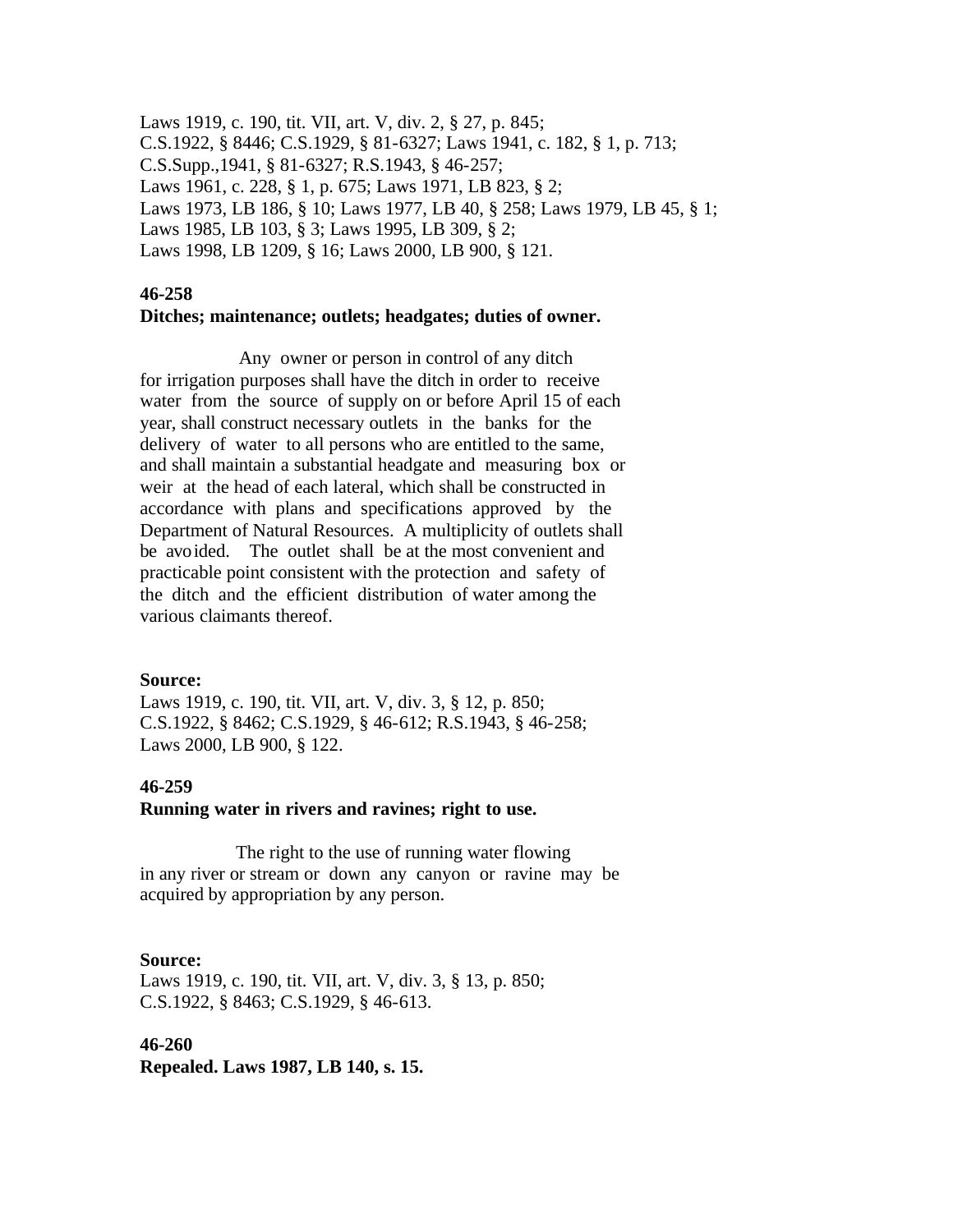**46-261**

# **Lands to be irrigated; appropriations transferred; information filed with Department of Natural Resources; recording gauges; failure to install; effect.**

 (1) The Department of Natural Resources may require an appropriator or his or her agent to furnish the department, by April 1 in any year, a list of all lands to be irrigated, the acreage of each tract, and the names of the owners, controllers, or officers for every ditch, reservoir, or other device for appropriating, diverting, carrying, or distributing water to be used as a basis for the distribution of water until April 1 of the following year, and if so ordered such a list shall be furnished by the appropriator or his or her agent to the department.

 (2) By April 1, any district or company which has transferred an appropriation pursuant to sections 46-2,127 to 46-2,129 in the previous calendar year shall provide the department:

 (a) A legal description and map of the tracts of land receiving and transferring an appropriation of water, or portion thereof, within the district or company;

 (b) The water appropriation permit number under sections 46-233 to 46-235 and the priority date of the water appropriation;

 (c) A statement on whether objections were filed, whether a hearing was held, and how consent was given;

 (d) The effective date of the transfer of the appropriation; and

 (e) A statement summarizing the water use on the receiving and transferring tracts of land.

 (3) The department may require the owner or controller of any canal or ditch to install an approved recording gauge at one or more specific locations to record the amount of water used. The department shall not furnish any water to be delivered to or used by or through any ditch, reservoir, or other contrivance for the appropriation, use, or storage of water until this section has been complied with. The department may construct bars or dams to prevent such delivery or use.

#### **Source:**

Laws 1919, c. 190, tit. VII, art. V, div. 3, § 15, p. 851; C.S.1922, § 8465; C.S.1929, § 46-615; R.S.1943, § 46-261; Laws 1979, LB 245, § 1; Laws 1981, LB 114, § 1; Laws 1995, LB 94, § 1;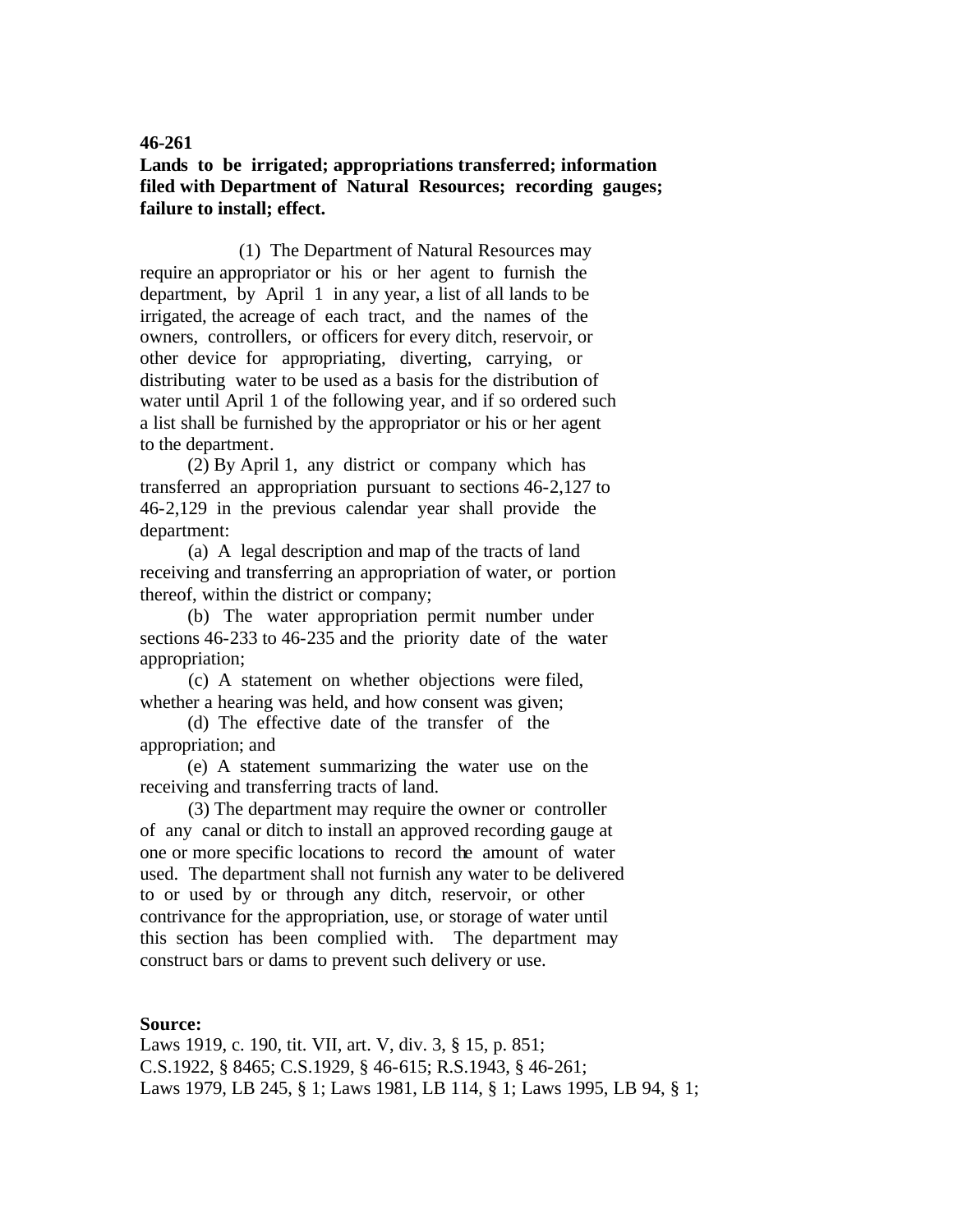Laws 1995, LB 99, § 16; Laws 2000, LB 900, § 123.

# **46-262 Duties of persons taking water; noncompliance; liability.**

 No person shall accept more water from any ditch, canal or reservoir than he is justly entitled to. On finding that he is receiving more water either through his headgates or by means of leaks, or by any other means, than he is entitled to receive he shall immediately take steps to prevent the same. If he knowingly permits such excess water to come upon his land, and fails to promptly notify the owner of such ditch, canal or reservoir, he shall be liable in damages to any person who shall be injured thereby.

#### **Source:**

Laws 1919, c. 190, tit. VII, art. V, div. 3, § 16, p. 851; C.S.1922, § 8466; C.S.1929, § 46-616.

# **46-263**

## **Water; neglecting and preventing delivery; penalty.**

 Any person having charge of a ditch or canal used for irrigation purposes, who shall neglect or refuse to deliver water as herein provided, or any person or persons who shall prevent or interfere with the proper delivery of water to the person or persons having the right thereto, shall be guilty of a Class III misdemeanor.

### **Source:**

Laws 1919, c. 190, tit. VII, art. V, div. 3, § 18, p. 853; C.S.1922, § 8468; C.S.1929, § 46-618; R.S.1943, § 46-263; Laws 1977, LB 40, § 259; Laws 1987, LB 140, § 9.

## **46-263.01**

#### **Water; molesting or damaging measuring device; penalty.**

 Any person, or persons, who shall molest, tamper with, break into or damage in any way any device used for the measuring and recording of the water flowing in any stream, canal or reservoir in this state shall be guilty of a Class II misdemeanor.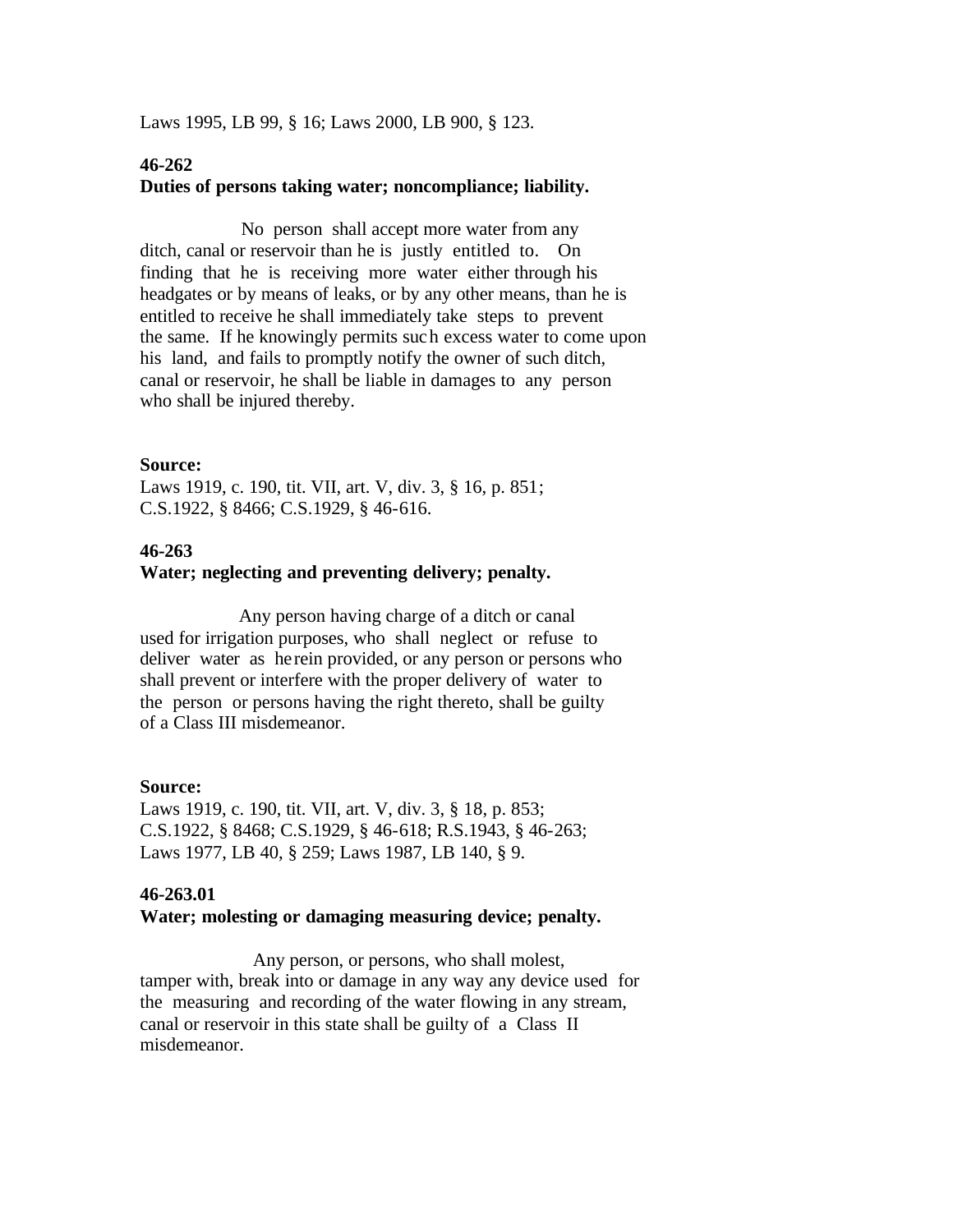### **Source:**

Laws 1947, c. 172, § 3, p. 522; Laws 1969, c. 385, § 1, p. 1353; Laws 1977, LB 40, § 260.

# **46-263.02**

**Water; molesting or damaging measuring device; apprehension and conviction; reward.**

 The Department of Natural Resources is hereby authorized and empowered to offer and pay out of the fees collected by the department rewards of not to exceed twenty-five dollars in any case for the apprehension and conviction of any person or persons violating the provisions of section 46-263.01.

## **Source:**

Laws 1947, c. 172, § 4, p. 522; Laws 2000, LB 900, § 124.

## **46-264**

**Repealed. Laws 1973, LB 88, s. 1.**

#### **46-265**

# **Embankments; maintenance; return of unused water; duties of owner.**

 The owner or owners of any irrigation ditch or canal shall carefully ma intain the embankments thereof so as to prevent waste therefrom, and shall return the unused water from such ditch or canal with as little waste thereof as possible to the stream from which such water was taken, or to the Missouri River.

#### **Source:**

Laws 1919, c. 190, tit. VII, art. V, div. 3, § 20, p. 854; C.S.1922, § 8470; C.S.1929, § 46-620.

### **46-266**

# **Irrigation water; overflow on roads; duty of owner to prevent; violation; penalty.**

 No owner of any water power or irrigation ditch, canal or lateral shall so construct, maintain or operate the same as to permit any water to escape therefrom upon any public road or highway. No person in the application of water in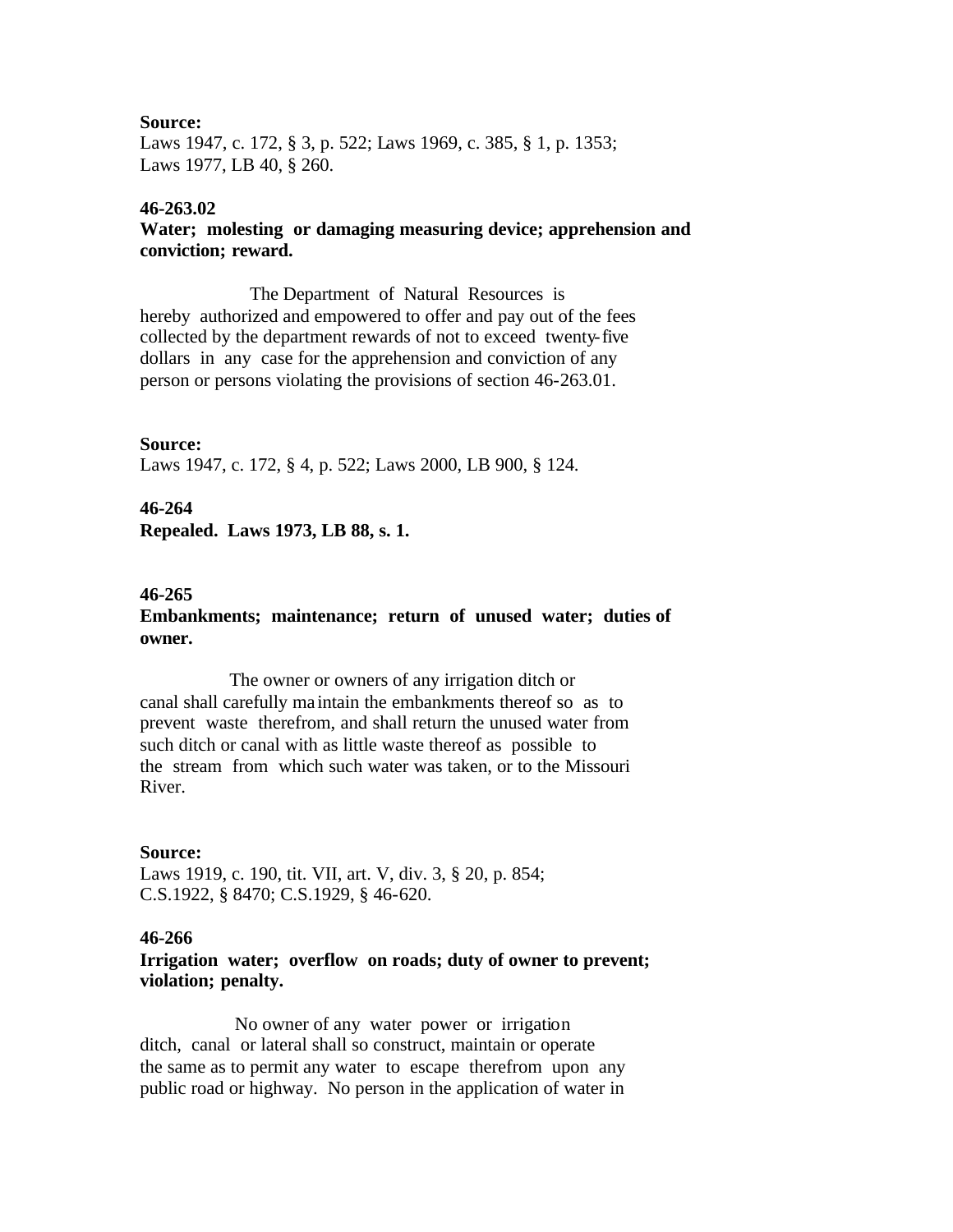the irrigation of lands shall permit the same to escape from such lands and to flow upon any public road or highway. Any person violating any of the provisions of this section shall be guilty of a Class V misdemeanor. Each day water is permitted to flow or escape upon any public road or highway in violation of the foregoing prohibitions shall be deemed a separate and distinct offense. The overseer of highways or other officer in charge of road work in the area in which a violation occurs shall make complaint therefor, but no other person shall be precluded from making complaint.

#### **Source:**

Laws 1919, c. 190, tit. VII, art. V, div. 3, § 21, p. 854; C.S.1922, § 8471; C.S.1929, § 46-621; R.S.1943, § 46-266; Laws 1959, c. 181, § 14, p. 660; Laws 1977, LB 40, § 261.

## **46-267**

**Repealed. Laws 2001, LB 170, s. 30; Laws 2001, LB 173, s. 22.**

### **46-268**

## **Contract for use of water; record; rights of grantee unimpaired by foreclosure of liens.**

 Whenever any person, association or corporation owning any irrigation ditch or canal enters into a contract with a landowner to carry water to any tract of land having a water appropriation, such carriage contract shall be recorded in the county where such land is situated in the same manner and under the same conditions as deeds for real estate. Such contract, from the date of the recording thereof, shall be binding upon the grantor, his, their or its successors or assigns, and all persons claiming any interest in such ditch or canal. No foreclosure or other proceedings to subject the property of the owner of such ditch or canal to the satisfaction of any lien or claim shall in any manner impair the right of such grantee, his heirs, administrators or assigns, to the use of the water from such ditch or canal in the quantity and manner provided in his deed or contract.

#### **Source:**

Laws 1919, c. 190, tit. VII, art. V, div. 3, § 23, p. 855; C.S.1922, § 8473; C.S.1929, § 46-623; R.S.1943, § 46-268; Laws 1947, c. 172, § 2, p. 522.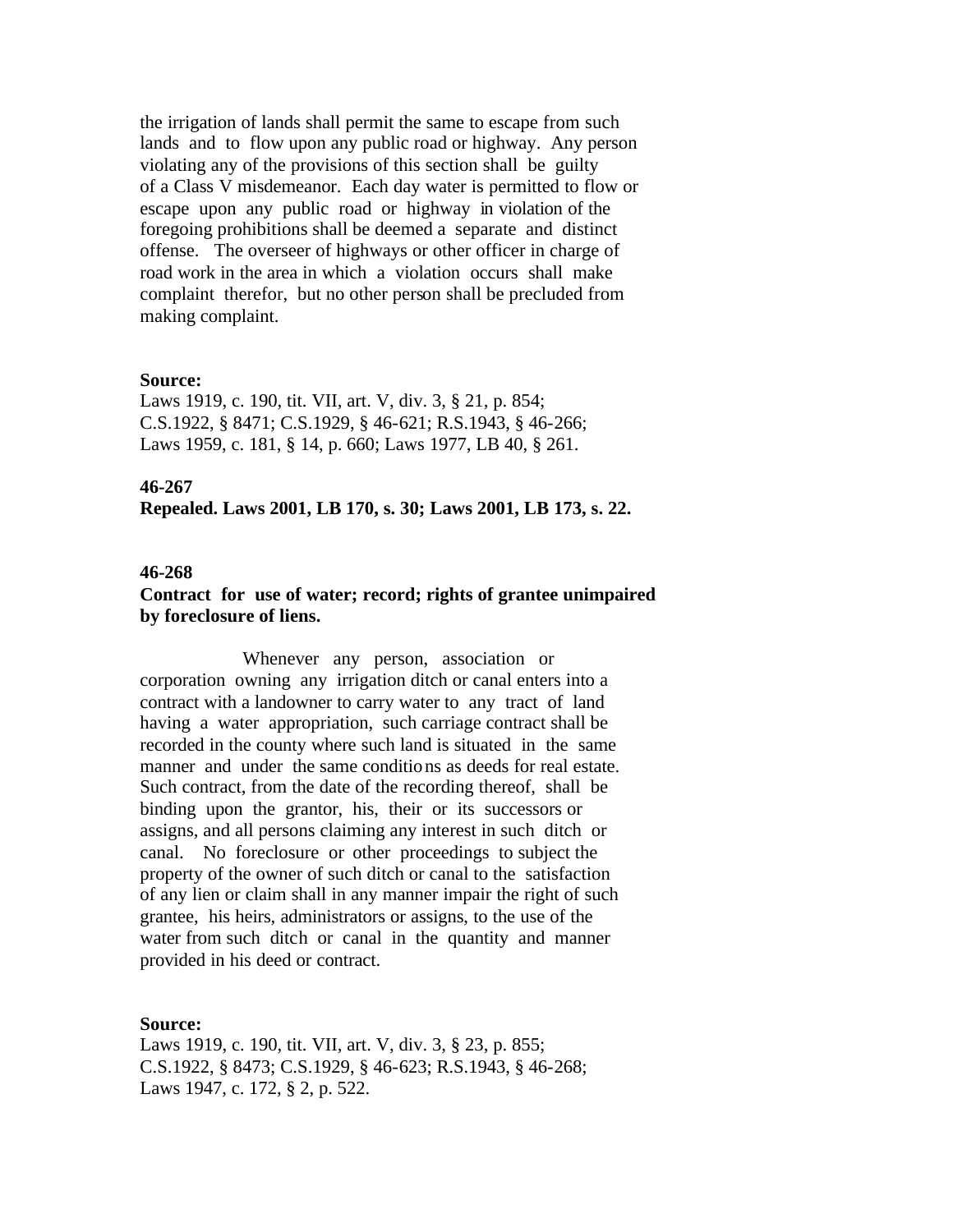# **46-269 Mutual irrigation companies; recognized; bylaws; when lawful.**

 Any corporation or association organized under the laws of this state for the purpose of constructing and operating canals, reservoirs, and other works for irrigation purposes, and deriving no revenue from their operation, shall be termed a mutual irrigation company, and any bylaws adopted by such company, not in conflict herewith, shall be deemed lawful and so recognized by the courts of this state; PROVIDED, such bylaws do not impair the rights of one shareholder over another.

## **Source:**

Laws 1919, c. 190, tit. VII, art. V, div. 3, § 24, p. 855; C.S.1922, § 8474; C.S.1929, § 46-624.

# **46-270**

## **Irrigation projects; how financed.**

 Any corporation or association organized under the law of this state for the purpose of constructing and operating canals, reservoirs, and other works for irrigation and water power purposes shall have power to borrow money, to issue bonds, and to mortgage its property and franchises in the same manner as railroad corporations.

## **Source:**

Laws 1919, c. 190, tit. VII, art. V, div. 3, § 25, p. 855; Laws 1921, c. 271, § 1, p. 900; C.S.1922, § 8475; C.S.1929, § 46-625; R.S.1943, § 46-270; Laws 2000, LB 900, § 125; Laws 2001, LB 420, § 31.

# **46-271**

**Corporations or associations; construction or operation of canals or reservoirs; assessments of stock; when authorized; how enforced.**

 Any corporation or association organized under the laws of this state for the purpose of constructing or operating canals, reservoirs or other works for irrigation purposes may, through its board of directors or trustees, assess the shares, stock, or interest of the stockholders thereof for the purpose of obtaining funds to defray the necessary running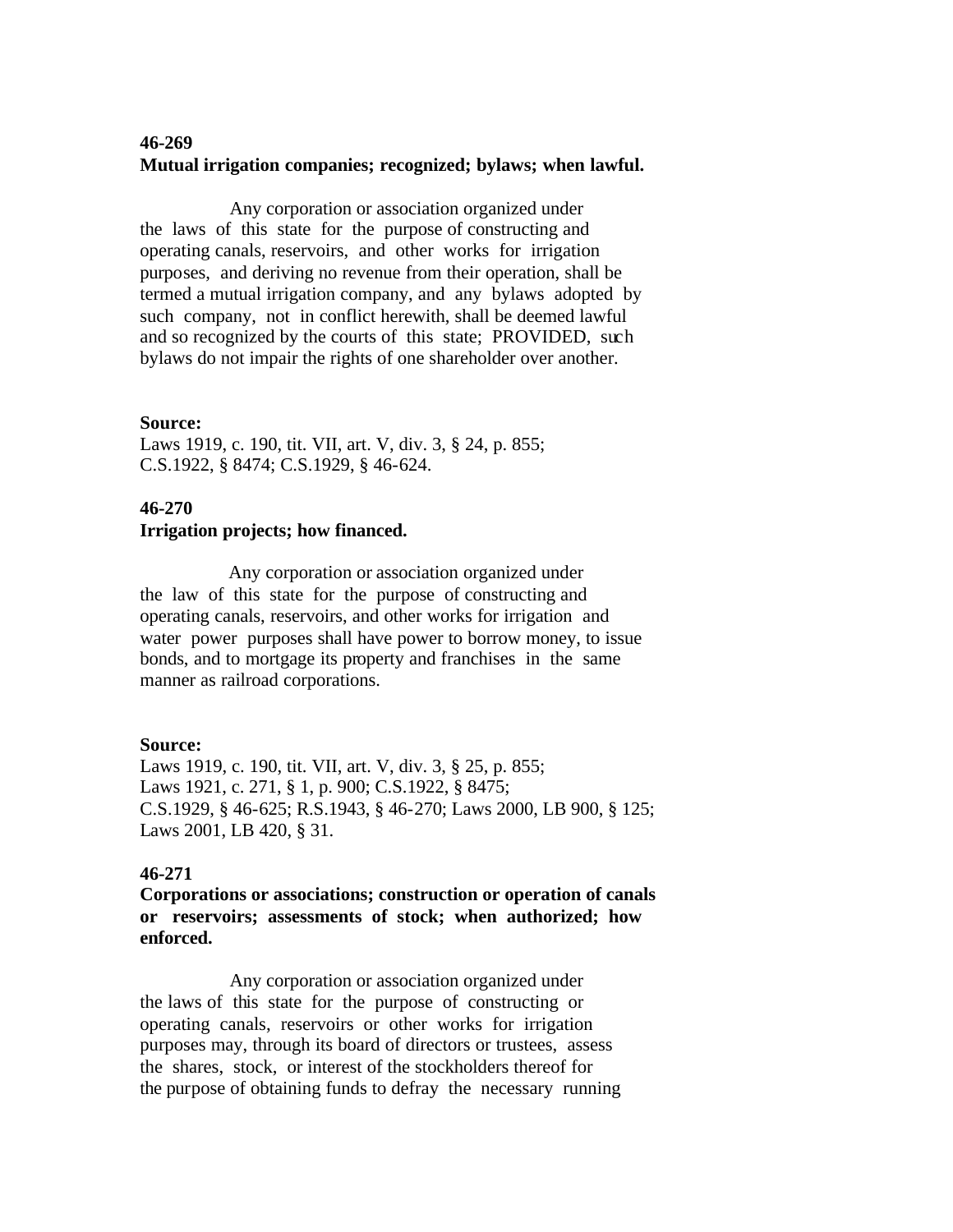expenses. Any assessments levied under this section shall become and be a lien upon the stock or interest so assessed. Such assessments shall, if not paid, become delinquent at the expiration of sixty days, and the stock or interest may be sold at public sale to satisfy such lien. Notice of such sale shall be published for three consecutive weeks prior thereto, in some newspaper published and of general circulation in the county where the office of the company is located. Upon the date mentioned in the advertisement, or upon the date to which the sale may have been adjourned, such stock or interest, or so much thereof as may be necessary to satisfy such lien and costs, shall be sold to the highest bidder for cash.

#### **Source:**

Laws 1919, c. 190, tit. VII, art. V, div. 3, § 26, p. 855; C.S.1922, § 8476; C.S.1929, § 46-626; R.S.1943, § 46-271; Laws 1996, LB 299, § 23.

# **46-272**

## **Water users' associations organized under reclamation act of the United States; stock subscriptions; how recorded; fees.**

 The county clerk is hereby authorized to accept from water users' associations, organized in conformity with the requirements of the United States under the reclamation act, books containing printed copies of their articles of incorporation and forms of subscription to stock, and to use such books for recording the stock subscriptions of such associations. The charges for the recording thereof shall be made on the basis of the number of words actually written therein.

#### **Source:**

Laws 1919, c. 190, tit. VII, art. V, div. 3, § 29, p. 857; C.S.1922, § 8479; C.S.1929, § 46-629.

#### **46-273**

# **Water; United States may furnish to individuals; conditions and requirements.**

 The United States of America is hereby authorized, in conformity to the laws of the State of Nebraska, to appropriate, develop, and store any unappropriated flood or unused waters, in connection with any project constructed by the United States pursuant to the provisions of an Act of Congress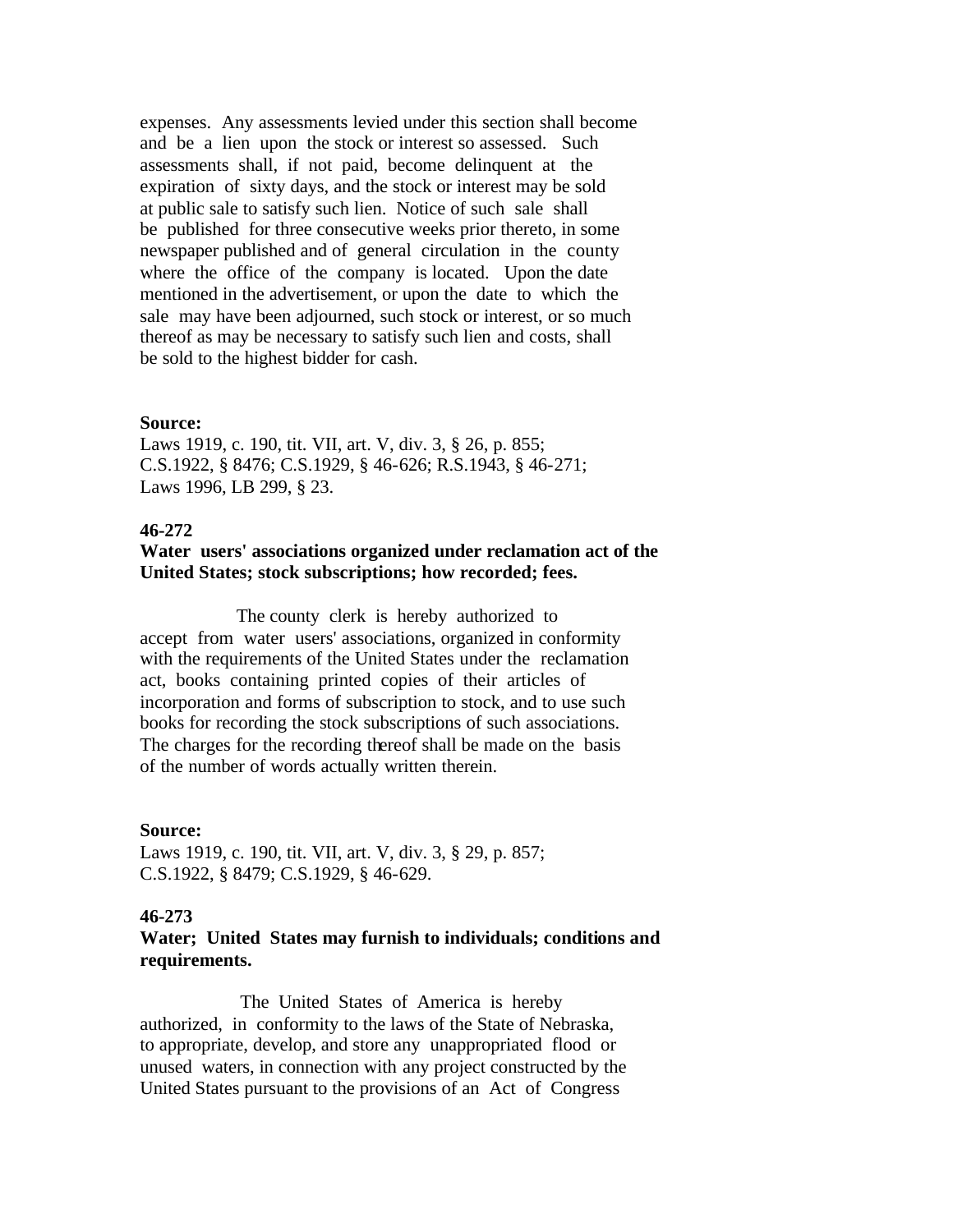approved June 17, 1902, being An Act providing for the reclamation of arid lands (32 Stat. L. 388), and all acts amendatory thereof and supplemental thereto. When the officers of the United States Bureau of Reclamation determine that any water so developed or stored is in excess of the needs of the project as then completed or is flood or unused water, the United States may contract to furnish such developed, stored, flood, or unused water, under the terms and conditions imposed by Act of Congress and the rules and regulations of the United States, to any person who may have theretofore been granted a permit to appropriate a portion of the normal flow of any stream, if the water so appropriated shall, during some portion of the year, be found insufficient for the needs of the land to which it is appurtenant. The United States and every person entering into a contract as herein provided shall have the right to conduct such water into and along any of the natural streams of the state, but not so as to raise the waters thereof above the ordinary high water mark, and may take out the same again at any point desired, without regard to the prior rights of others to water from the same stream; but due allowance shall be made for losses in transit, the amount of such allowance to be determined by the Department of Natural Resources. The department sha ll supervise and enforce the distribution of such water so delivered with like authority and under the same provisions as in the case of general appropriators.

#### **Source:**

Laws 1919, c. 190, tit. VII, art. V, div. 3, § 28, p. 856; C.S.1922, § 8478; C.S.1929, § 46-628; R.S.1943, § 46-273; Laws 1955, c. 183, § 5, p. 517; Laws 1987, LB 140, § 10; Laws 2000, LB 900, § 126.

# **46-274**

**Repealed. Laws 1963, c. 425, art. VIII, s. 2.**

#### **46-275**

**Repealed. Laws 1963, c. 425, art. VIII, s. 2.**

# **46-276**

**Repealed. Laws 1963, c. 425, art. VIII, s. 2.**

## **46-277**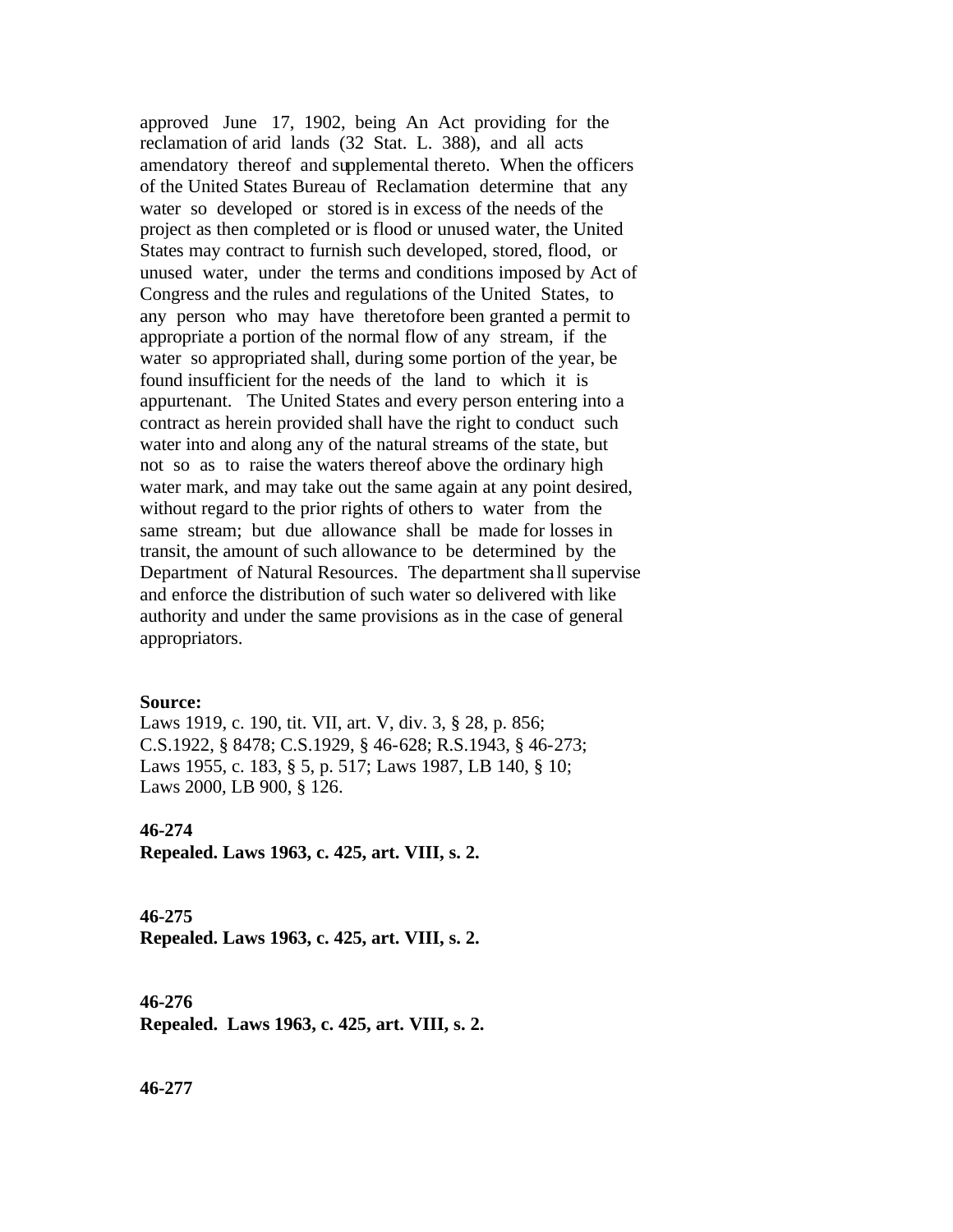**Dams; inspection; notice to repair; completion; powers and duties of Department of Natural Resources; powers and duties of Director of Natural Resources.**

 The owner or operator of any dam and appurtenant works which has or will have a storage capacity of fifty acre-feet or more below the top of the dam, including surcharge storage through any emergency spillway, or will be twenty-five feet in height or more, measured from the natural bed of the stream or watercourse at the downstream toe of the dam to the top of the dam and is constructed for impounding or diversion of water or the containment of waste effluent, sediments, or other materials, shall keep such dam and appurtenant works in a state of repair to be approved by the Department of Natural Resources. The Director of Natural Resources shall determine the safety inspection requirements, frequency of inspections, and reporting details on the inspections of the dams based on the hazard classification and actual conditions of each dam. The owner or operator shall provide the department access to such dams at all reasonable times. When an inspection reveals a structure in an unsafe condition, the director shall give notice to the owner to place such dam and appurtenant works in such state of repair as will meet the approval of the director. The repair shall be completed in not more than ninety days or such reasonable time as may be determined by the director. Such notice shall be in writing and shall be served in the same manner as court summonses are served.

### **Source:**

Laws 1931, c. 45, § 1, p. 143; C.S.Supp.,1941, § 81-6332; R.S.1943, § 46-277; Laws 1973, LB 186, § 11; Laws 1979, LB 544, § 1; Laws 1995, LB 309, § 3; Laws 2000, LB 900, § 127.

#### **46-278**

#### **Dams; failure to repair; penalty.**

 Any owner or owners of such dam who neglect or refuse to repair such dam within three months after receiving written notice from the Director of Natural Resources so to do, shall be guilty of a Class V misdemeanor, and every day that such owner or owners neglect or refuse to repair such dam after the expiration of three months from date of receiving notice so to do shall be considered a separate offense.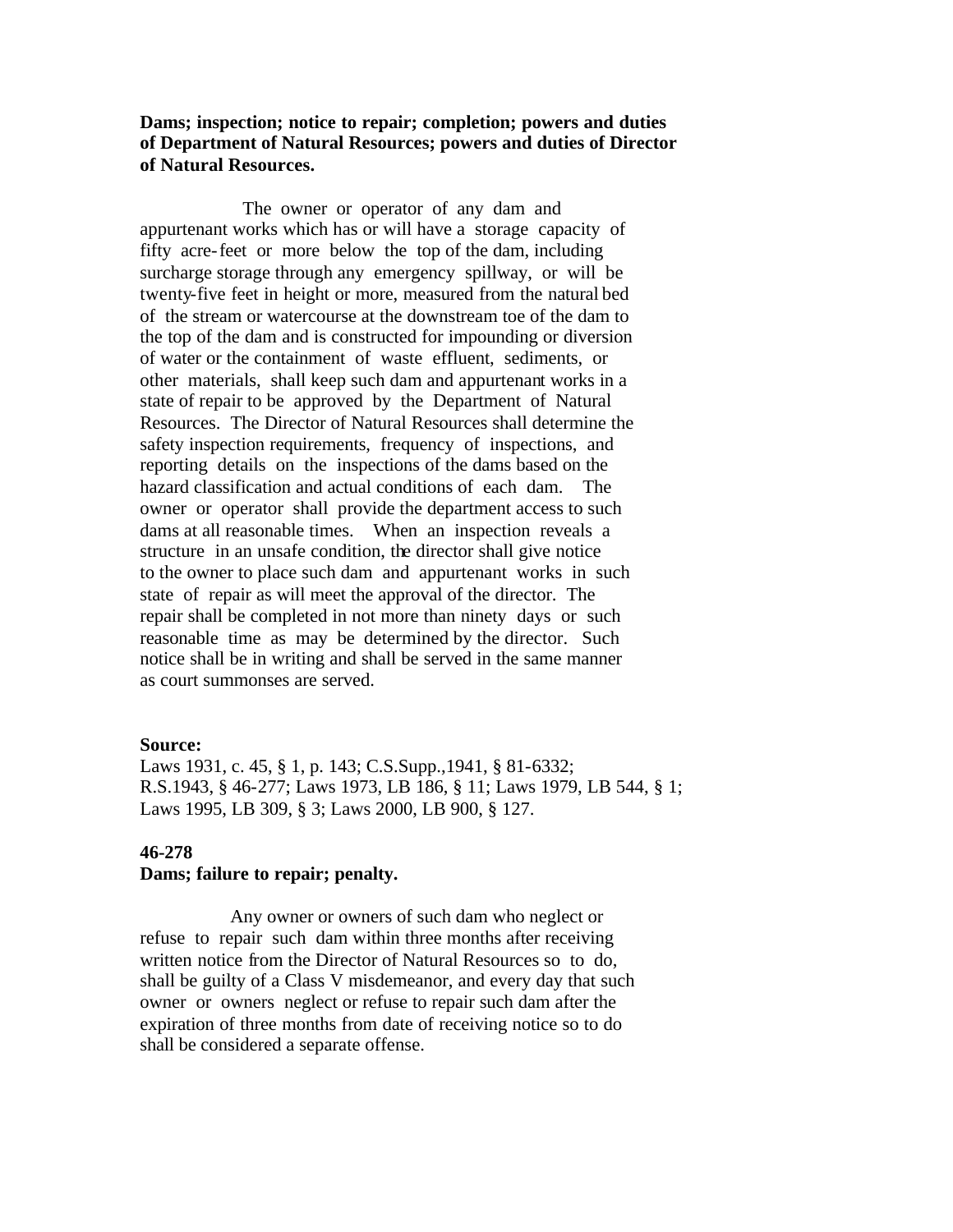**Source:** Laws 1931, c. 45, § 2, p. 143; C.S.Supp.,1941, § 81-6333; R.S.1943, § 46-278; Laws 1977, LB 40, § 262; Laws 2000, LB 900, § 128.

**46-279 Repealed. Laws 1987, LB 140, s. 15.**

**46-280 Repealed. Laws 1987, LB 140, s. 15.**

# **46-281 Artesian water; waste prohibited.**

 It shall be unlawful for any owner or owners, lessee or lessees, occupier or occupiers, foreman or superintendent of any farm, town lot or other real estate in the State of Nebraska, where artesian water has been found or may be found hereafter, to allow the water from wells or other borings or drillings on any farm, town lot, or other real estate in Nebraska to flow out and run to waste in any manner to exceed what will flow or run through a pipe one-half of one inch in diameter, except where the water is first used for irrigation, or to create power for milling or other mechanical purposes.

#### **Source:**

Laws 1897, c. 84, § 1, p. 358; R.S.1913, § 3527; C.S.1922, § 2927; C.S.1929, § 46-172.

## **46-282**

#### **Artesian water; waste; penalty.**

 Any person or persons who own, occupy or have control of any farm, town lot or other real estate in the State of Nebraska, who fail or refuse to close or shut off any wastage of artesian water to the amount that section 46-281 allows on any farm, town lot or other real estate which they own, occupy or have control of, after being notified in writing by any person having the benefit of such mutual artesian water supply, within forty-eight hours after such notification, shall be subject to arrest, and shall be guilty of a Class V misdemeanor; and if such wastage be not abated within twenty-four hours after such arrest and conviction, it shall be a second offense against the provisions of section 46-281 and be subject to the same fine as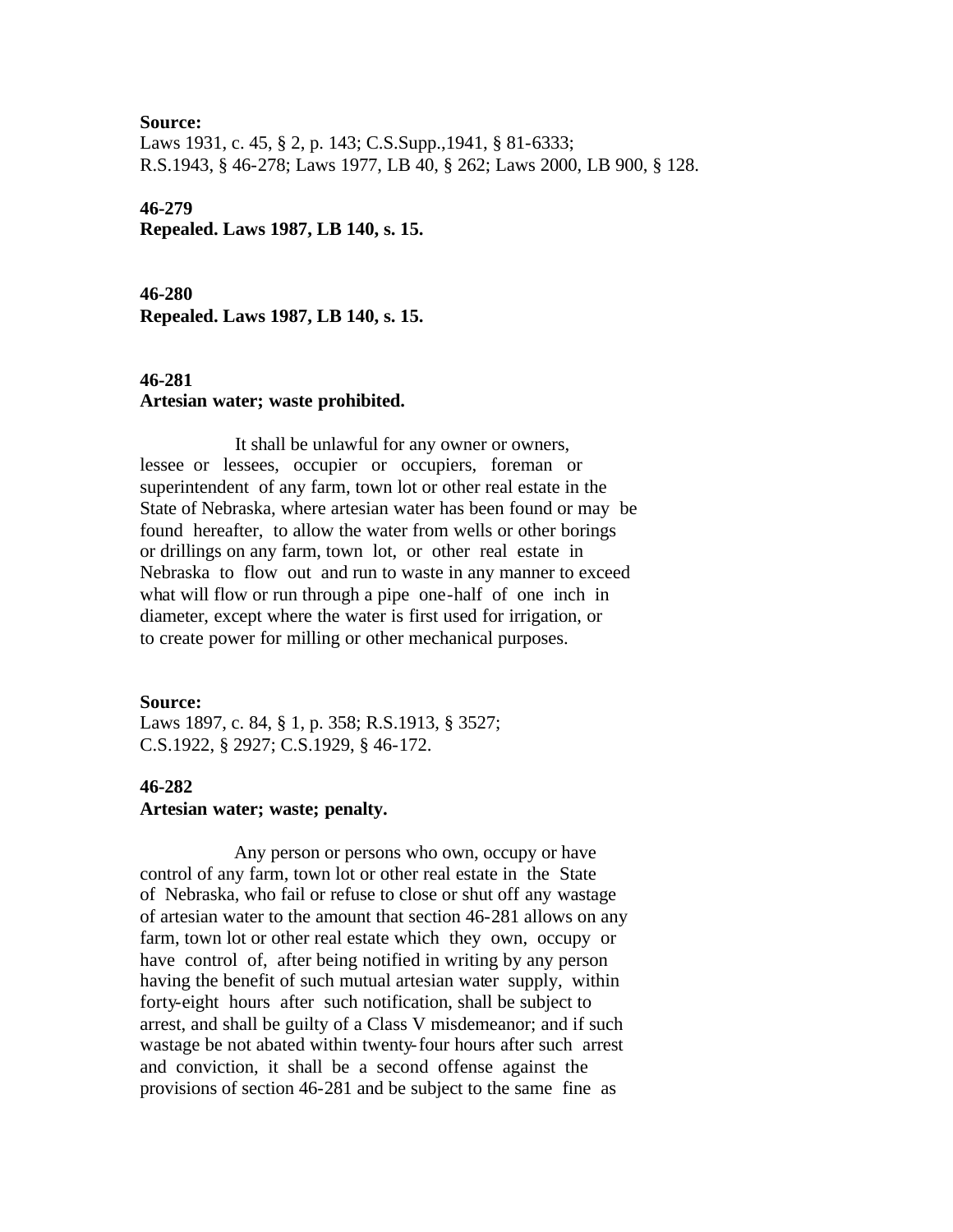for the first offense. Every like offense or neglect of each twenty-four hours thereafter shall be considered an additional offense against the provisions of section 46-281.

#### **Source:**

Laws 1897, c. 84, § 2, p. 358; R.S.1913, § 3528; C.S.1922, § 2928; C.S.1929, § 46-173; R.S.1943, § 46-282; Laws 1977, LB 40, § 264.

# **46-283 Legislative findings.**

 The Legislature hereby finds and declares that the practice of reusing ground water from irrigation water reuse pits on irrigated land contributes to the efficient use and conservation of the state's water resources and that such reuse may be more feasible when done from irrigation water reuse pits located within natural streams.

**Source:** Laws 1980, LB 908, § 1.

# **46-284 Definitions, sections found.**

 For purposes of sections 46-283 to 46-287, unless the context otherwise requires, the definitions found in sections 46-285 and 46-286 shall be used.

**Source:** Laws 1980, LB 908, § 2.

# **46-285**

## **Irrigation water reuse pit, defined.**

 Irrigation water reuse pit shall mean an excavation constructed to capture, for reuse, runoff resulting from ground water irrigation or a structure designed for the purpose of water impoundment which is used for this same purpose so long as the capacity of the facility does not exceed fifteen acre-feet.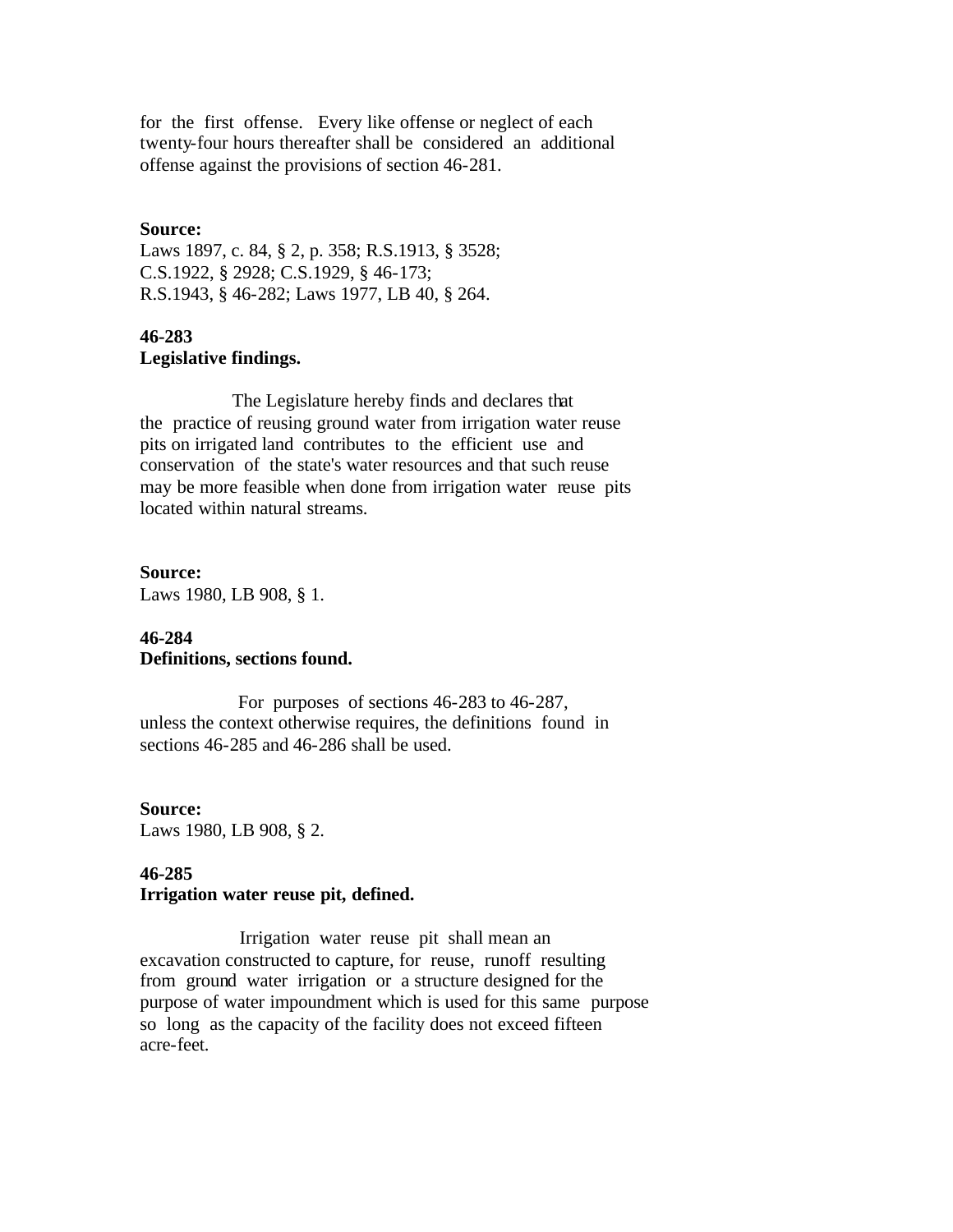**Source:** Laws 1980, LB 908, § 3.

# **46-286 Headwater segment of a natural stream, defined.**

 Headwater segment of a natural stream shall mean that portion of a natural stream near its origin which exhibits a natural configuration in the land surface and serves to concentrate and give direction to overland flow. Such portion of a natural stream shall have a flow of such intermittent occurrence as to afford usage by normal tillage or grazing practices.

# **Source:**

Laws 1980, LB 908, § 4.

# **46-287**

**Irrigation water reuse pit; reusing ground water; exempt from certain provisions.**

 Notwithstanding any other provision of law, any person intending to or in the process of reusing ground water from an irrigation water reuse pit located within a headwater segment of a natural stream shall be exempt from the provisions of Chapter 46, article 2, which would otherwise apply to such pits, and from the provisions of section 46-637.

#### **Source:**

Laws 1980, LB 908, § 5.

# **46-288**

### **Interbasin transfers; terms, defined.**

 For purposes of this section and section 46-289, unless the context otherwise requires:

 (1) Basin of origin shall mean the river basin in which the point or proposed point of diversion of water is located;

 (2) Beneficial use shall include, but not be limited to, reasonable and efficient use of water for domestic, municipal, agricultural, industrial, commercial, power production, subirrigation, fish and wildlife, ground water recharge, interstate compact, water quality maintenance, or recreational purposes. Nothing in this subdivision shall be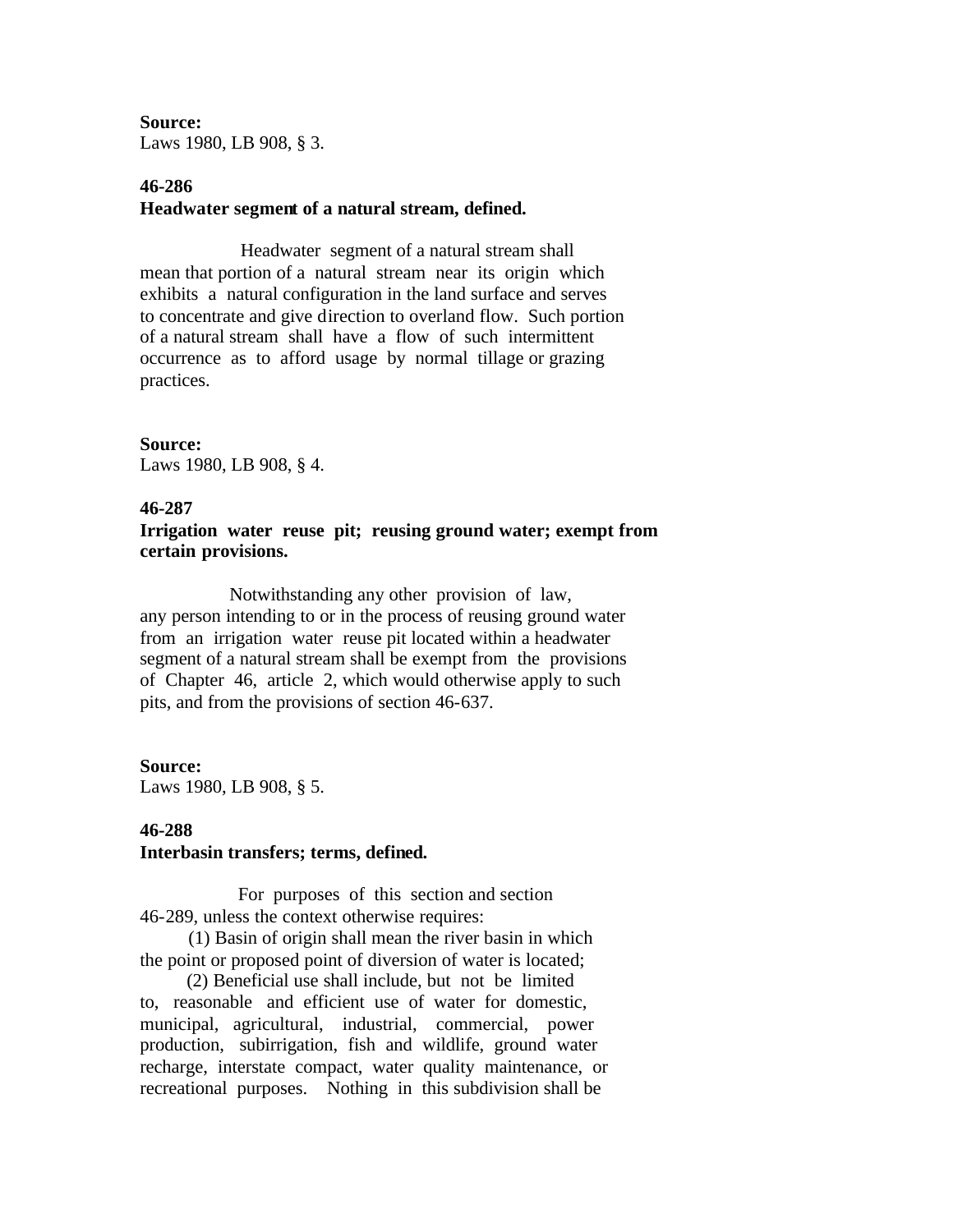construed to affect the preferences for use of surface water as provided in section 46-204;

 (3) Interbasin transfer shall mean the diversion of water in one river basin and the transportation of such water to another river basin for storage or utilization for a beneficial use; and

 (4) River basin shall mean any of the following natural hydrologic basins of the state as shown on maps located in the Department of Natural Resources: (a) The White River and Hat Creek basin; (b) the Niobrara River basin; (c) the Platte River basin, including the North Platte and South Platte River basins, except that for purposes of transfer between the North and South Platte River basins each shall be considered a separate river basin; (d) the Loup River basin; (e) the Elkhorn River basin; (f) the Republican River basin; (g) the Little Blue River basin; (h) the Big Blue River basin; (i) the Nemaha River basin; and (j) the Missouri tributaries basin.

#### **Source:**

Laws 1981, LB 252, § 5; Laws 1993, LB 789, § 3; Laws 2000, LB 900, § 129.

## **46-289**

## **Legislative findings; interbasin transfers; application for water; factors considered; order issued.**

 The Legislature finds, recognizes, and declares that the transfer of water to outside the boundaries of a river basin may have impacts on the water and other resources in the basin and that such impacts differ from those caused by uses of water within the same basin in part because any unused water will not be returned to the stream from which it is taken for further use in that river basin. The Legislature therefor recognizes the need to delineate factors for consideration by the Director of Natural Resources when evaluating an application made pursuant to section 46-233 which involves an interbasin transfer of water in order to determine whether denial of such application is demanded by the public interest. Those considerations shall include, but not be limited to, the following factors:

 (1) The economic, environmental, and other benefits of the proposed interbasin transfer and use;

 (2) Any adverse impacts of the proposed interbasin transfer and use;

 (3) Any current beneficial uses being made of the unappropriated water in the basin of origin;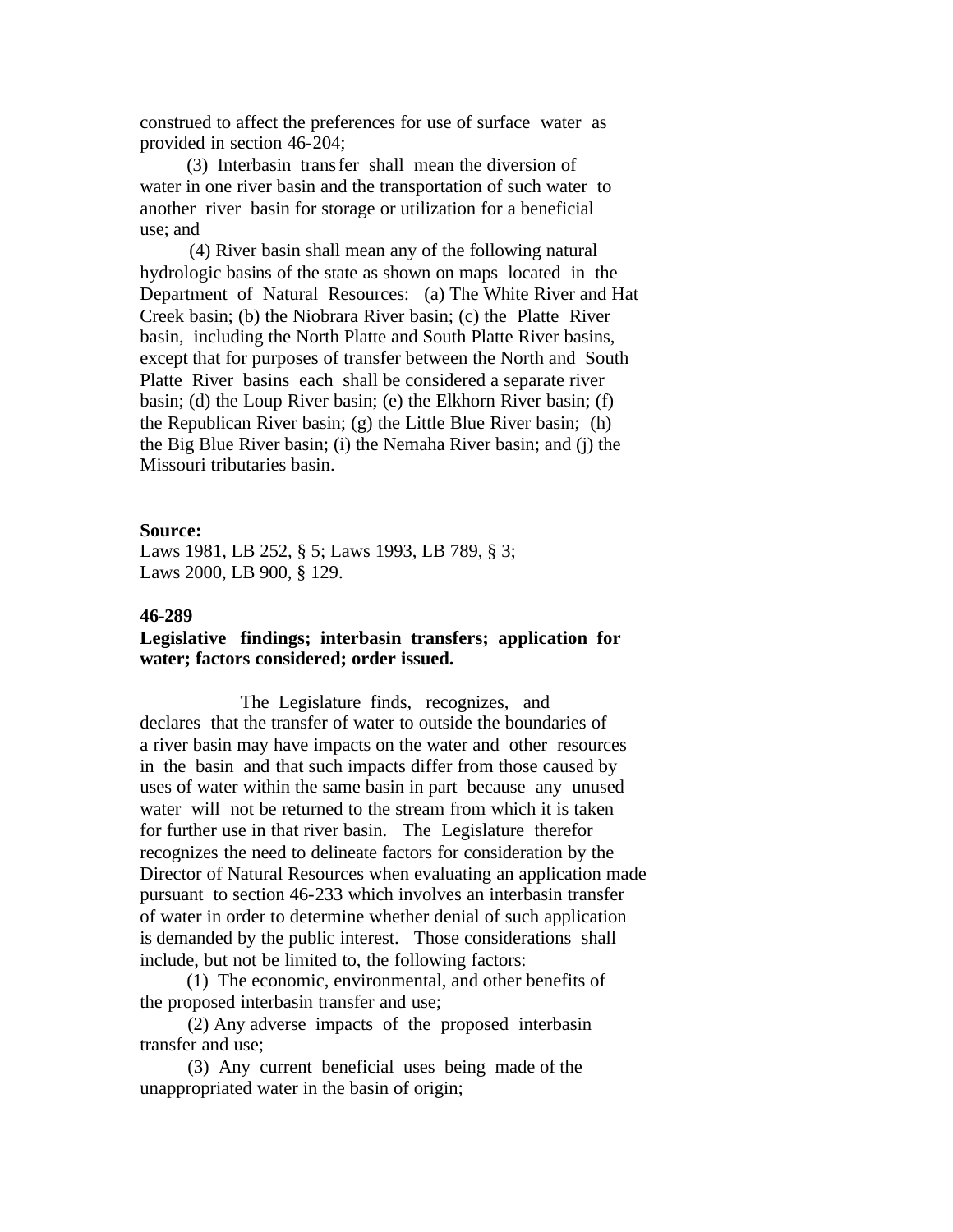(4) Any reasonably foreseeable future beneficial uses of the water in the basin of origin;

 (5) The economic, environmental, and other benefits of leaving the water in the basin of origin for current or future beneficial uses;

 (6) Alternative sources of water supply available to the applicant; and

 (7) Alternative sources of water available to the basin of origin for future beneficial uses.

 The application shall be deemed in the public interest if the overall benefits to the state and the applicant's basin are greater than or equal to the adverse impacts to the state and the basin of origin. The director's order granting or denying an application shall specify the reasons for such action, including a discussion of the required factors for consideration, and shall document such decision by reference to the hearing record, if any, and to any other sources used by the director in making the decision.

#### **Source:**

Laws 1981, LB 252, § 6; Laws 1986, LB 309, § 2; Laws 2000, LB 900, § 130.

#### **46-290**

# **Water appropriation; intrabasin transfer; application for approval.**

 Except as provided in sections 46-2,120 to 46-2,130, any person having a permit to appropriate water for beneficial purposes issued pursuant to Chapter 46 who desires to transfer the use of such water appropriation to a different location within the same river basin than that specified in the permit shall apply for approval of such change to the Department of Natural Resources.

#### **Source:**

Laws 1983, LB 21, § 2; Laws 1995, LB 99, § 17; Laws 2000, LB 900, § 131.

# **46-291**

#### **Application for transfer; notice; contents.**

 Upon receipt of an application filed under section 46-290, the Director of Natural Resources shall cause a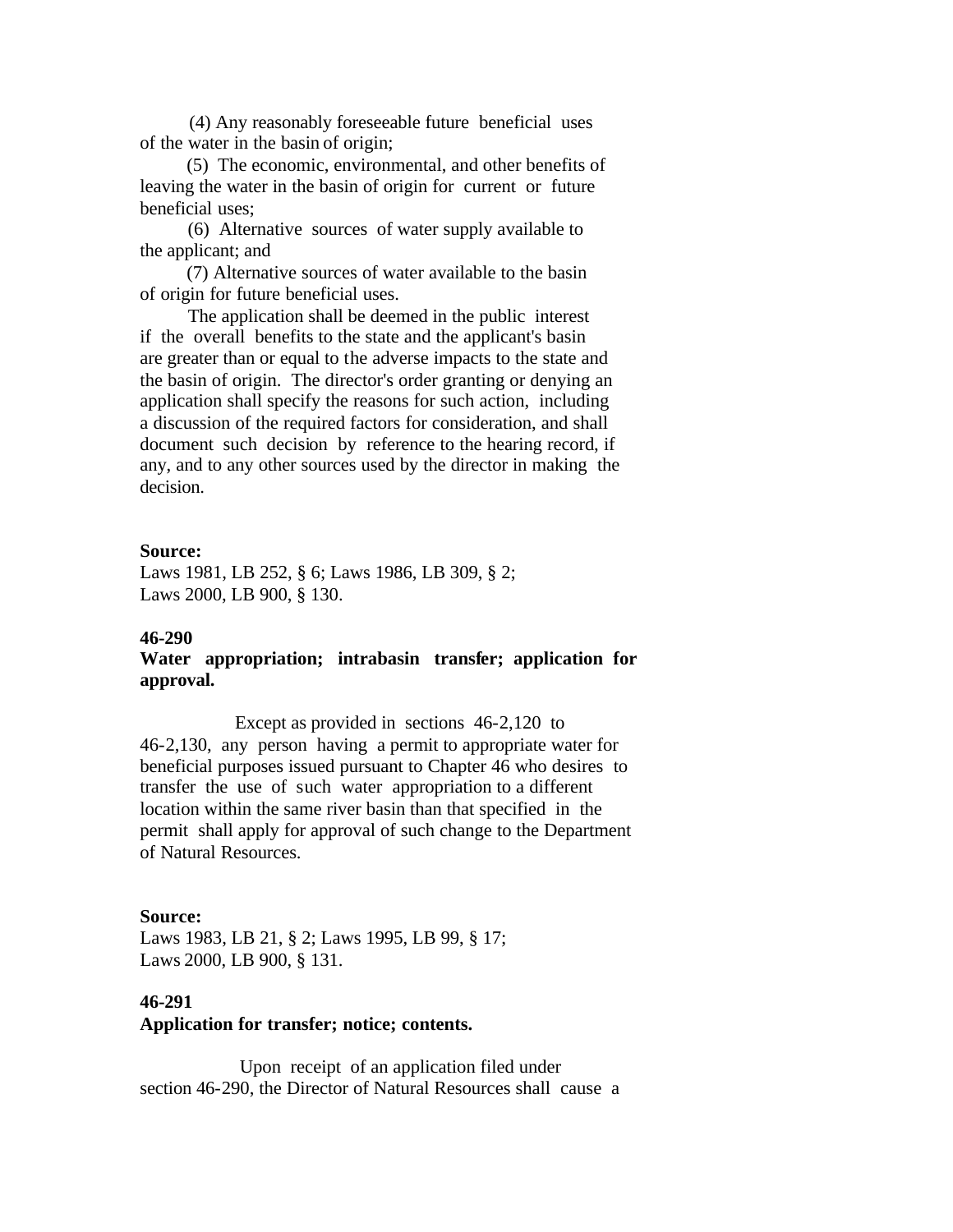notice of such application to be published at the applicant's expense at least once a week for three weeks in at least one newspaper of general circulation in each county containing lands on which the water appropriation is or is proposed to be located and a newspaper of general circulation in Nebraska.

 Such notice shall be published at least once a week for three consecutive weeks and shall contain a description of the water appropriation, the number assigned such permit in the records of the Department of Natural Resources, the date of priority, a description of the lands to which such water appropriation is proposed to be applied, and any other relevant information.

 The notice shall state that any person may in writing object to and request a hearing on the application at any time prior to the elapse of two weeks from the date of final publication.

#### **Source:**

Laws 1983, LB 21, § 3; Laws 2000, LB 900, § 132.

# **46-292**

#### **Application for transfer; hearing.**

 The Department of Natural Resources may hold a hearing on an application filed under section 46-290 on its own motion and shall hold a hearing if requested by any person.

# **Source:**

Laws 1983, LB 21, § 4; Laws 2000, LB 900, § 133.

# **46-293**

### **Hearing; how conducted.**

 Any hearing held pursuant to section 46-292 shall be conducted in accordance with sections 61-206 and 61-207.

### **Source:**

Laws 1983, LB 21, § 5; Laws 2000, LB 900, § 134.

#### **46-294**

## **Application for transfer; approval; conditions; burden of proof.**

(1) The Director of Natural Resources shall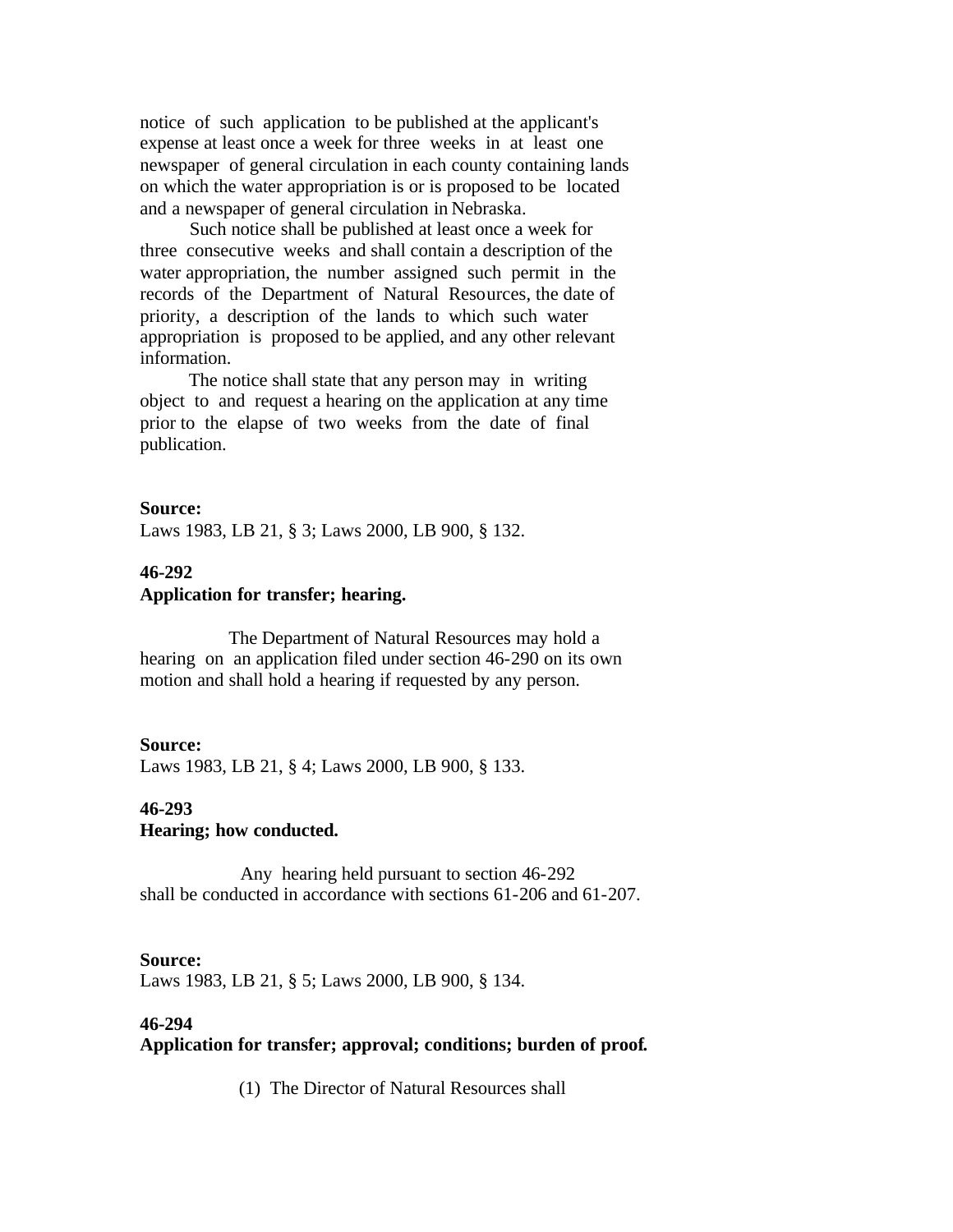approve an application filed pursuant to section 46-290 if:

 (a) The requested change of location is within the same river basin, will not adversely affect any other water appropriator, and will not significantly adversely affect any riparian water user who files an objection in writing prior to the hearing;

 (b) The requested change will use water from the same source of supply as the current use;

 (c) The change of location will not diminish the supply of water otherwise available;

 (d) The water will be applied to a use in the same preference category as the current use, as provided in section 46-204; and

(e) The requested change is in the public interest.

 The applicant has the burden of proving that the change of location will comply with subdivisions (a) through (e) of this subsection, except that the burden is on the riparian user to demonstrate his or her riparian status and to demonstrate a significant adverse effect on his or her use in order to prevent approval of an application.

 (2) In approving an application, the director may impose any reasonable conditions deemed necessary to protect the public interest. An approved change of location shall retain the same priority date as that of the original water right. In approving an application, the director may (a) authorize a greater number of acres to be irrigated if the amount and rate of water approved under the original appropriation is not increased by the change of location or (b) authorize the overlying of water appropriations on the same lands as long as the limits provided in section 46-231 are not exceeded.

#### **Source:**

Laws 1983, LB 21, § 6; Laws 1984, LB 818, § 2; Laws 1993, LB 789, § 4; Laws 2000, LB 900, § 135.

## **46-295 Legislative findings.**

 The Legislature recognizes that, as a result of water project operations, surface water in some areas of the state has been, is, and will be in the future intentionally and incidentally stored in and withdrawn from underground strata. The Legislature acknowledges that rights to water intentionally or incidentally stored underground and rights to withdrawal of such water should be formally recognized and quantified and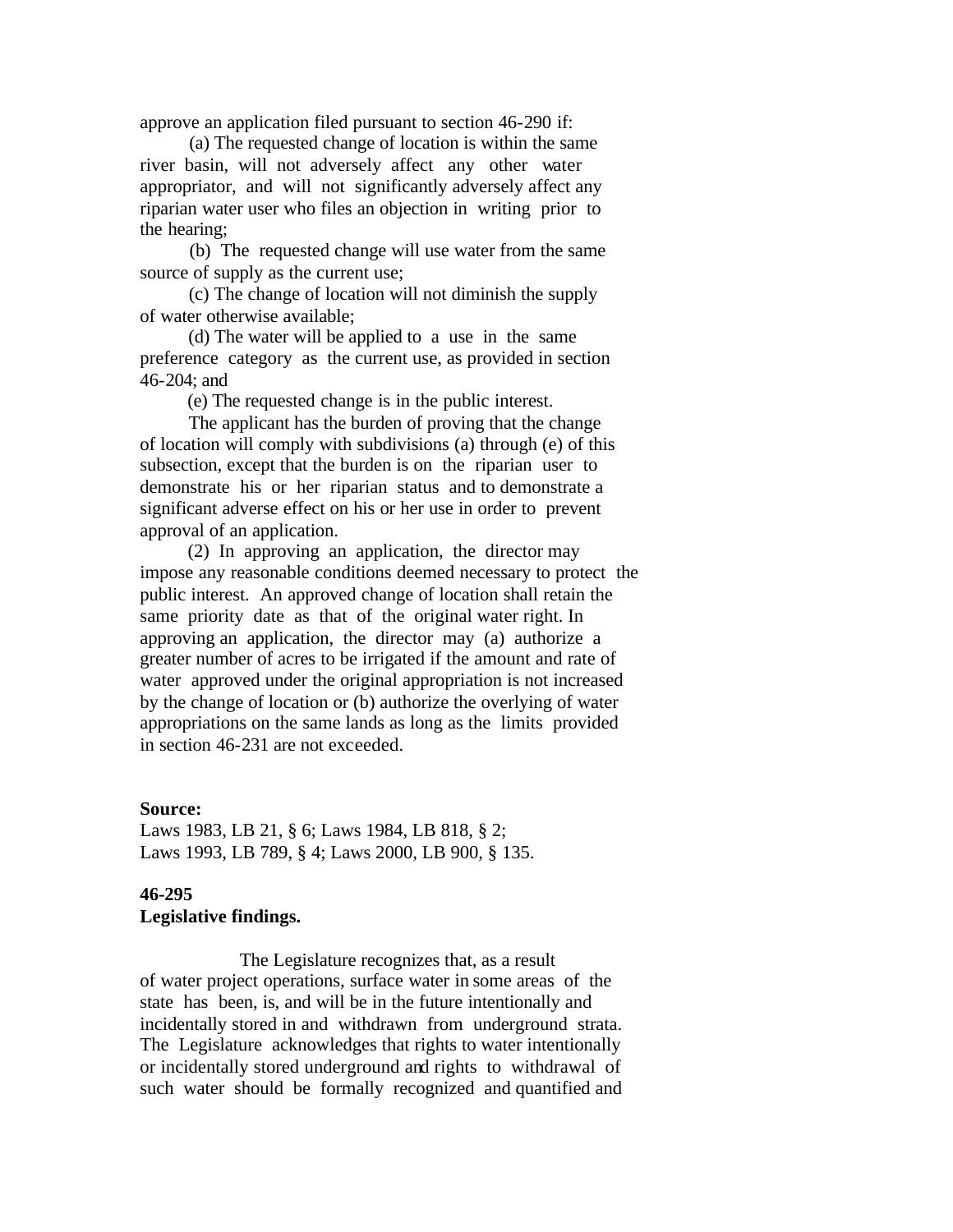recognizes the propriety of all beneficiaries proportionately sharing, to the extent of potential benefit from intentional underground water storage, in the financial obligations necessary for construction, operation, and maintenance of water projects which cause intentional underground water storage.

 The Legislature finds that uses of water for incidental and intentional underground water storage are beneficial uses of water which contribute to the recharge of Nebraska's aquifers and that comprehensive, conjunctive management of surface water and intentional or incidental underground water storage is essential for the continued economic prosperity and well-being of the state, serves the public interest by providing an element of certainty essential for investment in water resources development, and will improve Nebraska's standing in the event of interstate dispute.

 To facilitate optimum beneficial use of water by the people of Nebraska, the Legislature recognizes the need for authorizing the recognition of incidental underground water storage, for authorizing intentional underground water storage, and for authorizing the levying and collection of fees and assessments on persons who withdraw or otherwise use or benefit from intentional underground water storage as provided in sections 46-299 to 46-2,106.

 Nothing in sections 46-202, 46-226.01, 46-226.02, 46-233, 46-240, 46-241, 46-242, 46-295 to 46-2,106, 46-544, and 46-656.23 shall be construed to alter existing statutes regarding the relationship between naturally occurring surface and ground water.

# **Source:**

Laws 1983, LB 198, § 1; Laws 1985, LB 488, § 6; Laws 1989, LB 45, § 2; Laws 1996, LB 108, § 4; Laws 2000, LB 900, § 136.

## **46-296 Terms, defined.**

 As used in sections 33-105, 46-202, and 46-295 to 46-2,106, unless the context otherwise requires:

 (1) Department means the Department of Natural Resources;

(2) Director means the Director of Natural Resources;

 (3) Person means a natural person, partnership, limited liability company, association, corporation, municipality, or agency or political subdivision of the state or of the federal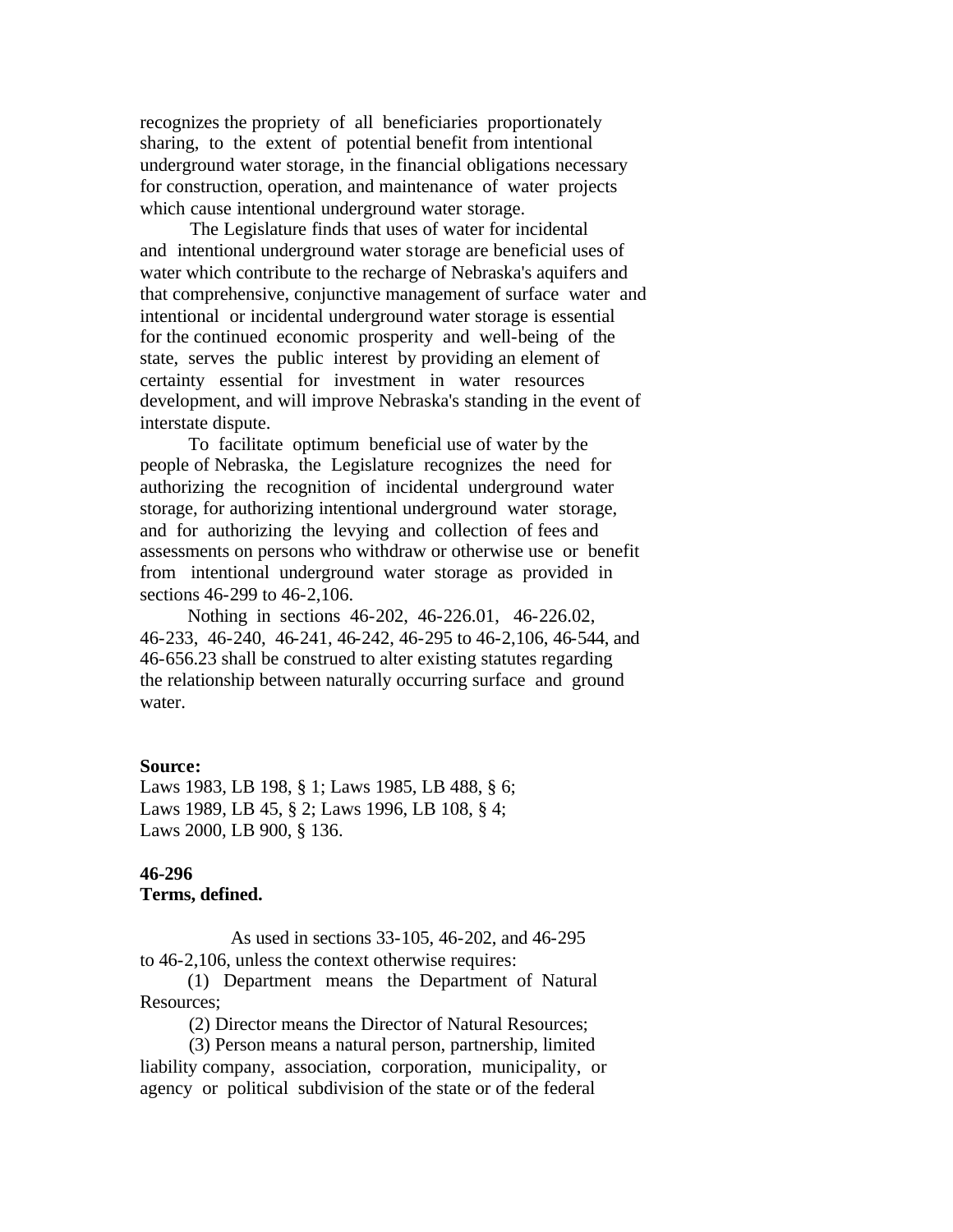government;

 (4) Underground water storage means the act of storing or recharging water in underground strata. Such water shall be known as water stored underground but does not include ground water as defined in section 46-656.07 which occurs naturally;

 (5) Intentional underground water storage means underground water storage which is an intended purpose or result of a water project or use. Such storage may be accomplished by any lawful means such as injection wells, infiltration basins, canals, reservoirs, and other reasonable methods; and

 (6) Incidental underground water storage means underground water storage which occurs as an indirect result, rather than an intended or planned purpose, of a water project or use and includes, but is not limited to, seepage from reservoirs, canals, and laterals, and deep percolation from irrigated lands.

#### **Source:**

Laws 1983, LB 198, § 2; Laws 1985, LB 488, § 7; Laws 1993, LB 121, § 277; Laws 1996, LB 108, § 5; Laws 2000, LB 900, § 137.

#### **46-297**

# **Permit to appropriate water; modification to include underground water storage; procedure.**

 Any person who has an approved, unperfected appropriation pursuant to Chapter 46, article 2, may apply to the department for a modification of such permit to include intentional underground water storage associated with the appropriation. The application shall be made on a form prescribed and furnished by the department without cost to the applicant. If the applicant is an individual, the application for a permit shall include the applicant's social security number. Upon receipt of such an application, the department shall proceed in accordance with rules and regulations adopted and promulgated by the department, subject to section 46-226.02.

**Source:** Laws 1983, LB 198, § 11; Laws 1997, LB 752, § 120.

#### **46-298 Repealed. Laws 1989, LB 45, s. 6.**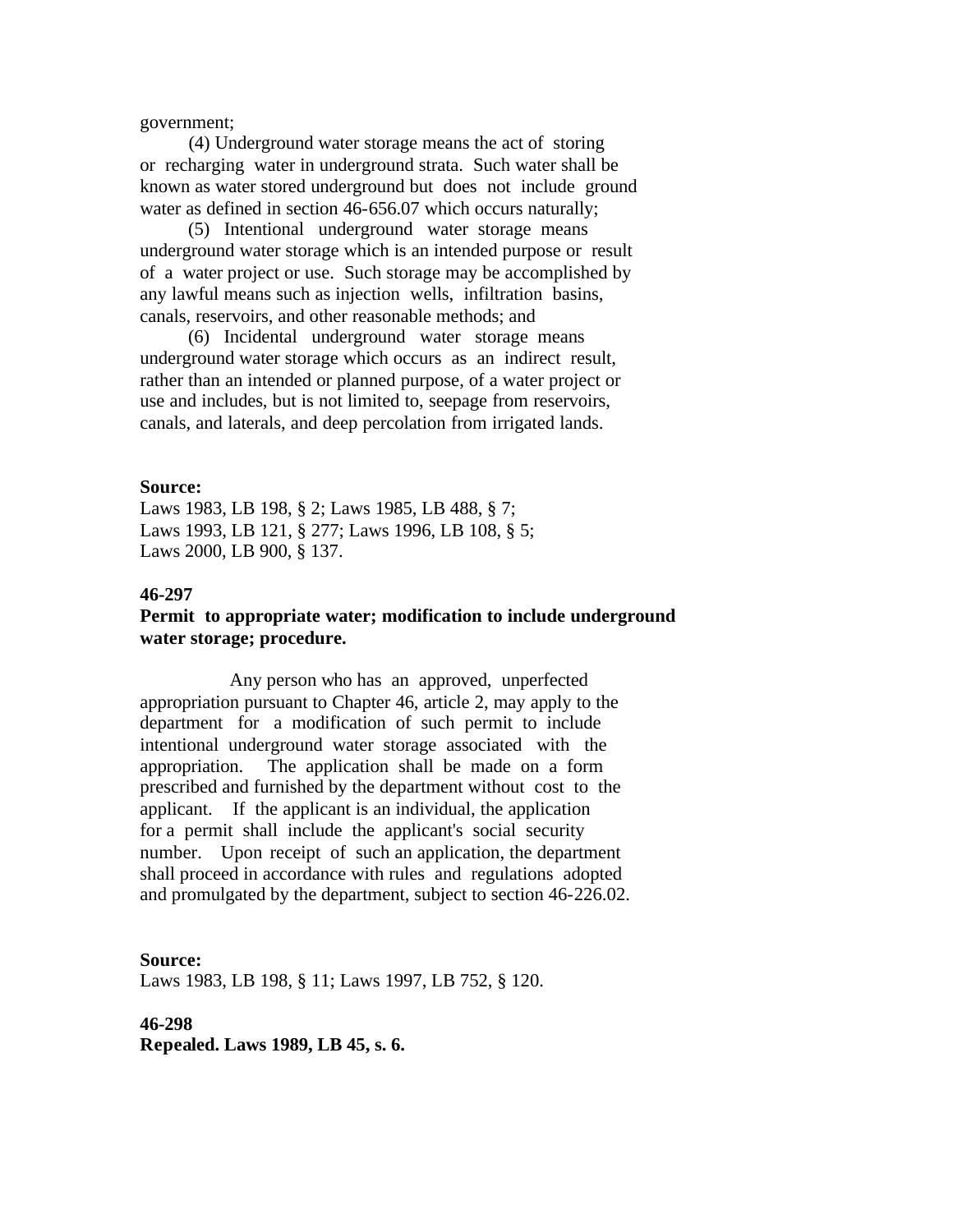# **46-299 Permittee; authorized to levy a fee or assessment; limitation.**

 Any person who has obtained a permit for intentional underground water storage associated with a project not existing on August 26, 1983, and recovery of such water, pursuant to section 46-233, 46-240, 46-241, 46-242 or 46-297 may, subject to section 46-2,101, levy a fee or assessment against any person for the right or probable right to withdraw or otherwise use such stored water. Such fee or assessment may be levied against any land in connection with which such underground water storage has occurred or probably will occur, and may be varied based on the degree to which underground water storage has occurred or will occur. No fee or assessment shall represent more than the fair market value of such recharge, except that a fee or assessment may include a sum sufficient to amortize the operation, maintenance, repair, and capital costs of the project, apportioned on the degree to which recharge has occurred or is likely to occur, and on the degree to which any surface water is delivered.

**Source:** Laws 1983, LB 198, § 13.

# **46-2,100 Fee or assessment; limitation.**

 No fee or assessment may be levied pursuant to section 46-299 for withdrawals from wells with a capacity of less than one hundred gallons per minute which are solely for domestic purposes as defined in section 46-613.

## **Source:**

Laws 1983, LB 198, § 14; Laws 1989, LB 45, § 3.

# **46-2,101**

**Fee or assessment; application for approval; contents; fee schedule.**

 (1) Any person intending to levy fees or assessments in accordance with section 46-299 or to modify such fees or assessments shall, prior to levying such fees, assessments, modified fees, or modified assessments, file with the department an application for approval of authority to levy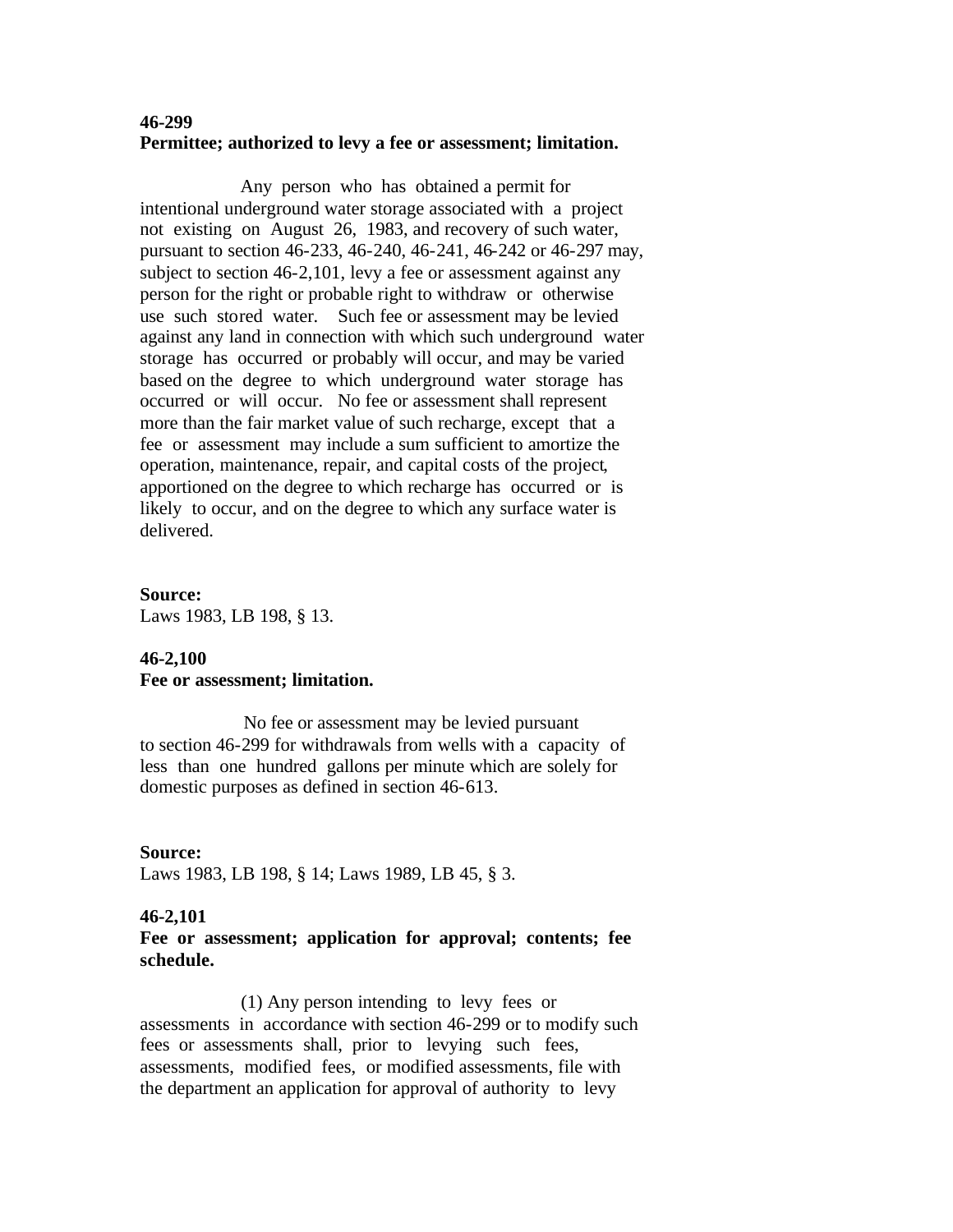such fees on a form prescribed and furnished by the department.

 (2) Such an application shall include a fee schedule and the following information:

 (a) The source of the water stored or to be stored underground;

(b) The underground water storage method;

 (c) The relative amounts of water stored or to be stored underground and naturally occurring ground water;

 (d) The data or reference studies used by the applicant to determine the underground water storage;

 (e) A description of the areas served or to be served by the water stored underground;

 (f) The amount of surface water, if any, for which the applicant has an appropriation; and

 (g) The manner, use, and location of any such surface water appropriation.

 The application shall be processed under the applicable rules and regulations of the department adopted and promulgated pursuant to section 61-206.

 (3) An application shall be approved if the fees, assessments, modified fees, or modified assessments appear reasonable and comply with the requirements of section 46-299.

 (4) The department shall review approved fee schedules every five years after approval to determine whether the fees should be increased, decreased, or eliminated, except that if the adopted schedules have been pledged to repayment of financing for the project, the department shall only review after repayment is completed.

### **Source:**

Laws 1983, LB 198, § 15; Laws 1985, LB 488, § 9; Laws 1989, LB 45, § 4; Laws 2000, LB 900, § 138.

#### **46-2,102**

#### **Fee or assessment; lien.**

 A fee or assessment levied pursuant to section 46-299 shall become a lien on the property benefited, or to be benefited, thirty days after the due date of such fee or assessment. The person levying the fee or assessment may collect such fee or assessment if it remains unpaid after thirty days after the due date by commencing an action in district court against the owner of the land benefited or to be benefited to foreclose the lien or to recover the amount due, except that no lien shall become effective until notice thereof is filed with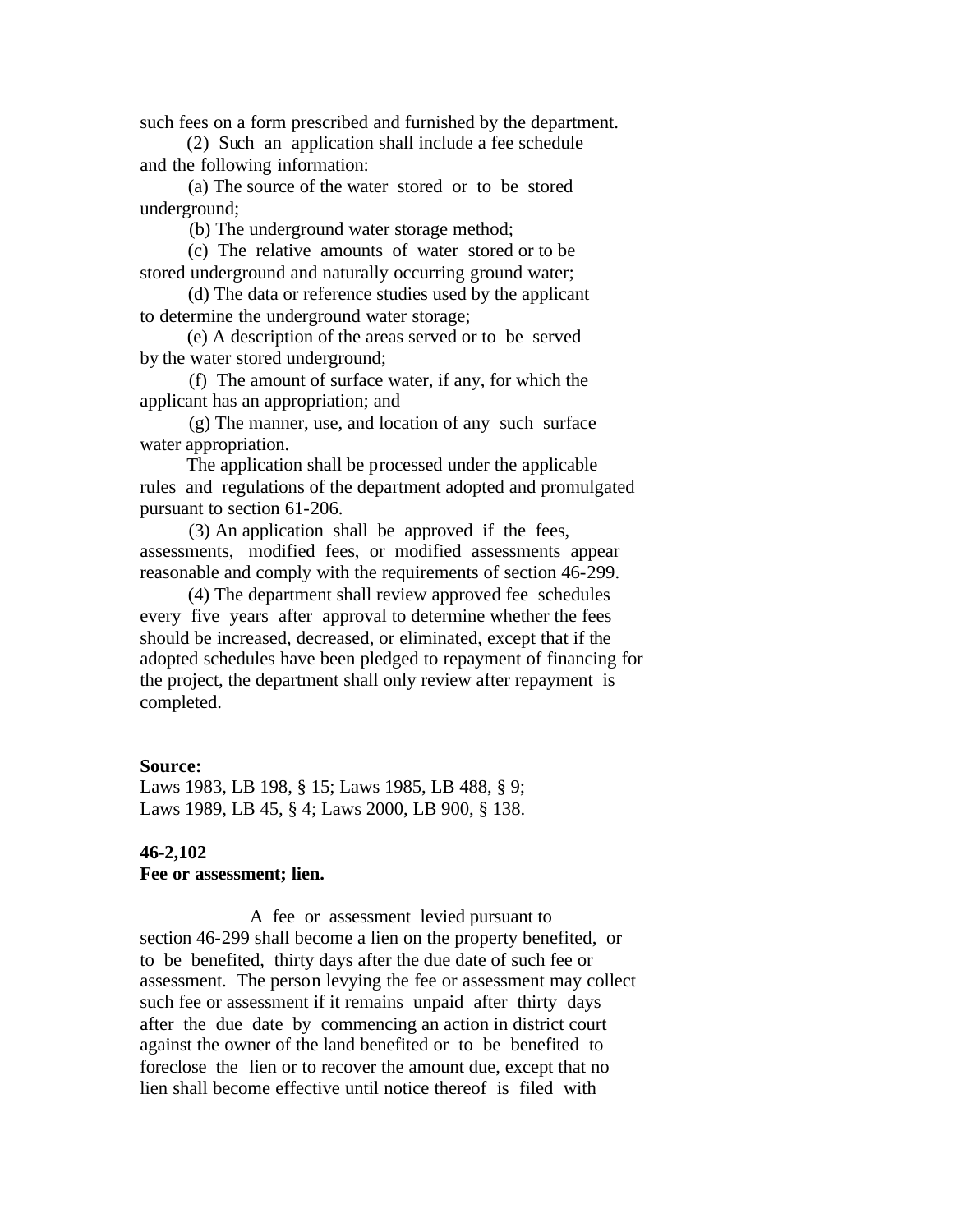the register of deeds in the county in which the benefited property is located and such lien shall relate back only to the date of filing.

### **Source:**

Laws 1983, LB 198, § 16; Laws 1989, LB 45, § 5.

# **46-2,103 Injunction; when issued.**

 Any person who has obtained approval of fees or assessments pursuant to section 46-2,101, may commence an action to enjoin any person from withdrawing or otherwise using the stored water if the person has not entered into an agreement to pay fees or assessments for such stored water, or has failed and refused to pay a fee or assessment for a period of thirty days from and after the due date of the fee or assessment. No injunction may be obtained against withdrawals from wells with a capacity of less than one hundred gallons per minute which are solely for domestic uses as defined in section 46-613.

**Source:** Laws 1983, LB 198, § 17.

# **46-2,104**

## **Director's order; not subject to collateral attack.**

 If an action is commenced pursuant to section 46-2,102 or 46-2,103, an order of the director identifying water stored or to be stored underground, or approving fees or assessments, may not be collaterally attacked.

**Source:** Laws 1983, LB 198, § 18.

# **46-2,105 Appeal.**

 Any person aggrieved by a decision made or an order issued by the director pursuant to section 46-226.02, 46-233, 46-240, 46-241, 46-242, 46-297, or 46-2,101 may appeal as provided in section 61-207.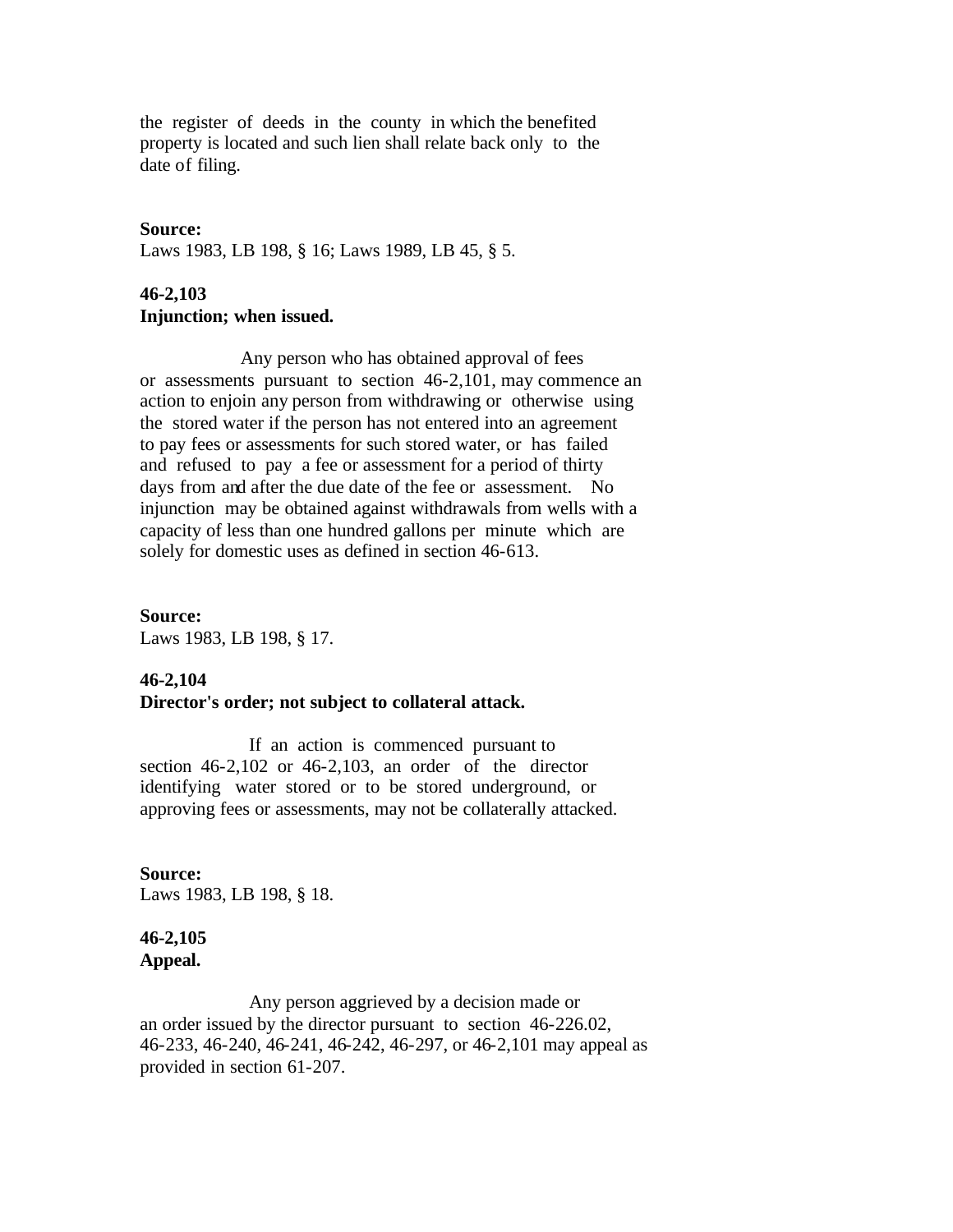### **Source:**

Laws 1983, LB 198, § 19; Laws 2000, LB 900, § 139.

#### **46-2,106**

### **Use of underground stored water; authorized.**

 Any person may use water stored incidentally or intentionally underground for which the appropriate permits have not been obtained or for which approval of fees has not been obtained pursuant to section 46-2,101.

**Source:** Laws 1983, LB 198, § 20.

# **46-2,107 Legislative findings.**

 The Legislature finds that the maintenance, conservation, management, storage, and timely release of the waters of the natural streams within the State of Nebraska are in the public interest and are practices essential to the well-being of present and future generations. In furtherance of these practices, the public interest demands the recognition of instream uses for fish, recreation, and wildlife. The Legislature also finds that proposals for future water development should fully consider multiple uses, including instream flows whether from natural flow or from reservoir releases, and recognizes the positive impact of impoundments which can provide significant instream flow benefits.

**Source:** Laws 1984, LB 1106, § 23.

#### **46-2,108**

#### **Appropriation of water for instream flows; terms, defined.**

(1) For purposes of sections 46-2,107 to

46-2,119, unless the context otherwise requires:

 (a) Department means the Department of Natural Resources;

 (b) Director means the Director of Natural Resources; and

(c) Instream appropriation means the undiverted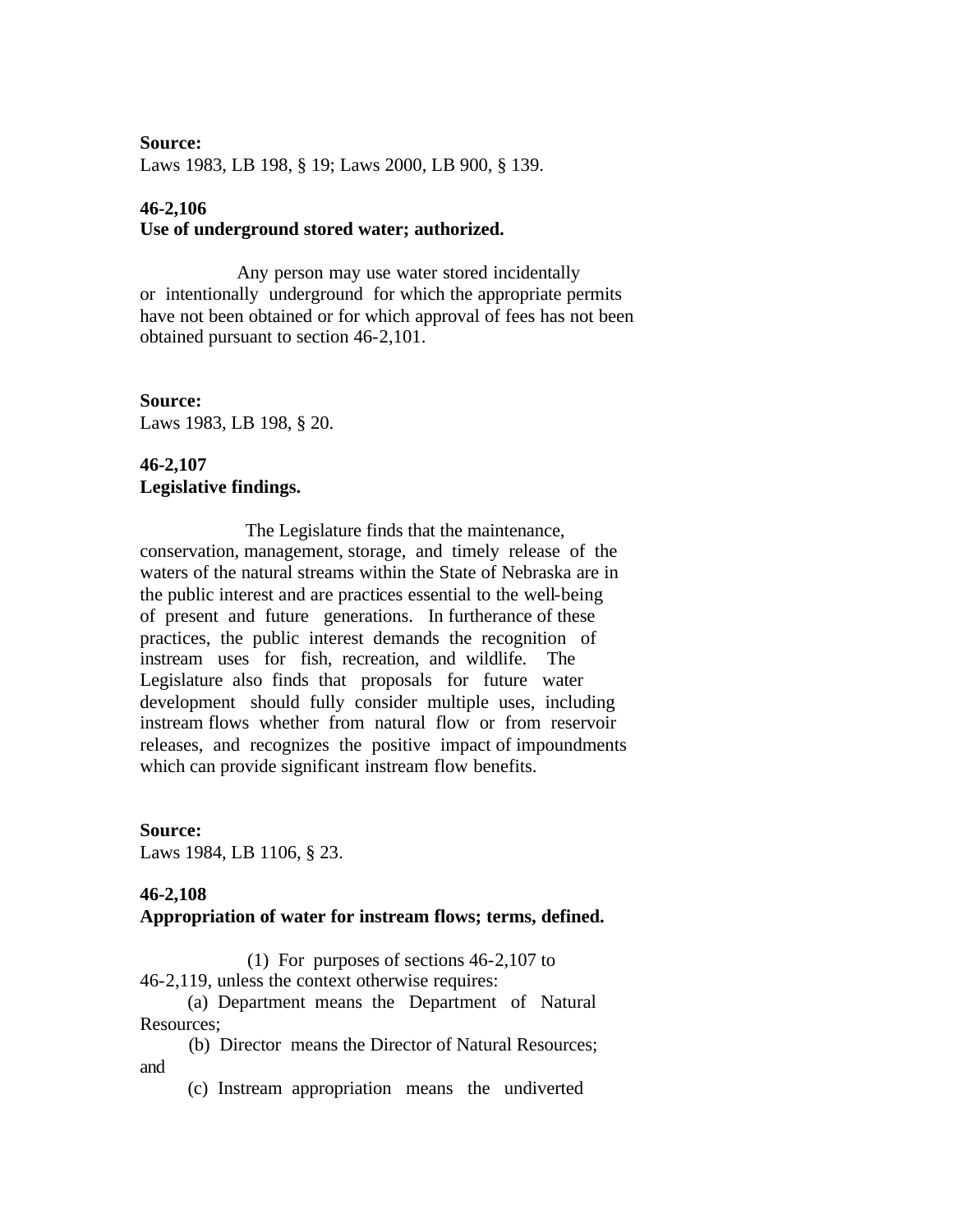application of the waters of a natural stream within or bordering upon the state for recreation or fish and wildlife purposes.

 (2) An instream appropriation may be obtained only by the Game and Parks Commission or a natural resources district and only for that amount of water necessary for recreation or fish and wildlife. The instream use of water for recreation or fish and wildlife shall be considered a beneficial use of water.

#### **Source:**

Laws 1984, LB 1106, § 24; Laws 1985, LB 102, § 13; Laws 1997, LB 877, § 1; Laws 2000, LB 900, § 140.

### **46-2,109**

#### **Streams with need for instream flows; identification; study.**

 Each natural resources district and the Game and Parks Commission shall conduct studies to identify specific stream segments which the district or commission considers to have a critical need for instream flows. Such studies shall quantify the instream flow needs in the identified stream segments. Any district or the Game and Parks Commission may request the assistance of the Conservation and Survey Division of the University of Nebraska, the Game and Parks Commission, the Department of Environmental Quality, the Department of Natural Resources, or any other state agency in order to comply with this section.

### **Source:**

Laws 1984, LB 1106, § 25; Laws 1985, LB 102, § 14; Laws 1993, LB 3, § 6; Laws 2000, LB 900, § 141.

### **46-2,110**

## **Permit to appropriate water for instream flows; application; requirements.**

 Following notice and a public hearing, any natural resources district or the Game and Parks Commission may file with the director an application for a permit to appropriate water for instream flows in each stream segment identified pursuant to section 46-2,109. The application shall include the locations on the stream at which the need for instream flows begins and ends and the time of year when instream flows are most critical. The application shall also provide a detailed description of the amount of water necessary to provide adequate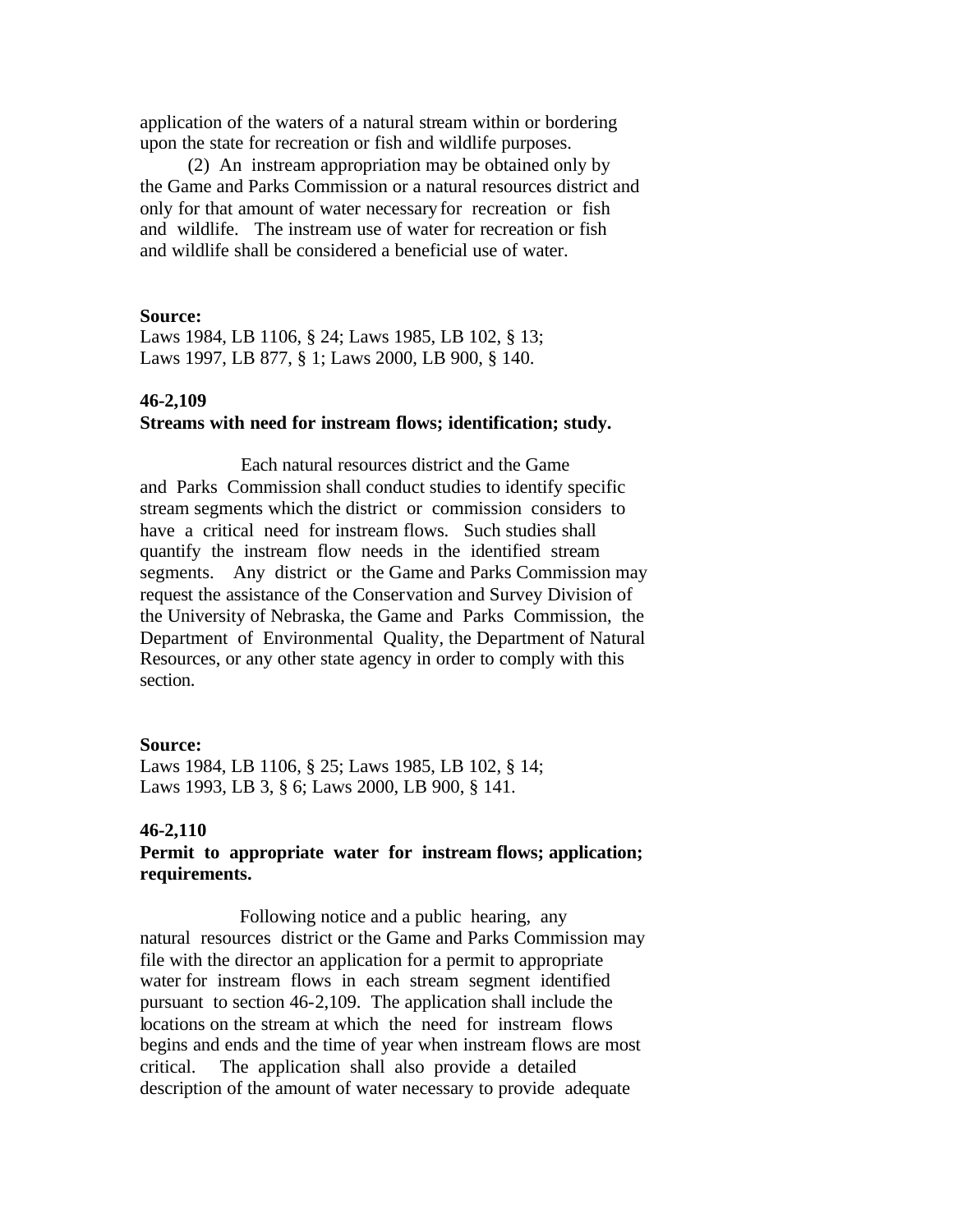instream flows.

#### **Source:**

Laws 1984, LB 1106, § 26; Laws 1985, LB 102, § 15; Laws 2000, LB 900, § 142.

#### **46-2,111**

## **Permit to appropriate water for instream flows; director; powers and duties.**

 (1) The Legislature finds that instream appropriations for recreation, fish, and wildlife should consider preferences among different uses and that all appropriations should consider the possible legal relationship between surface water and ground water. Thus the Legislature finds that, since such issues have not been fully considered, the director shall not grant any permit to appropriate water, except as specified in subsection (2) of this section, before January 1, 1997, for any application pending on or filed after June 2, 1995.

 (2) The director may grant applications for (a) appropriations for flood control or sediment control structures which will not make or cause to be made any consumptive use of the impounded water, (b) applications for temporary appropriations for public construction that are five cubic feet per second or less, or (c) applications by public water suppliers for induced ground water recharge appropriations pursuant to sections 46-233 to 46-238.

## **Source:**

Laws 1995, LB 871, § 5; Laws 2000, LB 900, § 143.

#### **46-2,112**

# **Permit to appropriate water for instream flows; hearing; when; notice; director; powers.**

 The director shall set a time and place for hearing every fifteen years from the date a permit to appropriate water for instream flows is granted. Notice of the hearing shall be given to the parties to the original application and shall be published in a newspaper published or of general circulation in the area involved at least once each week for three consecutive weeks, the last publication to be not less than seven days prior to the hearing. The purpose of the hearing shall be to receive evidence regarding whether the water appropriated under the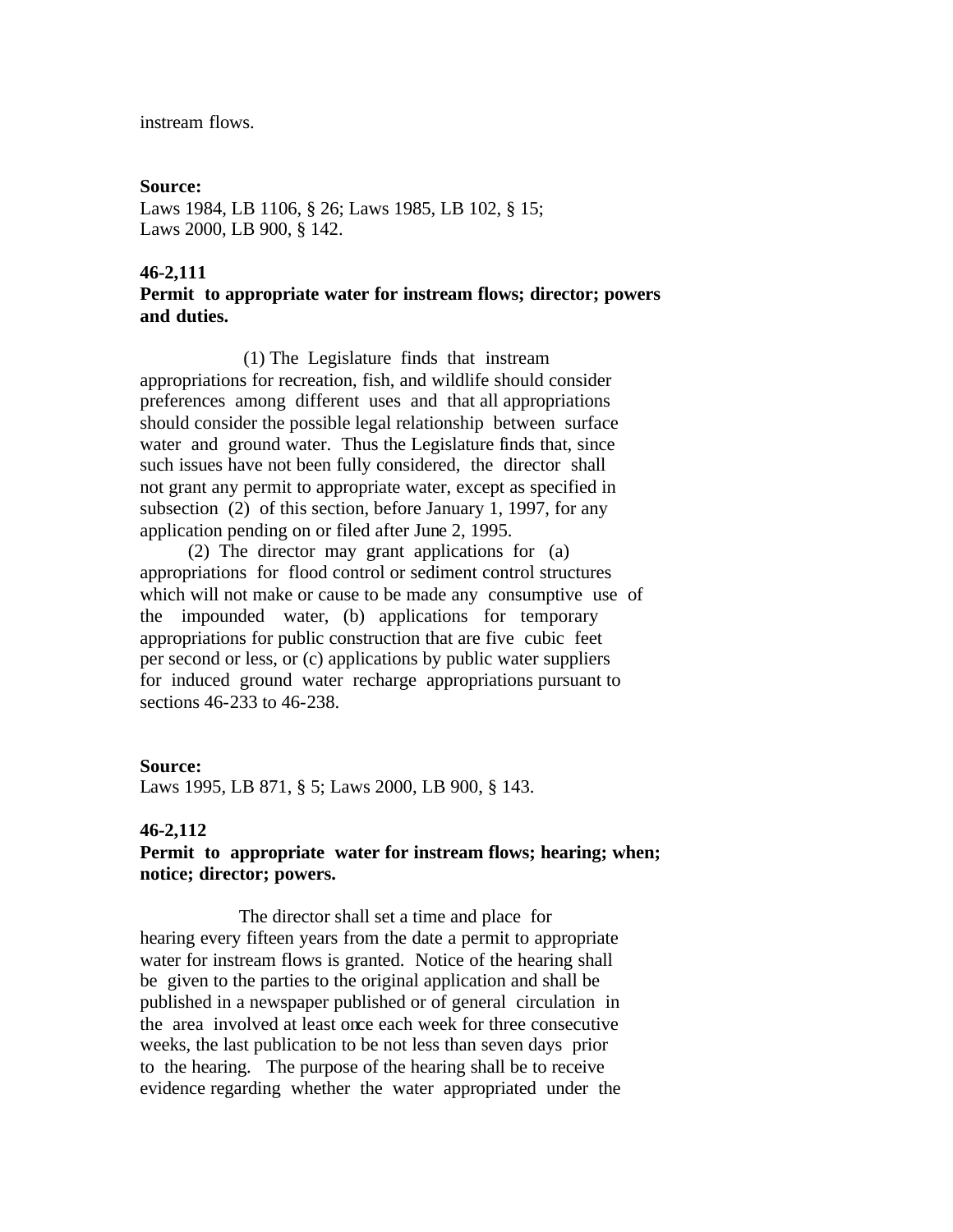permit still provides the beneficial uses for which the permit was granted and whether the permit is still in the public interest. The hearing shall proceed under the rebuttable presumption that the appropriation continues to provide the beneficial uses for which the permit was granted and that the appropriation is in the public interest. After the hearing, the director may by order modify or cancel, in whole or in part, the instream appropriation.

#### **Source:**

Laws 1997, LB 877, § 2; Laws 2000, LB 900, § 144.

### **46-2,113**

### **Director; modify appropriation or application; when.**

 It is in the state's and the public interest that the filing of the following classes of applications before the department demand that the director shall appropriately modify any existing or pending instream appropriation or application to not interfere with such application or the granting of such appropriation:

 (1) Applications for induced recharge to public water supply wells;

 (2) Applications for storage rights necessary for flood and sediment control projects which are dry or will not result in a net consumption of water exceeding two hundred acre-feet on an average annual basis;

 (3) Applications for transfer permits associated with natural flow, storage use, power generation, or hydropower;

(4) Applications for de minimis uses; or

 (5) Applications for industrial or manufacturing de minimis consumptive uses.

#### **Source:**

Laws 1997, LB 877, § 3; Laws 2000, LB 900, § 145.

### **46-2,114**

# **Proposed instream appropriation; additional studies; notice of application.**

 Prior to taking action on an application for an instream appropriation, the director shall conduct any studies he or she deems necessary to evaluate the application and shall publish notice of such application at the applicant's expense at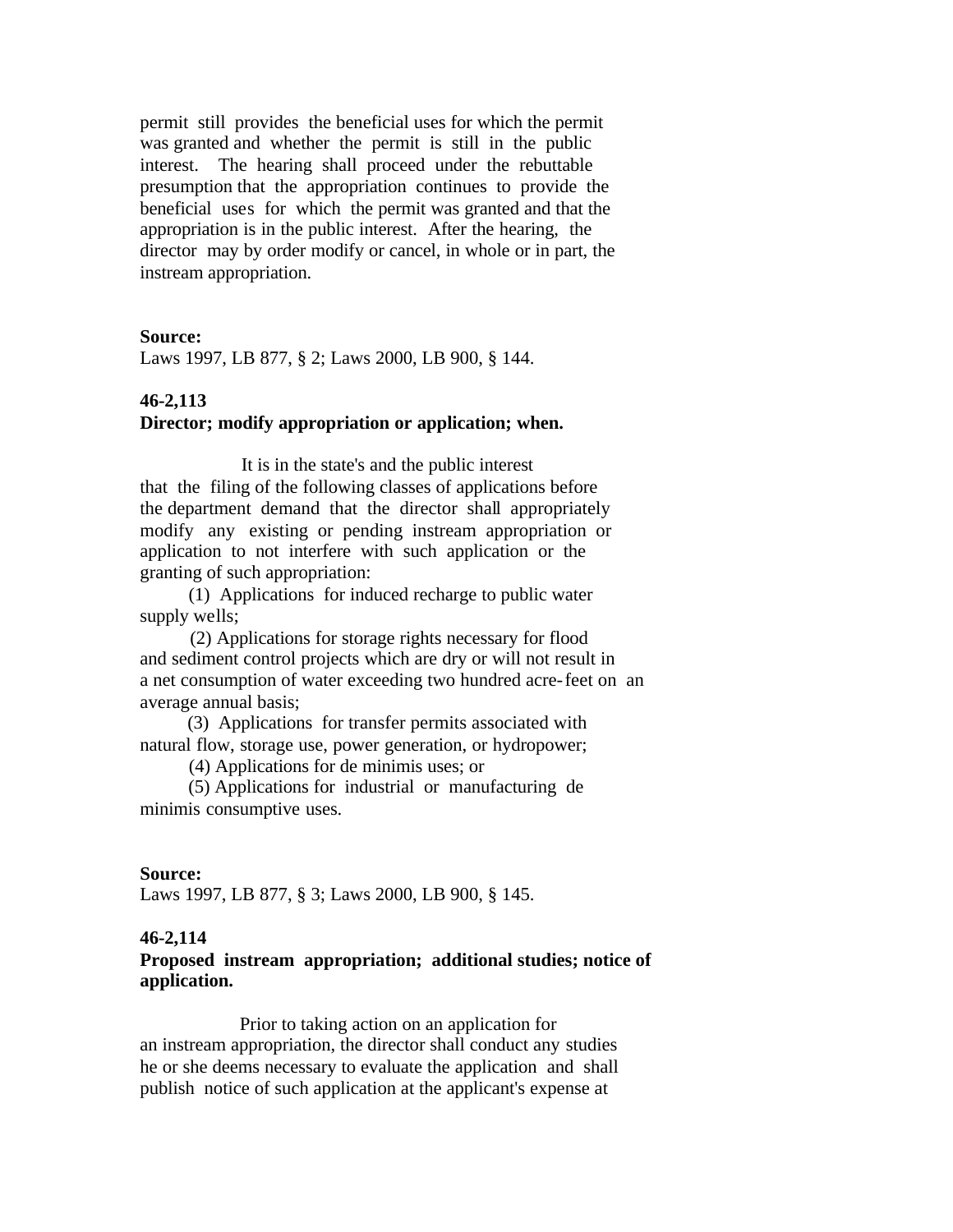least once a week for three consecutive weeks in a newspaper of general circulation in the area of the stream segment and also in a newspaper of statewide circulation. The notice shall state that any person having an interest may in writing object to and request a hearing on the application. Any such objection and request for hearing shall be filed with the department within two weeks of final publication of the notice.

#### **Source:**

Laws 1984, LB 1106, § 30; Laws 1985, LB 102, § 16; Laws 1987, LB 140, § 11; Laws 1991, LB 278, § 2; Laws 2000, LB 900, § 146.

### **46-2,115**

### **Application for instream appropriation; approval; when.**

 An application for an instream appropriation which is pending on or filed after January 1, 1997, shall be approved by the director if he or she finds that:

 (1) In order to allow for future beneficial uses, there is unappropriated water available to provide the approved instream flow rate at least twenty percent of the time during the period requested;

 (2) The appropriation is necessary to maintain the existing recreational uses or needs of existing fish and wildlife species;

 (3) The appropriation will not interfere with any senior surface water appropriation;

 (4) The rate and timing of the flow is the minimum necessary to maintain the existing recreational uses or needs of existing fish and wildlife species; and

(5) The application is in the public interest.

 The application may be granted for a rate of flow that is less than that requested by the applicant or for a shorter period of time than requested by the applicant.

### **Source:**

Laws 1984, LB 1106, § 31; Laws 1985, LB 102, § 17; Laws 1997, LB 877, § 4; Laws 2000, LB 900, § 147.

## **46-2,116**

**Application for instream appropriation; public interest determination; factors.**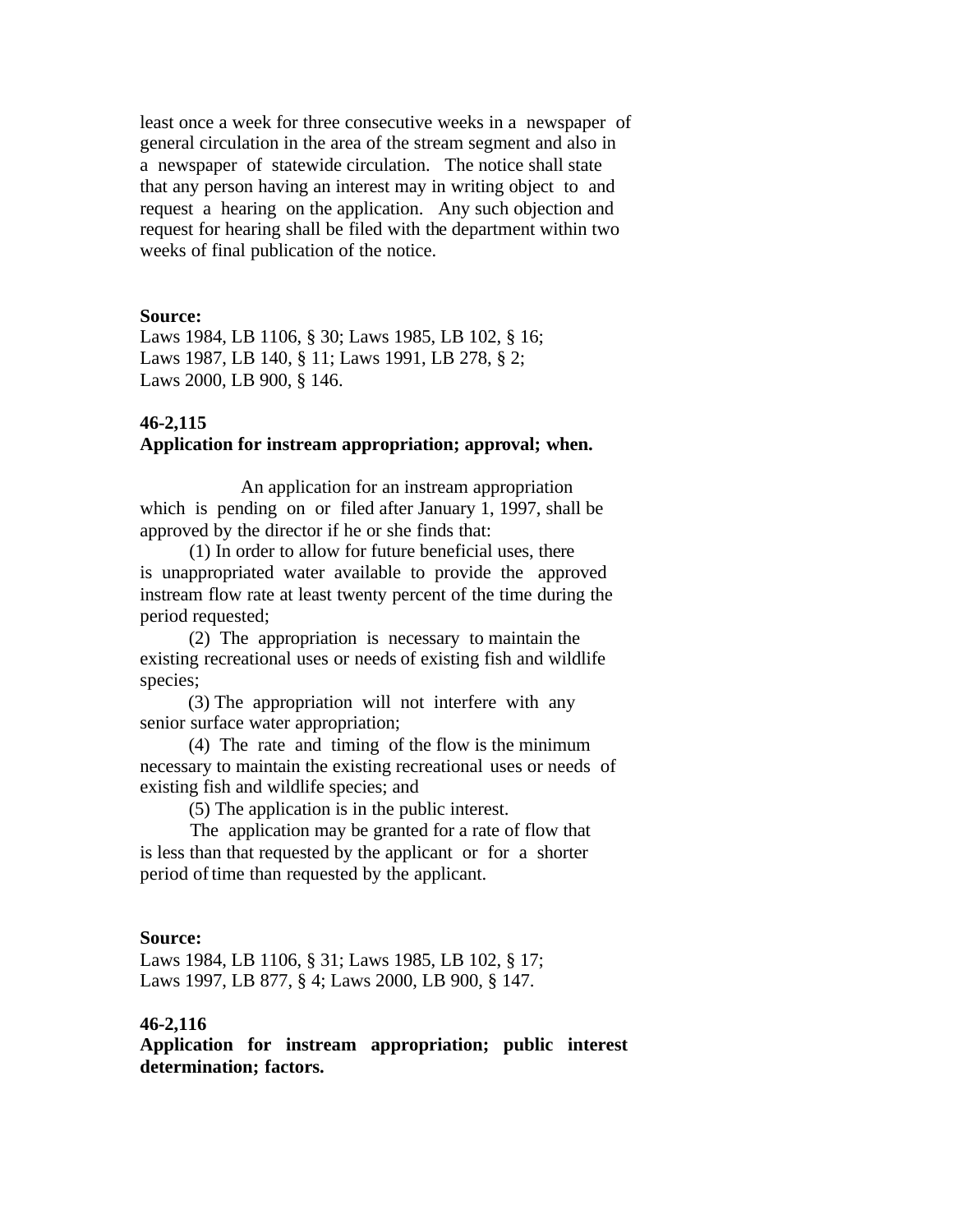In determining whether an application for an instream appropriation is in the public interest, the director shall consider the following factors:

 (1) The economic, social, and environmental value of the instream use or uses including, but not limited to, recreation, fish and wildlife, induced recharge for municipal water systems, and water quality maintenance; and

 (2) The economic, social, and environmental value of reasonably foreseeable alternative out-of-stream uses of water that will be foregone or accorded junior status if the appropriation is granted.

## **Source:**

Laws 1984, LB 1106, § 32; Laws 1985, LB 102, § 18; Laws 1991, LB 772, § 5.

### **46-2,116.01**

## **Application for instream appropriation; use of stored water; study.**

 If the director determines that there is insufficient unappropriated natural flow available for an application for an instream appropriation and if the applicant consents, the department may conduct a study to determine whether the instream flow needs can be met through the use of stored water in new storage facilities. The study shall address the availability of storage sites, the estimated cost of providing any required storage, and such other findings and conclusions as the department deems appropriate.

#### **Source:**

Laws 1985, LB 102, § 19; Laws 1991, LB 772, § 6; Laws 2000, LB 900, § 148.

# **46-2,116.02**

## **Instream appropriation; use of stored water; funding.**

 If the department determines that instream flow needs can be met through the use of stored water in new storage facilities after a study conducted under section 46-2,116.01, the applicant may request financial assistance for the construction of necessary storage facilities from the Nebraska Resources Development Fund. The cost of the project may be shared with any other users of the stored water.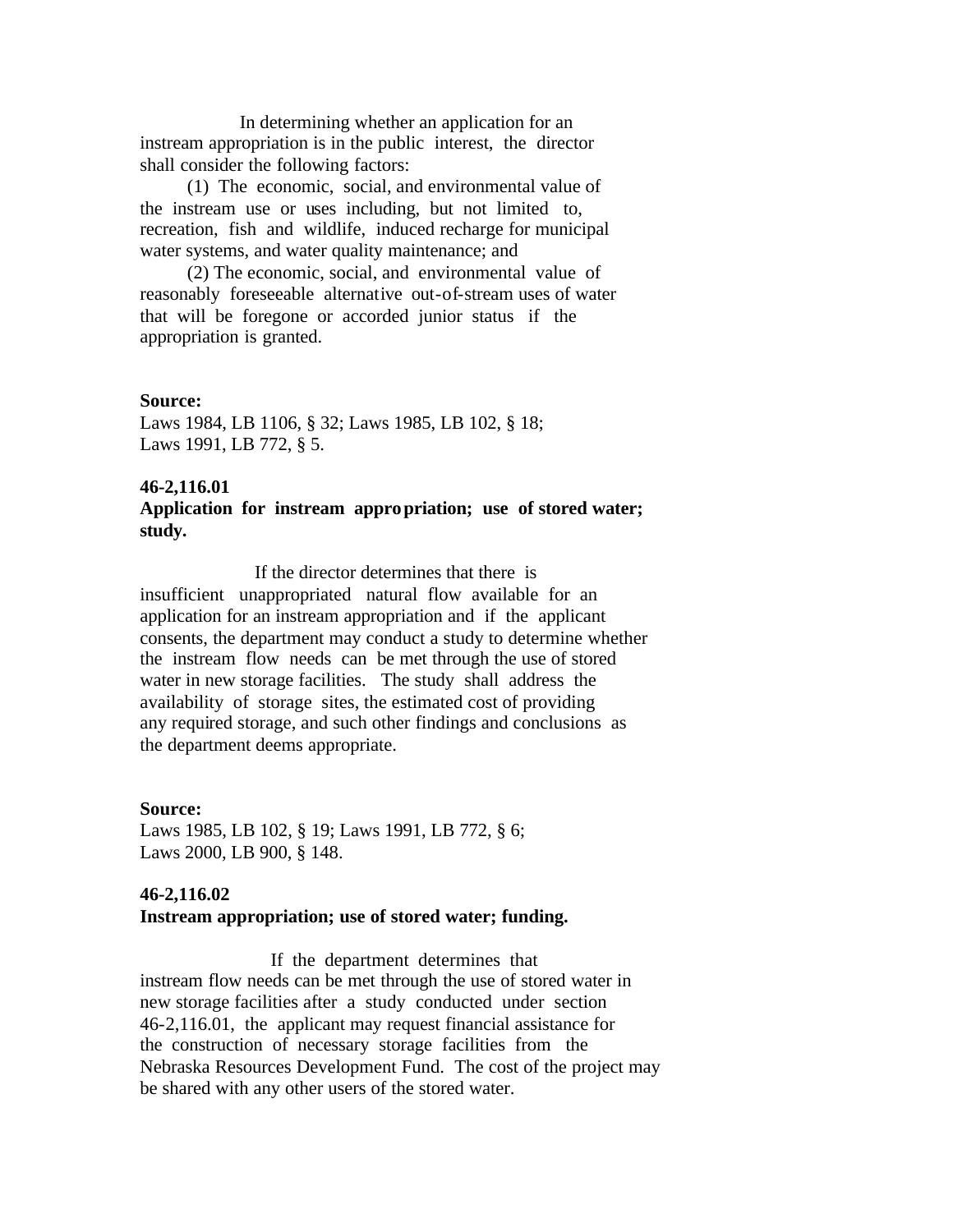### **Source:**

Laws 1985, LB 102, § 20; Laws 1991, LB 772, § 7; Laws 2000, LB 900, § 149.

# **46-2,117**

**Contested case hearing; mediation or nonbinding arbitration required; when; costs.**

 The director shall not conduct a contested case hearing on an instream appropriation application filed after January 1, 1997, other than a hearing to address procedural matters, until such time as the parties have completed mediation or nonbinding arbitration. Mediation or nonbinding arbitration shall be deemed completed when the person retained to conduct the mediation or nonbinding arbitration has concluded further efforts would probably not result in resolution of major issues. The costs of mediation or nonbinding arbitration shall be shared by the parties.

#### **Source:**

Laws 1997, LB 877, § 5; Laws 2000, LB 900, § 150.

## **46-2,118**

### **Instream appropriation; limited to defined stream segment.**

 (1) All water used to provide instream flows shall be applied only to that segment of the stream for which the appropriation is granted. The stream segment and the determination of a reasonable and necessary amount of water required for instream flow purposes shall be defined specifically by the director in the permit.

 (2) After the water allowed for instream flows has passed through the defined stream segment, all rights to such water shall be deemed relinquished and the water shall be available for appropriation.

#### **Source:**

Laws 1984, LB 1106, § 34; Laws 2000, LB 900, § 151.

#### **46-2,119**

**Instream appropriations; manne r of administration.**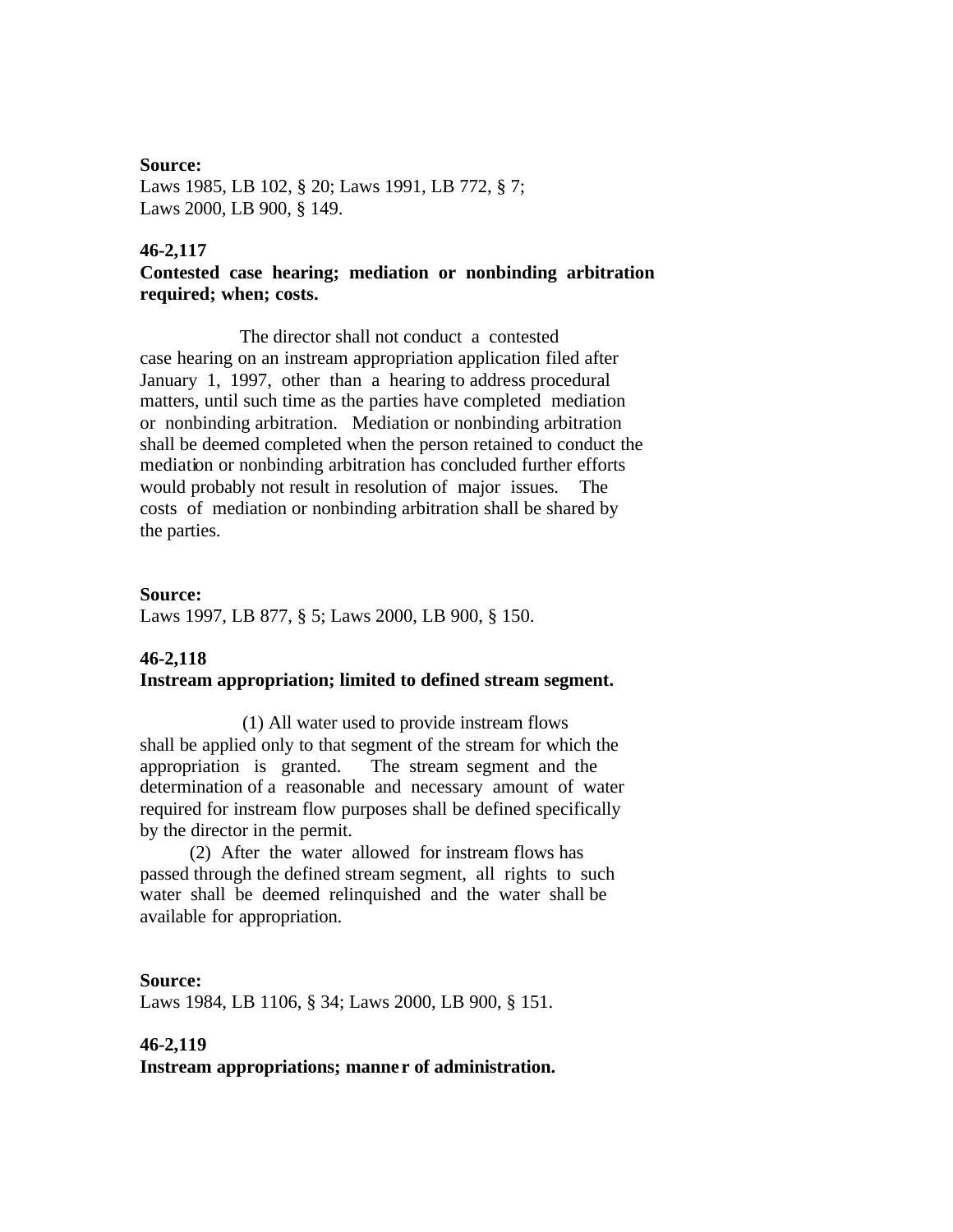Instream appropriations shall be administered in the same manner as prescribed by Chapter 46, article 2, for other appropriations, except that existing reservoirs shall not be required by the director to release impounded water for instream appropriations. Instream flow appropriations shall not be superior to existing storage rights as provided in section 46-241. Instream appropriations may be canceled as provided in section 46-229.04.

### **Source:**

Laws 1984, LB 1106, § 35; Laws 1988, LB 953, § 1; Laws 2000, LB 900, § 152.

#### **46-2,120**

## **District or company; notice to landowner; when required; terms, defined.**

 (1) Any irrigation district, reclamation district, public power and irrigation district, rural water district, or mutual irrigation or canal company using the procedure described in sections 46-2,121 to 46-2,129 and which is exempt from sections 84-1408 to 84-1414 shall provide notice by mail to each owner of land in the district or served by the company not less than seven days before any meeting or hearing under sections 46-2,121 to 46-2,129.

(2) For purposes of sections 46-2,120 to 46-2,130:

 (a) Department means the Department of Natural Resources; and

(b) Director means the Director of Natural Resources.

#### **Source:**

Laws 1995, LB 99, § 1; Laws 2000, LB 900, § 153.

## **46-2,121**

## **District or company; hold appropriation; sections; how construed.**

 Any irrigation district, reclamation district, public power and irrigation district, rural water district, or mutual irrigation or canal company shall hold all water appropriations filed in the district's or company's name for the benefit of the owners of land to which the water appropriations are attached. Sections 46-2,120 to 46-2,129 shall not be construed to modify the rights of landowners to any water appropriation.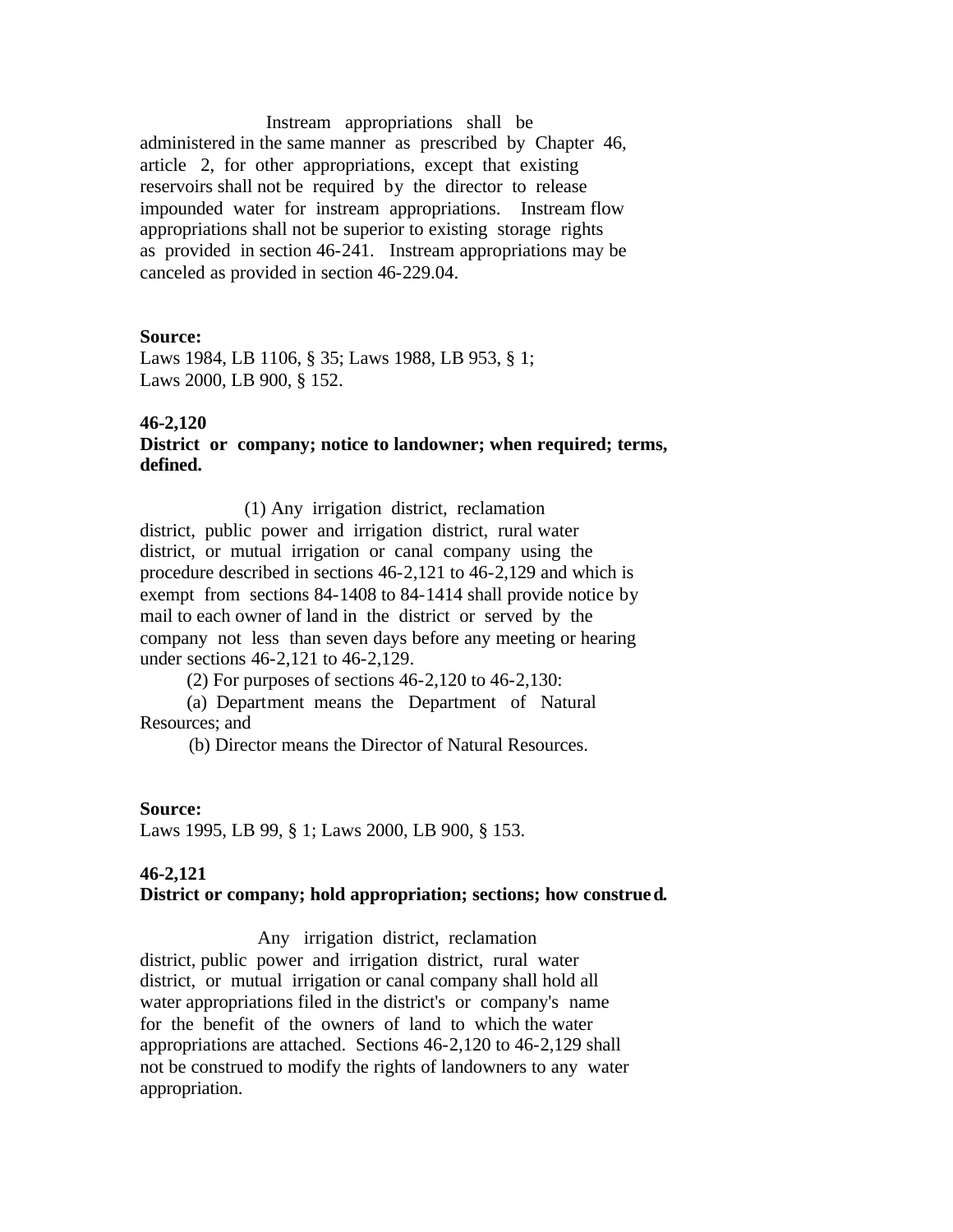**Source:** Laws 1995, LB 99, § 2.

## **46-2,122**

# **District or company; application for transfer and map; filing requirements; approval; conditions.**

 (1) Any irrigation district, reclamation district, public power and irrigation district, rural water district, or mutual irrigation or canal company may file an application for transfer and a map with the department identifying all tracts of lands that have received water delivered by the district or company and beneficially applied to the tract in at least one of the preceding ten consecutive years. The application for transfer and map shall be prepared and filed in accordance with the rules and regulations of the department.

 (2) Any tract of land within the boundaries of the district or served by the company may receive a water appropriation, or portion thereof, transferred from a tract or tracts of land currently under the appropriation on file with the department. The director shall grant the transfer if:

 (a) The owner of the land to which the water appropriation is attached and the owner of the ditch, canal, or other diverting works subject to transfer consent in writing to the department to the transfer of the appropriation from the tract of land;

 (b) The water allotment on the receiving tract of land will not exceed the amount that can be beneficially used for the purposes for which the appropriation was made and will not exceed the least amount of water that experience may indicate is necessary, in the exercise of good husbandry, for the production of crops;

 (c) The water will be applied on the receiving tract to a use in the same preference category as the use on the transferring tract; and

 (d) The aggregate water use within the district or company after transfer will not exceed the aggregate water appropriation held by the district or company for the benefit of the owners of land to which the water appropriations are attached.

#### **Source:**

Laws 1995, LB 99, § 3; Laws 2000, LB 900, § 154.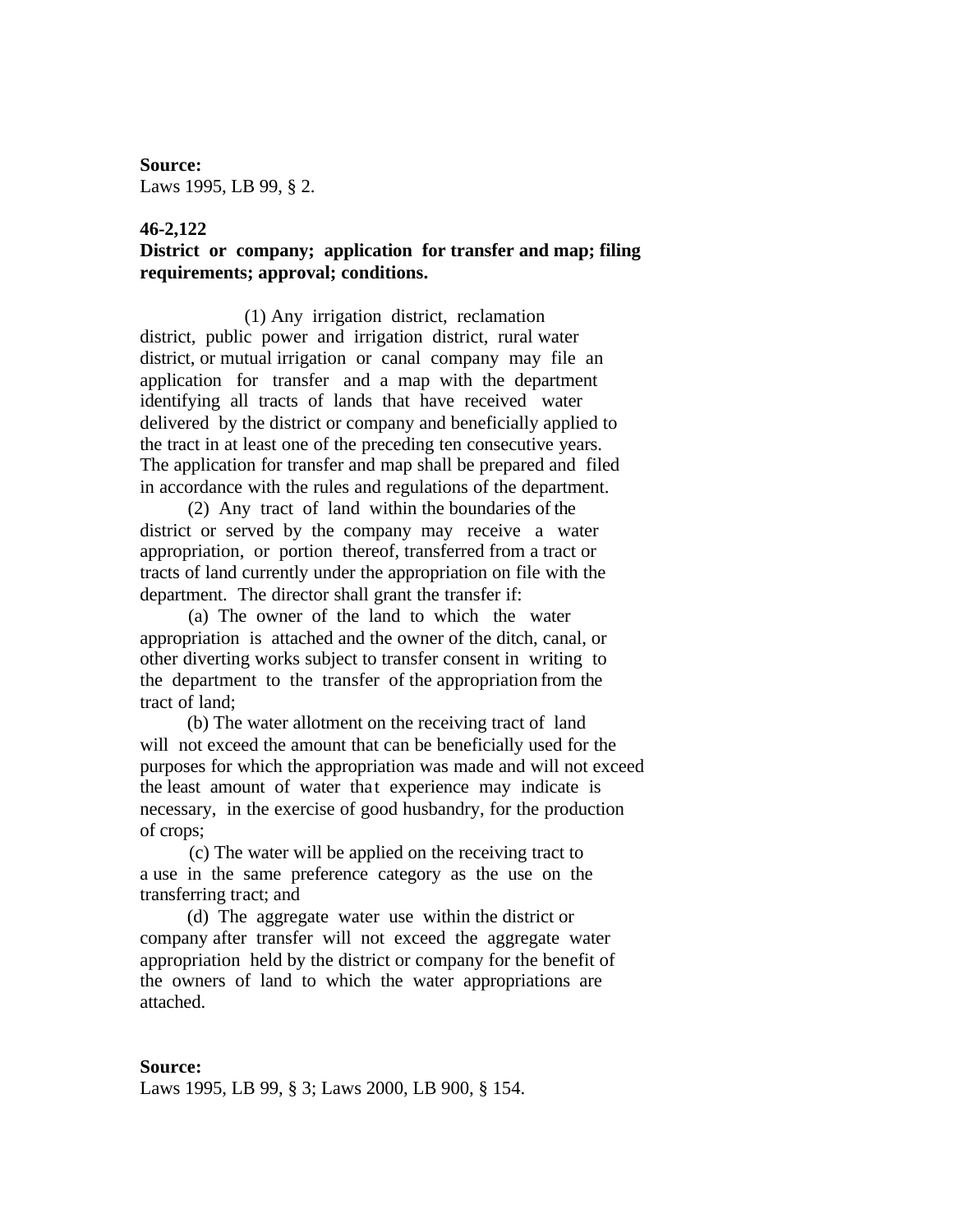# **46-2,123 Hearing on application and map.**

 The department may hold a hearing on the application for transfer and map under section 46-2,122 if the department determines that a hearing is necessary to determine whether the application for transfer and map are in compliance with such section. The department shall hold a hearing on the application if requested by any owner of land within the district or served by the company. The hearing shall be conducted in accordance with section 61-206 and the rules and regulations of the department.

## **Source:**

Laws 1995, LB 99, § 4; Laws 2000, LB 900, § 155.

# **46-2,124**

## **District or company; notice prior to meeting; requirements.**

 Any irrigation district, reclamation district, public power and irrigation district, rural water district, or mutual irrigation or canal company intending to file an application for transfer and a map with the department under section 46-2,122 shall give notice prior to the meeting at which the application and map will be approved for filing. Notice shall be given in the manner provided in section 46-2,128.

# **Source:**

Laws 1995, LB 99, § 5; Laws 2000, LB 900, § 156.

# **46-2,125**

## **Order granting application and map; contents; appeal.**

 After an investigation and hearing, if applicable, the director shall issue an order granting or denying the application for transfer and map under section 46-2,122. The director shall deny the application if the conditions in subsection (2) of such section are not met. An order granting or denying an application for transfer and map shall be in writing and shall specify the following:

- (1) The tracts of land retaining an appropriation;
- (2) The tracts of land receiving an appropriation; and
- (3) The tracts of land transferring an appropriation.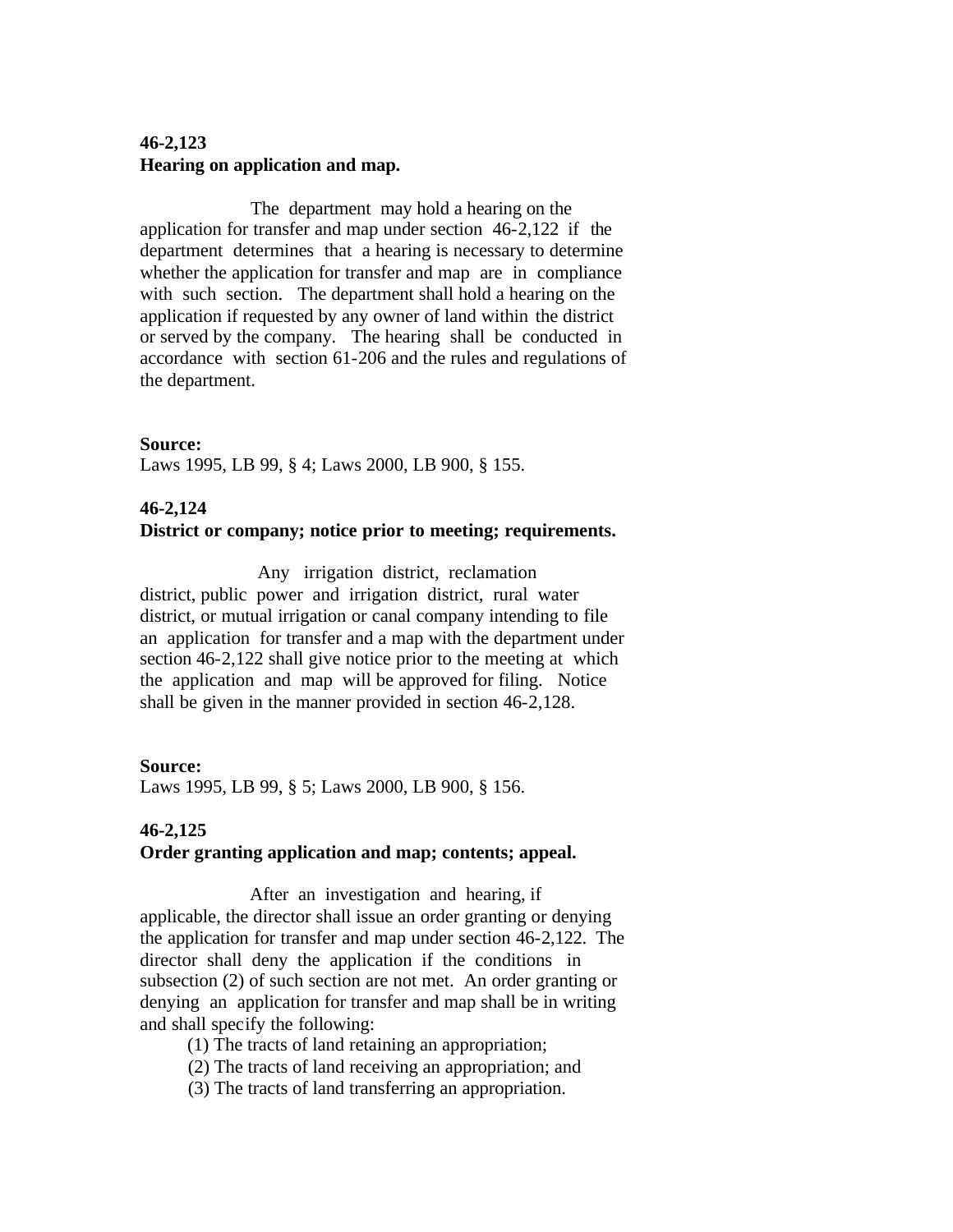An appeal may be taken from the decision of the department on the application for transfer and map as provided in section 61-207.

#### **Source:**

Laws 1995, LB 99, § 6; Laws 2000, LB 900, § 157.

## **46-2,126 Priority date.**

 Any water appropriation transferred to a tract of land under sections 46-2,122 to 46-2,125 shall retain the original priority date for the water appropriation.

#### **Source:**

Laws 1995, LB 99, § 7.

#### **46-2,127**

## **District or company; transfer of appropriation for agricultural purposes; when.**

 After obtaining approval of an application for transfer and map pursuant to sections 46-2,122 to 46-2,126, the board of directors of any irrigation district, reclamation district, public power and irrigation district, rural water district, or mutual irrigation or canal company may transfer an appropriation of water distributed for agricultural purposes from a tract or tracts of land within the district or served by the company to another tract or tracts of land within the boundaries of the district or served by the company if:

 (1) The district or company finds that the transferring tract of land has received and had water, delivered by the district or company pursuant to a valid water appropriation, beneficially applied in (a) at least one of the preceding three consecutive years or (b) at least one of the preceding ten consecutive years if the district or company finds that there has been sufficient cause for nonuse in the same manner as provided in section 46-229.04;

 (2) The owner of the land to which the water appropriation is attached consents in writing to the transfer of the appropriation from his or her tract of land;

 (3) The water appropriation, or portion thereof, proposed to be transferred has not been transferred by the board of directors of the district or company in the previous four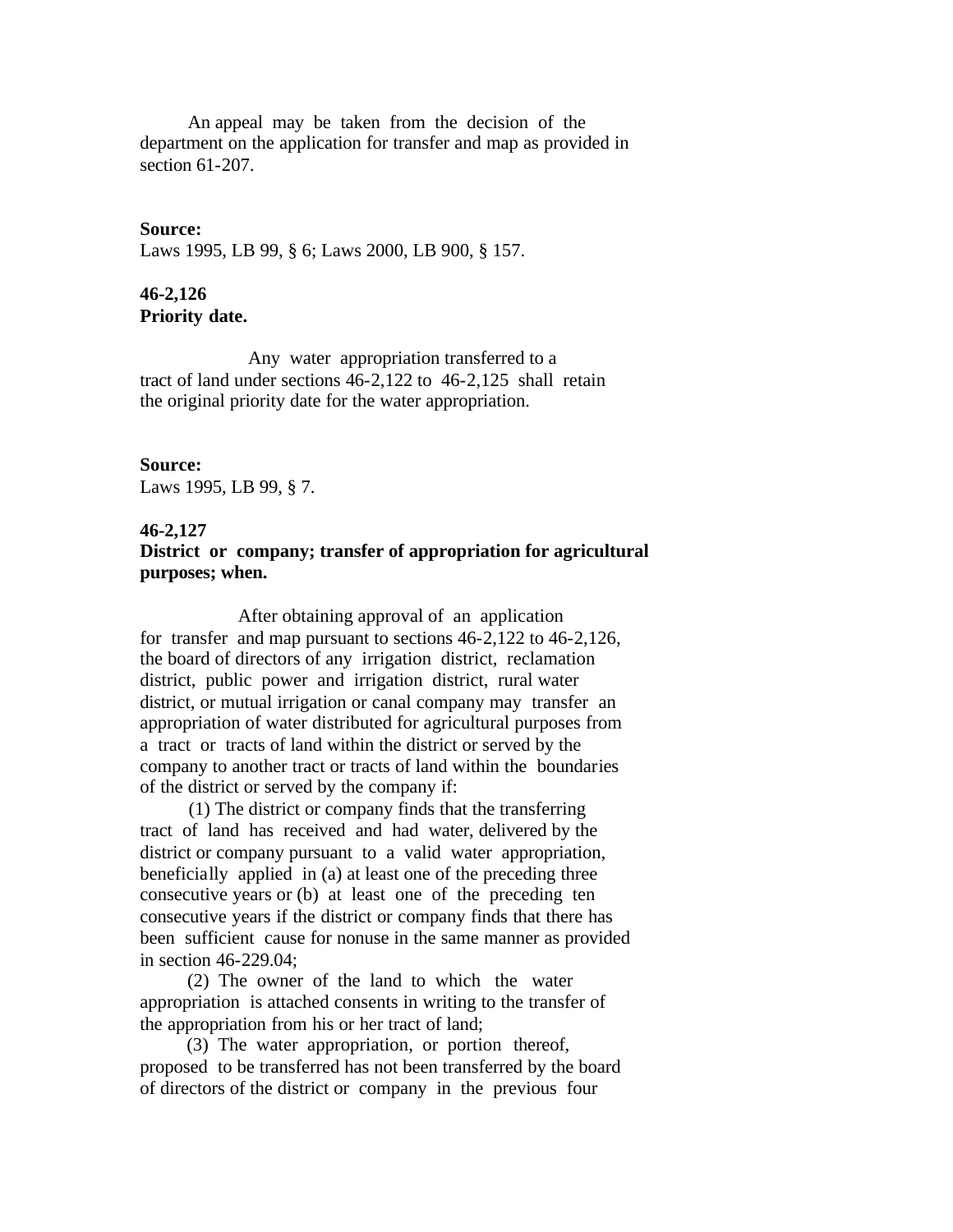years;

 (4) The water allotment on the receiving tract of land will not exceed the amount that can be beneficially used for the purposes for which the appropriation was made and will not exceed the least amount of water that experience may indicate is necessary, in the exercise of good husbandry, for the production of crops; and

 (5) After the transfer, the aggregate water use within the district or company will not exceed the aggregate water appropriation held by the district or company for the benefit of owners of land to which the water appropriations are attached.

### **Source:**

Laws 1995, LB 99, § 8.

#### **46-2,128**

## **District or company; transfer of appropriation for agricultural purposes; published notice; contents.**

 Commencing at least six weeks but not more than twelve weeks before transferring any water appropriations under section 46-2,127, the district or company shall cause notice of the proposed transfer to be published at least once a week for three consecutive weeks in at least one newspaper of general circulation in each county containing lands on which the water appropriation is or is proposed to be applied. The district or company shall also provide the notice to the department. The notice shall contain:

 (1) A description of the water appropriation to be transferred;

 (2) The number assigned the water appropriation permit in the records of the department under sections 46-233 to 46-235;

(3) The priority date of the water appropriation;

 (4) A description of the land to which the water appropriation is proposed to be applied;

 (5) A statement that any owner of land within the district or served by the canal company may object to and request a hearing on the proposed transfer within seven calendar days after final publication; and

(6) Any other relevant information.

## **Source:**

Laws 1995, LB 99, § 9; Laws 2000, LB 900, § 158.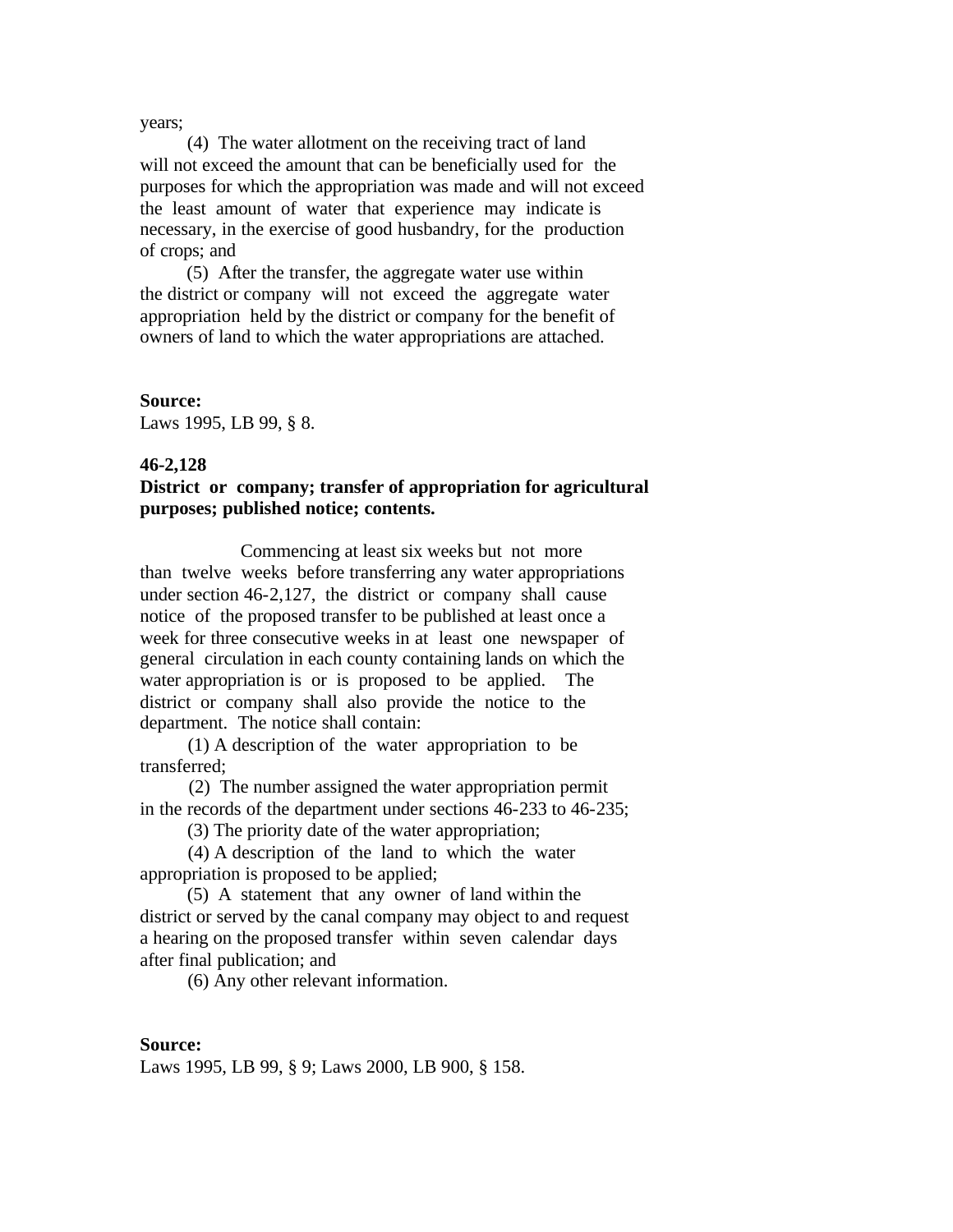# **46-2,129 District or company; transfer of appropriation for agricultural purposes; hearing; notice; powers and duties; priority date.**

 (1) The board of directors of the district or company, or the board's designee, may hold a hearing on a proposed transfer under section 46-2,127 and shall hold a hearing if requested by any owner of land within the district or served by the canal company. Notice of a hearing under this subsection shall be published at least seven calendar days prior to the hearing in at least one newspaper of general circulation in each county containing lands upon which the water appropriation is or is proposed to be applied. If the hearing is held by the board's designee, the board's designee shall make a written recommendation to the board within fifteen calendar days after the hearing. The board shall act upon the proposed transfer at the board's next regular or special meeting following receipt of the designee's recommendation.

 (2) The board of directors may transfer the water appropriation at a regular or special meeting.

 (3) Any water appropriation transferred to a tract of land under section 46-2,127 shall retain the original priority date for the water appropriation.

 (4) All transfers shall be reported annually to the department pursuant to section 46-261.

## **Source:**

Laws 1995, LB 99, § 10.

# **46-2,130 Sections; how construed.**

 Nothing in sections 46-2,120 to 46-2,129 shall be construed to limit or restrict the powers of the department with respect to adjudication of water rights.

## **Source:**

Laws 1995, LB 99, § 11; Laws 2000, LB 900, § 159.

# **46-2,131 Legislative findings.**

 The Legislature finds that there are significant issues relating to the laws of Nebraska governing the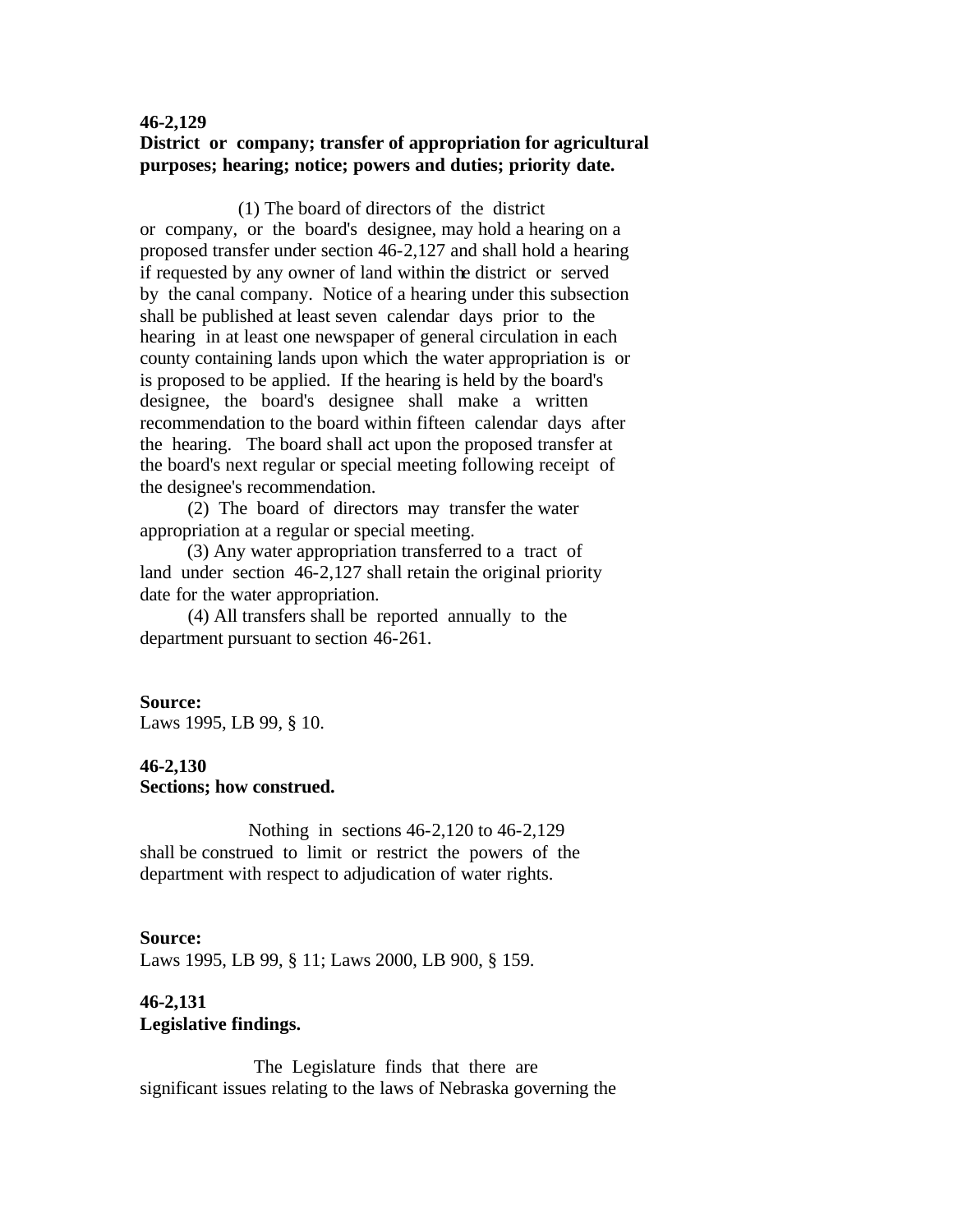management and use of Nebraska surface water and ground water. The issues to be examined are: (1) A review of Laws 1996, LB 108, to determine what, if any, changes are needed to adequately address Nebraska's conjunctive use management issues; (2) an evaluation of the utility of allowing temporary water transfers and, if deemed useful, development of draft legislation and procedures for authorizing and implementing a temporary water transfer law; (3) an evaluation of the utility of authorizing additional types of permanent water transfers and, if deemed useful, development of draft legislation and procedures for authorizing and implementing additional types of permanent water transfers; (4) a determination as to the usefulness of water leasing or transfers and development of a potential water banking system that would facilitate the temporary or permanent transfer of water uses; and (5) a determination as to what other ways, if any, inequities between surface water users and ground water users need to be addressed and potential actions the state could take to address any such inequities. To address such issues, the Governor shall appoint a Water Policy Task Force as provided in section 46-2,132.

#### **Source:**

Laws 2002, LB 1003, § 1. Effective date July 20, 2002.

#### **46-2,132**

## **Water Policy Task Force; members.**

 (1) The members of the Water Policy Task Force shall include: (a) Twenty irrigators, with at least one irrigator from each of the state's thirteen river basins, giving consideration to maintaining a balance between surface water users and ground water users. Three irrigators shall be selected from the Republican River Basin, two irrigators shall be selected from the North Platte River Basin, two irrigators shall be selected from the middle Platte River Basin, two irrigators shall be selected from the Loup River Basin, two irrigators shall be selected from the Elkhorn River Basin, two irrigators shall be selected from the Big Blue River Basin, one irrigator shall be selected from the South Platte River Basin, one irrigator shall be selected from the lower Platte River Basin, one irrigator shall be selected from the Little Blue River Basin, one irrigator shall be selected from the Nemaha River Basin, one irrigator shall be selected from the Niobrara River Basin, one irrigator shall be selected from the White Hat River Basin, and one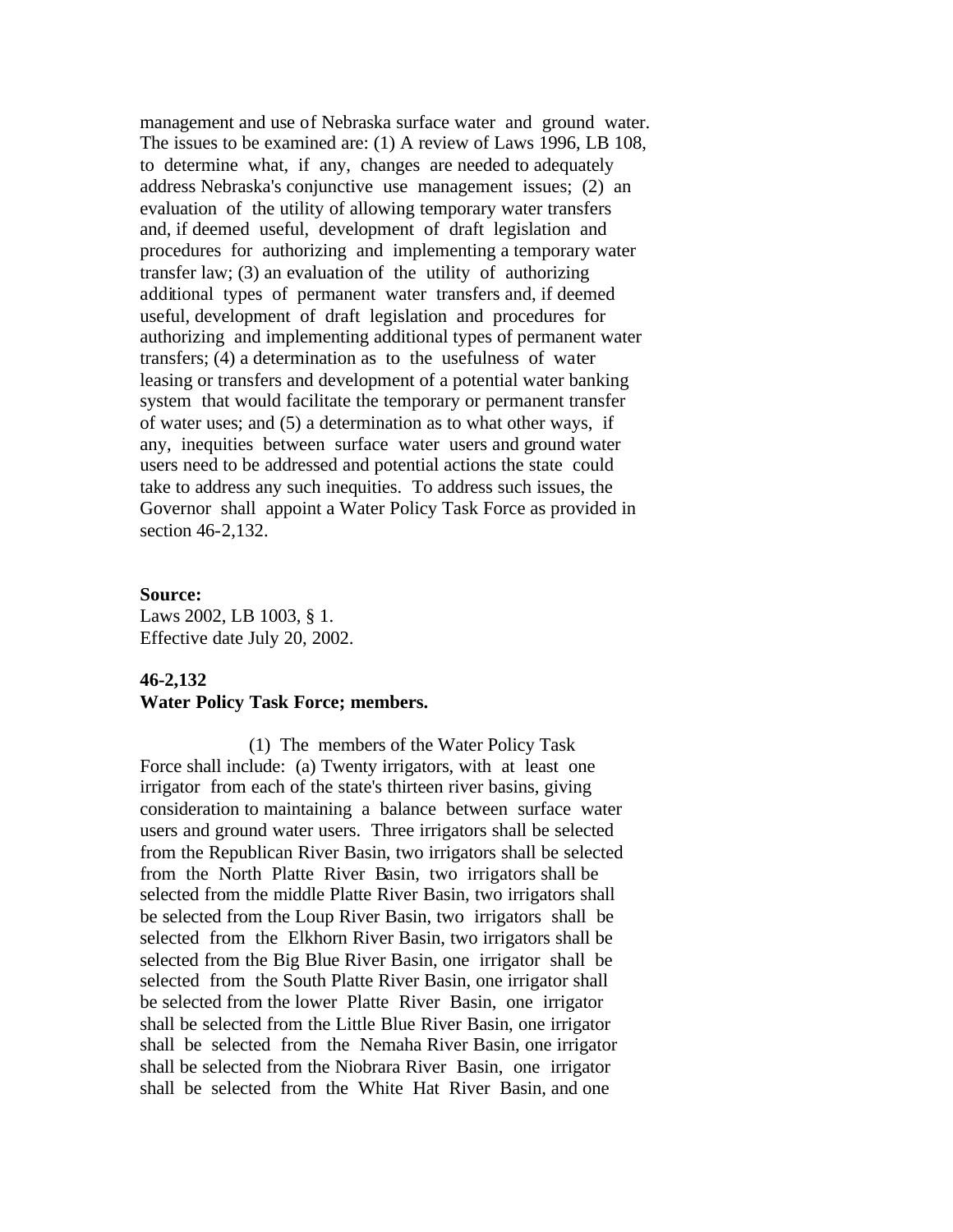irrigator shall be selected from the Missouri tributaries basin; (b) three representatives from differing agricultural organizations; (c) three representatives from differing environmental organizations; (d) two representatives from differing recreational organizations; (e) three representatives to represent the state at large; (f) five representatives suggested for the Governor's consideration by the Nebraska Association of Resources Districts; (g) four representatives suggested for the Governor's consideration by the Nebraska Power Association; (h) five representatives suggested for the Governor's consideration by the League of Nebraska Municipalities, with consideration given to maintaining a balance between larger and smaller municipalities; and (i) such other members as the Governor deems appropriate to provide the task force with adequate and balanced representation. The Governor shall notify the Legislature upon completion of the appointments.

 (2) Additional members of the task force shall be: (a) One representative from the Department of Natural Resources to coordinate as appropriate with other state agencies; (b) one representative from the Attorney General's office; (c) the chairperson of the Natural Resources Committee of the Legislature; and (d) the vice chairperson of the Natural Resources Committee of the Legislature. Other members of the Legislature may participate as desired.

#### **Source:**

Laws 2002, LB 1003, § 2. Effective date July 20, 2002.

## **46-2,133 Meeting facilitator.**

 On behalf of the Water Policy Task Force, the Natural Resources Committee of the Legislature shall contract for the services of a meeting facilitator and such other assistance as the task force deems necessary within the limits of the funds appropriated. Such contract shall have the approval of the Executive Board of the Legislative Council. In making its selection for facilitator, the Natural Resources Committee shall consult with the Attorney General's office and the Department of Natural Resources.

**Source:** Laws 2002, LB 1003, § 3.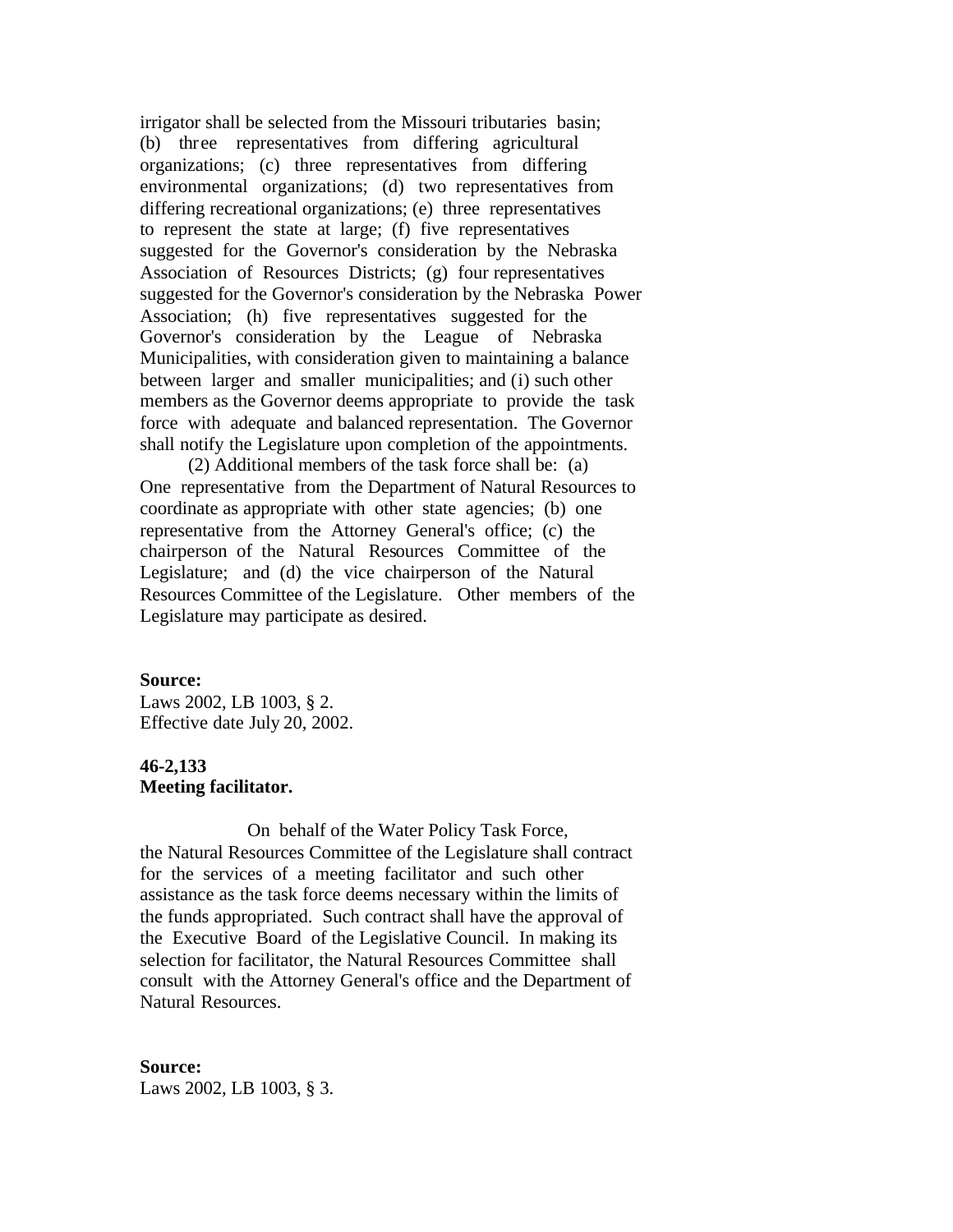Effective date July 20, 2002.

## **46-2,134 Executive committee; duties.**

 The Water Policy Task Force shall select an executive committee. The executive committee shall consist of three representatives from irrigation interests; one representative from an agricultural organization; one representative from an environmental organization; one representative from a recreational organization; one representative of the state at large; one representative of natural resources districts; one representative of the Nebraska Power Association; one representative of municipalities; one representative of the Department of Natural Resources; one representative of the Attorney General's office; and the chairperson and vice chairperson of the Natural Resources Committee of the Legislature. Each executive committee member shall be responsible for representing the rest of his or her interest group on the executive committee. The executive committee shall be responsible for developing the operating rules of the task force and for developing proposals and recommendations to be considered by the entire task force. The executive committee shall apply for a grant of a minimum of three hundred fifty thousand dollars from the Nebraska Environmental Trust Fund prior to the application deadline of September 9, 2002, for grants to be awarded and funded in 2003.

## **Source:**

Laws 2002, LB 1003, § 4. Effective date July 20, 2002.

## **46-2,135 Meetings.**

 The Water Policy Task Force shall meet at least four times each year to consider the proposals and recommendations of the executive committee and any other additional times as the executive committee determines to be necessary to accomplish the objectives established in section 46-2,131.

**Source:** Laws 2002, LB 1003, § 5.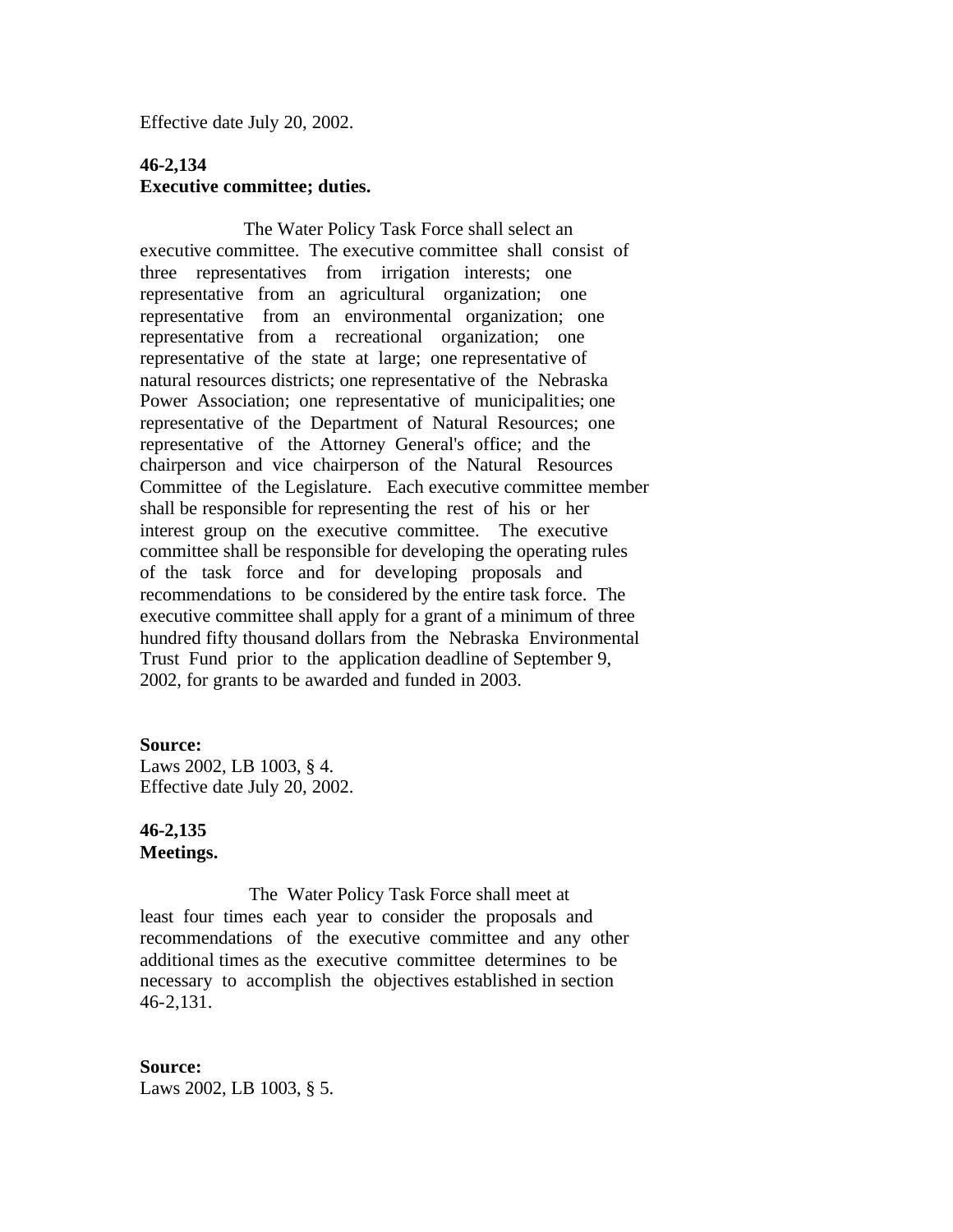Effective date July 20, 2002.

## **46-2,136 Duties.**

 The Water Policy Task Force shall discuss the issues described in section 46-2,131 and such related issues as it deems appropriate, shall identify options for resolution of such issues, and shall make recommendations to the Legislature and the Governor relating to any water policy changes the task force deems desirable.

 The task force shall complete its work within eighteen months after the Governor notifies the Legislature that all members of the task force have been appointed and a meeting facilitator has been selected.

## **Source:**

Laws 2002, LB 1003, § 6. Effective date July 20, 2002.

## **46-2,137**

## **Water Policy Task Force Cash Fund; created; use; investment.**

 The Water Policy Task Force Cash Fund is created. The fund shall be administered by the Department of Natural Resources and expended at the direction of the Water Policy Task Force. The fund shall consist of funds appropriated by the Legislature, money received as gifts, grants, and donations, and transfers authorized under sections 2-1579 and 66-1519. Any money in the fund available for investment shall be invested by the state investment officer pursuant to the Nebraska Capital Expansion Act and the Nebraska State Funds Investment Act.

### **Source:**

Laws 2002, LB 1003, § 7. Effective date July 20, 2002.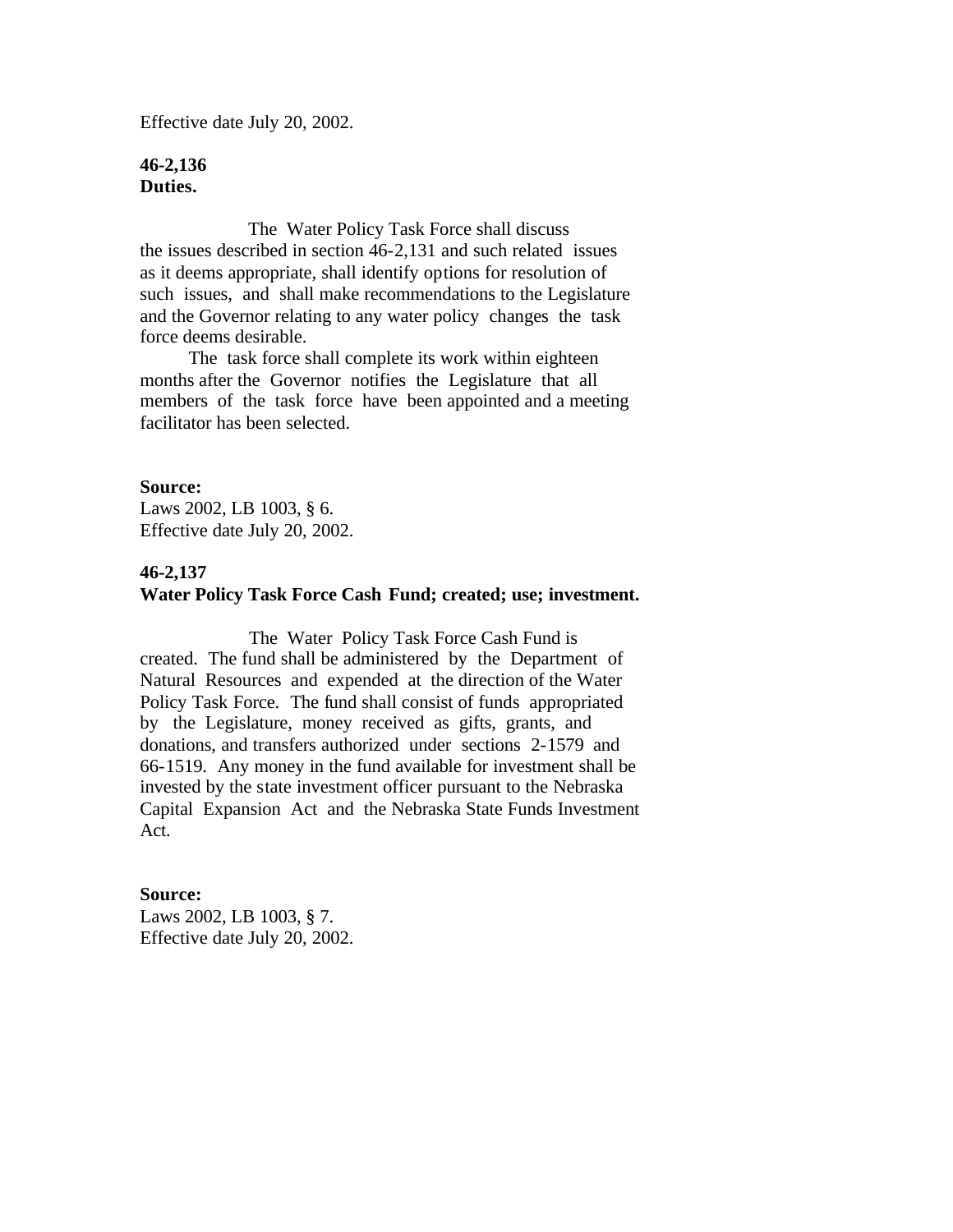# **46-601 Ground water; declaration of policy.**

 The Legislature finds, recognizes, and declares that the conservation of ground water and the beneficial use thereof are essential to the future well-being of this state. Complete information as to the occurrence and the use of ground water in the state is essential to the development of a sound ground water policy. The registration of all water wells in this state should be required.

## **Source:**

Laws 1957, c. 200, § 1, p. 702; Laws 1967, c. 281, § 1, p. 760; Laws 1993, LB 131, § 1.

# **46-601.01 Terms, defined.**

For purposes of Chapter 46, article 6:

 (1) Water well means any excavation that is drilled, cored, bored, washed, driven, dug, jetted, or otherwise constructed for the purpose of exploring for ground water, monitoring ground water, utilizing the geothermal properties of the ground, obtaining hydrogeologic information, or extracting water from or injecting water into the underground water reservoir. Water well does not include any excavation made for obtaining or prospecting for oil or natural gas or for inserting media to repressure oil or natural gas bearing formations regulated by the Nebraska Oil and Gas Conservation Commission; and

 (2) Common carrier means any carrier of water including a pipe, canal, ditch, or other means of piping or adjoining water for irrigation purposes.

## **Source:**

Laws 1993, LB 131, § 2; Laws 1999, LB 92, § 1.

# **46-602**

**Registration of water wells; forms; replacement; change in ownership; illegal water well; decommissioning required; abandonment.**

 (1) Each water well completed in this state on or after July 1, 2001, excluding test holes and dewatering wells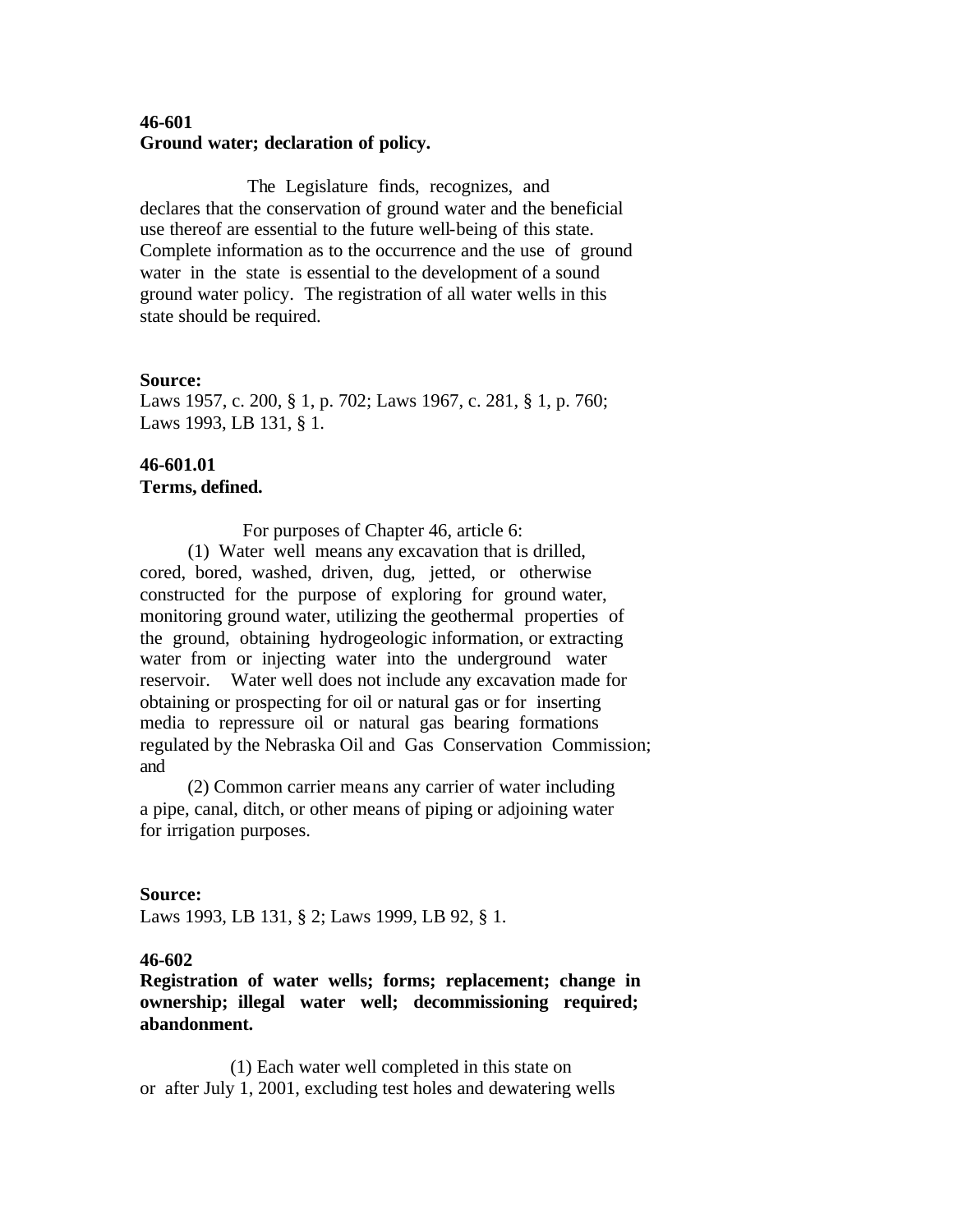to be used for less than ninety days, shall be registered with the Department of Natural Resources as provided in this section within sixty days after completion of construction of the water well. The water well contractor as defined in section 46-1213 constructing the water well, or the owner of the water well if the owner constructed the water well, shall file the registration on a form made available by the department and shall also file with the department the information from the well log required pursuant to section 46-1241. The department shall, by January 1, 2002, provide water well contractors with the option of filing such registration forms electronically. No signature shall be required on forms filed electronically. The fee required by section 46-1224 shall be the source of funds for any required fee to a contractor which provides the on-line services for such registration. Any discount in the amount paid the state by a credit card, charge card, or debit card company or a third-party merchant bank for such registration fees shall be deducted from the portion of the registration fee collected pursuant to section 46-1224.

 (2) If the newly constructed water well is a replacement water well, the registration number of the water well it replaces, if applicable, and the date the original water well was or will be decommissioned shall be included on the registration form. For purposes of this section, replacement water well means a water well which (a) replaces an abandoned water well within three years after the last operation of the abandoned water well or replaces a water well that will not be used after construction of the new water well and the original water well will be abandoned within one year after such construction and (b) is constructed to provide water to the same tract of land served by the water well being replaced. No water well shall be registered as a replacement water well until the department has received a properly completed notice of abandonment for the water well being replaced.

 (3) For a series of two or more water wells completed and pumped into a common carrier as part of a single site plan for irrigation purposes, a registration form and a detailed site plan shall be filed for each water well. The registration form shall include the registration numbers of other water wells included in the series if such water wells are already registered.

 (4) A series of water wells completed for purposes of installation of a ground heat exchanger for a structure for utilizing the geothermal properties of the ground shall be considered as one water well. One registration form and a detailed site plan shall be filed for each such series.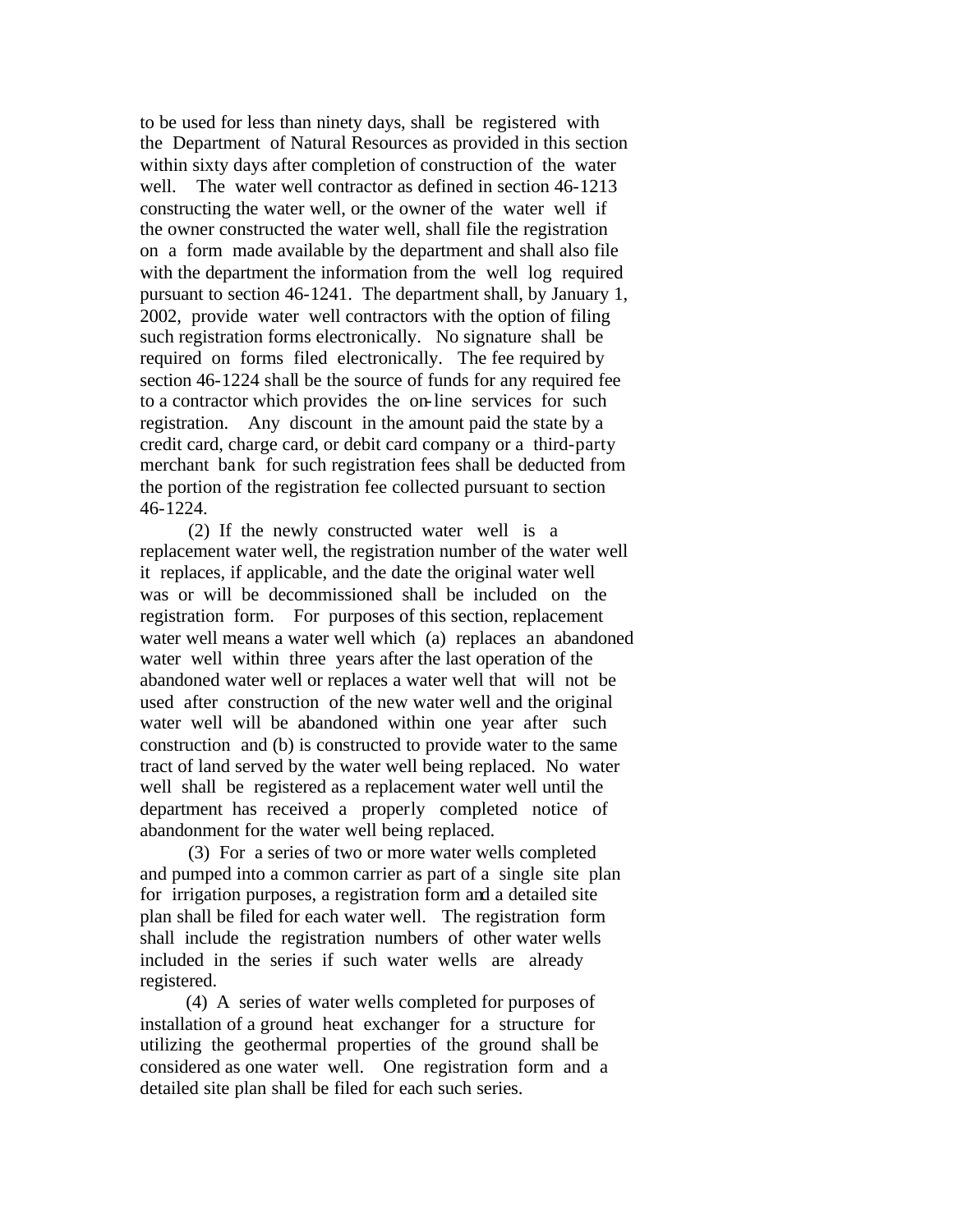(5) One registration form shall be required along with a detailed site plan which shows the location of each such water well in the site and a log from each such water well for water wells constructed as part of a single site plan for (a) monitoring ground water, obtaining hydrogeologic information, or extracting contaminants from the ground, (b) water wells constructed as part of remedial action approved by the Department of Environmental Quality pursuant to section 66-1525, 66-1529.02, or 81-15,124, and (c) water well owners who have a permit issued pursuant to the Industrial Ground Water Regulatory Act and also have an underground injection control permit issued by the Department of Environmental Quality.

 (6) The department shall be notified by the owner of any change in the ownership of a water well required to be registered under this section. Notification shall be in such form and include such evidence of ownership as the Director of Natural Resources by rule and regulation directs. The department shall use such notice to update the registration on file. The department shall not collect a fee for the filing of the notice.

 (7) The water well contractor or pump installation contractor responsible therefor shall notify the department on a form provided by the department of any pump installation or any modifications to the construction of the water well or pump, after the initial registration of the well. A water well owner shall notify the department on a form provided by the department of any other changes or any inaccuracies in recorded water well information, including, but not limited to, changes in use. The department shall not collect a fee for the filing of the notice.

 (8) Whenever a water well becomes an illegal water well as defined in section 46-656.07, the owner of the water well shall either correct the deficiency that causes the well to be an illegal water well or shall cause the proper decommissioning of the water well in accordance with rules and regulations adopted pursuant to the Water Well Standards and Contractors' Licensing Act. Upon proper decommissioning of any water well, written notice of abandonment shall be provided by the owner to the department within sixty days. The department shall not collect a fee for the filing of the notice.

 (9) Except for water wells which are used solely for domestic purposes and were constructed before September 9, 1993, and for test holes and dewatering wells used for less than ninety days, each water well which was completed in this state before July 1, 2001, and which is not registered on that date shall be an illegal water well until it is registered with the Department of Natural Resources. Such registration shall be completed by a water well contractor or by the current owner of the water well,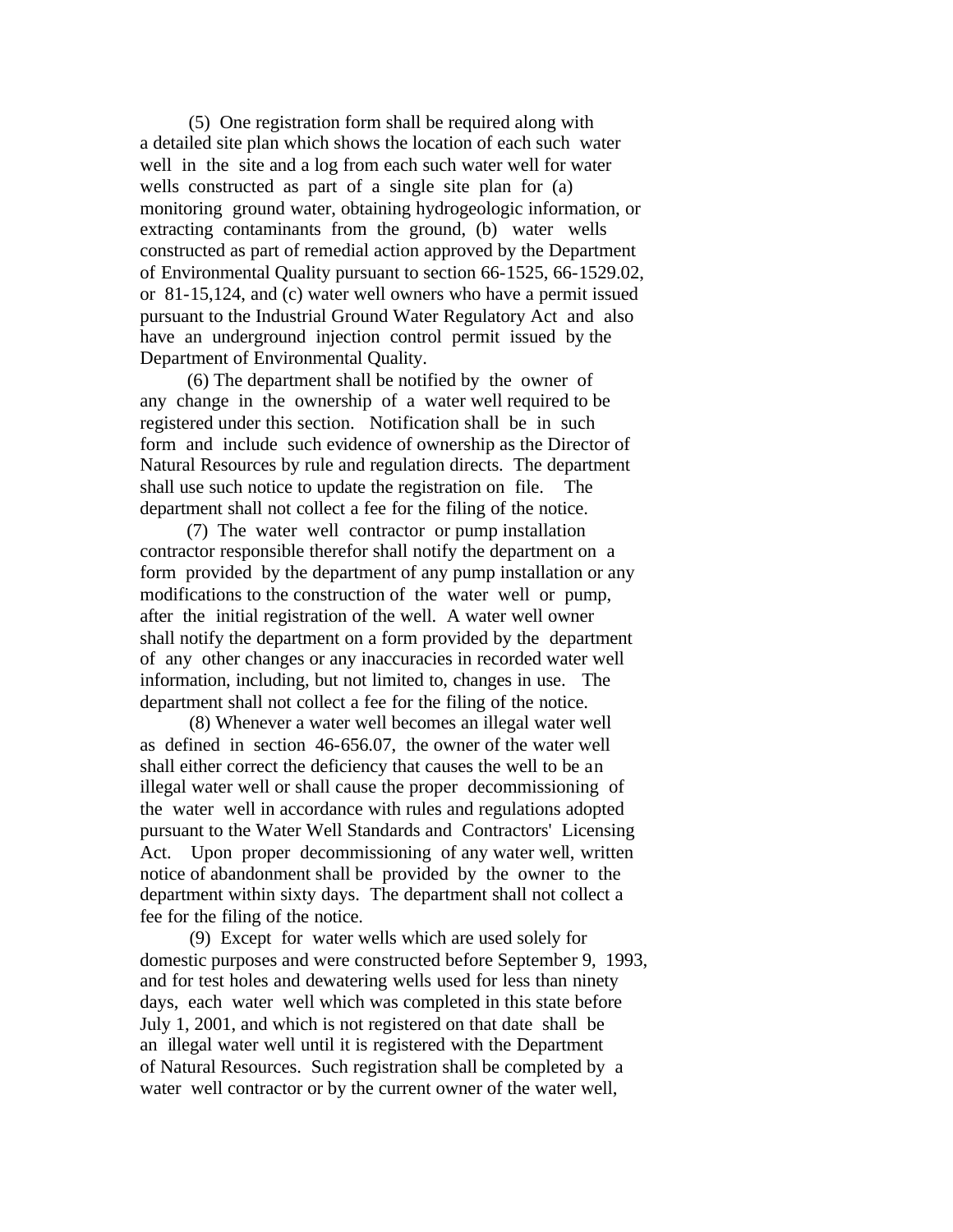shall be on forms provided by the department, and shall provide as much of the information required by subsections (1) through (5) of this section for registration of a new water well as is possible at the time of registration.

### **Source:**

Laws 1957, c. 200, § 2, p. 702; Laws 1961, c. 230, § 1, p. 683; Laws 1967, c. 281, § 2, p. 760; Laws 1975, LB 577, § 20; Laws 1979, LB 204, § 2; Laws 1980, LB 643, § 1; Laws 1981, LB 246, § 1; Laws 1983, LB 23, § 1; Laws 1986, LB 886, § 1; Laws 1986, LB 310, § 42; Laws 1993, LB 131, § 3; Laws 1994, LB 981, § 6; Laws 1995, LB 145, § 1; Laws 1995, LB 871, § 3; Laws 1997, LB 30, § 2; Laws 1999, LB 92, § 2; Laws 2000, LB 900, § 170; Laws 2001, LB 667, § 3; Laws 2002, LB 458, § 2. Effective date July 20, 2002.

#### **46-602.01**

## **Water well in management area; duties; prohibited acts; penalty.**

 Prior to commencing construction of or installation of a pump in a water well in a management area, a water well contractor as defined in section 46-1213 or a pump installation contractor as defined in section 46-1209 shall take those steps necessary to satisfy himself or herself that the person for whom the well is to be constructed or the pump installed has obtained a permit as required by the Nebraska Ground Water Management and Protection Act.

 Any person who commences or causes construction of or installation of a pump in a water well for which the required permit has not been obtained or who knowingly furnishes false information regarding such permit shall be guilty of an offense punishable as provided in section 46-613.02.

#### **Source:**

Laws 1981, LB 325, § 3; Laws 1993, LB 131, § 4; Laws 2001, LB 667, § 4.

# **46-603 Repealed. Laws 1993, LB 131, s. 65.**

# **46-604 Registration form; copies; disposition.**

The Director of Natural Resources shall retain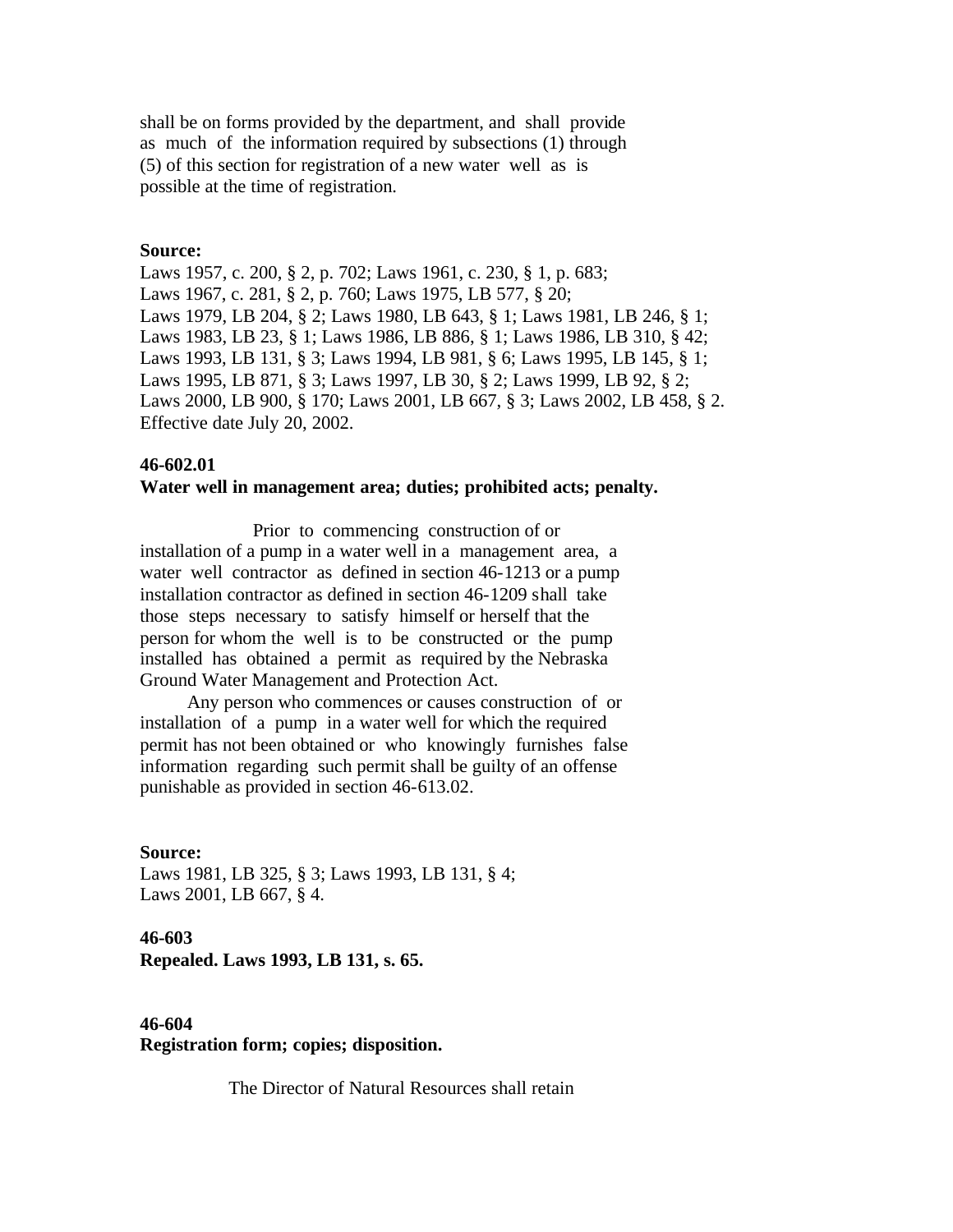the registration form required by section 46-602 and shall make a copy available to the natural resources district within which the water well is located, to the owner of the water well, and to the water well contractor as defined in section 46-1213.

#### **Source:**

Laws 1957, c. 200, § 4, p. 703; Laws 1961, c. 227, § 4, p. 673; Laws 1961, c. 230, § 3, p. 685; Laws 1986, LB 886, § 3; Laws 1993, LB 131, § 5; Laws 2000, LB 900, § 171; Laws 2001, LB 667, § 5.

#### **46-605**

**Repealed. Laws 1986, LB 886, s. 6.**

## **46-606**

## **Water wells; registration fees; disposition.**

 (1) The Director of Natural Resources shall collect in advance a registration fee of thirty dollars and the fee required by section 46-1224 for each water well registered under section 46-602 except as provided in subsections (2) through (5) of this section.

 (2) For water wells permitted pursuant to the Industrial Ground Water Regulatory Act, the director shall collect in advance a registration fee of thirty dollars and the fee required by section 46-1224 for each of the first ten such water wells registered under section 46-602, and for each group of ten or fewer such water wells registered thereafter, the director shall collect in advance a registration fee of thirty dollars and the fee required by section 46-1224.

 (3) For a series of water wells completed for purposes of installation of a ground heat exchanger for a structure for utilizing the geothermal properties of the ground, the director shall collect in advance a fee of thirty dollars for each such series and the fee required by section 46-1224.

 (4) For water wells constructed as part of a single site plan for monitoring ground water, obtaining hydrogeologic information, or extracting contaminants from the ground, the director shall collect in advance a registration fee of thirty dollars and the fee required by section 46-1224 for each of the first five such water wells registered under section 46-602, and for each group of five or fewer such water wells registered thereafter, the director shall collect in advance a registration fee of thirty dollars and the fee required by section 46-1224.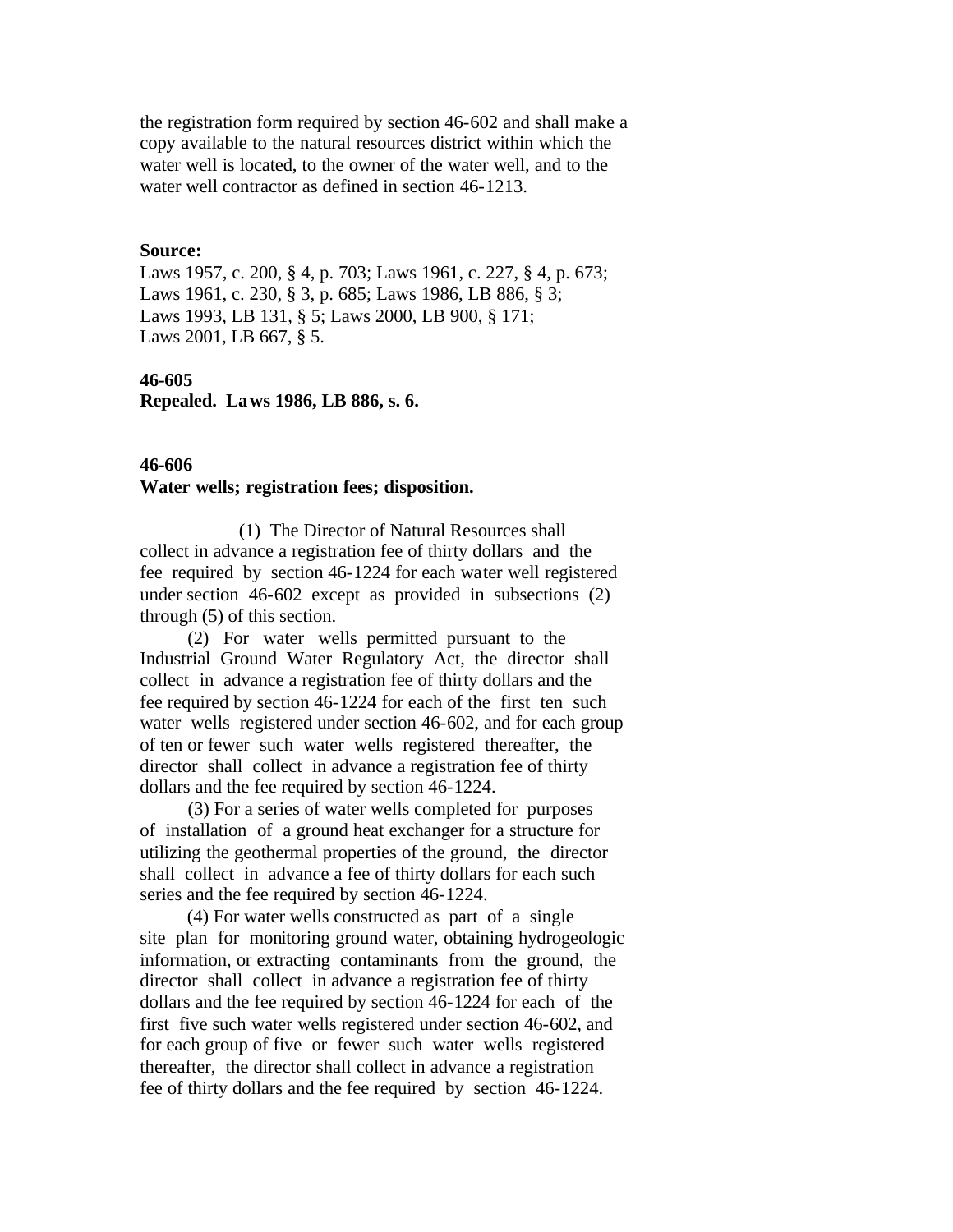However, if such water wells are a part of remedial action approved by the Department of Environmental Quality pursuant to section 66-1525, 66-1529.02, or 81-15,124, the fee set pursuant to this subsection shall be collected as if only one water well was being registered and the fee required by section 46-1224 shall be collected.

 (5)(a) For a series of two or more water wells completed and pumped into a common carrier as part of a single site plan for irrigation purposes, the director shall collect in advance a registration fee of thirty dollars and the fee required by section 46-1224 for each of the first two such wells registered under section 46-602.

 (b) Any additional water wells which are part of a series registered under this subsection shall not be subject to a new well registration fee.

 (6) The director shall remit the fees collected to the State Treasurer for credit to the appropriate fund. From the registration fees required by subsections (1) through (5) of this section, the State Treasurer shall credit to the Department of Natural Resources Cash Fund one-half the amount determined by the Department of Natural Resources to be necessary to pay for the costs of notices filed pursuant to section 46-230, the costs of water resources update notices required by section 76-2,124, and the costs for making corrections to water well registration data authorized by subsections (6) and (7) of section 46-602 and shall credit the remainder of the registration fees required by subsections (1) through (5) of this section to the Water Well Decommissioning Fund. From the fees required by section 46-1224, the State Treasurer shall credit to the Department of Natural Resources Cash Fund one-half the amount determined by the Department of Natural Resources to be necessary to pay for the costs of the notices filed pursuant to section 46-230, the costs of water resources update notices required by section 76-2,124, and the costs for making corrections to water well registration data authorized by subsections (6) and (7) of section 46-602 and shall credit the remainder of the fees required by section 46-1224 to the Water Well Standards and Contractors' Licensing Fund. This subsection terminates on December 31, 2004.

#### **Source:**

Laws 1957, c. 200, § 6, p. 703; Laws 1986, LB 886, § 4; Laws 1986, LB 310, § 43; Laws 1993, LB 131, § 6; Laws 1994, LB 981, § 7; Laws 1999, LB 92, § 3; Laws 2000, LB 900, § 172; Laws 2001, LB 667, § 6; Laws 2002, LB 458, § 3. Effective date July 20, 2002.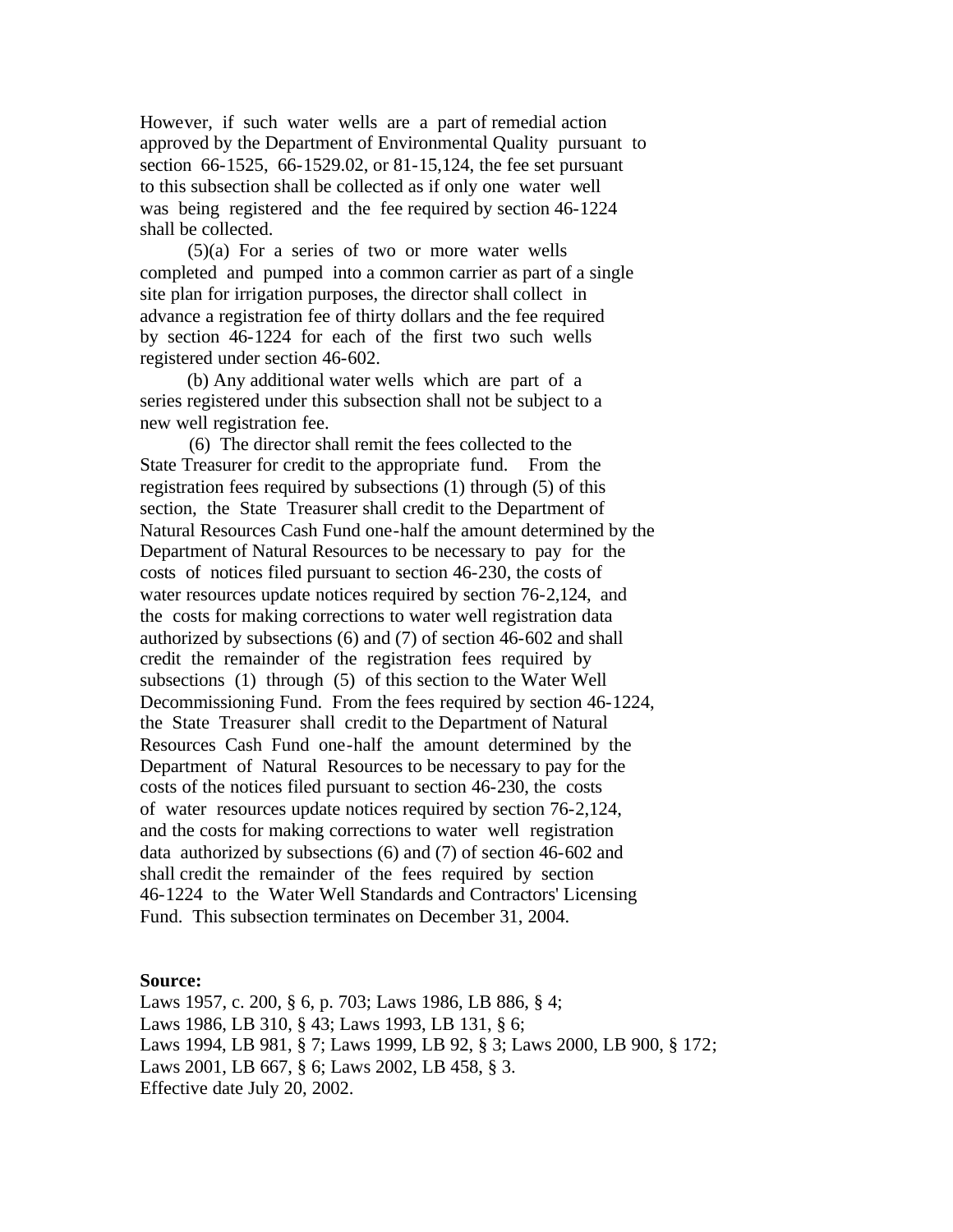**46-607 Repealed. Laws 1993, LB 131, s. 65.**

## **46-608 Ground water; conservation; declaration of policy.**

 The Legislature finds, recognizes, and declares that the conservation of ground water and the beneficial use thereof are essential to the future well-being of this state, that the drilling of irrigation water wells in the state without regard to spacing is detrimental to the public welfare, and that the spacing of irrigation water wells should be regulated.

## **Source:**

Laws 1957, c. 201, § 1, p. 704; Laws 1993, LB 131, § 7.

## **46-609**

## **Irrigation water wells; spacing; requirements; exceptions.**

 (1) No irrigation water well shall be drilled upon any land in this state within six hundred feet of any registered irrigation water well except (a) any water well the water from which is used solely for domestic, culinary, stock use on a ranch or farm, or the watering of lawns and gardens for family use or profit where the area to be irrigated does not exceed two acres, (b) as provided in section 46-610, and (c) that any irrigation water well which replaces an irrigation water well drilled prior to September 20, 1957, and which is less than six hundred feet from a registered irrigation water well shall be drilled within fifty feet of the old water well.

 (2) The spacing protection of subsection (1) of this section shall apply to an unregistered water well for a period of thirty days after completion of such water well.

## **Source:**

Laws 1957, c. 201, § 2, p. 705; Laws 1972, LB 1238, § 1; Laws 1981, LB 146, § 3; Laws 1993, LB 131, § 8.

# **46-610**

**Irrigation water wells; special permit to drill without regard to spacing; application; fee.**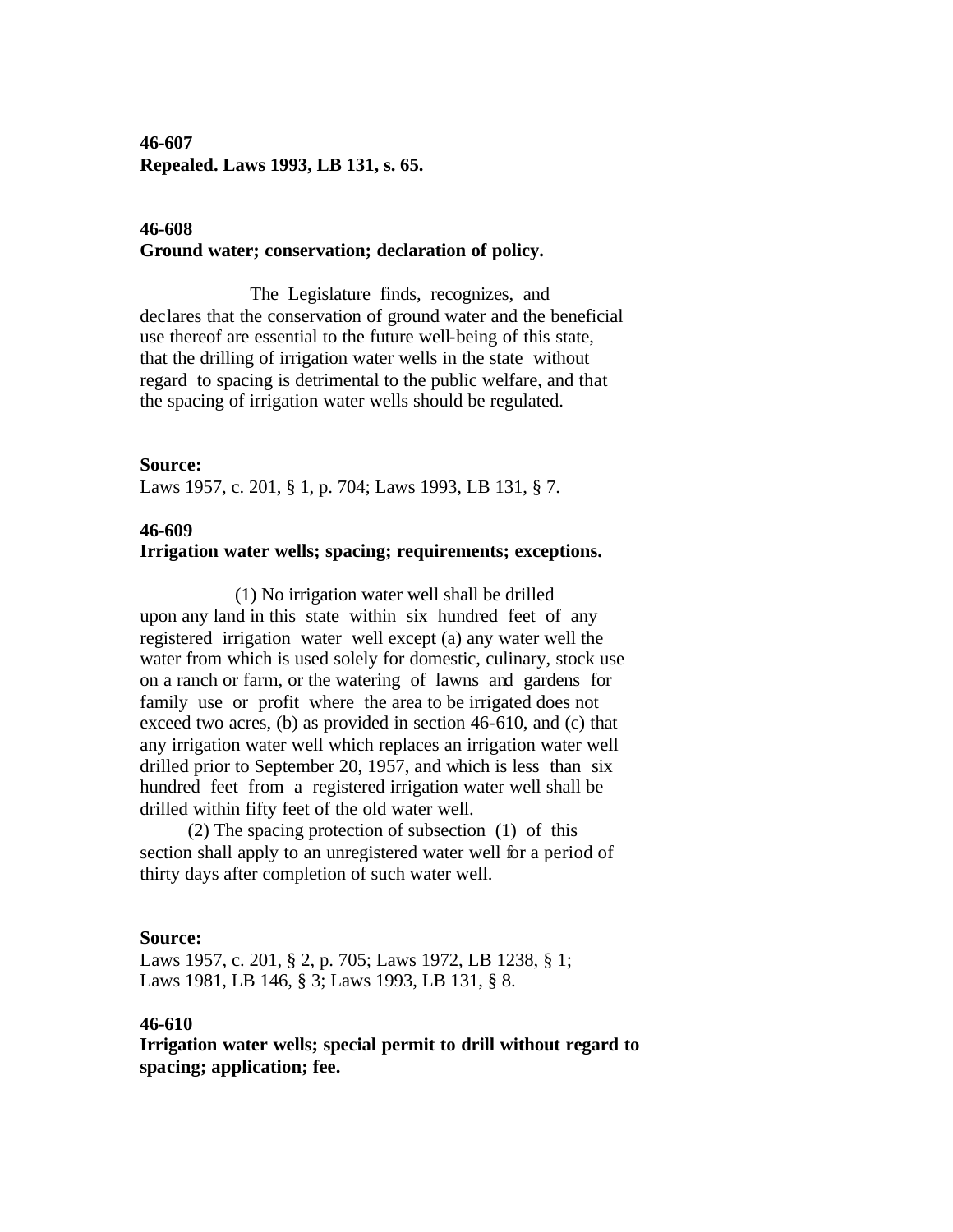(1) Any person may apply to the Director of Natural Resources for a special permit to drill an irrigation water well without regard to the spacing requirements of section 46-609 and shall pay a fee to the Department of Natural Resources of twelve dollars and fifty cents, which fee shall be remitted to the State Treasurer for credit to the General Fund. Such application shall be in such form as the director directs and shall contain a statement of the proposed location of the irrigation water well, the reason for seeking such special permit, the legal description of the land to be irrigated by the irrigation water well, the number of acres to be irrigated, the proposed size of the irrigation water well, the estimated capacity of the irrigation water well, expressed in gallons per minute, to the extent that capacity is susceptible of advance determination, and the name of the person who is actually going to construct the irrigation water well.

 (2) A separate application, like that provided for in subsection (1) of this section, shall be submitted for each irrigation water well for which a special permit is sought. When considering the approval or rejection of any application, the director shall consider the size, shape, and irrigation needs of the property for which such special permit is sought, the known ground water supply, the effect on the ground water supply and the surrounding land of the irrigation water well for which such special permit is sought, any waiver or agreement allowing the new irrigation water well by the owner of any registered irrigation water well less than six hundred feet from the location of the proposed new irrigation water well, and such other information as may be available. Such application may be approved or disapproved in whole or in part or may be approved with conditions, and the special permit shall be issued or refused accordingly.

#### **Source:**

Laws 1957, c. 201, § 3, p. 705; Laws 1993, LB 131, § 9; Laws 2000, LB 900, § 173.

#### **46-611**

# **Irrigation water wells; spacing requirements not applicable; when.**

 The prohibitions of section 46-609 shall not apply to the location of more than one irrigation water well by a landowner on his or her own farm, so long as each such irrigation water well is at least six hundred feet from any other irrigation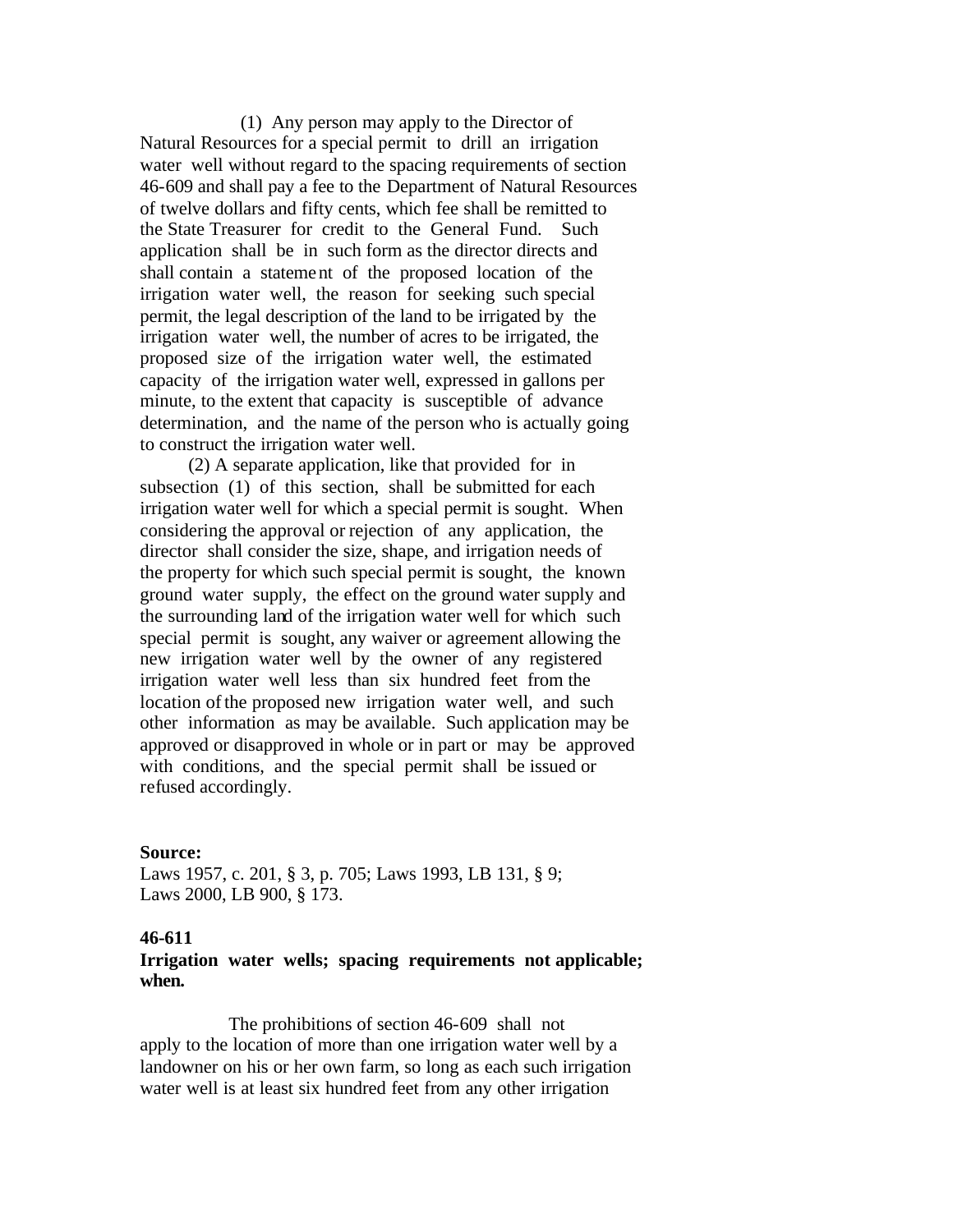water well located on a neighboring farm under separate ownership.

**Source:**

Laws 1957, c. 201, § 4, p. 705; Laws 1993, LB 131, § 10.

**46-612 Repealed. Laws 1993, LB 131, s. 65.**

**46-612.01 Transferred to section 46-1127.**

# **46-613 Ground water; declaration of policy; preference in use.**

 Preference in the use of ground water shall be given to those using the water for domestic purposes. They shall have preference over those claiming it for any other purpose. Those using the water for agricultural purposes shall have the preference over those using the same for manufacturing or industrial purposes.

 As used in this section, (1) domestic use of ground water shall mean all uses of ground water required for human needs as it relates to health, fire control, and sanitation and shall include the use of ground water for domestic livestock as related to normal farm and ranch operations and (2) agricultural purposes shall include, but not be limited to, aquaculture as defined in section 2-3804.01.

## **Source:**

Laws 1957, c. 199, § 1, p. 701; Laws 1963, c. 279, § 1, p. 835; Laws 1995, LB 871, § 4.

#### **46-613.01**

## **Ground water; transfer to another state; permit; Department of Natural Resources; conditions.**

 The Legislature recognizes and declares that the maintenance of an adequate source of ground water within this state is essential to the social stability of the state and the health, safety, and welfare of its citizens and that reasonable restrictions on the transportation of ground water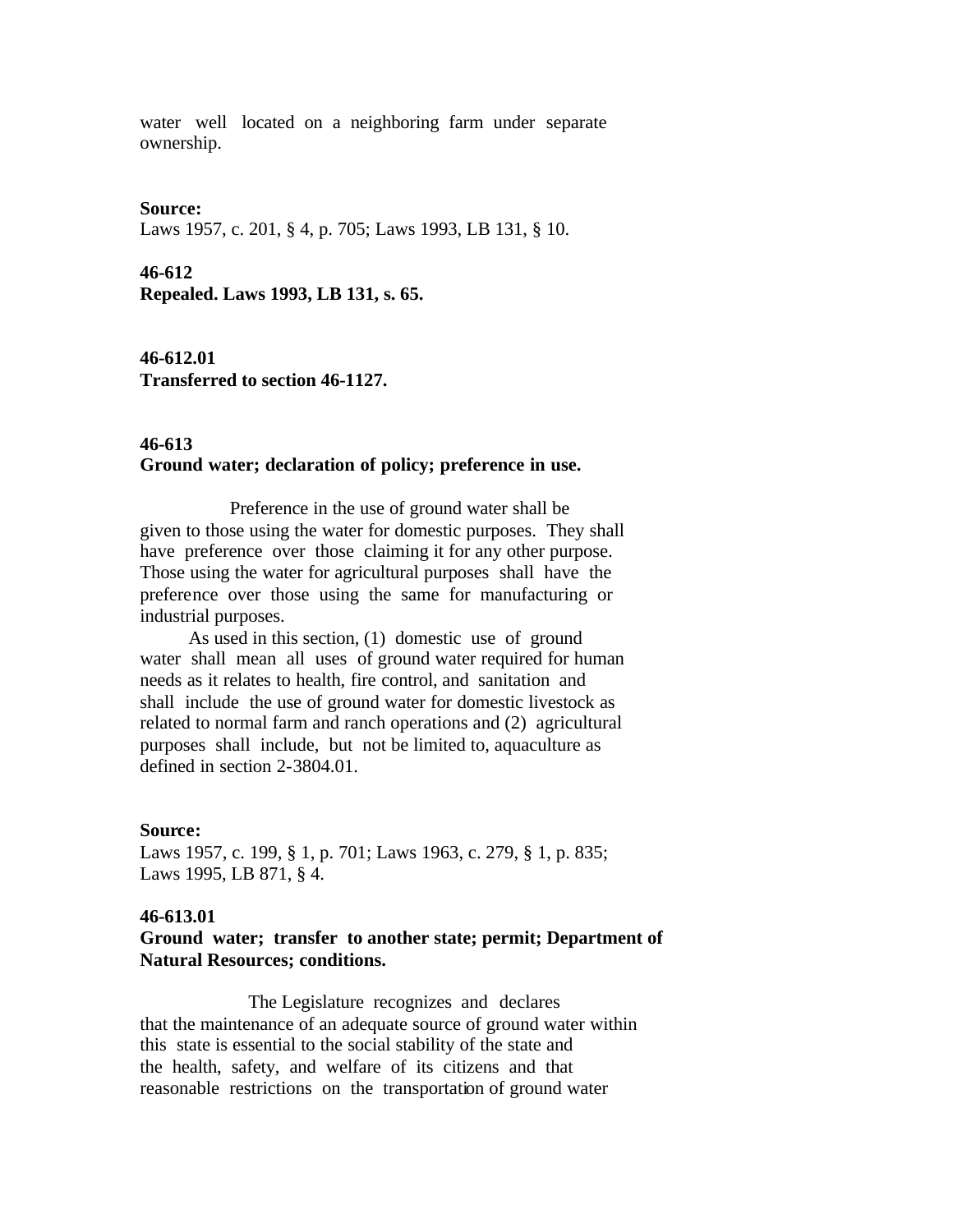from this state are a proper exercise of the police powers of the state. The need for such restrictions, which protect the health, safety, and general welfare of the citizens of this state, is hereby declared a matter of legislative determination.

 Any person, firm, city, village, municipal corporation, or other entity intending to withdraw ground water from any water well located in the State of Nebraska and transport it for use in another state shall apply to the Department of Natural Resources for a permit to do so. In determining whether to grant such permit, the Director of Natural Resources shall consider:

 (1) Whether the proposed use is a beneficial use of ground water;

 (2) The availability to the applicant of alternative sources of surface or ground water;

 (3) Any negative effect of the proposed withdrawal on surface or ground water supplies needed to meet reasonable future demands for water in the area of the proposed withdrawal; and

 (4) Any other factors consistent with the purposes of this section that the director deems relevant to protect the interests of the state and its citizens.

 Issuance of a permit shall be conditioned on the applicant's compliance with the rules and regulations of the natural resources district from which the water is to be withdrawn. The applicant shall be required to provide access to his or her property at reasonable times for purposes of inspection by officials of the district or the department.

 The director may include such reasonable conditions on the proposed use as he or she deems necessary to carry out the purposes of this section.

## **Source:**

Laws 1967, c. 281, § 5, p. 761; Laws 1969, c. 9, § 69, p. 144; Laws 1984, LB 1060, § 1; Laws 1993, LB 131, § 11; Laws 2000, LB 900, § 174.

## **46-613.02**

#### **Violation; penalty; false information; enforcement.**

 Any person violating any provision of sections 46-601 to 46-613.01 or furnishing false information under such sections shall be guilty of a Class IV misdemeanor. The Department of Natural Resources may enforce such sections by instituting proceedings, actions, and prosecutions.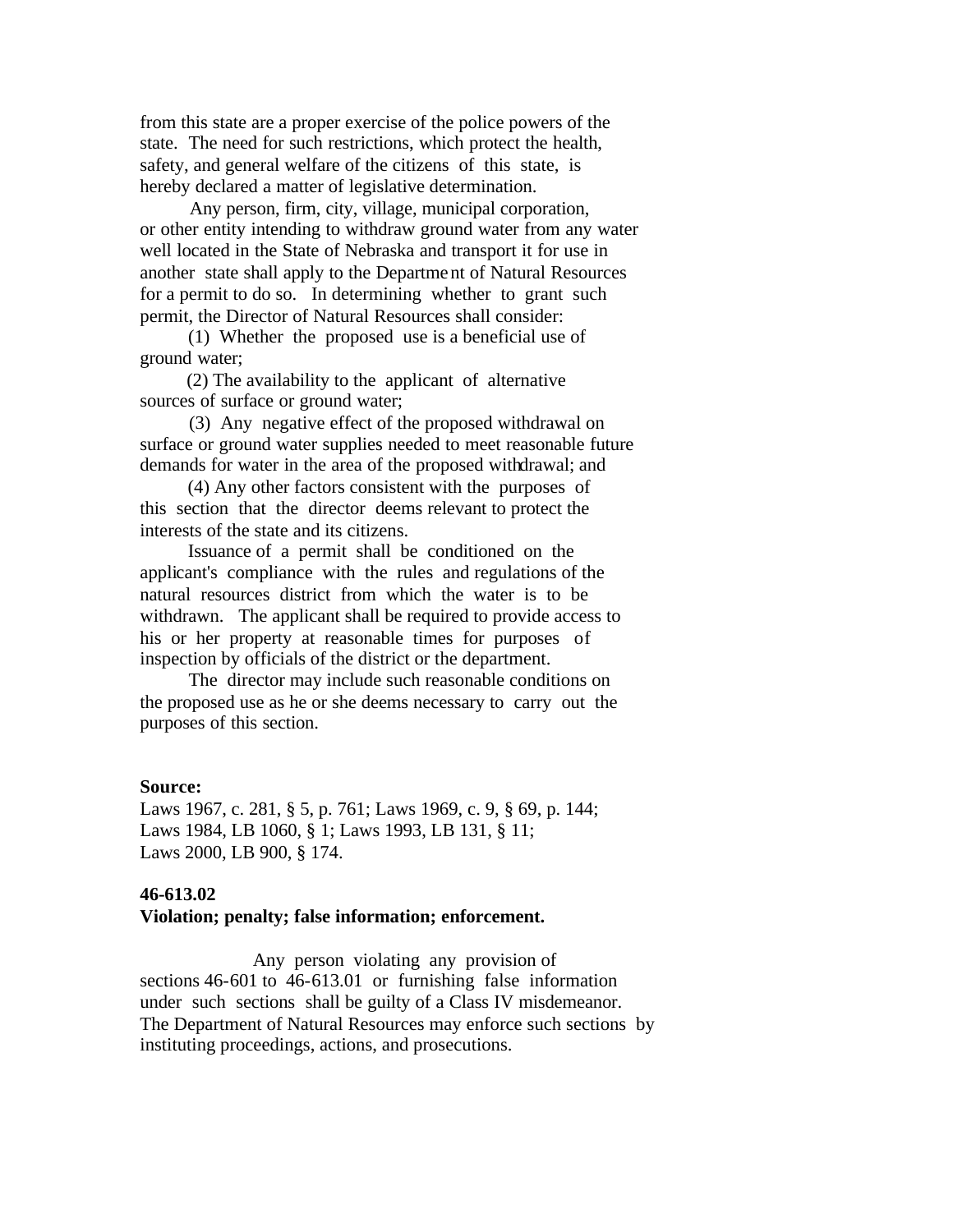**Source:** Laws 1978, LB 688, § 1; Laws 1984, LB 1060, § 2; Laws 1993, LB 131, § 12; Laws 2000, LB 900, § 175.

# **46-614**

**Repealed. Laws 1998, LB 896, s. 11.**

**46-614.01**

**Repealed. Laws 1998, LB 896, s. 11.**

**46-615 Repealed. Laws 1998, LB 896, s. 11.**

**46-616 Repealed. Laws 1998, LB 896, s. 11.**

**46-617 Repealed. Laws 1998, LB 896, s. 11.**

**46-617.01 Repealed. Laws 1998, LB 896, s. 11.**

**46-618**

**Repealed. Laws 1998, LB 896, s. 11.**

**46-619 Repealed. Laws 1998, LB 896, s. 11.**

**46-620 Repealed. Laws 1998, LB 896, s. 11.**

**46-621 Repealed. Laws 1998, LB 896, s. 11.**

**46-622 Repealed. Laws 1998, LB 896, s. 11.**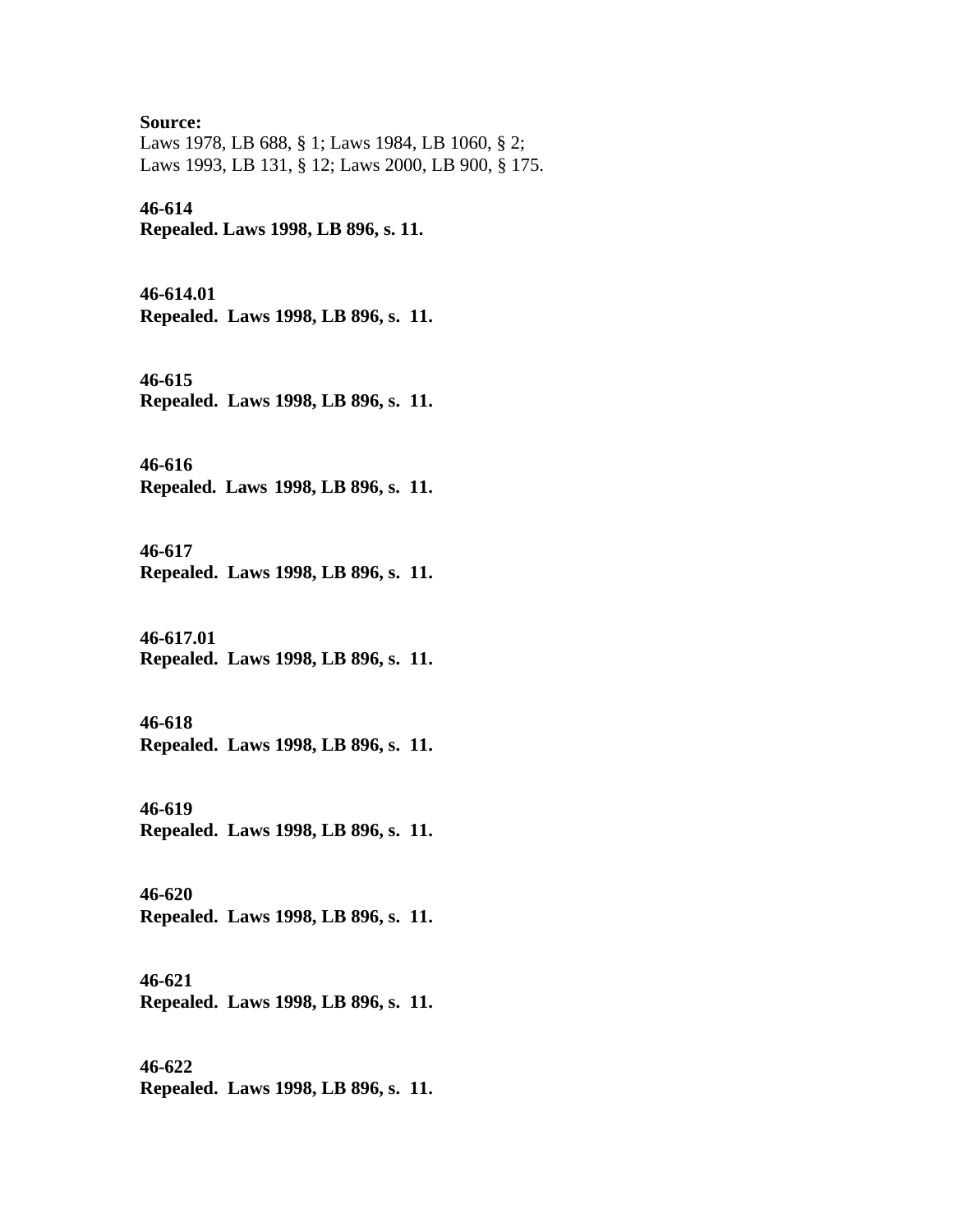**46-623 Repealed. Laws 1998, LB 896, s. 11.**

**46-624**

**Repealed. Laws 1998, LB 896, s. 11.**

**46-625**

**Repealed. Laws 1998, LB 896, s. 11.**

**46-626 Repealed. Laws 1998, LB 896, s. 11.**

**46-627 Repealed. Laws 1998, LB 896, s. 11.**

**46-628 Repealed. Laws 1998, LB 896, s. 11.**

**46-629 Repealed. Laws 1998, LB 896, s. 11.**

**46-630 Repealed. Laws 1998, LB 896, s. 11.**

**46-631 Repealed. Laws 1998, LB 896, s. 11.**

**46-632 Repealed. Laws 1998, LB 896, s. 11.**

**46-633 Conservation district; dissolution; funds; disposition.**

Upon dissolution of a ground water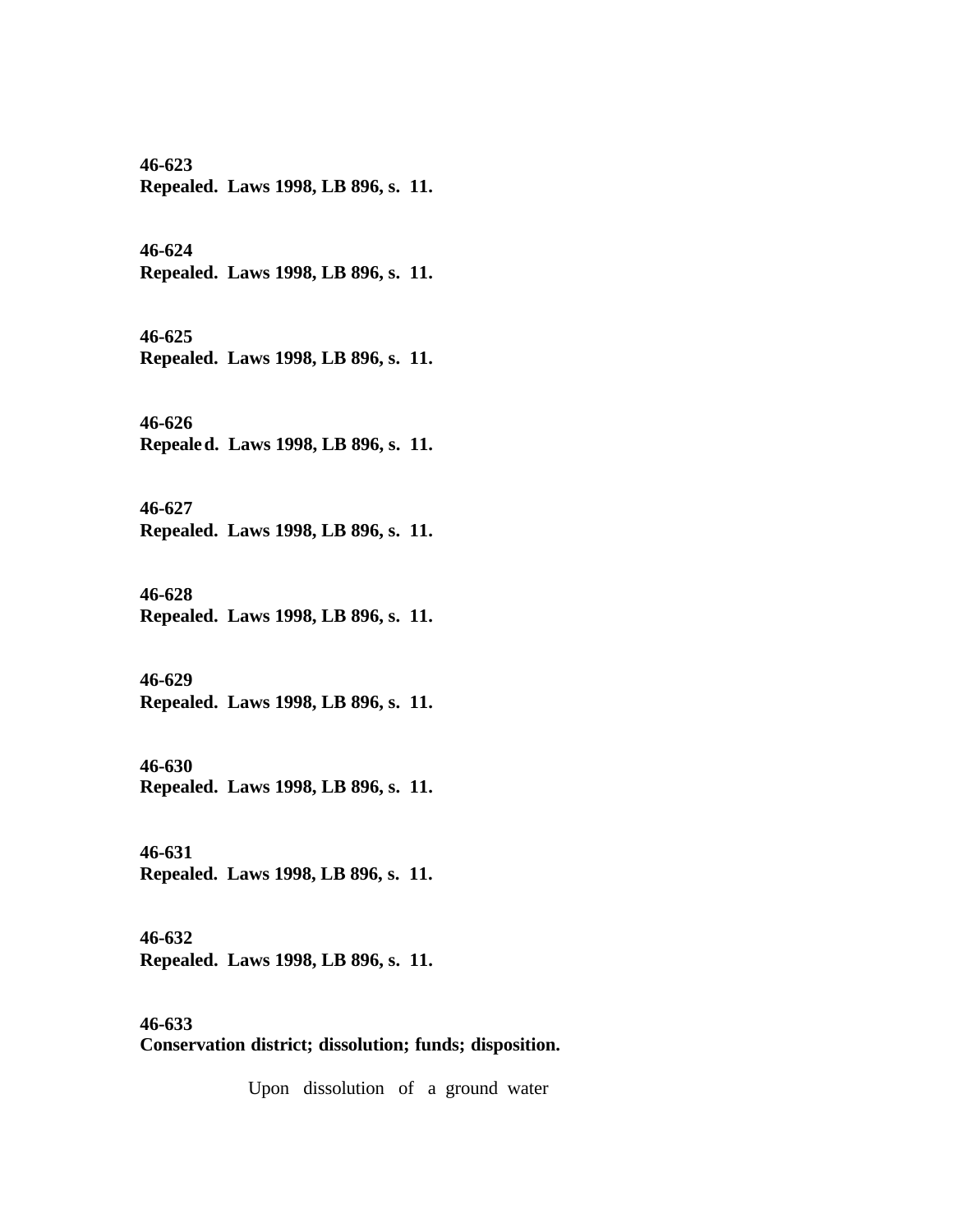conservation district, the funds on hand or to be collected shall be remitted by the treasurer of the district to the county treasurer of the county in which the main office is located, and the county treasurer shall credit such funds to the general fund of the county.

## **Source:**

Laws 1959, c. 221, § 20, p. 780; Laws 1967, c. 282, § 12, p. 768; Laws 1997, LB 78, § 1.

#### **46-634**

**Repealed. Laws 1998, LB 896, s. 11.**

### **46-634.01**

# **Ground water conservation districts; dissolved; assets distributed; sections; termination date.**

 Within ninety days after January 1, 1997, all ground water conservation districts created under the Ground Water Conservation Act of Nebraska and in existence on such date shall be dissolved and the assets distributed as provided in section 46-633. Sections 46-614 to 46-632 and 46-634 shall terminate on April 1, 1997.

### **Source:**

Laws 1978, LB 411, § 1; Laws 1981, LB 81, § 3; Laws 1981, LB 204, § 77; Laws 1986, LB 124, § 2; Laws 1987, LB 148, § 5; Laws 1991, LB 137, § 1; Laws 1993, LB 36, § 1; Laws 1997, LB 78, § 2.

# **46-635**

### **Ground water, defined.**

 Ground water is that water which occurs or moves, seeps, filters, or percolates through the ground under the surface of the land.

**Source:** Laws 1963, c. 274, § 1, p. 827.

**46-635.01 Water well, defined.**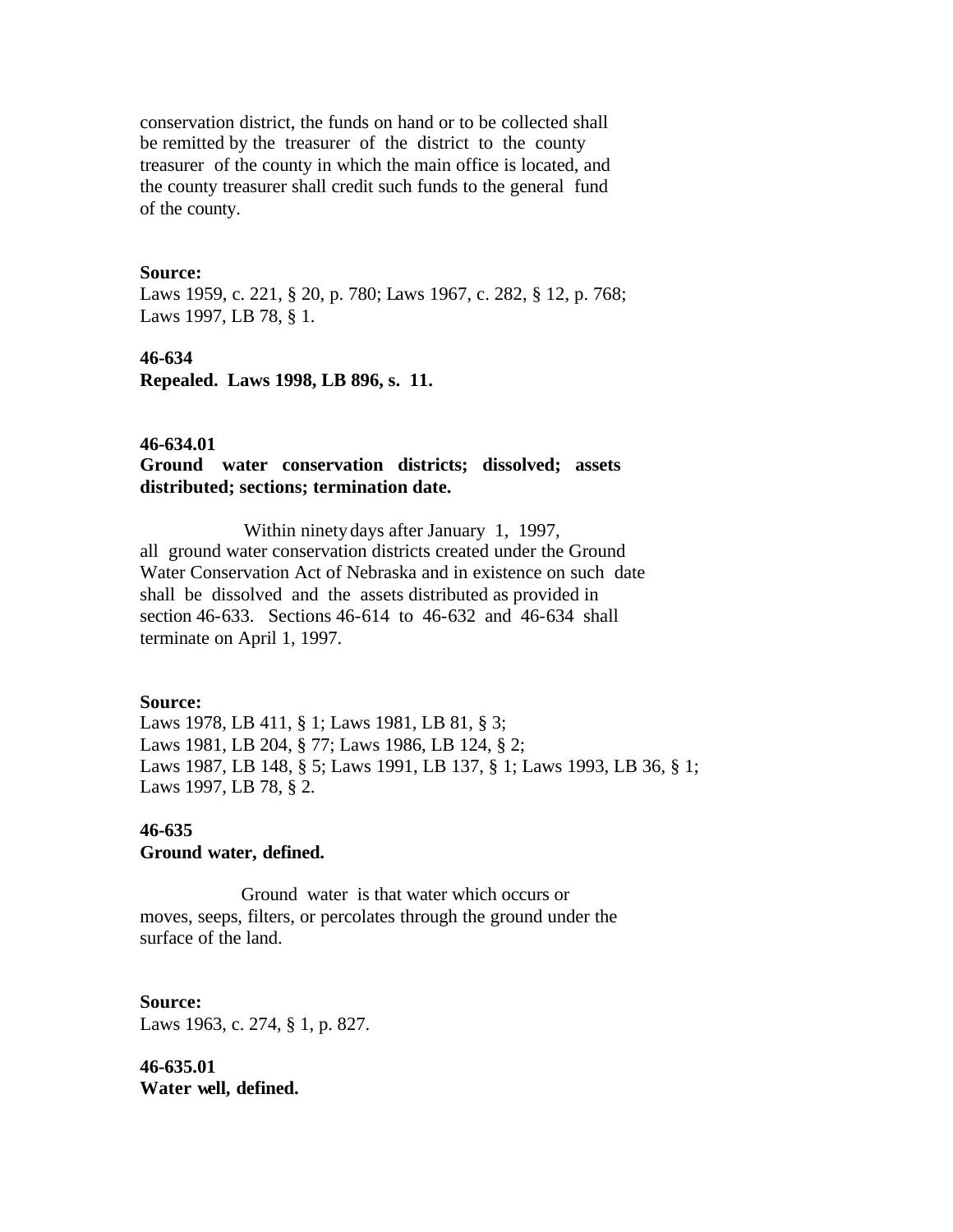For purposes of sections 46-636 and 46-637, water well shall have the same meaning as in section 46-601.01.

**Source:** Laws 1993, LB 131, § 15.

# **46-636 Pumping for irrigation purposes; Legislature; finding.**

 The Legislature finds that the pumping of water for irrigation purposes from water wells located within fifty feet of the bank of a channel of any natural stream may have a direct effect on the surface flow of such stream.

## **Source:**

Laws 1963, c. 275, § 1, p. 828; Laws 1993, LB 131, § 16; Laws 2001, LB 667, § 7.

### **46-637**

# **Pumping for irrigation purposes; permit; application; approval by Director of Natural Resources.**

 The use of water described in section 46-636 may only be made after securing a permit from the Department of Natural Resources for such use. If the applicant is an individual, the application for a permit shall include the applicant's social security number. In approving or disapproving applications for such permits, the Director of Natural Resources shall take into account the effect that such pumping may have on the amount of water in the stream and its ability to meet the requirements of appropriators from the stream. This section does not apply to (1) water wells located within fifty feet of the bank of a channel of any natural stream which were in existence on July 1, 2000, and (2) replacement water wells as defined in section 46-602 that are located within fifty feet of the banks of a channel of a stream if the water wells being replaced were originally constructed prior to July 1, 2000, and were located within fifty feet of the bank of a channel of any natural stream.

## **Source:**

Laws 1963, c. 275, § 2, p. 828; Laws 1993, LB 131, § 17; Laws 1997, LB 30, § 3; Laws 1997, LB 752, § 121;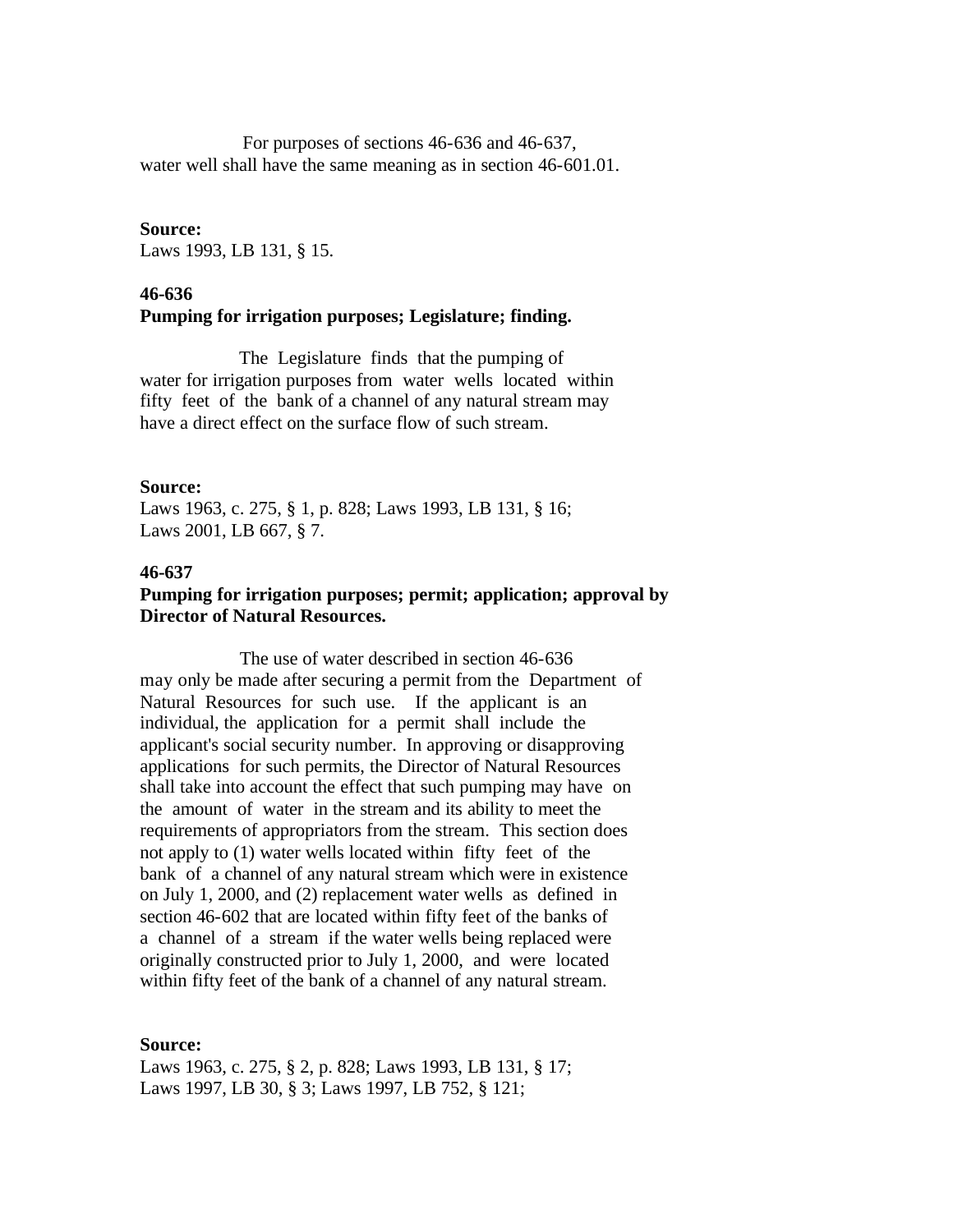Laws 2000, LB 900, § 176; Laws 2001, LB 667, § 8.

## **46-638**

## **Terms, defined; permits to public water suppliers; director; powers.**

 (1) The Director of Natural Resources may grant and administer permits to public water suppliers: (a) To locate, develop, and maintain ground water supplies through water wells or other means and to transport water into the area to be served; and (b) to continue existing use of ground water and the transportation of ground water into the area served.

 (2) For purposes of the Municipal and Rural Domestic Ground Water Transfers Permit Act and sections 46-651 to 46-655, (a) public water supplier shall mean a city, village, municipal corporation, metropolitan utilities district, rural water district, natural resources district, irrigation district, reclamation district, or sanitary and improvement district which supplies or intends to supply water to inhabitants of cities, villages, or rural areas for domestic or municipal purposes and (b) water well shall have the same meaning as in section 46-601.01.

## **Source:**

Laws 1963, c. 276, § 1, p. 829; Laws 1980, LB 643, § 2; Laws 1993, LB 131, § 18; Laws 2000, LB 900, § 177.

#### **46-639**

### **Application for permit; contents; fee.**

 An applicant which desires to avail itself of the Municipal and Rural Domestic Ground Water Transfers Permit Act shall make application in writing to the Director of Natural Resources for a permit. The application shall include (1) a statement of the amount of water for which a permit is desired together with an exhibit of maps showing the location of all water wells and (2) such other information as the director deems necessary or desirable. The application shall be accompanied by a fee in the amount of fifty dollars for the first five million gallons per day and an additional twenty dollars for each additional increment of five million gallons per day requested. The fee shall be based on the amounts of water requested on a daily average basis.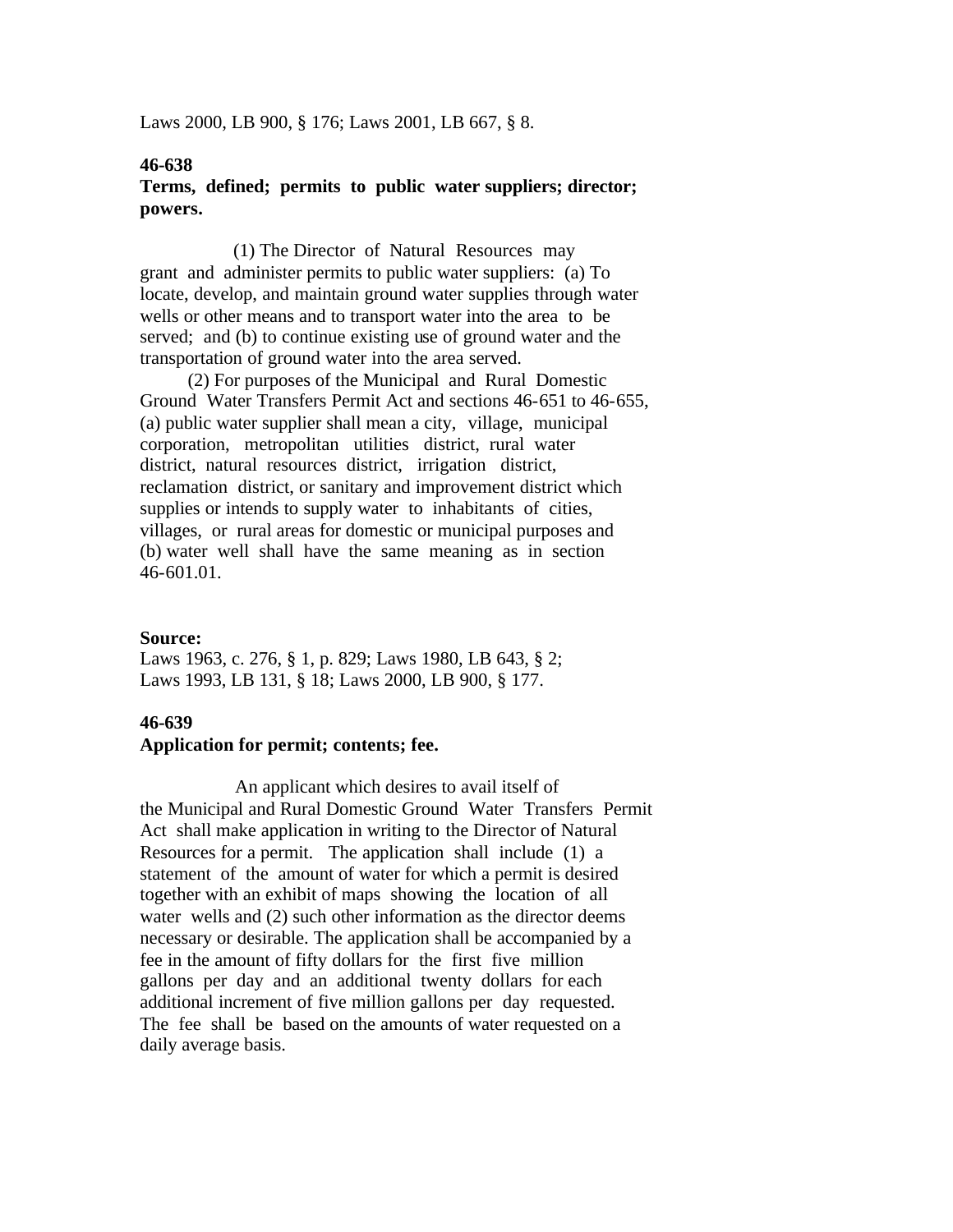#### **Source:**

Laws 1963, c. 276, § 2, p. 829; Laws 1993, LB 131, § 19; Laws 2000, LB 900, § 178.

#### **46-640**

## **Notice of application; publication; objections; hearing.**

 Upon receipt of an application filed under section 46-639, the Director of Natural Resources shall cause a notice of such application to be published at the applicant's expense at least once a week for three consecutive weeks in a legal newspaper published or of general circulation in each county containing lands on which the water well field or any part of such water well field is or is proposed to be located. The notice shall contain a description of the lands upon which such water well field is or is proposed to be located, the amount of water requested, the number of water wells constructed or proposed, and any other relevant information. The notice shall state that any interested person may object to and request a hearing on the application by filing written objections specifically stating the grounds for each objection within two weeks after the date of final publication in the office of the director.

#### **Source:**

Laws 1963, c. 276, § 3, p. 829; Laws 1986, LB 960, § 33; Laws 1987, LB 140, § 12; Laws 1991, LB 278, § 3; Laws 1993, LB 131, § 20; Laws 2000, LB 900, § 179.

#### **46-641**

## **Application; hearing, when.**

 The Department of Natural Resources may hold a hearing on an application filed under section 46-639 on its own motion and shall hold a hearing on such an application if requested by any person pursuant to section 46-640.

## **Source:**

Laws 1963, c. 276, § 4, p. 830; Laws 1987, LB 140, § 13; Laws 2000, LB 900, § 180.

#### **46-642**

**Granting of permit; conditions; priority date.**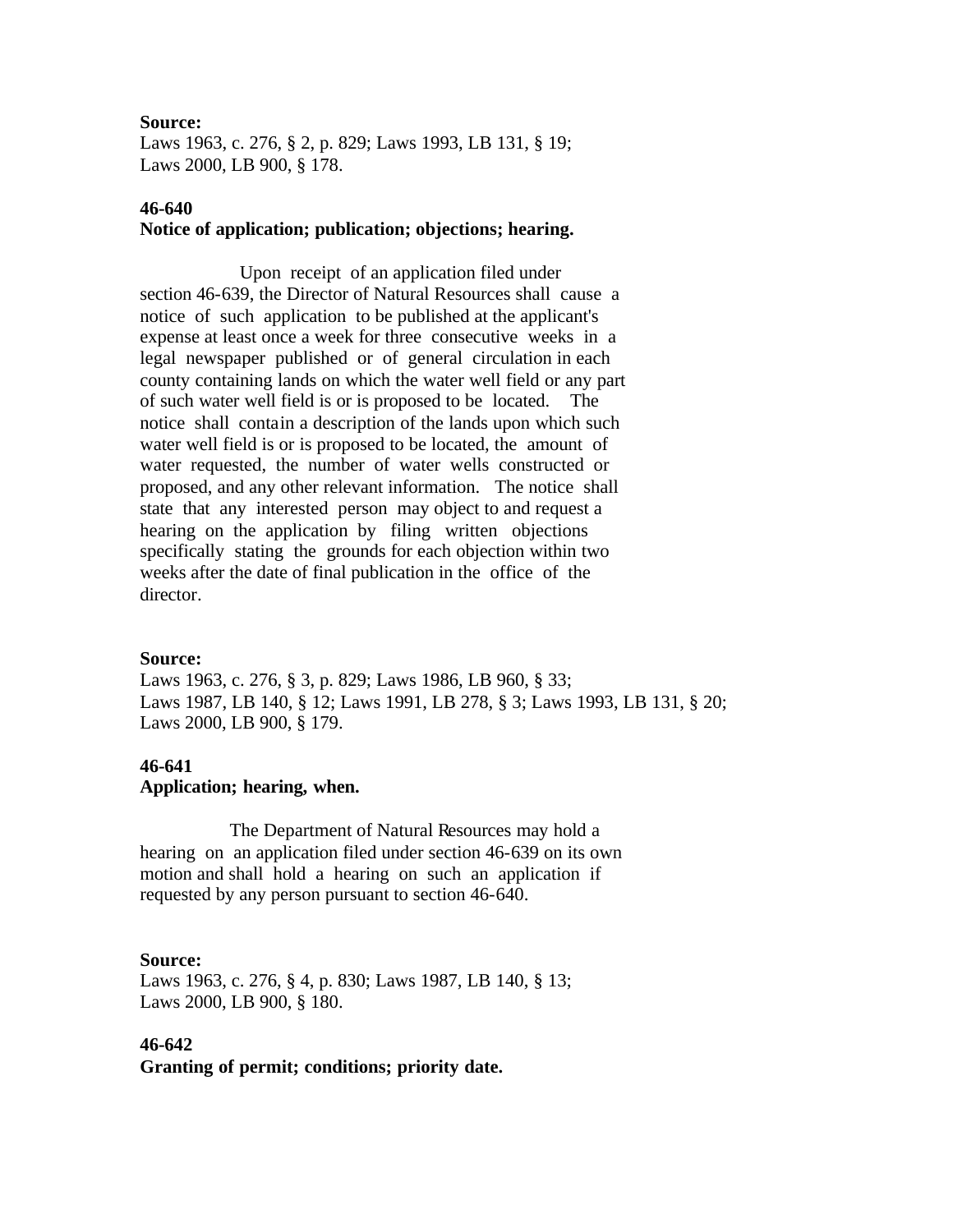If the Director of Natural Resources finds that the withdrawal and transportation of ground water requested by the applicant are reasonable, are not contrary to the conservation and beneficial use of ground water, and are not otherwise detrimental to the public welfare, he or she shall grant a permit to the applicant to withdraw and transport water in the amount applied for or in a lesser amount. The permit so granted shall have a priority date as of the time when the application is filed with the director.

## **Source:**

Laws 1963, c. 276, § 5, p. 830; Laws 1967, c. 284, § 1, p. 772; Laws 1987, LB 140, § 14; Laws 2000, LB 900, § 181.

## **46-643**

**Repealed. Laws 1987, LB 140, s. 15.**

## **46-644**

## **Permits; duration; revocation; procedure.**

 Permits granted by the Director of Natural Resources shall be valid for a period of five years after the granting of a permit and as long thereafter as the water for which the permit is granted is used. For the purposes of the Municipal and Rural Domestic Ground Water Transfers Permit Act, the commencement of construction of facilities to provide water for beneficial use shall be deemed the date of the commencement of beneficial use. If it appears that the holder of a permit granted under the act has not used water for a beneficial purpose and in accordance with the terms of the permit for more than three years, such permit may be revoked or modified by the director. The procedure for such revocation or modification shall be the same as that provided for in sections 46-229.02 to 46-229.05.

#### **Source:**

Laws 1963, c. 276, § 7, p. 831; Laws 2000, LB 900, § 182.

# **46-645**

#### **Recharging ground water reservoirs; permits.**

 The Director of Natural Resources may grant to any public water supplier permits to store excess, unused, and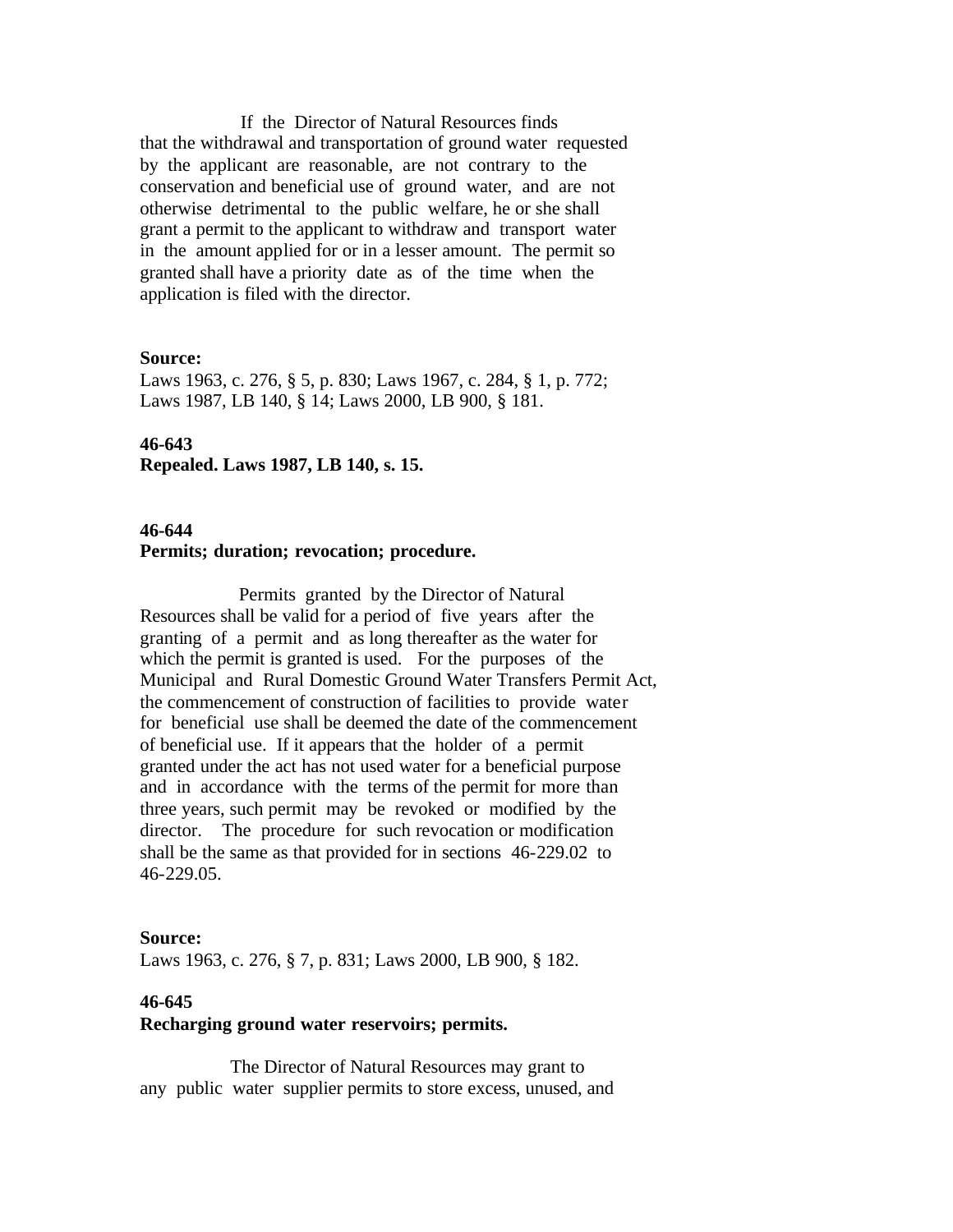unappropriated water for recharging ground water reservoirs. The procedure to be followed in granting permits to utilize excess, unused, and unappropriated water for recharging ground water reservoirs shall, so far as applicable, be the same as that required for granting permits for the use of ground water as provided in the Municipal and Rural Domestic Ground Water Transfers Permit Act.

### **Source:**

Laws 1963, c. 276, § 8, p. 831; Laws 1980, LB 643, § 3; Laws 2000, LB 900, § 183.

# **46-646 Orders or decisions; review.**

 Any person who feels aggrieved by any order or decision in connection with the granting or denial, in whole or in part, of an application for a permit or in connection with the revocation or modification of a permit may institute proceedings in the Court of Appeals in the manner provided for in section 61-207.

## **Source:**

Laws 1963, c. 276, § 9, p. 831; Laws 1991, LB 732, § 109; Laws 2000, LB 900, § 184.

## **46-647**

## **Right to recover damages; power of eminent domain; not limited.**

 Nothing in sections 46-638 to 46-650 shall be construed as limiting any right of an owner of an estate or interest in or concerning land to recover damage for any injury done to his or her land or to any water rights appurtenant thereto; nor shall sections 46-638 to 46-650 limit rights of condemnation which public water suppliers have under the laws of the State of Nebraska.

#### **Source:**

Laws 1963, c. 276, § 10, p. 831; Laws 1980, LB 643, § 4.

#### **46-648**

**Permittee; preference in use of ground water.**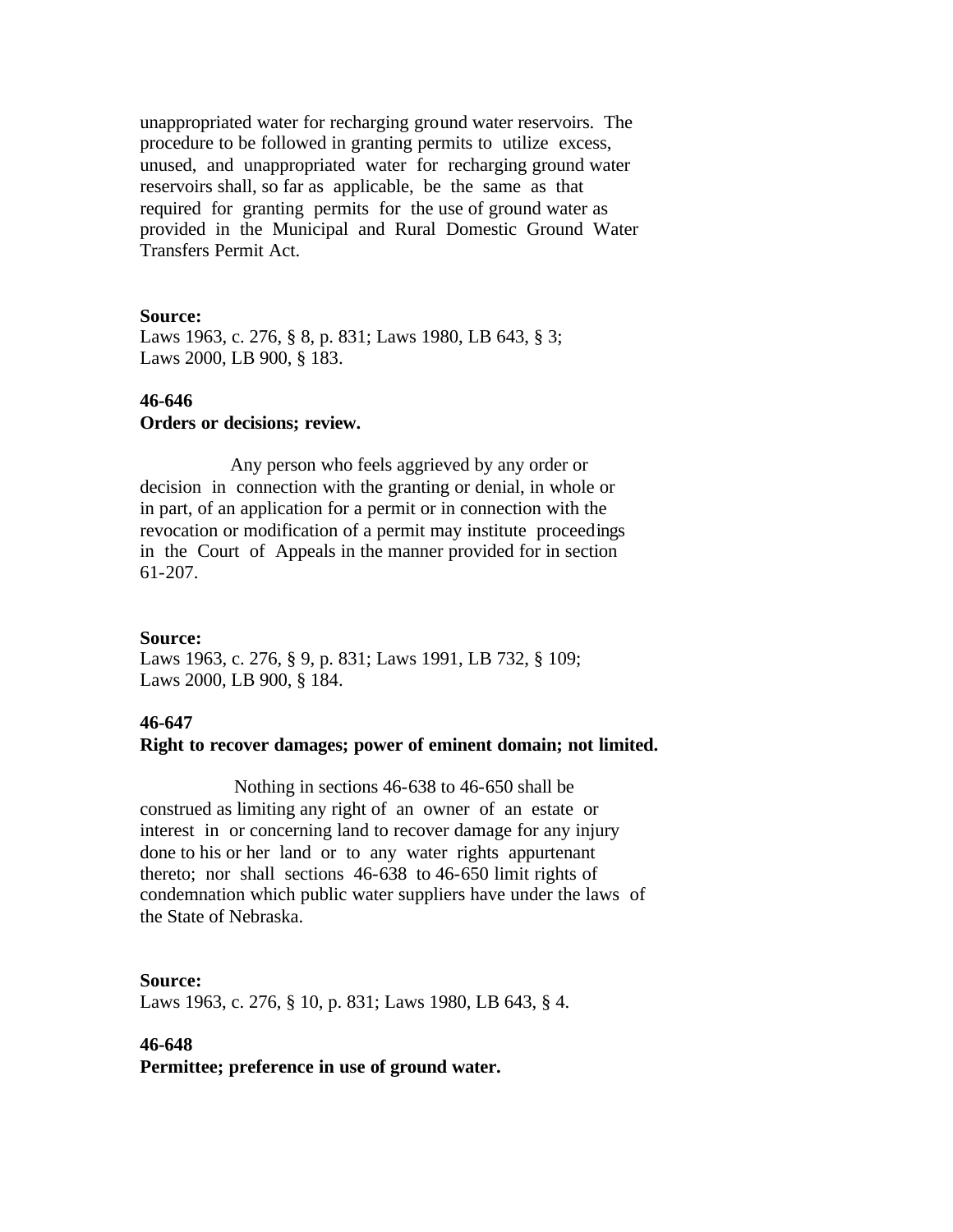The use of ground water pursuant to a permit granted by the Director of Natural Resources under the Municipal and Rural Domestic Ground Water Transfers Permit Act shall be subject to and governed by section 46-613.

### **Source:**

Laws 1963, c. 276, § 11, p. 832; Laws 2000, LB 900, § 185.

# **46-649**

## **Director of Natural Resources; rules and regulations.**

 The Director of Natural Resources may adopt and promulgate all rules and regulations necessary or desirable to secure compliance with the Municipal and Rural Domestic Ground Water Transfers Permit Act.

## **Source:**

Laws 1963, c. 276, § 12, p. 832; Laws 2000, LB 900, § 186.

## **46-650 Act, how cited.**

 Sections 46-638 to 46-650 shall be known and cited as the Municipal and Rural Domestic Ground Water Transfers Permit Act.

## **Source:**

Laws 1963, c. 276, § 14, p. 832; Laws 1980, LB 643, § 5.

#### **46-651**

## **Spacing of water wells; distance.**

 (1) Except as provided in section 46-653 or 46-654, (a) no irrigation or industrial water well or water well of any other public water supplier shall be drilled within one thousand feet of any registered water well of any public water supplier, (b) no water well of any such public water supplier shall be drilled within one thousand feet of any registered irrigation or industrial water well, (c) no irrigation water well shall be drilled within one thousand feet of a registered industrial water well, and (d) no industrial water well shall be drilled within one thousand feet of a registered irrigation or industrial water well. Such prohibitions shall not apply to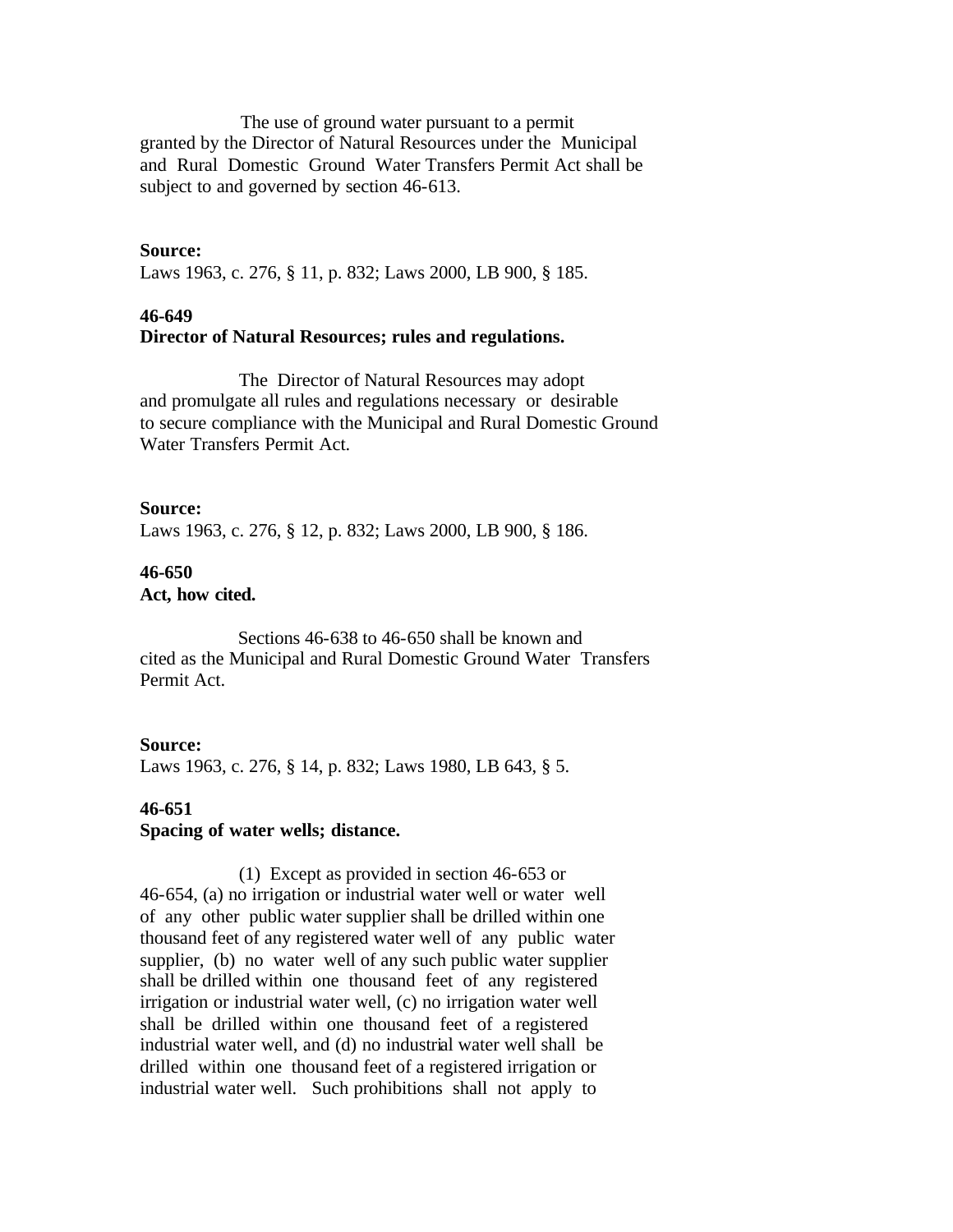water wells owned by the same person.

 (2) The well-spacing protection of subsection (1) of this section shall apply to an unregistered water well for a period of only thirty days following completion of such water well.

### **Source:**

Laws 1965, c. 270, § 1, p. 771; Laws 1979, LB 201, § 1; Laws 1980, LB 643, § 6; Laws 1981, LB 246, § 2; Laws 1993, LB 131, § 21.

### **46-652**

**Repealed. Laws 1981, LB 246, s. 4.**

## **46-653**

# **Special permit to drill without regard to spacing; application; contents; fee.**

 Any person may apply to the Director of Natural Resources for a special permit to drill a water well without regard to the spacing requirements of section 46-651. Such application shall be on a form prescribed and furnished by the director and shall contain a statement of the precise location of the proposed water well, facts justifying the request for such special permit, the proposed size of such water well, expressed in gallons per minute, to the extent that capacity is susceptible of advance determination, and the name of the person who is actually going to drill the water well. A separate application shall be submitted for each water well for which a special permit is sought, and each application shall be accompanied by a fee of twelve dollars and fifty cents which shall be remitted to the State Treasurer for credit to the General Fund. When considering the approval or rejection of any such application, the director shall consider the facts offered as justification of the need for special permit, the known ground water supply, and such other pertinent information as may be available. Such application may be approved or disapproved in whole or in part and the special permit issued or refused accordingly.

#### **Source:**

Laws 1965, c. 270, § 3, p. 771; Laws 1993, LB 131, § 22; Laws 2000, LB 900, § 187.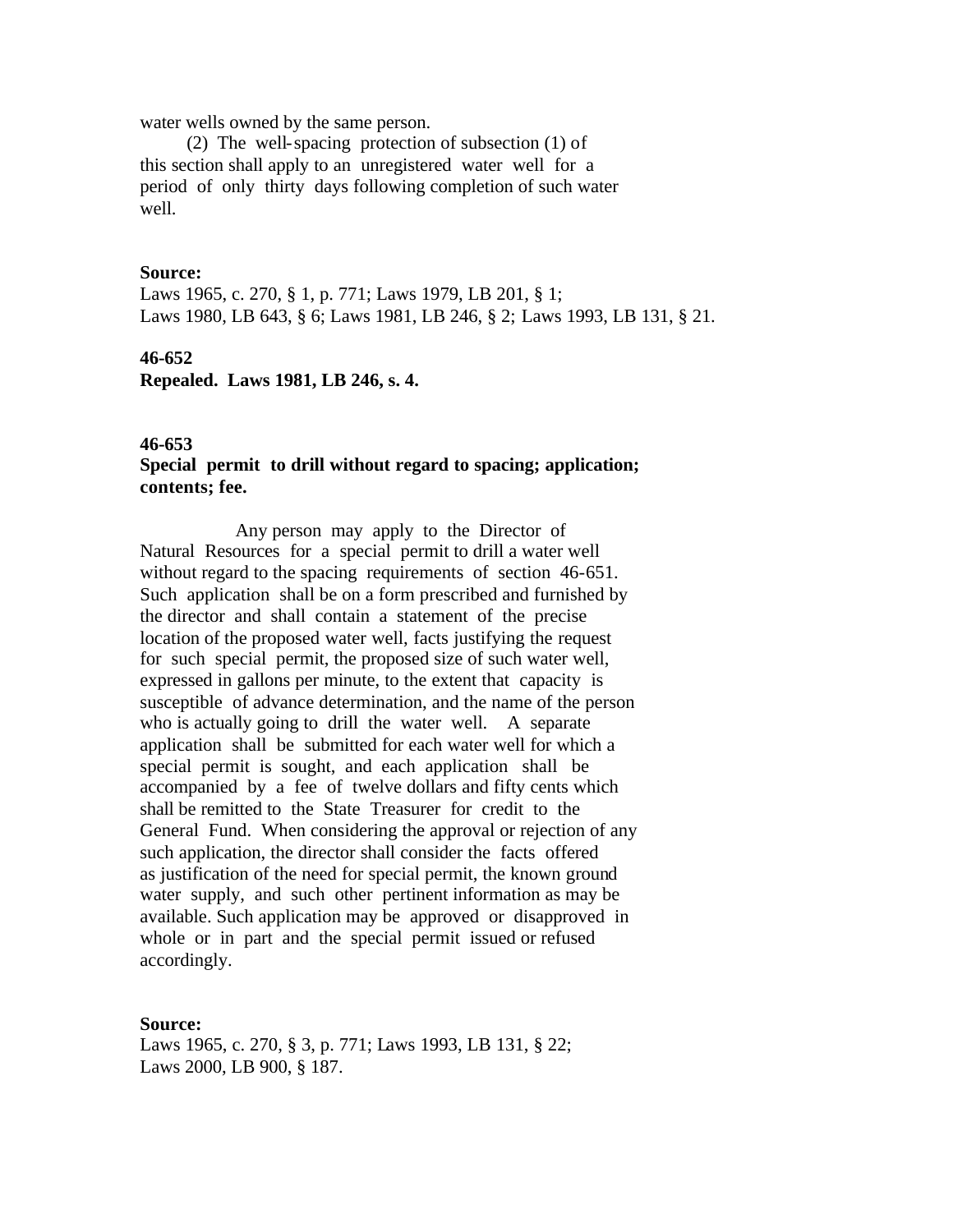# **46-654 Public water supplier; protections applicable; procedure.**

 (1) Any public water supplier having a permit under the Municipal and Rural Domestic Ground Water Transfers Permit Act is hereby granted the protection of sections 46-651 to 46-655 for all water wells for which a permit has been or in the future is granted by the Department of Natural Resources under such act.

 (2) If in its application for a permit pursuant to such act a public water supplier requests the protection of the spacing requirements of section 46-651 for test holes and water wells under construction and if the permit is granted, the Director of Natural Resources shall identify in the permit the area to which the spacing protection will apply and the spacing protection of section 46-651 shall then apply to such area for a period of one year from the date the permit is granted. The director shall notify, by certified or registered mail, owners and occupiers of land affected by the granting of such spacing protection, according to information supplied by the applicant. Costs of providing such notice shall be borne by the applicant. Owners or occupiers of land not receiving the notice required by this subsection shall not be bound by the spacing requirements until the applicant's water wells are completed. Such protection may be extended by the director, by a similar procedure, upon application by the public water supplier and good cause shown, for additional one-year periods.

## **Source:**

Laws 1965, c. 270, § 4, p. 772; Laws 1980, LB 643, § 8; Laws 1987, LB 93, § 14; Laws 1993, LB 131, § 23; Laws 2000, LB 900, § 188.

## **46-655 Violations; injunction.**

 Any violation of the provisions of sections 46-651 to 46-655 may be enjoined in an action brought in the district court of the county in which such violation or any attempted or threatened violation occurs.

## **Source:**

Laws 1965, c. 270, § 5, p. 772.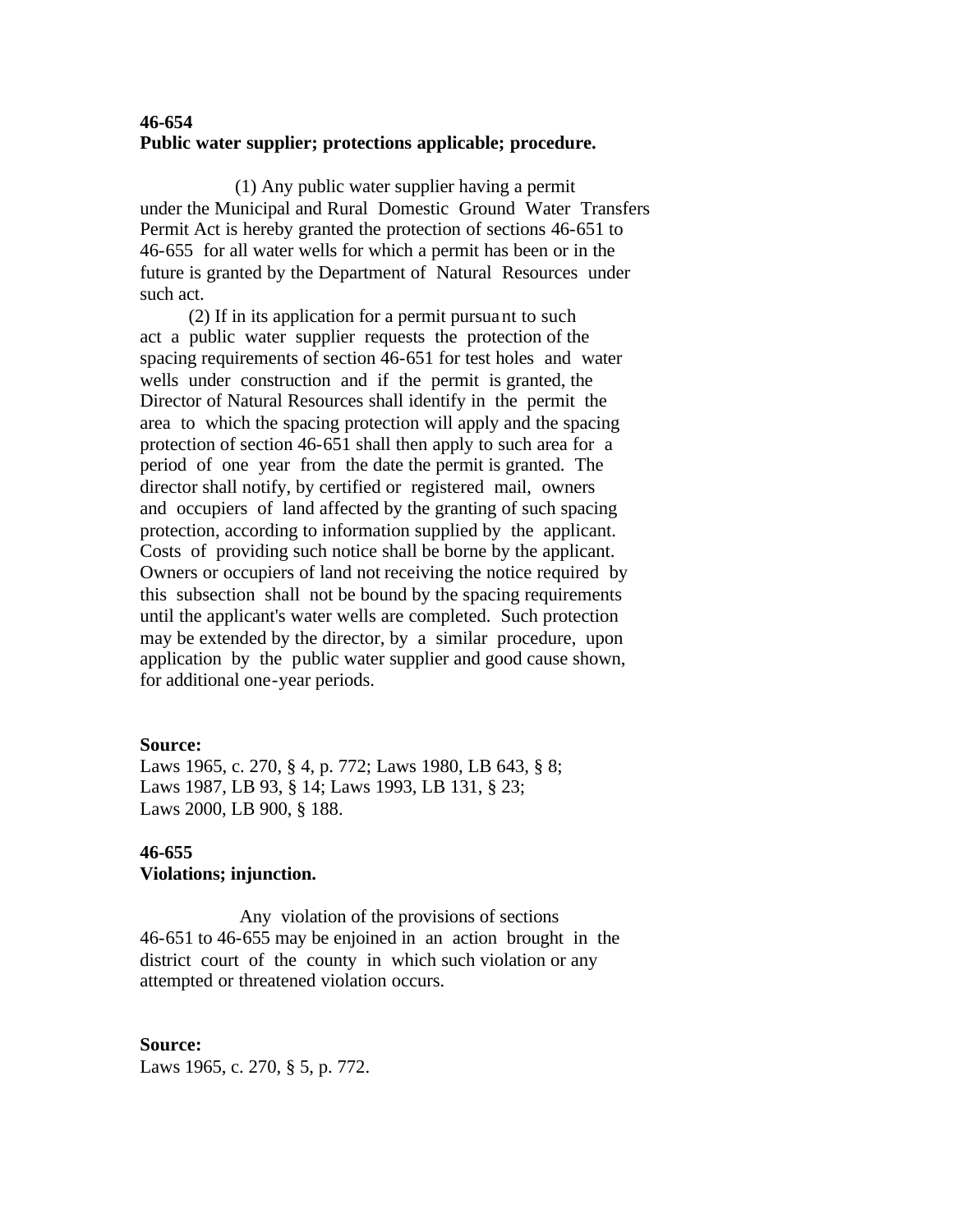**46-656 Transferred to section 46-656.02.**

# **46-656.01 Act, how cited.**

 Sections 46-656.01 to 46-656.67 shall be known and may be cited as the Nebraska Ground Water Management and Protection Act.

### **Source:**

Laws 1975, LB 577, § 24; Laws 1981, LB 146, § 12; Laws 1982, LB 375, § 22; Laws 1984, LB 1071, § 15; Laws 1986, LB 894, § 31; Laws 1991, LB 51, § 8; Laws 1994, LB 480, § 27; R.S.Supp.,1994, § 46-674; Laws 1996, LB 108, § 7.

# **46-656.02**

## **Declaration of intent and purpose.**

 The Legislature finds that ground water is one of the most valuable natural resources in the state and that an adequate supply of ground water is essential to the general welfare of the citizens of this state and to the present and future development of agriculture in the state. The Legislature recognizes its duty to define broad policy goals concerning the utilization and management of ground water and to ensure local implementation of those goals.

 Every landowner shall be entitled to a reasonable and beneficial use of the ground water underlying his or her land subject to the provisions of Chapter 46, article 6, and the Nebraska Ground Water Management and Protection Act and the correlative rights of other landowners when the ground water supply is insufficient for all users. The Legislature determines that the goal shall be to extend ground water reservoir life to the greatest extent practicable consistent with beneficial use of the ground water and best management practices.

 The Legislature further recognizes and declares that the management, protection, and conservation of ground water and the beneficial use thereof are essential to the economic prosperity and future well-being of the state and that the public interest demands procedures for the implementation of management practices to conserve and protect ground water supplies and to prevent the contamination or inefficient or improper use thereof. The Legislature recognizes the need to provide for orderly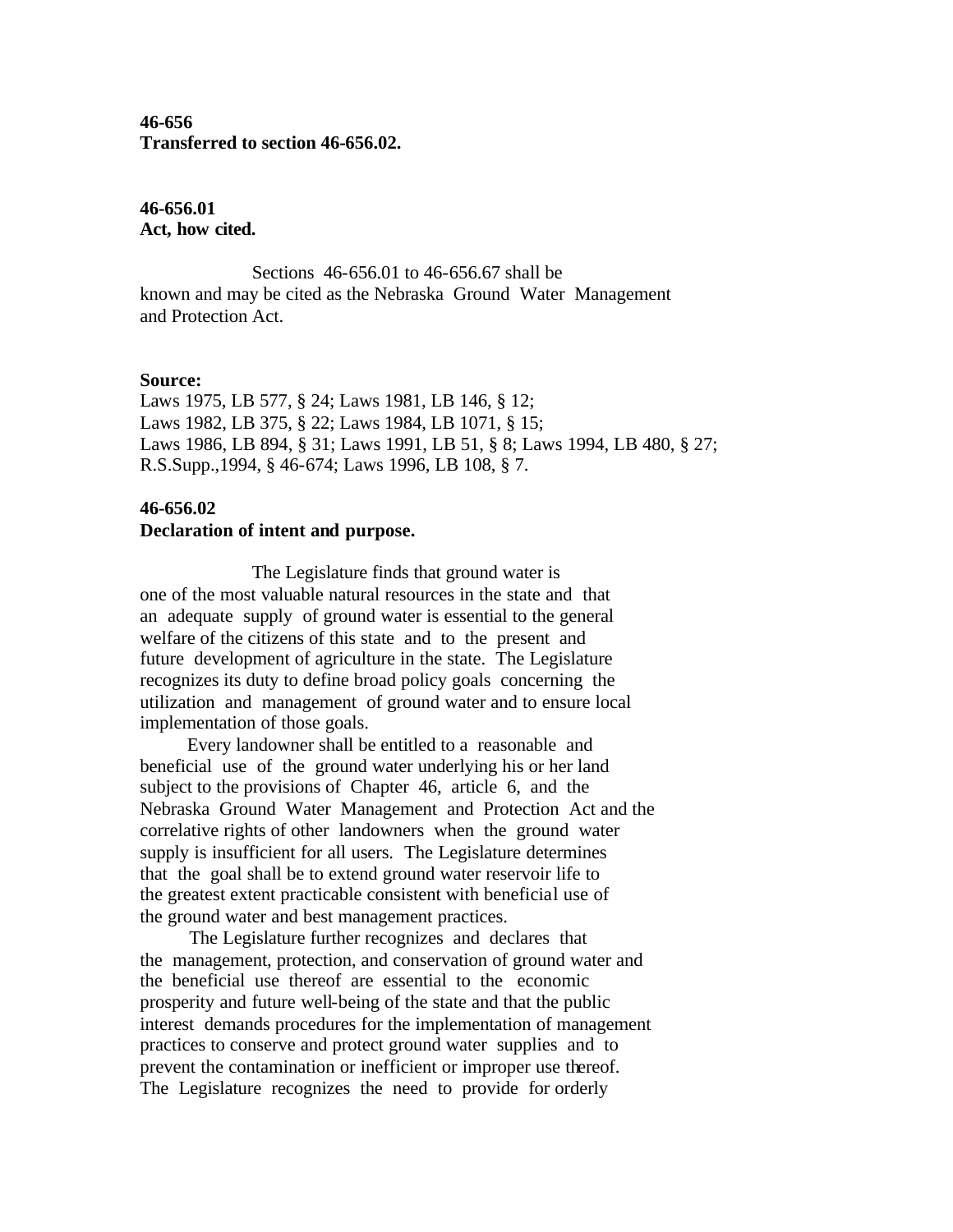management systems in areas where management of ground water is necessary to achieve locally determined ground water management objectives and where available data, evidence, or other information indicates that present or potential ground water conditions, including subirrigation conditions, require the designation of areas with special regulation of development and use.

 Nothing in the Nebraska Ground Water Management and Protection Act relating to the contamination of ground water is intended to limit the powers of the Department of Environmental Quality provided in Chapter 81, article 15.

### **Source:**

Laws 1975, LB 577, § 1; Laws 1981, LB 146, § 4; Laws 1982, LB 375, § 1; Laws 1983, LB 378, § 1; Laws 1984, LB 1071, § 1; Laws 1986, LB 894, § 20; Laws 1993, LB 3, § 7; R.S.1943, (1993), § 46-656; Laws 1996, LB 108, § 8.

## **46-656.03**

## **Management area; legislative findings.**

The Legislature also finds that:

 (1) The levels of nitrate nitrogen and other contaminants in ground water in certain areas of the state are increasing;

 (2) Long-term solutions should be implemented and efforts should be made to prevent the levels of ground water contaminants from becoming too high and to reduce high levels sufficiently to eliminate health hazards;

 (3) Agriculture has been very productive and should continue to be an important industry to the State of Nebraska;

 (4) Natural resources districts have the legal authority to regulate certain activities and, as local entities, are the preferred regulators of activities which may contribute to ground water contamination in both urban and rural areas;

 (5) The Department of Environmental Quality should be given authority to regulate sources of contamination when necessary to prevent serious deterioration of ground water quality;

 (6) The powers given to districts and the Department of Environmental Quality should be used to stabilize, reduce, and prevent the increase or spread of ground water contamination; and

 (7) There is a need to provide for the orderly management of ground water quality in areas where available data, evidence, and other information indicate that present or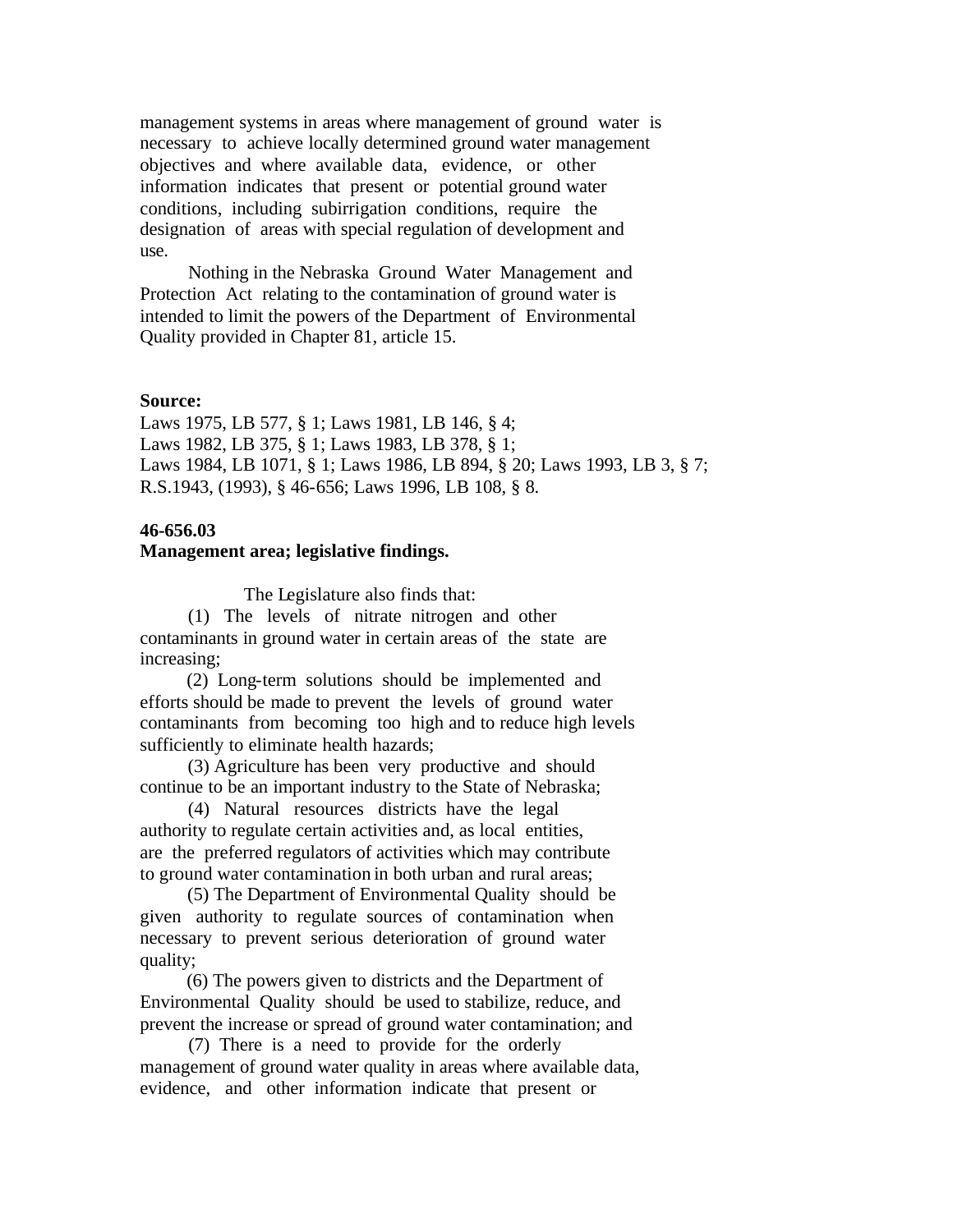potential ground water conditions require the designation of such areas as management areas.

#### **Source:**

Laws 1986, LB 894, § 1; Laws 1993, LB 3, § 14; R.S.1943, (1993), § 46-674.02; Laws 1996, LB 108, § 9.

## **46-656.04**

## **Management area; sections, how construed.**

 Nothing in sections 46-656.35 to 46-656.48 shall be construed to limit the powers of the Department of Health and Human Services Regulation and Licensure provided in the Nebraska Safe Drinking Water Act.

### **Source:**

Laws 1986, LB 894, § 19; R.S.1943, (1993), § 46-674.20; Laws 1996, LB 108, § 10; Laws 1996, LB 1044, § 261.

## **46-656.05 Legislative findings.**

The Legislature further finds:

 (1) The management, conservation, and beneficial use of hydrologically connected ground water and surface water are essential to the continued economic prosperity and well-being of the state, including the present and future development of agriculture in the state;

 (2) Hydrologically connected ground water and surface water may need to be managed differently from unconnected ground water and surface water in order to permit equity among water users and to optimize the beneficial use of interrelated ground water and surface water supplies;

 (3) Natural resources districts already have significant legal authority to regulate activities which contribute to declines in ground water levels and to nonpoint source contamination of ground water and are the preferred entities to regulate, through ground water management areas, ground water related activities which are contributing to or are, in the reasonably foreseeable future, likely to contribute to conflicts between ground water users and surface water appropriators or which may be necessary in order to resolve disputes over interstate compacts or decrees, or to carry out the provisions of other formal state contracts or agreements;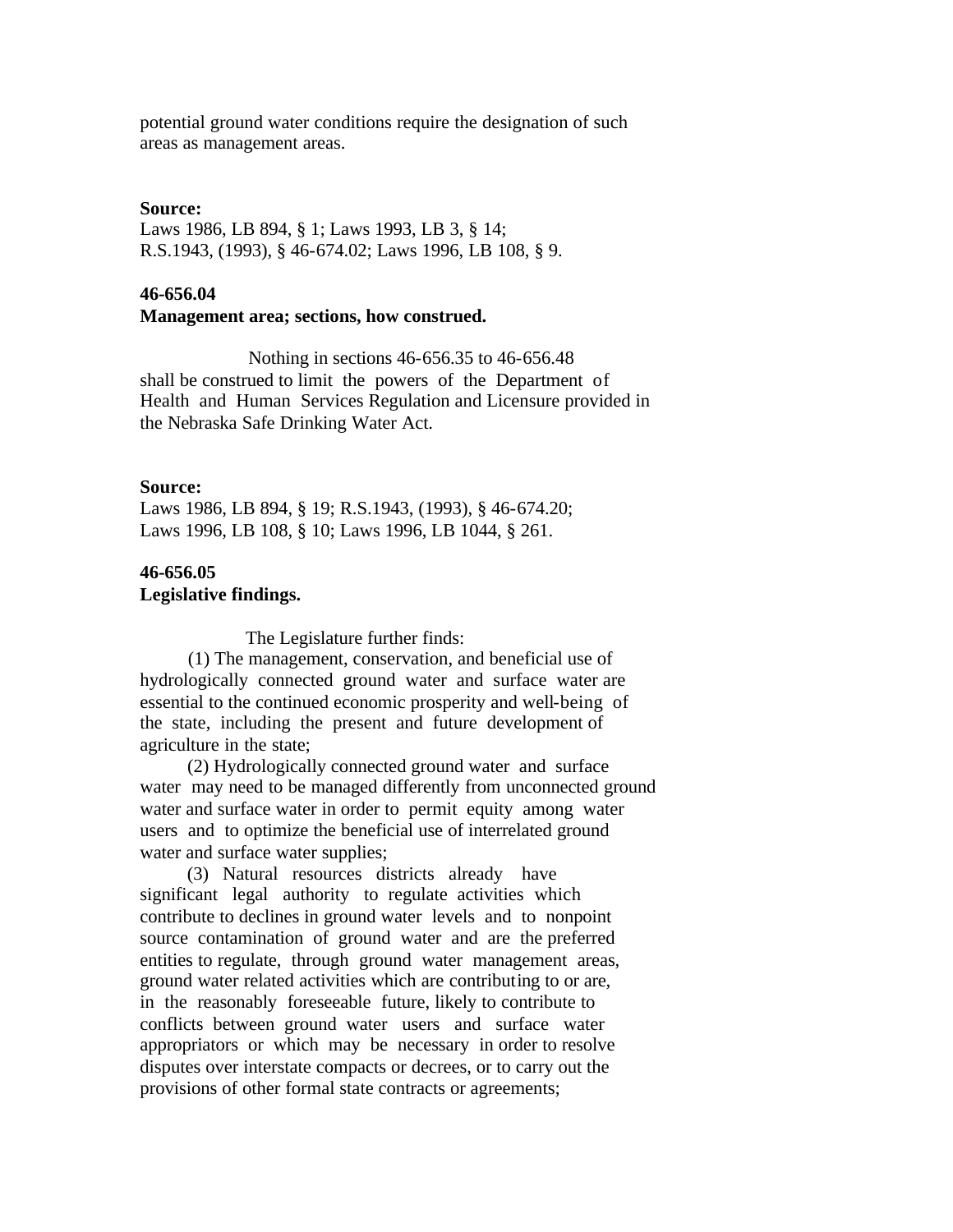(4) The Department of Natural Resources is responsible for regulation of surface water resources and local surface water project sponsors are responsible for much of the structured irrigation utilizing surface water supplies, and these entities should be responsible for regulation of surface water related activities which contribute to such conflicts or provide opportunities for such dispute resolution;

 (5) The department, following review and concurrence of need by the Interrelated Water Review Committee of the Nebraska Natural Resources Commission, should also be given authority to regulate ground water related activities to mitigate or eliminate disputes over interstate compacts or decrees or difficulties in carrying out the provisions of other formal state contracts or agreements if natural resources districts do not utilize their ground water management authority in a reasonable manner to prevent or minimize such disputes or difficulties; and

 (6) All involved natural resources districts, the department, and surface water project sponsors should cooperate and collaborate on the identification and implementation of management solutions to such conflicts or provide opportunities for mitigation or elimination of such disputes or difficulties.

## **Source:**

Laws 1996, LB 108, § 11; Laws 2000, LB 900, § 189.

#### **46-656.06**

## **Conflicts between ground and surface water use; legislative intent.**

 The Legislature recognizes that ground water use or surface water use in one natural resources district may have adverse effects on water supplies in another district or in an adjoining state. The Legislature intends and expects that each natural resources district within which water use is causing external impacts will accept responsibility for ground water management in accordance with the Nebraska Ground Water Management and Protection Act in the same manner and to the same extent as if the conflicts between ground water use and surface water use were contained within the district.

**Source:** Laws 1996, LB 108, § 12.

**46-656.07**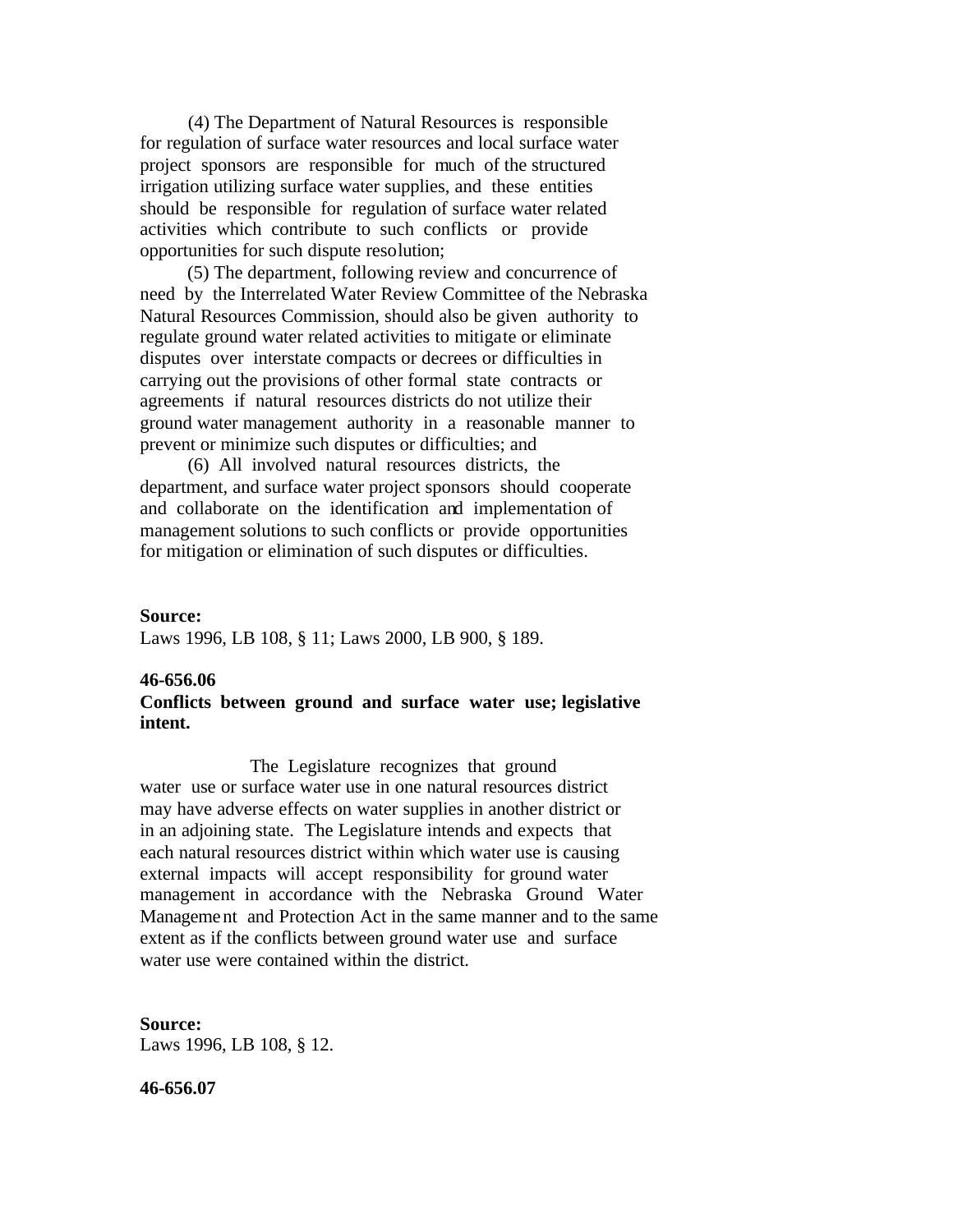## **Terms, defined.**

 For purposes of the Municipal and Rural Domestic Ground Water Transfers Permit Act, the Nebraska Ground Water Management and Protection Act, and sections 46-601 to 46-613.02, 46-636, 46-637, and 46-651 to 46-655, unless the context otherwise requires:

 (1) Person shall mean a natural person, a partnership, a limited liability company, an association, a corporation, a municipality, an irrigation district, an agency or a political subdivision of the state, or a department, an agency, or a bureau of the United States;

 (2) Ground water shall mean that water which occurs in or moves, seeps, filters, or percolates through ground under the surface of the land;

 (3) Contamination or contamination of ground water shall mean nitrate nitrogen or other material which enters the ground water due to action of any person and causes degradation of the quality of ground water sufficient to make such ground water unsuitable for present or reasonably foreseeable beneficial uses;

 (4) District shall mean a natural resources district operating pursuant to Chapter 2, article 32;

 (5) Illegal water well shall mean (a) any water well operated or constructed without or in violation of a permit required by the Nebraska Ground Water Management and Protection Act, (b) any water well not in compliance with rules and regulations adopted and promulgated pursuant to the act, (c) any water well not properly registered in accordance with sections 46-602 to 46-604, or (d) any water well not in compliance with any other applicable laws of the State of Nebraska or with rules and regulations adopted and promulgated pursuant to such laws;

 (6) To commence construction of a water well shall mean the beginning of the boring, drilling, jetting, digging, or excavating of the actual water well from which ground water is to be withdrawn;

 (7) Management area shall mean any area so designated by a district pursuant to section 46-656.20, by the Director of Environmental Quality pursuant to section 46-656.39, or by the Director of Natural Resources pursuant to section 46-656.52. Management area shall include a control area or a special ground water quality protection area designated prior to July 19, 1996;

 (8) Management plan shall mean a ground water management plan developed by a district and submitted to the Director of Natural Resources for review pursuant to sections 46-656.12 to 46-656.15;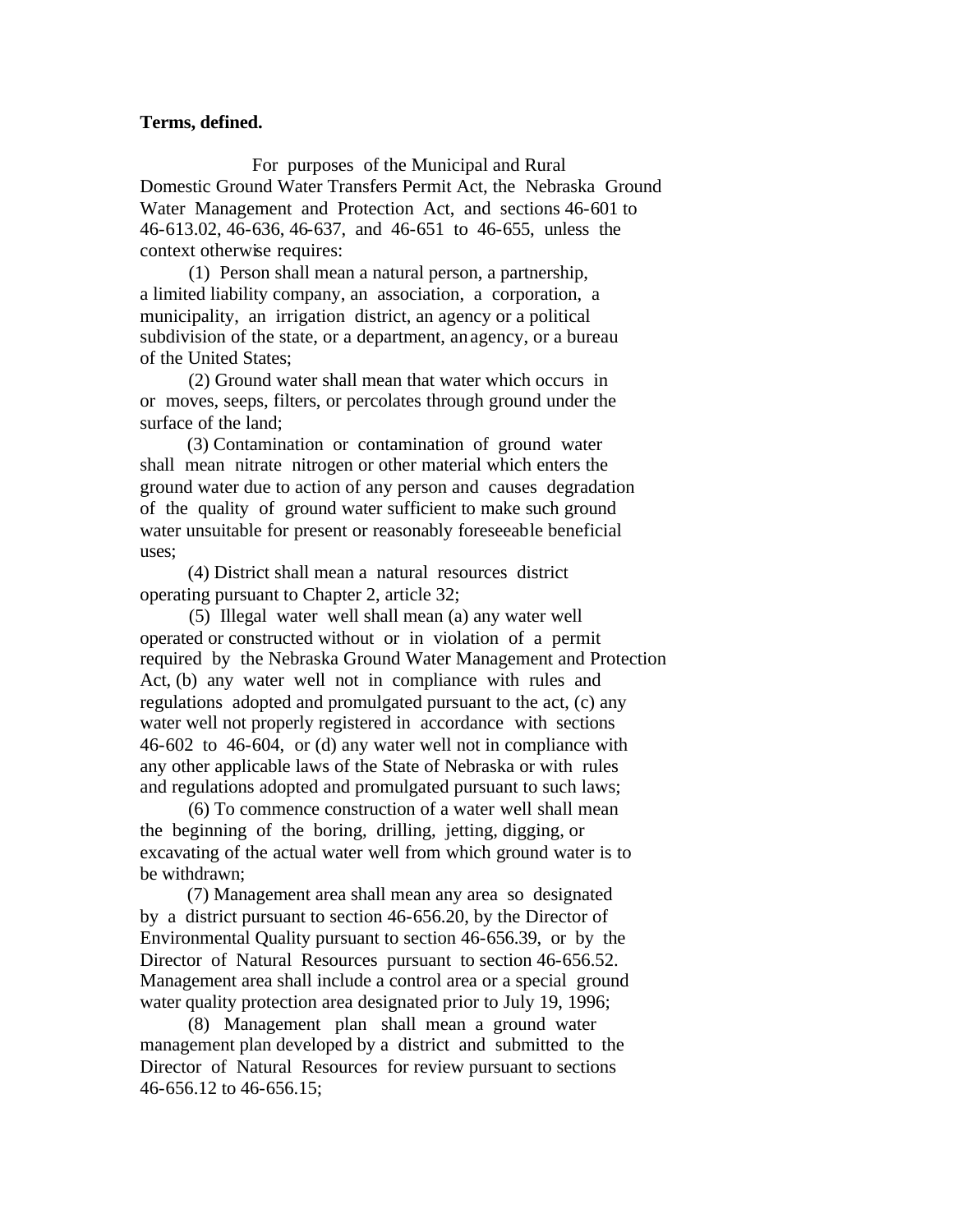(9) Ground water reservoir life goal shall mean the finite or infinite period of time which a district establishes as its goal for maintenance of the supply and quality of water in a ground water reservoir at the time a ground water management plan is adopted;

 (10) Board shall mean the board of directors of a district;

 (11) Irrigated acre shall mean any acre that is certified as such pursuant to rules and regulations of the district and that is actually capable of being supplied water through irrigation works, mechanisms, or facilities existing at the time of the allocation;

 (12) Acre-inch shall mean the amount of water necessary to cover an acre of land one inch deep;

 (13) Subirrigation or subirrigated land shall mean the natural occurrence of a ground water table within the root zone of agricultural vegetation, not exceeding ten feet below the surface of the ground;

 (14) Best management practic es shall mean schedules of activities, maintenance procedures, and other management practices utilized to prevent or reduce present and future contamination of ground water which may include irrigation scheduling, proper timing of fertilizer and pesticide application, and other fertilizer and pesticide management programs;

 (15) Point source shall mean any discernible, confined, and discrete conveyance, including, but not limited to, any pipe, channel, tunnel, conduit, well, discrete fissure, container, rolling stock, vessel, other floating craft, or other conveyance, over which the Department of Environmental Quality has regulatory authority and from which a substance which can cause or contribute to contamination of ground water is or may be discharged;

 (16) Allocation shall mean the allotment of a specified total number of acre-inches of irrigation water per irrigated acre per year or an average number of acre-inches of irrigation water per irrigated acre over any reasonable period of time;

 (17) Rotation shall mean a recurring series of use and nonuse of irrigation wells on an hourly, daily, weekly, monthly, or yearly basis;

 (18) Water well shall have the same meaning as in section 46-601.01; and

 (19) Surface water project sponsor shall mean an irrigation district created pursuant to Chapter 46, article 1, a reclamation district created pursuant to Chapter 46, article 5, or a public power and irrigation district created pursuant to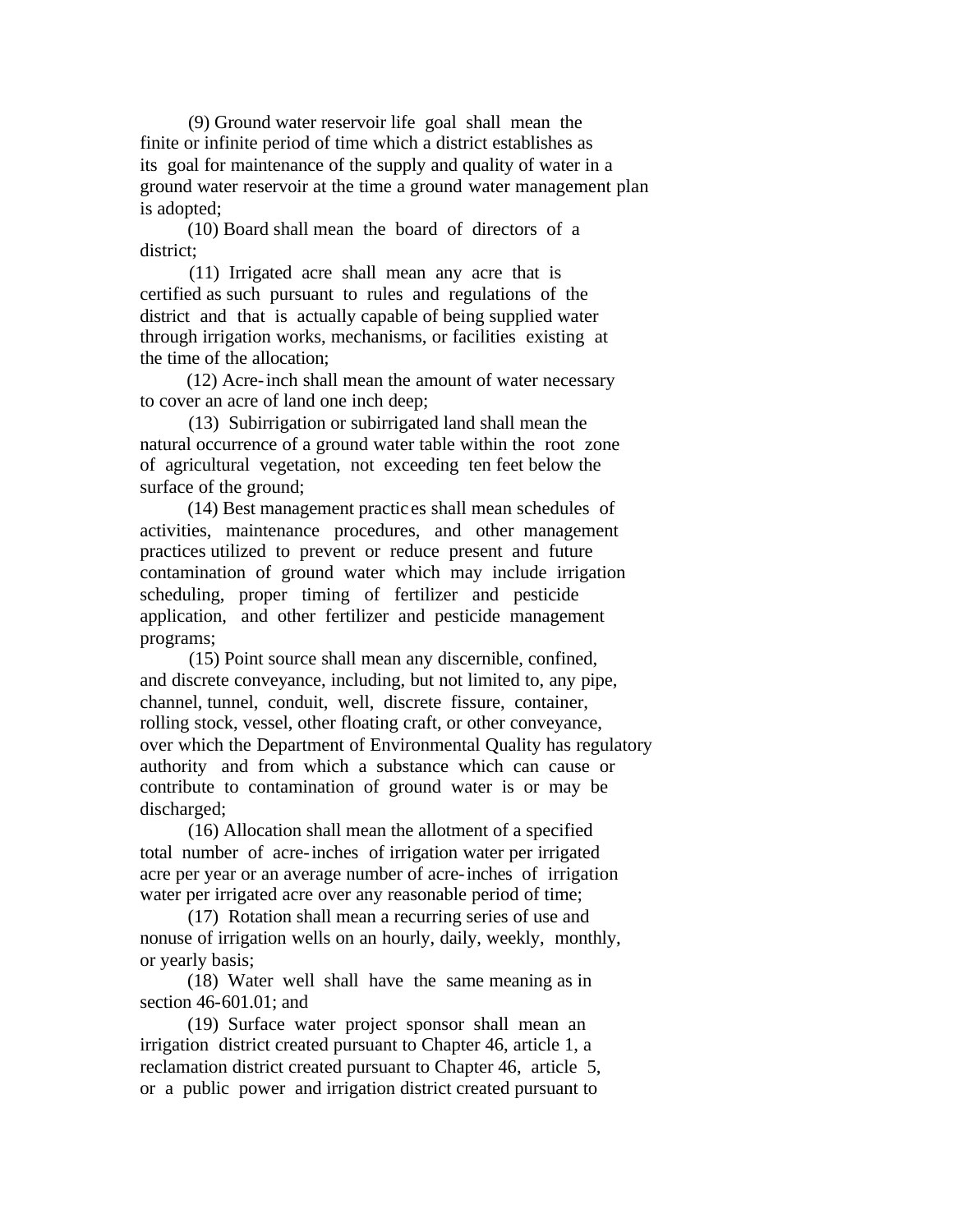Chapter 70, article 6.

#### **Source:**

Laws 1975, LB 577, § 2; Laws 1980, LB 643, § 9; Laws 1981, LB 146, § 5; Laws 1981, LB 325, § 1; Laws 1982, LB 375, § 2; Laws 1983, LB 378, § 2; Laws 1984, LB 1071, § 2; Laws 1986, LB 886, § 5; Laws 1986, LB 894, § 21; Laws 1991, LB 51, § 1; Laws 1993, LB 3, § 8; Laws 1993, LB 121, § 279; Laws 1993, LB 131, § 24; Laws 1993, LB 439, § 1; Laws 1993, LB 789, § 5; R.S.1943, (1993), § 46-657; Laws 1996, LB 108, § 13; Laws 2000, LB 900, § 190; Laws 2001, LB 135, § 1.

### **46-656.08**

#### **Natural resources district; powers; enumerated.**

 Regardless of whether or not any portion of a district has been designated as a management area, in order to administer and enforce the Nebraska Ground Water Management and Protection Act and to effectuate the policy of the state to conserve ground water resources, a district may:

 (1) Adopt and promulgate rules and regulations necessary to discharge the administrative duties assigned in the act;

 (2) Require such reports from ground water users as may be necessary;

 (3) Require meters to be placed on any water wells for the purpose of acquiring water use data;

 (4) Conduct investigations and cooperate or contract with agencies of the United States, agencies or political subdivisions of this state, public or private corporations, or any association or individual on any matter relevant to the administration of the act;

 (5) Report to and consult with the Department of Environmental Quality on all matters concerning the entry of contamination or contaminating materials into ground water supplies; and

 (6) Issue cease and desist orders, following ten days' notice to the person affected stating the contemplated action and in general the grounds for the action and following reasonable opportunity to be heard, to enforce any of the provisions of the act or of orders or permits issued pursuant to the act, to initiate suits to enforce the provisions of orders issued pursuant to the act, and to restrain the construction of illegal water wells or the withdrawal or use of water from illegal water wells.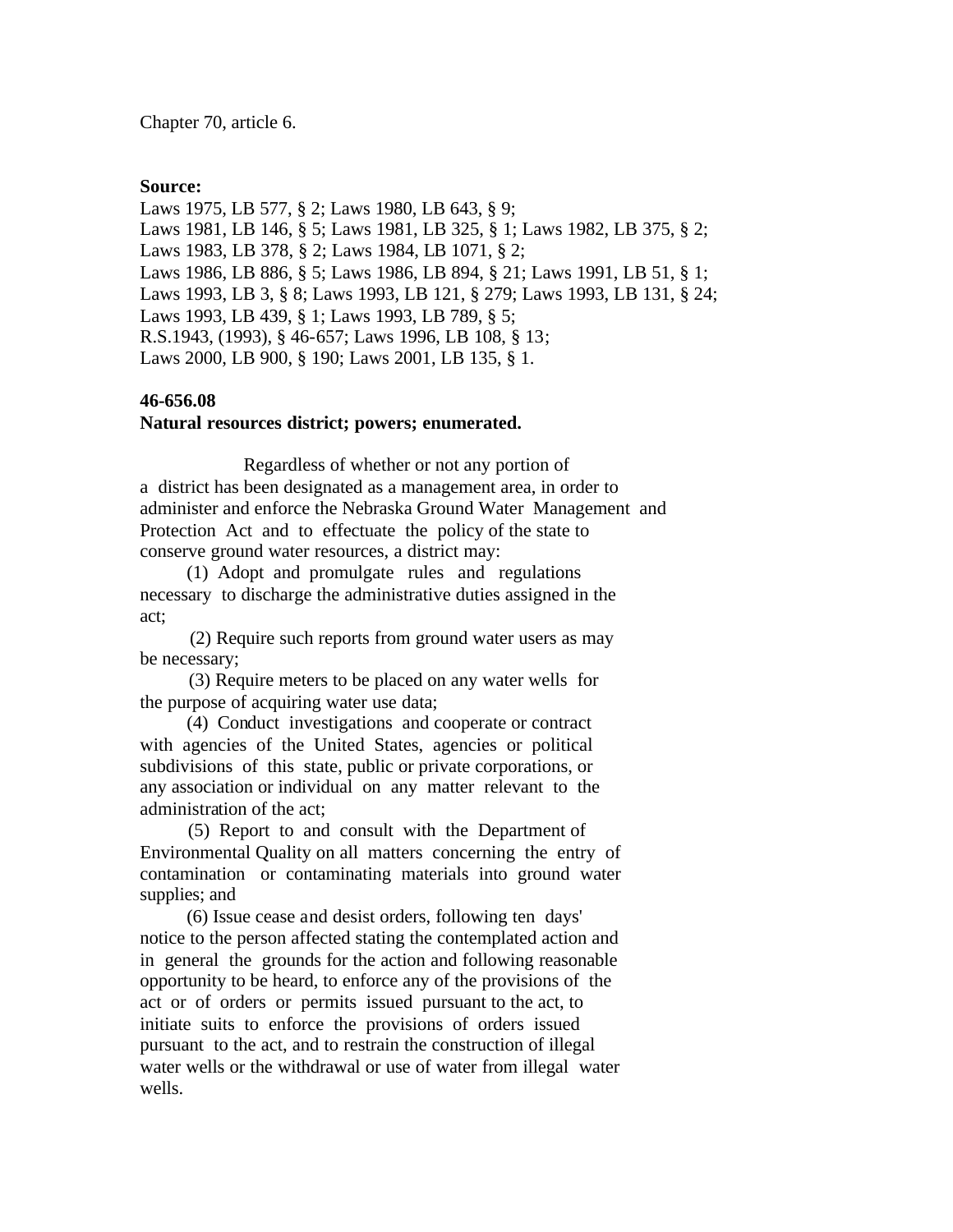## **Source:**

Laws 1975, LB 577, § 8; Laws 1979, LB 26, § 2; Laws 1982, LB 375, § 18; Laws 1984, LB 1071, § 6; Laws 1986, LB 894, § 24; Laws 1993, LB 3, § 10; Laws 1993, LB 131, § 29; Laws 1995, LB 871, § 6; R.S.Supp.,1995, § 46-663; Laws 1996, LB 108, § 14.

#### **46-656.09**

## **Natural resources district; management area; rules and regulations; public hearing required; notice.**

 Before any rule or regulation is adopted pursuant to section 46-656.08, a public hearing shall be held within the district. Notice of the hearing shall be given as provided in section 46-656.19.

### **Source:**

Laws 1980, LB 643, § 12; R.S.1943, (1993), § 46-663.01; Laws 1996, LB 108, § 15.

### **46-656.10**

**Natural resources district; cease and desist order; violation; penalty.**

 Any violation of a cease and desist order issued by a district pursuant to section 46-656.08 shall be a Class IV misdemeanor.

#### **Source:**

Laws 1981, LB 146, § 8; R.S.Supp.,1981, § 46-674.01; Laws 1984, LB 1071, § 16; R.S.1943, (1993), § 46-663.02; Laws 1996, LB 108, § 16.

## **46-656.11**

**Action to control or prevent runoff of water; natural resources district; rules and regulations; power to issue cease and desist orders; notice; hearing.**

 (1) In order to conserve ground water supplies and to prevent the inefficient or improper runoff of such ground water, each person who uses ground water irrigation in the state shall take action to control or prevent the runoff of water used in such irrigation.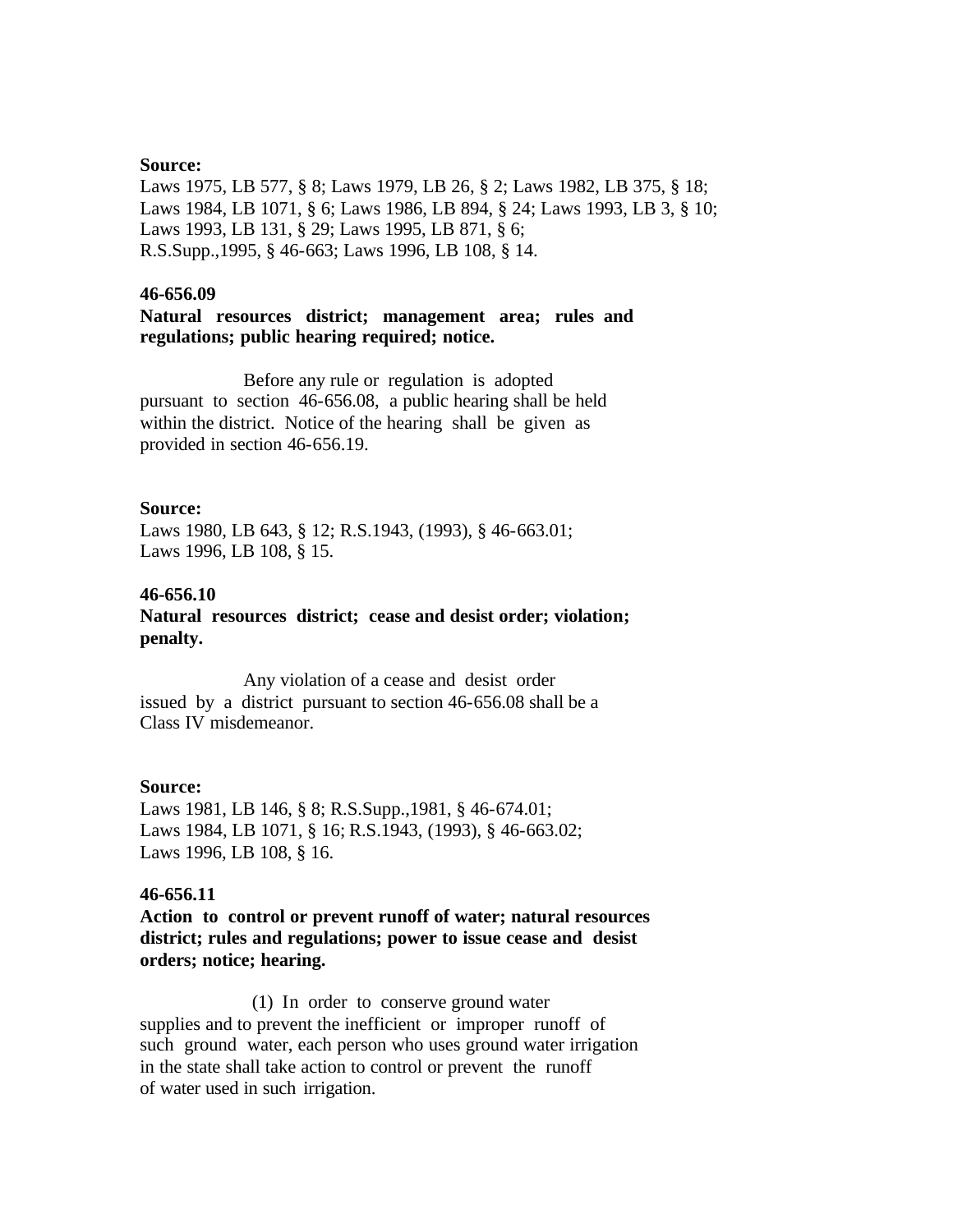(2) Each district shall adopt, following public hearing, notice of which shall be given in the manner provided in section 46-656.19, rules and regulations necessary to control or prohibit surface runoff of water derived from ground water irrigation. Such rules and regulations shall prescribe (a) standards and criteria delineating what constitutes the inefficient or improper runoff of ground water used in irrigation, (b) procedures to prevent, control, and abate such runoff, (c) measures for the construction, modification, extension, or operation of remedial measures to prevent, control, or abate runoff of ground water used in irrigation, and (d) procedures for the enforcement of this section.

 (3) Each district may, upon ten days' notice to the person affected, stating the contemplated action and in general the grounds therefor, and upon reasonable opportunity to be heard, issue cease and desist orders to enforce any of the provisions of this section or rules and regulations issued pursuant to this section.

#### **Source:**

Laws 1975, LB 577, § 9; Laws 1978, LB 217, § 1; R.S.1943, (1993), § 46-664; Laws 1996, LB 108, § 17.

#### **46-656.12**

# **Ground water management plan; preparation required; contents; management area designation; when.**

 Each district shall prepare a ground water management plan based upon the best available information and submit such plan to the Director of Natural Resources for review and approval.

 The plan shall include, but not be limited to, the identification to the extent possible of:

 (1) Ground water supplies within the district including transmissivity, saturated thickness maps, and other ground water reservoir information, if available;

 (2) Local recharge characteristics and rates from any sources, if available;

 (3) Average annual precipitation and the variations within the district;

(4) Crop water needs within the district;

(5) Current ground water data-collection programs;

 (6) Past, present, and potential ground water use within the district;

(7) Ground water quality concerns within the district;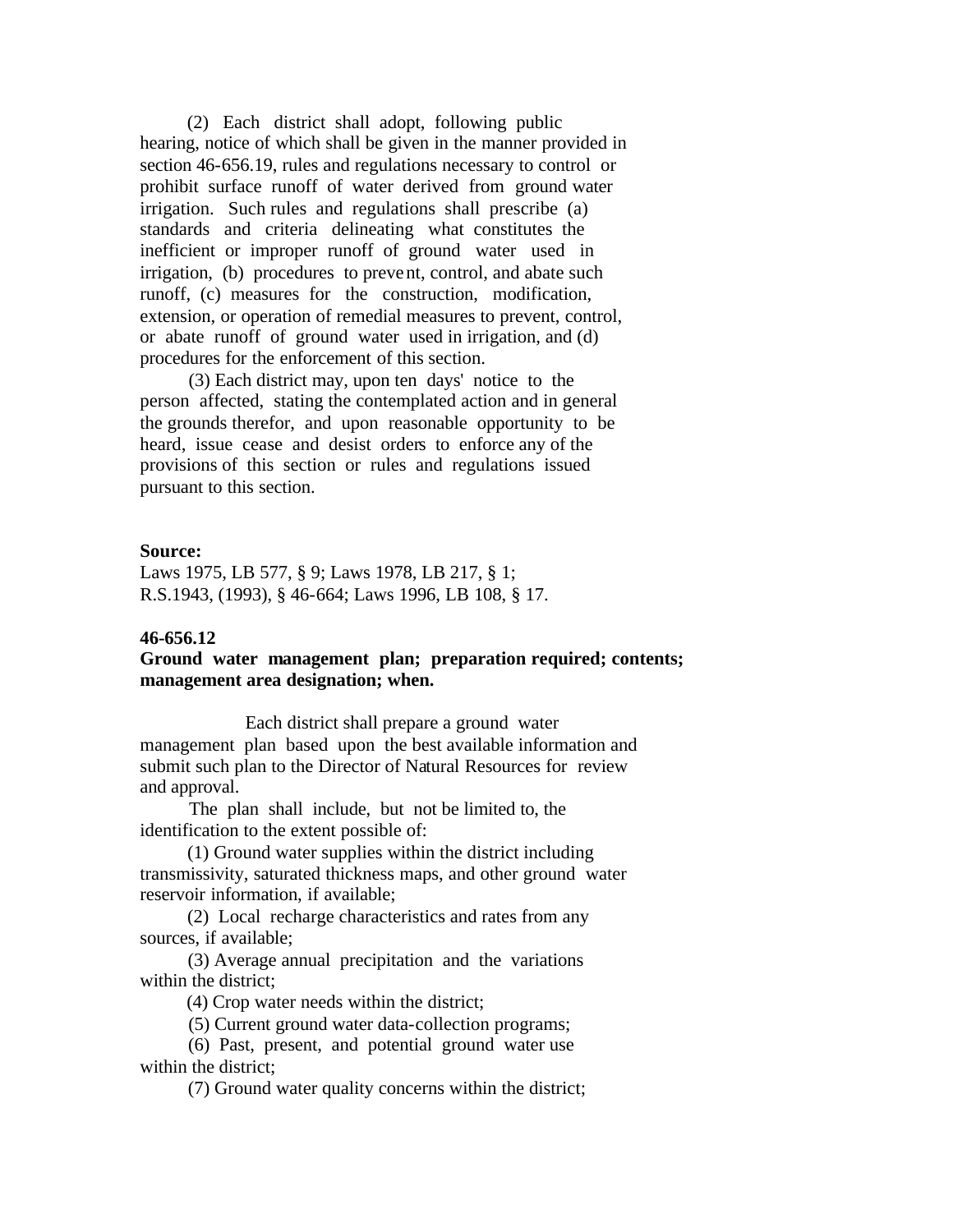(8) Proposed water conservation and supply augmentation programs for the district;

 (9) The availability of supplemental water supplies, including the opportunity for ground water recharge;

 (10) The opportunity to integrate and coordinate the use of water from different sources of supply;

 (11) Ground water management objectives, including a proposed ground water reservoir life goal for the district. For management plans adopted or revised after July 19, 1996, the ground water management objectives may include any proposed integrated management objectives for hydrologically connected ground water and surface water supplies;

(12) Existing subirrigation uses within the district;

 (13) The relative economic value of different uses of ground water proposed or existing within the district; and

 (14) The geographic and stratigraphic boundaries of any proposed management area.

 If the expenses incurred by a district preparing a ground water management plan exceed twenty-five percent of the district's current budget, the district may make application to the Nebraska Resources Development Fund for assistance.

 If a control area, management area, or special ground water quality protection area has been designated in a district prior to July 19, 1996, the area shall be designated a management area but the district shall not be required to adopt or amend its existing rules, regulations, action plan, or ground water management plan, due to that change in designation, for the geographical area of the district included in such control area, management area, or special ground water quality protection area. A district may change references from control area or special ground water quality protection area to management area without holding a public hearing. Before taking any action described in the remainder of this section, a district shall hold a public hearing within the district. Notice of the hearing shall be given as provided in section 46-656.19. If the changes made by Laws 1996, LB 108, require substantive changes to the district's rules, regulations, or plans, the district shall enact appropriate amendments to such rules, regulations, or plans. A district in which a special ground water quality protection area was designated prior to July 19, 1996, shall insure compliance with section 46-656.29. A district in which a control area, management area, or special ground water quality protection area was designated prior to July 19, 1996, may adopt any of the controls permitted by section 46-656.25.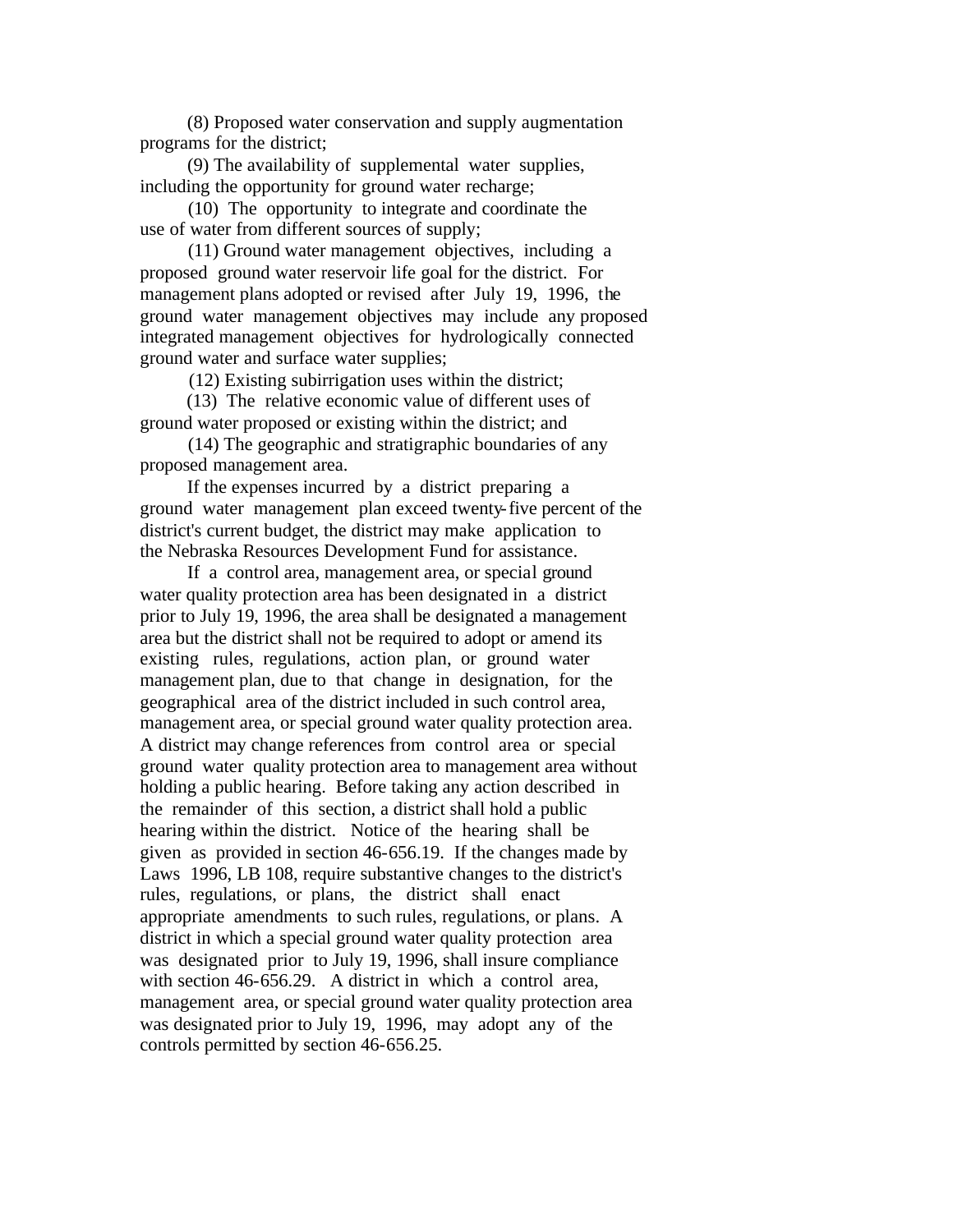## **Source:**

Laws 1982, LB 375, § 3; Laws 1983, LB 378, § 3; Laws 1984, LB 1106, § 37; R.S.1943, (1993), § 46-673.01; Laws 1996, LB 108, § 18; Laws 2000, LB 900, § 191.

## **46-656.13**

# **Ground water management plan preparation; district; solicit and utilize information.**

 During preparation of a ground water management plan, the district shall actively solicit public comments and opinions and shall utilize and draw upon existing research, data, studies, or any other information which has been compiled by or is in the possession of state or federal agencies, natural resources districts, or any other subdivision of the state. State agencies, districts, and other subdivisions shall furnish information or data upon the request of any district preparing such a plan. A district shall not be required to initiate new studies or data-collection efforts or to develop computer models in order to prepare a plan.

#### **Source:**

Laws 1982, LB 375, § 4; R.S.1943, (1993), § 46-673.02; Laws 1996, LB 108, § 19.

## **46-656.14**

## **Ground water management plan; director; review; duties.**

 The Director of Natural Resources shall review any ground water management plan submitted by a district to ensure that the best available studies, data, and information, whether previously existing or newly initiated, were utilized and considered and that such plan is supported by and is a reasonable application of such information. If a management area is proposed and the primary purpose of the proposed management area is protection of water quality, the director shall consult with the Department of Environmental Quality regarding approval or denial of the management plan. The director shall consult with the Conservation and Survey Division of the University of Nebraska and such other state or federal agencies the director shall deem necessary when reviewing plans. Within ninety days after receipt of a plan, the director shall transmit his or her specific findings, conclusions, and reasons for approval or disapproval to the district submitting the plan.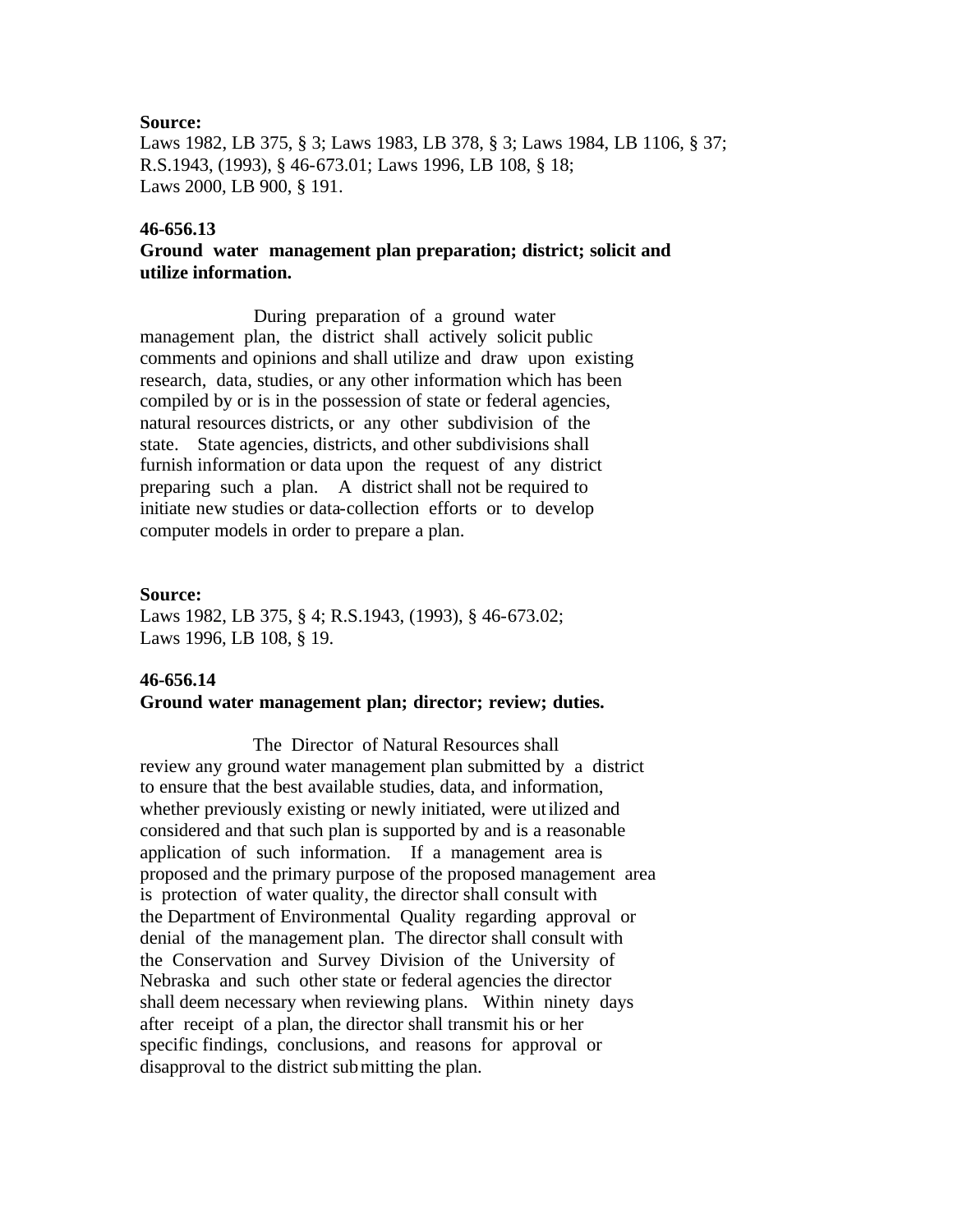#### **Source:**

Laws 1982, LB 375, § 5; Laws 1986, LB 894, § 27; Laws 1993, LB 3, § 12; R.S.1943, (1993), § 46-673.03; Laws 1996, LB 108, § 20; Laws 2000, LB 900, § 192.

## **46-656.15**

**Ground water management plan; disapproved by director; district; duties.**

 If the Director of Natural Resources disapproves a ground water management plan, the district which submitted the plan shall, in order to establish a management area, submit to the director either the original or a revised plan with an explanation of how the original or revised plan addresses the issues raised by the director in his or her reasons for disapproval. Once a district has submitted an explanation pursuant to this section, such distric t may proceed to schedule a hearing pursuant to section 46-656.19.

## **Source:**

Laws 1982, LB 375, § 6; R.S.1943, (1993), § 46-673.04; Laws 1996, LB 108, § 21; Laws 2000, LB 900, § 193.

#### **46-656.16**

**Amendment of ground water management plan; contents; exception; modification.**

 Prior to January 1, 1996, each district shall amend its ground water management plan to identify to the extent possible the levels and sources of ground water contamination within the district, ground water quality goals, long-term solutions necessary to prevent the levels of ground water contaminants from becoming too high and to reduce high levels sufficiently to eliminate health hazards, and practices recommended to stabilize, reduce, and prevent the occurrence, increase, or spread of ground water contamination. Notwithstanding the restrictions provided in section 46-656.22, each district may modify its plan to include (1) any agreements between the district and state or federal agencies entered into as part of the review process conducted pursuant to section 46-656.14 and (2) any conditions imposed by the Director of Natural Resources during such review process. If a special ground water quality protection area has been designated in a district as of September 6, 1991, or if the study required by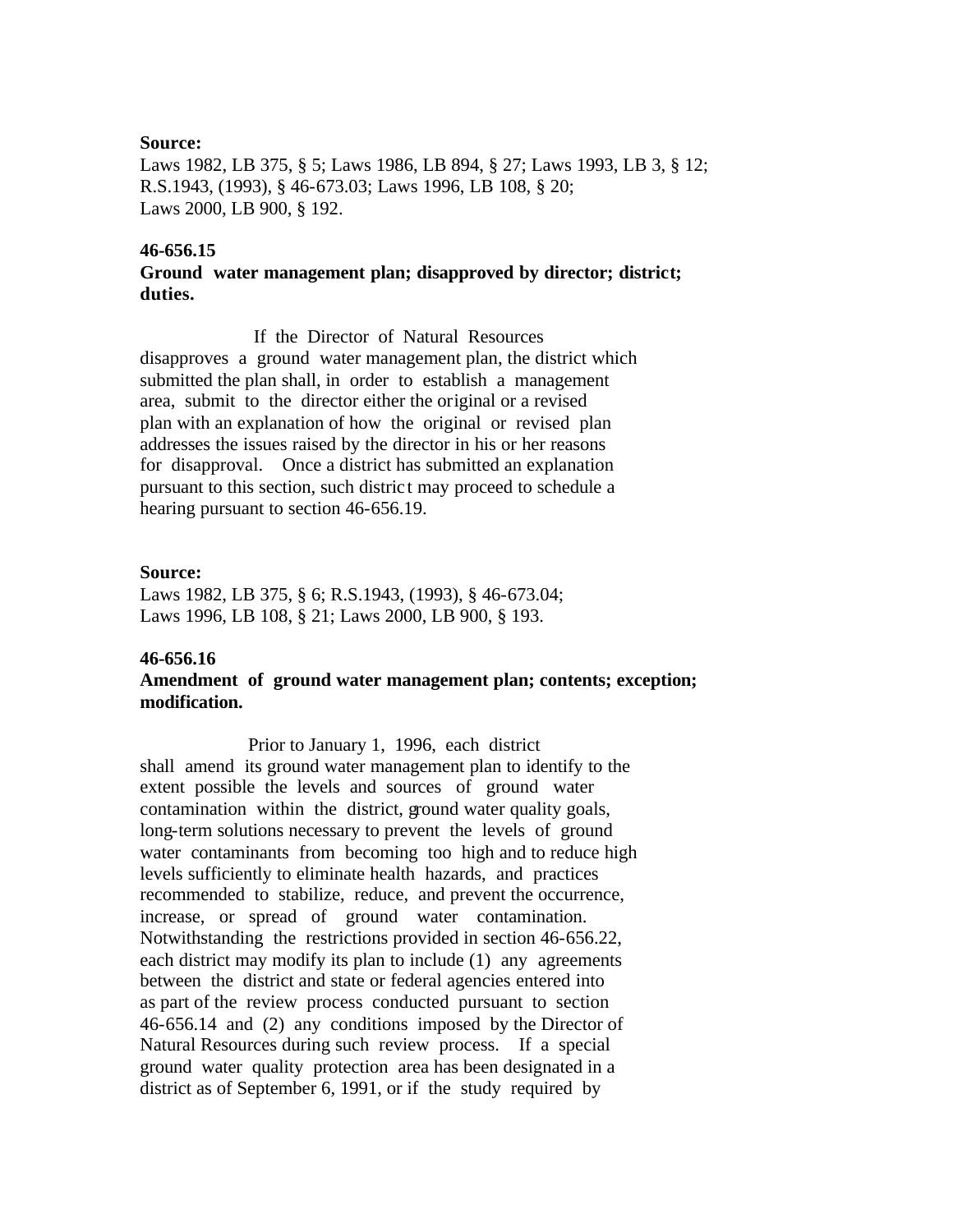section 46-656.36 or 46-656.50 recommends the designation of a management area, the district shall not be required to amend its plan for the geographical area encompassed by the special protection or management area.

### **Source:**

Laws 1991, LB 51, § 7; Laws 1994, LB 480, § 26; Laws 1994, LB 1017, § 1; R.S.Supp.,1994, § 46-673.14; Laws 1996, LB 108, § 22; Laws 2000, LB 900, § 194.

### **46-656.17**

# **District; failure to have or amend ground water management plan; effect on funding.**

 (1) Any district which fails to comply with section 46-656.16 shall be ineligible to receive for fiscal year 1996-97 any funds appropriated pursuant to sections 77-27,136 and 77-27,137.02.

 (2) Any district which fails to have an approved ground water management plan pursuant to sections 46-656.12 to 46-656.16 by January 1, 1996, shall become eligible to receive funds enumerated in subsection (1) of this section for any subsequent fiscal year if the district has an approved ground water management plan pursuant to sections 46-656.12 to 46-656.16 by the March 1 immediately preceding the start of such fiscal year.

#### **Source:**

Laws 1994, LB 480, § 28; R.S.Supp.,1994, § 46-673.15; Laws 1996, LB 108, § 23.

## **46-656.18**

**District; implementation of ground water management plan; duty.**

 Each district shall, on or before January 1, 1997, begin implementation of an approved ground water management plan pursuant to sections 46-656.12 to 46-656.16 which specifically addresses ground water quality.

#### **Source:**

Laws 1994, LB 480, § 29; R.S.Supp.,1994, § 46-673.16; Laws 1996, LB 108, § 24.

#### **46-656.19**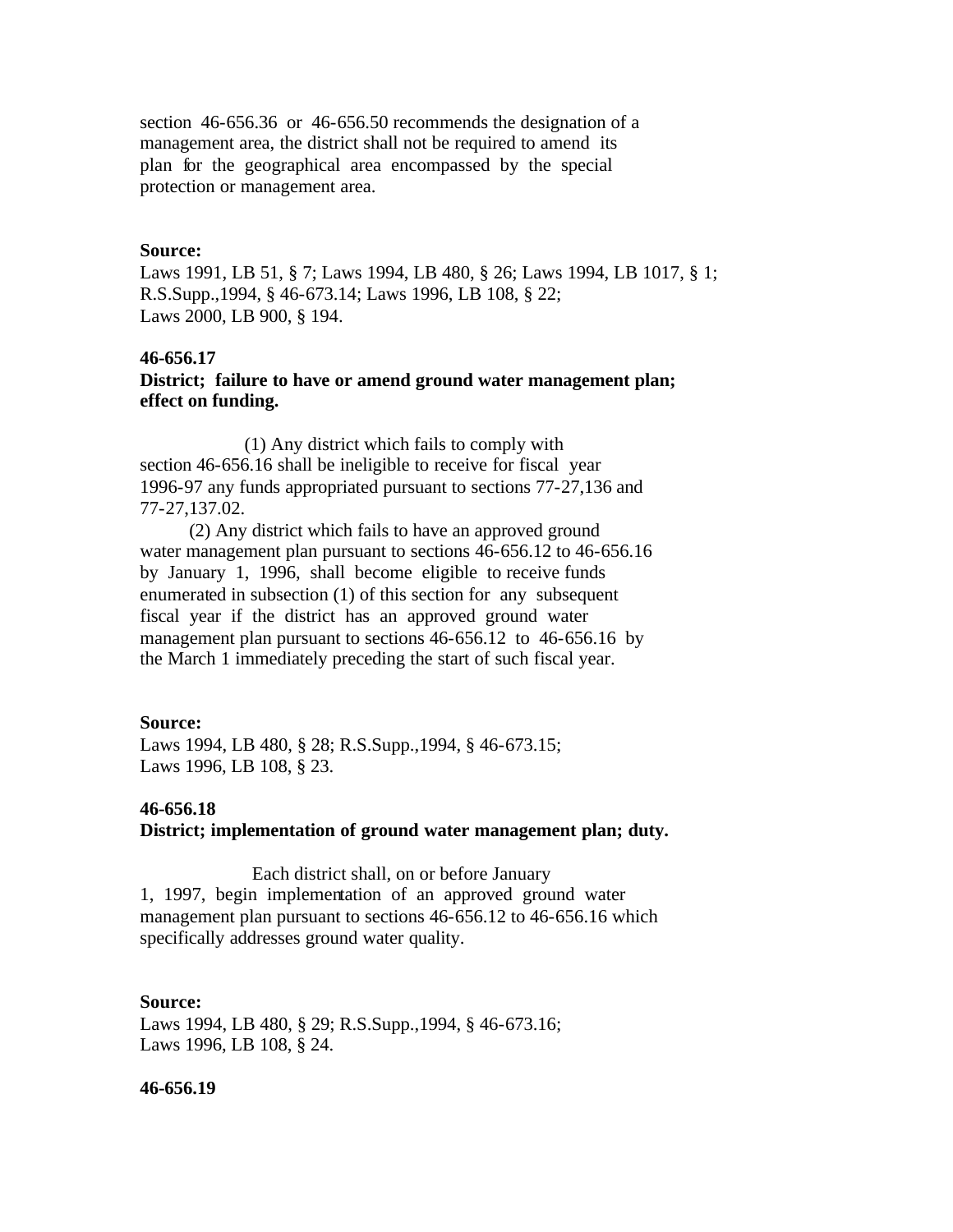### **Management area; establishment; when; hearing; notice; procedure.**

 Prior to proceeding toward establishing a management area, a management plan shall have been approved by the Director of Natural Resources or the district shall have completed the requirements of section 46-656.15. If necessary to determine whether a management area should be designated, the district may initiate new studies and data-collection efforts and develop computer models. In order to establish a management area, the district shall fix a time and place for a public hearing to consider the management plan information supplied by the director and to hear any other evidence. The hearing shall be located within or in reasonable proximity to the area proposed for designation as a management area.

 Notice of the hearing shall be published at the expense of the district in a newspaper published or of general circulation in the area involved at least once each week for three consecutive weeks, the last publication to be not less than seven days prior to the hearing. The notice shall provide a general description of the contents of the plan and of the area which will be considered for inclusion in the management area and a general description of all controls proposed for adoption or amendment by the district and shall identify all locations where a copy of the full text of the proposed controls may be obtained. The full text of all controls shall be available to the public upon request not later than the date of first publication.

 All interested persons shall be allowed to appear and present testimony. The hearing shall include testimony of a representative of the Department of Natural Resources and, if the primary purpose of the proposed management area is protection of water quality, of the Department of Environmental Quality and shall include the results of any studies or investigations conducted by the district.

#### **Source:**

Laws 1982, LB 375, § 7; Laws 1986, LB 894, § 28; Laws 1991, LB 51, § 2; Laws 1993, LB 3, § 13; R.S.1943, (1993), § 46-673.05; Laws 1996, LB 108, § 25; Laws 1997, LB 188, § 1; Laws 2000, LB 900, § 195.

# **46-656.20**

**Management area; designated; district; order; contents; duties; controls.**

Within ninety days after the hearing the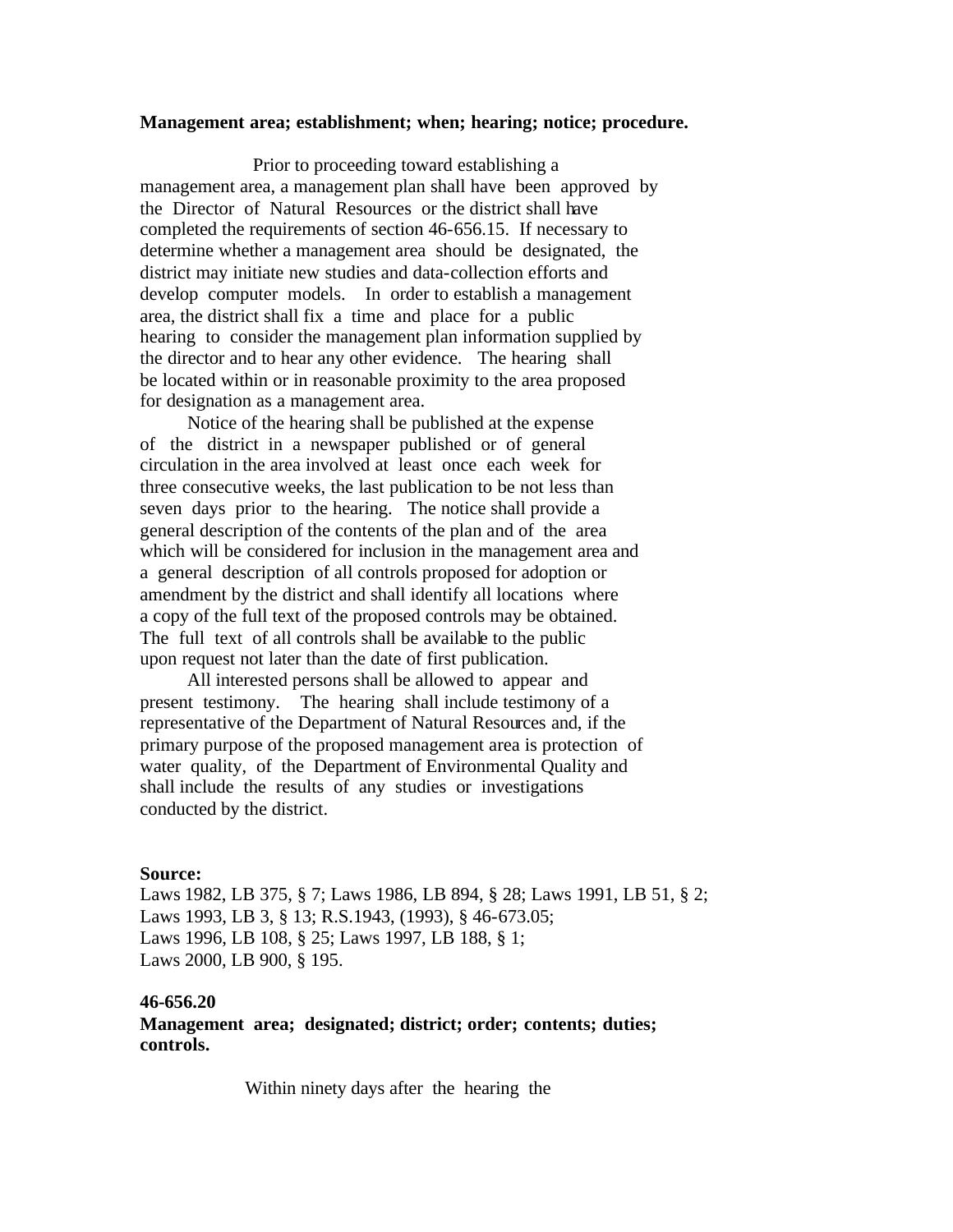district shall determine whether a management area shall be designated. If the district determines that no management area shall be established, the district shall issue an order to that effect.

 If the district determines that a management area shall be established, the district shall by order designate the area as a management area and adopt one or more controls authorized by section 46-656.25 to be utilized within the area in order to achieve the ground water management objectives specified in the plan. Such an order shall include a geographic and stratigraphic definition of the area. The boundaries and controls shall take into account any considerations brought forth at the hearing and administrative factors directly affecting the ability of the district to implement and carry out local ground water management.

 The controls adopted shall not inc lude controls substantially different from those set forth in the notice of the hearing. The area designated by the order shall not include any area not included in the notice of the hearing.

## **Source:**

Laws 1982, LB 375, § 8; R.S.1943, (1993), § 46-673.06; Laws 1996, LB 108, § 26.

# **46-656.21 Order; publication; effective; when.**

 The district shall cause a copy of any order adopted pursuant to section 46-656.20 to be published once each week for three consecutive weeks in a local newspaper published or of general circulation in the area involved, the last publication of which shall be not less than seven days prior to the date set for the effective date of the order. The publication shall provide a general description of the text of all controls adopted or amended by the district and shall identify all locations where a copy of the full text of the proposed controls may be obtained. The full text of all controls adopted shall be available to the public upon request at least thirty days prior to the effective date of the controls.

 Such order shall become effective on the date specified by the district.

#### **Source:**

Laws 1982, LB 375, § 9; Laws 1986, LB 894, § 29;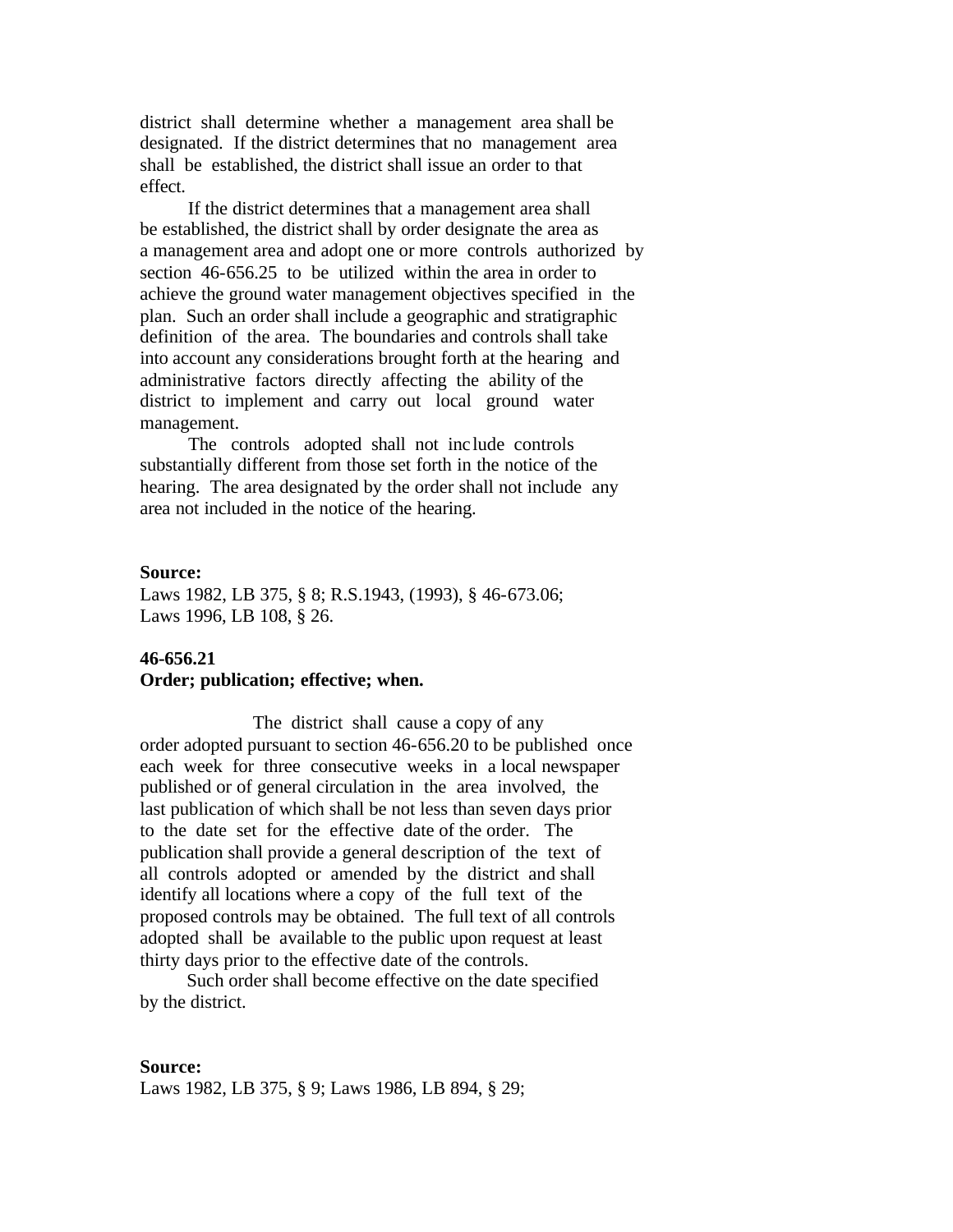R.S.1943, (1993), § 46-673.07; Laws 1996, LB 108, § 27; Laws 1997, LB 188, § 2.

## **46-656.22**

# **Management plan; ground water management objectives; management area; modifications; dissolution; procedure.**

 Modification of a district's ground water management plan or ground water management objectives may be accomplished utilizing the procedure established for the initial adoption of the plan. Modification of the boundaries of a district-designated management area or dissolution of such an area shall be in accordance with the procedures established in sections 46-656.19 to 46-656.21. Hearings for such modifications or for dissolution may not be initiated more often than once a year. Modification of controls also may be accomplished using the procedure in such sections.

#### **Source:**

Laws 1982, LB 375, § 15; Laws 1991, LB 51, § 6; R.S.1943, (1993), § 46-673.13; Laws 1996, LB 108, § 28.

# **46-656.23**

# **Natural resources district; consult underground water storage permitholders; when.**

 A district shall, prior to adopting or amending any rules and regulations for a management area, consult with any holders of permits for intentional or incidental underground water storage and recovery issued pursuant to section 46-226.02, 46-233, 46-240, 46-241, 46-242, or 46-297.

#### **Source:**

Laws 1983, LB 198, § 22; R.S.1943, (1993), § 46-666.01; Laws 1996, LB 108, § 29.

### **46-656.24**

**Repealed. Laws 1998, LB 896, s. 11.**

#### **46-656.25**

**Management area; controls authorized; procedure.**

(1) A district in which a management area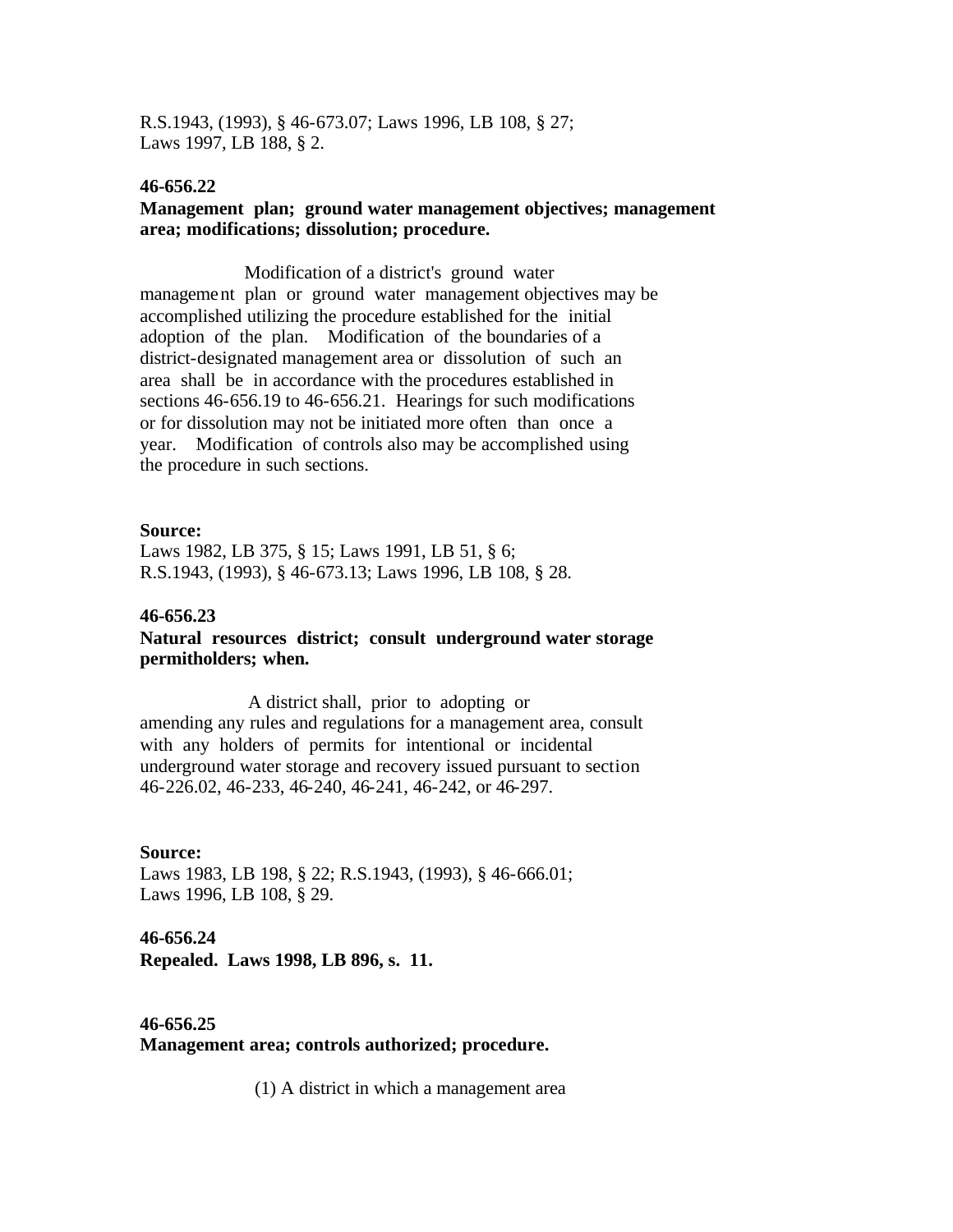has been designated shall by order adopt one or more of the following controls for the management area:

 (a) It may determine the permissible total withdrawal of ground water for each day, month, or year and allocate such withdrawal among the ground water users;

 (b) It may adopt a system of rotation for use of ground water;

 (c) It may adopt well-spacing requirements more restrictive than those found in sections 46-609 and 46-651;

 (d) It may require the installation of devices for measuring ground water withdrawals from water wells;

 (e) It may adopt a system which requires reduction of irrigated acres pursuant to subsection (2) of section 46-656.26;

 (f) It may limit or prevent the expansion of irrigated acres;

 (g) It may require the use of best management practices;

 (h) It may require the analysis of water or deep soils for fertilizer and chemical content;

 (i) It may provide educational requirements, including mandatory educational requirements, designed to protect water quality or to stabilize or reduce the incidence of ground water depletion, conflicts between ground water users and surface water appropriators, disputes over interstate compacts or decrees, or difficulties fulfilling the provisions of other formal state contracts or agreements;

 (j) It may require water quality monitoring and reporting of results to the district for all water wells within all or part of the management area;

 (k) It may close all or a portion of the management area to the issuance of additional permits or may condition the issuance of additional permits on compliance with other rules and regulations adopted and promulgated by the district to achieve the purpose or purposes for which the management area was designated. This subdivision may be implemented whenever the district determines the impact on surface water supplies or the depletion or contamination of the ground water supply in the management area or any portion of the management area cannot be protected through implementation of reasonable controls specified in subdivisions (1)(a) through (1)(j) of this section; and

 (l) It may adopt and promulgate such other reasonable rules and regulations as are necessary to carry out the purpose for which a management area was designated.

 (2) In adopting, amending, or repealing any control authorized by subsection (1) of this section or sections 46-656.26 and 46-656.27, the district's considerations shall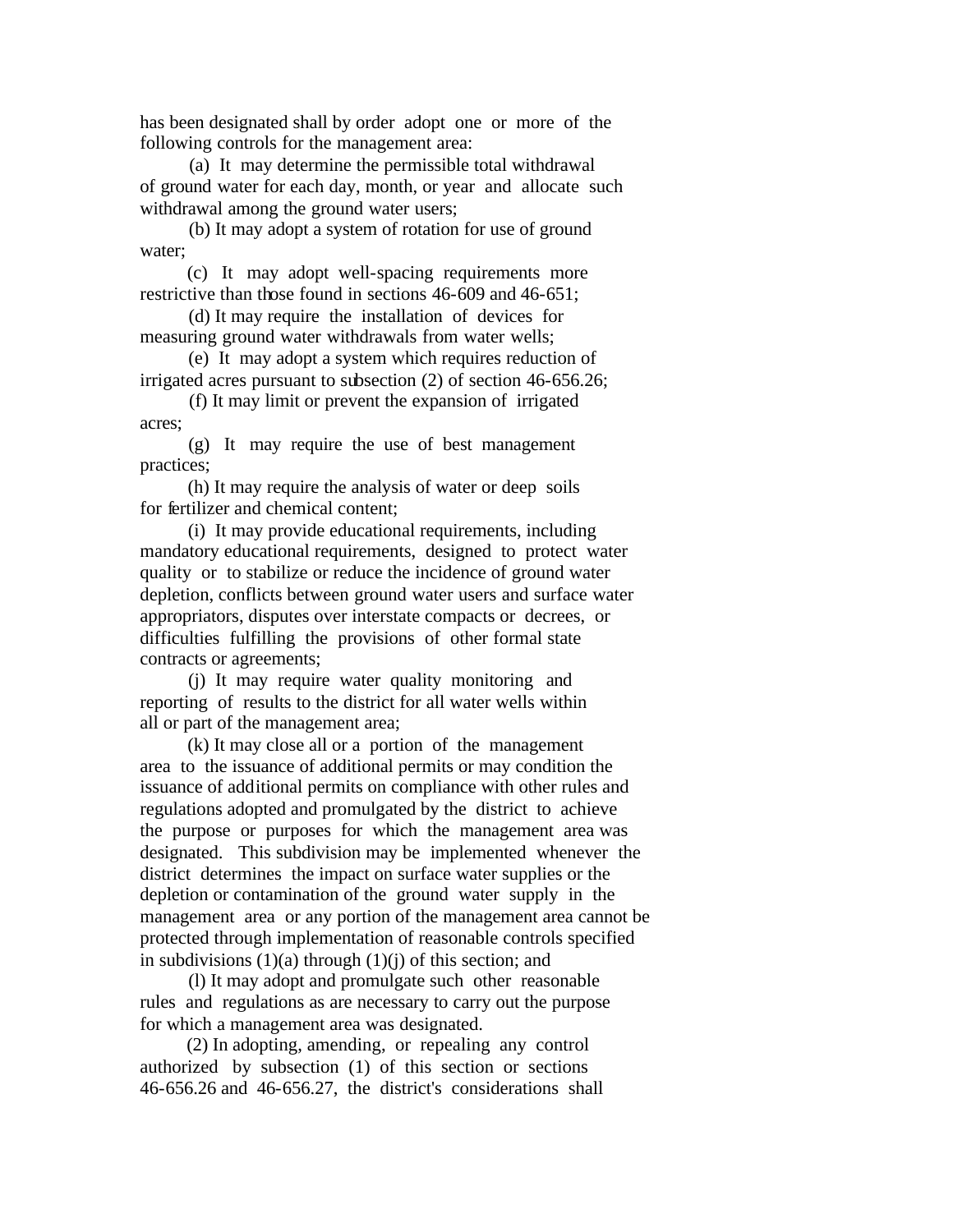include, but not be limited to, whether it reasonably appears that such action will mitigate or eliminate the condition which led to designation of the management area or will improve the administration of the area.

 (3) Upon request by the district, the Director of Natural Resources shall review and comment on the adoption, amendment, or repeal of any authorized control in a management area. The director may hold a public hearing to consider testimony regarding the control prior to commenting on the adoption, amendment, or repeal of the control. The director shall consult with the district and fix a time, place, and date for such hearing. In reviewing and commenting on an authorized control in a management area, the director's considerations shall include, but not be limited to, those enumerated in subsection (2) of this section.

 (4) If because of varying ground water uses, varying surface water uses, different irrigation distribution systems, or varying climatic, hydrologic, geologic, or soil conditions existing within a management area the uniform application throughout such area of one or more controls would fail to carry out the intent of the Nebraska Ground Water Management and Protection Act in a reasonably effective and equitable manner, the controls adopted by the district pursuant to this section may contain different provisions for different categories of ground water use or portions of the management area which differ from each other because of varying climatic, hydrologic, geologic, or soil conditions. Any differences in such provisions shall recognize and be directed toward such varying ground water uses or varying conditions. Except as otherwise provided in this section, the provisions of all controls for different categories of ground water use shall be uniform for all portions of the area which have substantially similar climatic, hydrologic, geologic, and soil conditions.

 (5) The district may establish different water allocations for different irrigation distribution systems.

 (6)(a) The district may establish different provisions for different hydrologic relationships between ground water and surface water.

 (b) For management areas a purpose of which is the integrated management of hydrologically connected ground water and surface water, the district may establish different provisions for water wells constructed before the designation of a management area for integrated management of hydrologically connected ground water and surface water and for water wells constructed on or after the designation date or any other later date or dates established by the district.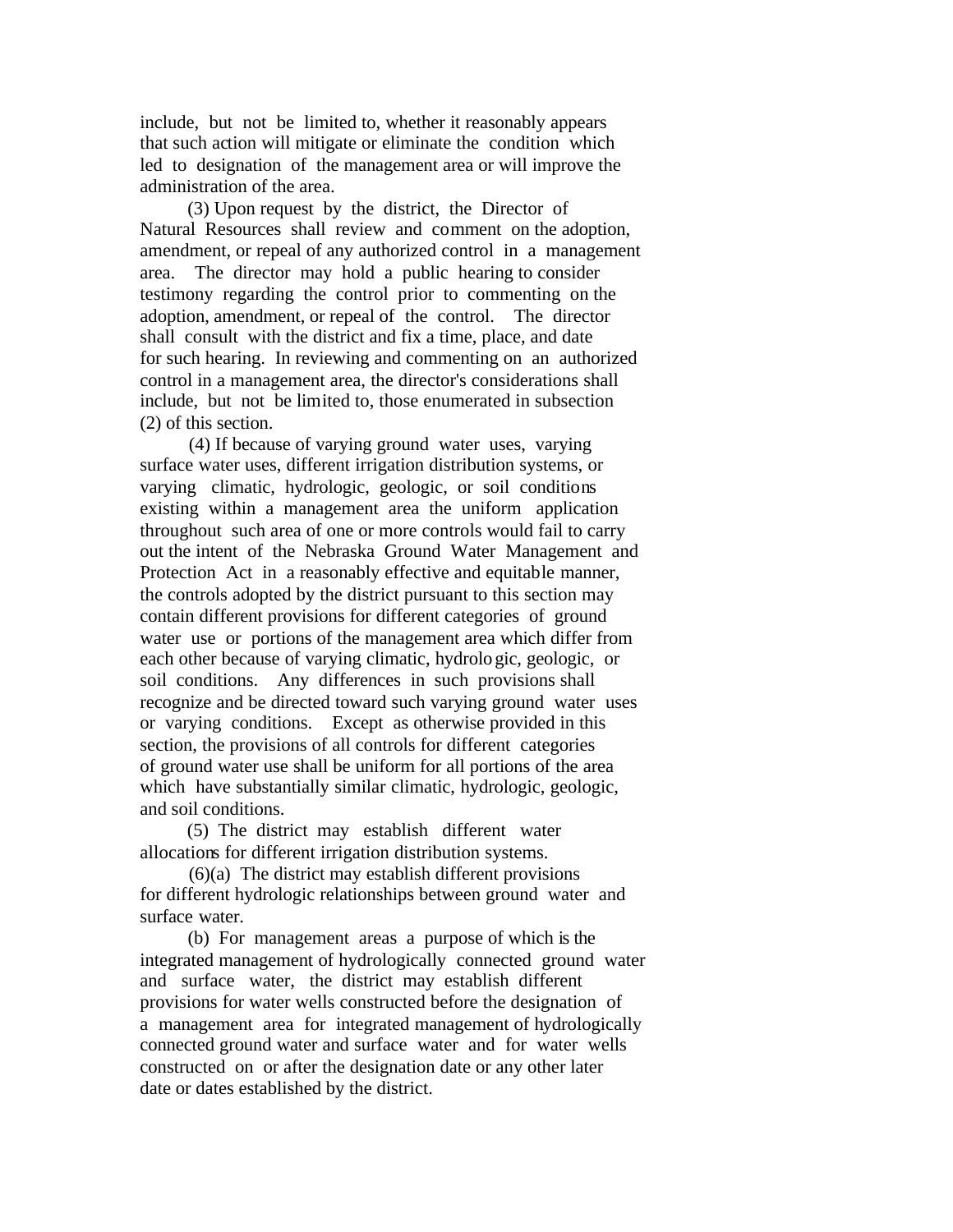(c) For a management area in a basin or part of a basin that is or was the subject of litigation over an interstate water compact or decree in which the State of Nebraska is a named defendant, the district may establish different provisions for restriction of water wells constructed after January 1, 2001, if such litigation was commenced before or on May 22, 2001. If such litigation is commenced after May 22, 2001, the district may establish different provisions for restriction of water wells constructed after the date on which such litigation is commenced in federal court. An appeal from a decision of the district under this subdivision shall be in accordance with the hearing procedures established in the Nebraska Ground Water Management and Protection Act.

 (d) The district shall make a replacement water well as defined in section 46-602, or as further defined in district rules and regulations, subject to the same provisions as the water well it replaces.

 (7) If the district has included controls delineated in subdivision  $(1)(k)$  of this section in its management plan, but has not implemented such controls within two years after the initial public hearing on the controls, the district shall hold a public hearing, as provided in section 46-656.19, regarding the controls before implementing them.

 (8) Whenever a management area designated under section 46-656.39 or 46-656.52 encompasses portions of two or more districts, the responsibilities and authorities delegated in this section and sections 46-656.26 and 46-656.27 shall be exercised jointly and uniformly by agreement of the respective boards of all districts so affected. Whenever management areas designated by two or more districts adjoin each other, the districts are encouraged to exercise the responsibilities and authorities jointly and uniformly by agreement of the respective boards.

 (9) For the purpose of determining whether conflicts exist between ground water users and surface water appropriators, surface water appropriators under the Nebraska Ground Water Management and Protection Act does not include holders of instream flow appropriations under sections 46-2,107 to 46-2,119.

### **Source:**

Laws 1975, LB 577, § 11; Laws 1978, LB 217, § 2; Laws 1979, LB 26, § 4; Laws 1980, LB 643, § 13; Laws 1981, LB 146, § 9; Laws 1982, LB 375, § 19; Laws 1983, LB 506, § 1; Laws 1983, LB 23, § 7; Laws 1984, LB 1071, § 8; Laws 1986, LB 894, § 25; Laws 1993, LB 131, § 30; R.S.1943, (1993), § 46-666;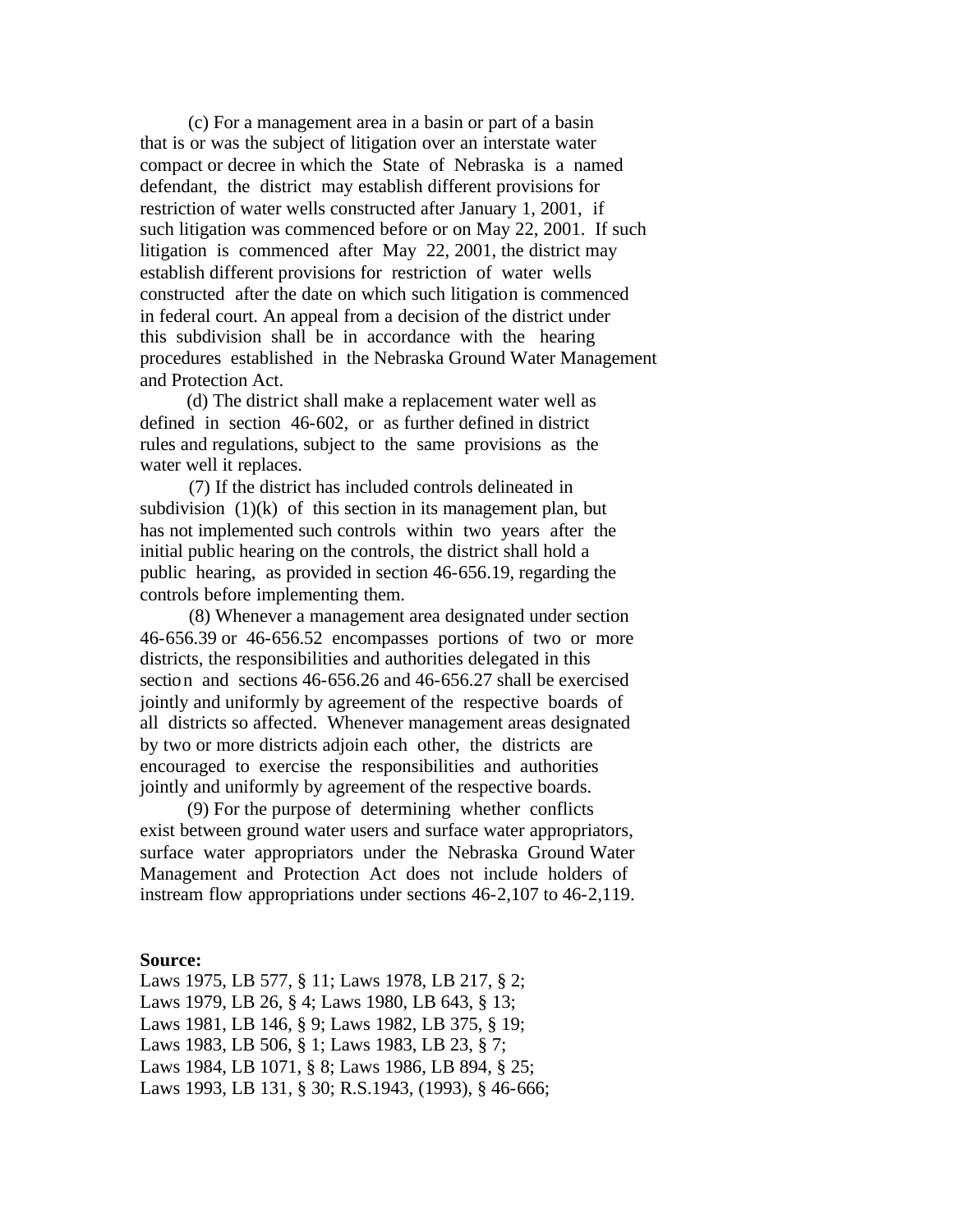Laws 1996, LB 108, § 31; Laws 1997, LB 877, § 6; Laws 2000, LB 900, § 196; Laws 2001, LB 135, § 2; Laws 2001, LB 667, § 9.

# **46-656.26**

# **Ground water allocation; limitations and conditions.**

 (1) If allocation is adopted for use of ground water for irrigation purposes in a management area, the permissible withdrawal of ground water shall be allocated equally per irrigated acre except as permitted by subsections (4) through (6) of section 46-656.25. Such allocation shall specify the total number of acre-inches that are allocated per irrigated acre per year, except that the district may allow a ground water user to average his or her allocation over any reasonable period of time. A ground water user may use his or her allocation on all or any part of the irrigated acres to which the allocation applies or in any other manner approved by the district.

 (2) If annual rotation or reduction of irrigated acres is adopted for use of ground water for irrigation purposes in a management area, the nonuse of irrigated acres shall be a uniform percentage reduction of each landowner's irrigated acres within the management area or a subarea of the management area. Such uniform reduction may be adjusted for each landowner based upon crops grown on his or her land to reflect the varying consumptive requirements between crops.

#### **Source:**

Laws 1982, LB 375, § 12; Laws 1991, LB 51, § 5; Laws 1993, LB 439, § 3; R.S.1943, (1993), § 46-673.10; Laws 1996, LB 108, § 32; Laws 2001, LB 135, § 3.

# **46-656.27 District; review controls.**

 A district may review any allocation, rotation, or reduction control imposed in a management area and shall adjust allocations, rotations, or reductions to accommodate new or additional uses or otherwise reflect findings of such review, consistent with the ground water management objectives. Such review shall consider new development or additional ground water uses within the area, more accurate data or information that was not available at the time of the allocation, rotation, or reduction order, the availability of supplemental water supplies, any changes in ground water recharge, and such other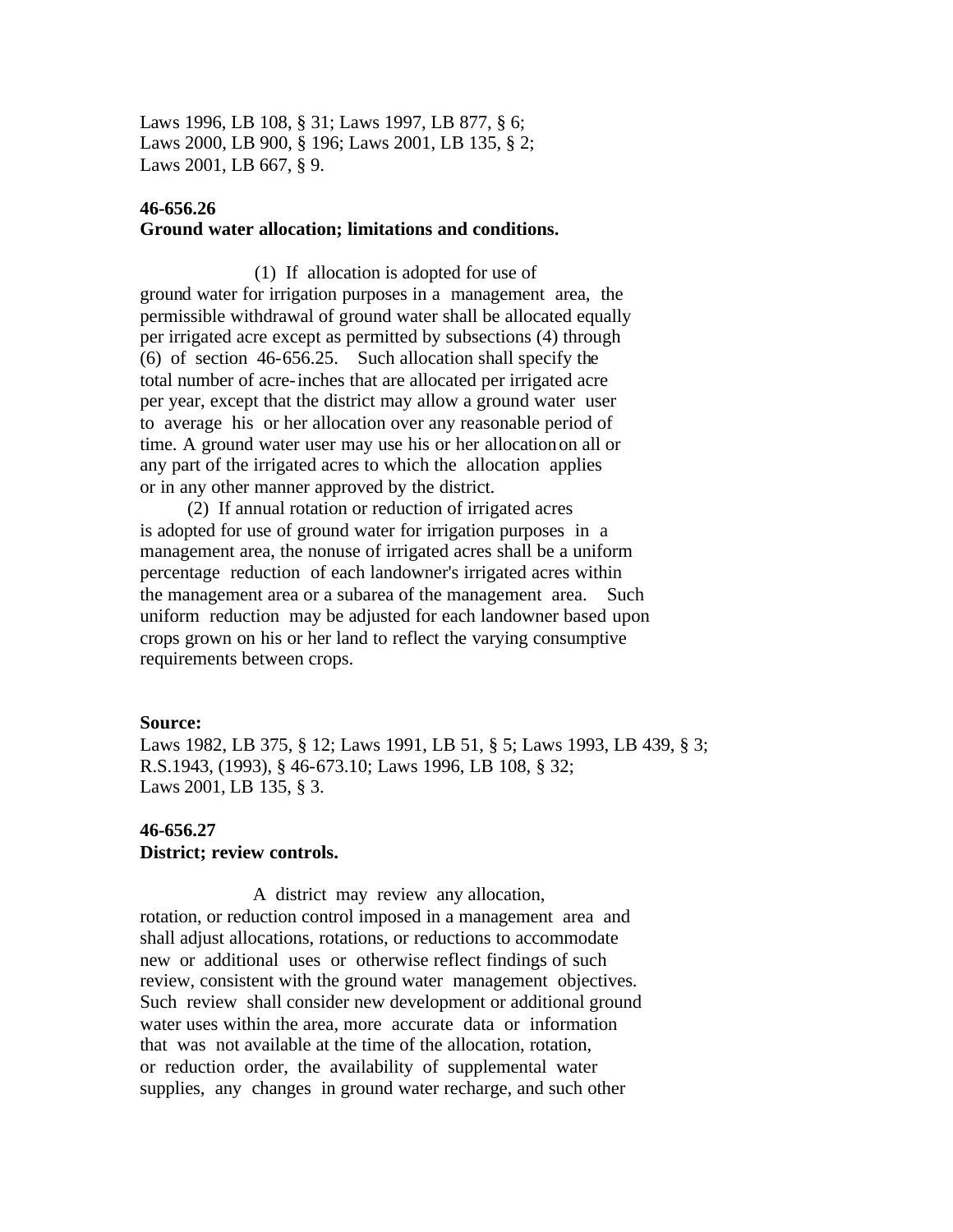factors as the district deems appropriate.

### **Source:**

Laws 1982, LB 375, § 13; Laws 1993, LB 439, § 4; R.S.1943, (1993), § 46-673.11; Laws 1996, LB 108, § 33; Laws 2001, LB 135, § 4.

#### **46-656.28**

# **Joint action plan for integrated management of ground and surface water; preparation; when; procedure; factors; notice; hearing; determination; order; publication; modification; water use monitored; temporary suspension of drilling; variance.**

 (1) If a district on its own motion or following a request by a surface water appropriator, surface water project sponsor, ground water user, the Department of Natural Resources, or another state agency has reason to believe that a management area should be designated for integrated management of hydrologically connected ground water and surface water or that controls in a management area should be adopted to include such integrated management, the district may utilize the procedures established in sections 46-656.19 to 46-656.21 or may request that the affected appropriators, the affected surface water project sponsors, and the Department of Natural Resources consult with the district and that studies and a hearing be held on the preparation of a joint action plan for the integrated management of hydrologically connected ground water and surface water.

 (2) If, following a request from a district and as a result of information available to the Department of Natural Resources and following preliminary investigation, the Director of Natural Resources makes a preliminary determination that there is a reason to believe that the use of hydrologically connected ground water and surface water resources is contributing to or is in the reasonably foreseeable future likely to contribute to (a) conflicts between ground water users and surface water appropriators, (b) disputes over interstate compacts or decrees, or (c) difficulties fulfilling the provisions of other formal state contracts or agreements, the department shall, in cooperation with any appropriate state agency and district, conduct or coordinate any necessary studies to determine the cause of such conflicts, disputes, or difficulties and the extent of the area affected. Such studies shall be prioritized and completed within a reasonable time following such preliminary determination. The department shall issue a written report of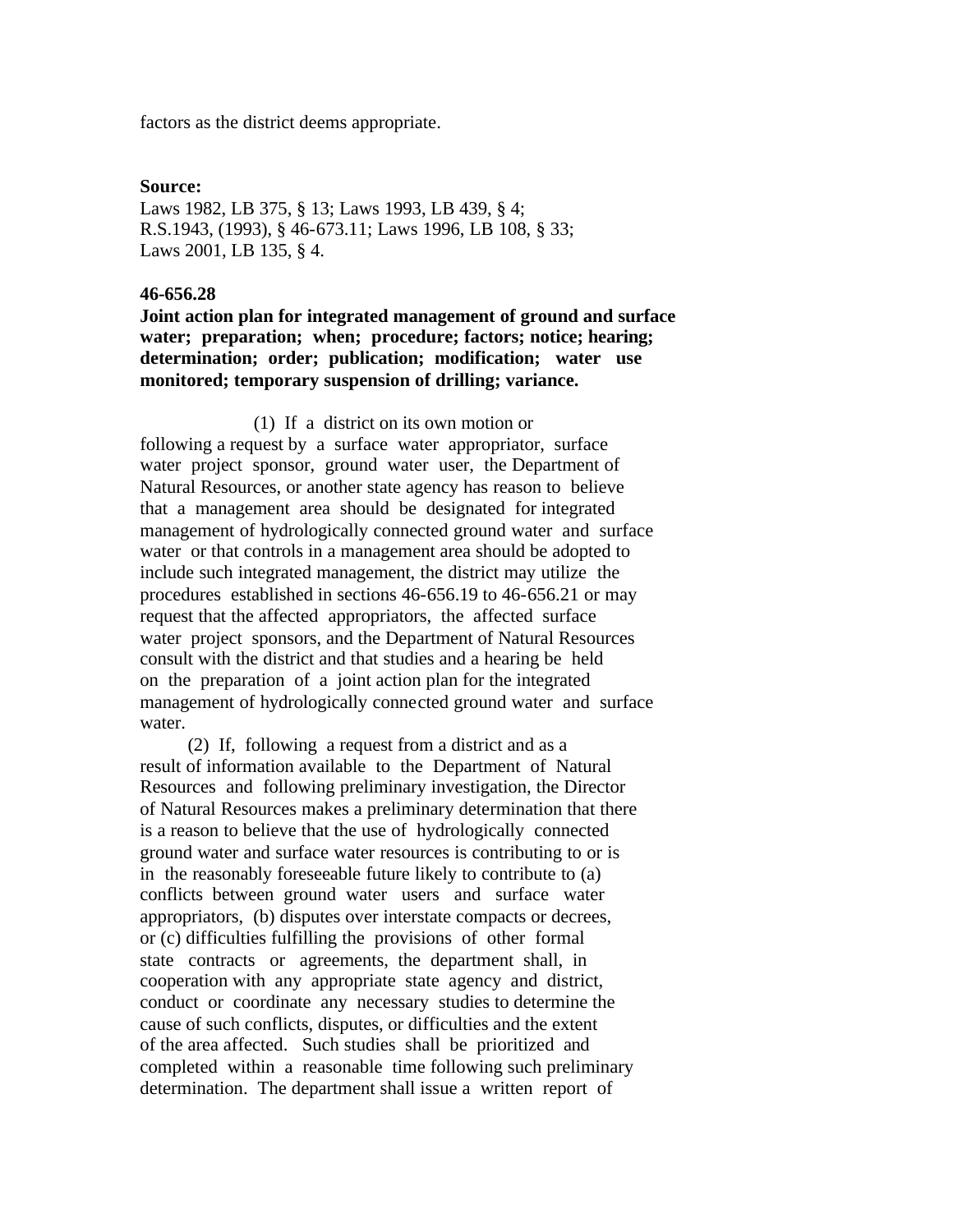such preliminary findings within ninety days after the completion of any such studies. The department shall consider all relevant portions of the ground water management plan developed by the district pursuant to sections 46-656.12 to 46-656.16 during the study required by this section.

 (3) If the director determines from any studies conducted pursuant to subsection (2) of this section or from information otherwise available that the use of hydrologically connected ground water and surface water resources is contributing to or is in the reasonably foreseeable future likely to contribute to conflicts between ground water users and surface water appropriators, to disputes over interstate compacts or decrees, or to difficulties fulfilling the provisions of other formal state contracts or agreements and that conflicts between ground water users and surface water appropriators, disputes over interstate compacts or decrees, or difficulties fulfilling the provisions of other formal state contracts or agreements could be eliminated or reduced through the exercise of the authority granted by subsection (5) of this section, he or she shall, within thirty days after completion of the report required by subsection (2) of this section, consult with the affected surface water appropriators and district containing the area affected by such conflicts, disputes, or difficulties and fix a time and place for a public hearing to consider the report, hear any other relevant evidence, and secure testimony on whether a joint action plan should be prepared. The hearing shall be held within ninety days after completion of the report, shall be open to the public, and shall be located within or in reasonable proximity to the area considered in the report. Notice of the hearing shall be published in a newspaper published or of general circulation in the area involved at least once each week for three consecutive weeks. The last publication shall be not less than seven days prior to the hearing. The notice shall provide a general description of all areas which will be considered for inclusion in the management area for which the district and director are considering in the preparation of a joint action plan.

 (4) At the hearing, all interested persons shall be allowed to appear and present testimony. The Conservation and Survey Division of the University of Nebraska, the Department of Health and Human Services Regulation and Licensure, the Department of Environmental Quality, the affected surface water project sponsor or sponsors, and the appropriate surface water appropriators and district or districts may offer as evidence any information in their possession relevant to the purpose of the hearing. Within ninety days after the hearing or after any further studies or investigations conducted by or on behalf of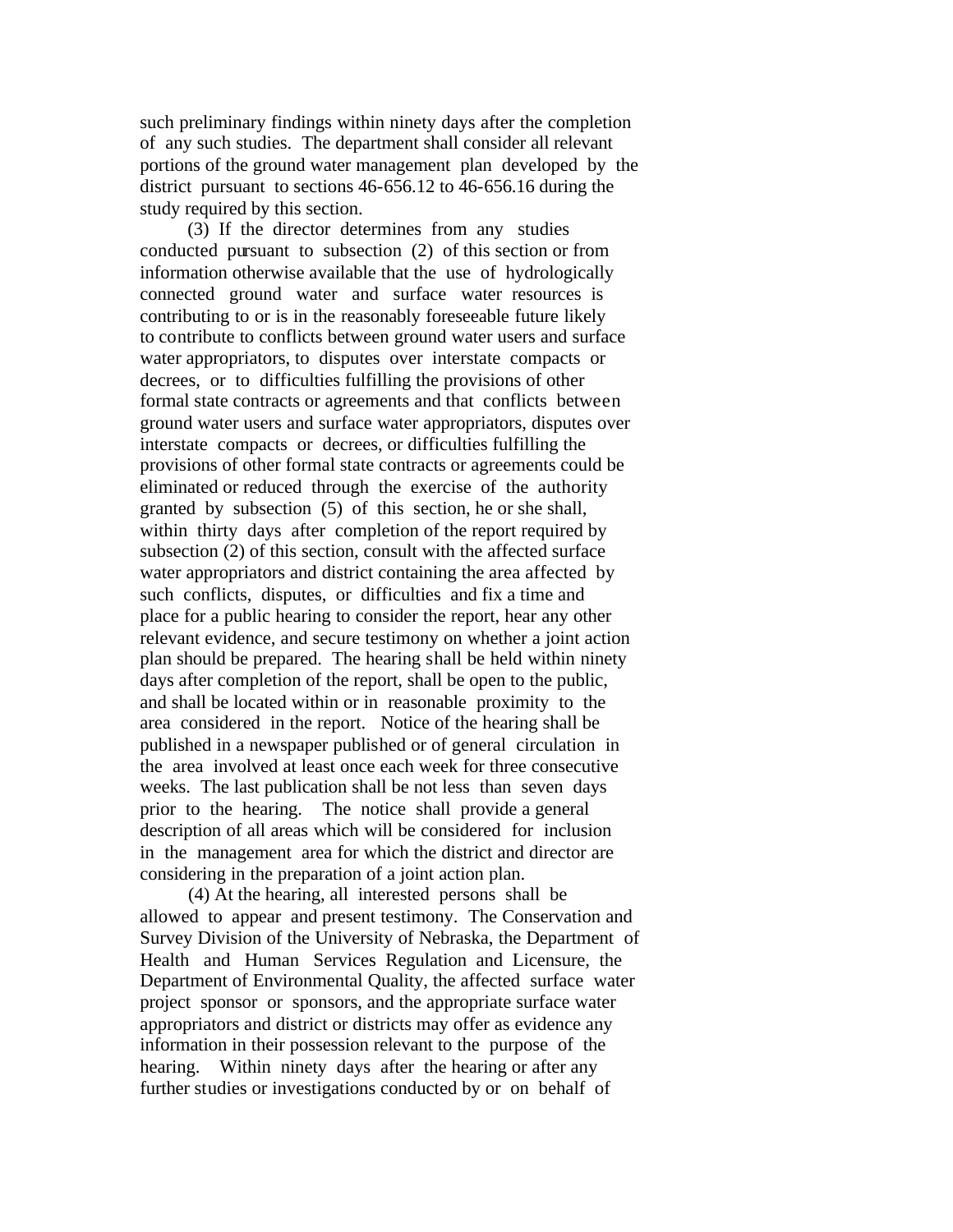the director as he or she deems necessary, the district shall determine by order whether to proceed with developing a joint action plan for integrated management.

 If the district determines that it should proceed and the district and the director determine that a joint action plan should be prepared, the district and the director shall develop a joint action plan to be utilized within the area in order to mitigate or eliminate conflicts between ground water users and surface water appropriators, disputes over interstate compacts or decrees, or difficulties fulfilling the provisions of other formal state contracts or agreements.

 (5) The district's portion of the joint action plan developed under this section shall include one or more of the controls authorized by section 46-656.25 and shall be completed within one year after the date of the district's resolution to proceed. The portion of the joint action plan developed by the Department of Natural Resources shall be completed within one year after the date of the district's resolution to proceed and shall include one or more of the following measures concerning the use of surface water:

 (a) Increased monitoring and enforcement of surface water diversion rates and amounts diverted annually;

 (b) The prohibition or limitation of additional surface water appropriations;

 (c) Requirements for surface water appropriators to apply or utilize reasonable conservation measures or best management practices consistent with the good husbandry and other requirements of section 46-231; or

 (d) Other reasonable restrictions on surface water use that are consistent with the intent of section 46-656.05 and the requirements of section 46-231.

 If the department determines that surface water appropriators should be required to apply or utilize reasonable conservation measures or best management practices, the department's portion of the joint action plan shall allow the affected surface water appropriators and surface water project sponsors a reasonable amount of time, not to exceed one hundred eighty days unless extended by the department, to identify the conservation measures or best management practices to be applied or utilized and a schedule for such application and utilization.

 (6) In developing their respective portions of the joint action plan authorized by subsection (5) of this section, the department and the district shall consider, but not be limited to considering, whether it reasonably appears that such action would mitigate or eliminate the condition which led to designation of the management area or the adoption of a joint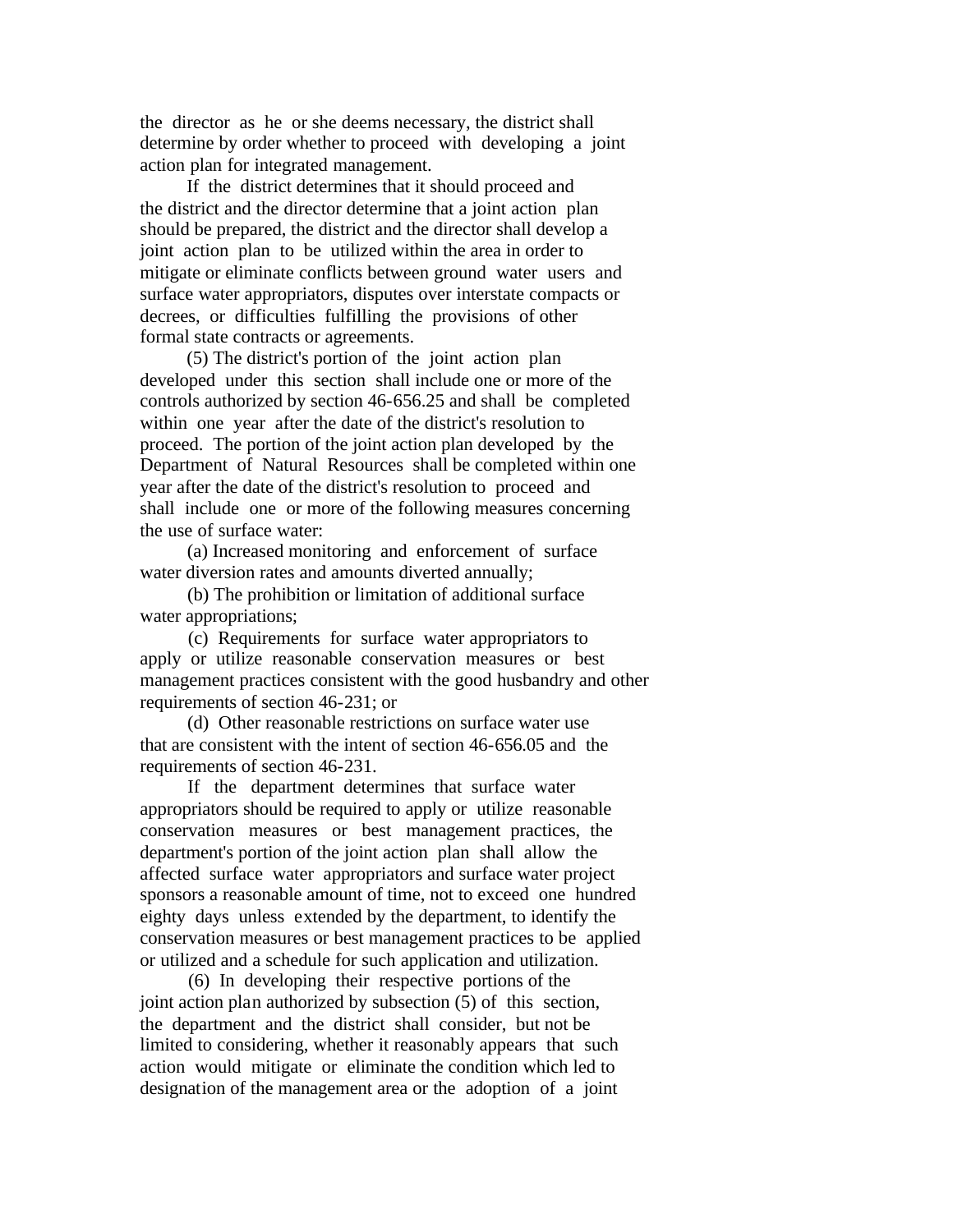action plan for the management area or will improve the administration of the management area.

 (7) The district shall also determine that designation of a management area and adoption of a joint action plan would be in the public interest.

 (8) Neither well registration dates nor appropriation dates shall be a factor in determining whether a management area shall be designated or a joint action plan prepared.

 (9) In determining whether designating a management area or adopting a joint action plan would be in the public interest, the district shall consider (a) the impacts of the existing or projected diminution or degradation of water resources on (i) surface water appropriators, (ii) ground water users, (iii) public health and safety, (iv) social, economic, and environmental values in the affected area or areas, and (v) compliance with state laws, rules, or regulations, including, but not limited to, constitutional and statutory preferences in the use of water and interstate compacts or decrees, and (b) whether designation and implementation of a management area or adoption and implementation of a joint action plan would prevent or alleviate the impact of such diminution or degradation of water resources.

 (10) Following completion of the district's and the director's portions of the joint action plan, the district, in order to establish a management area, shall fix a time and place for a public hearing to consider the joint action plan information and to hear any other relevant evidence. The hearing shall be held within sixty days after completion of the joint action plan and shall be located within or in reasonable proximity to the area proposed for designation as a management area.

 Notice of the hearing shall be published at the expense of the district in a newspaper published or of general circulation in the area involved at least once each week for three consecutive weeks. The last publication shall be not less than seven days prior to the hearing. The notice shall provide a general description of the contents of the joint action plan and of the area which will be considered for inclusion in the management area and shall provide the text of all controls proposed for adoption by the district and the department.

 All interested persons shall be allowed to appear and present testimony. The hearing shall include testimony of a representative of the department and shall include the results of any studies or investigations conducted by the district or the director.

(11) Within ninety days after the hearing the district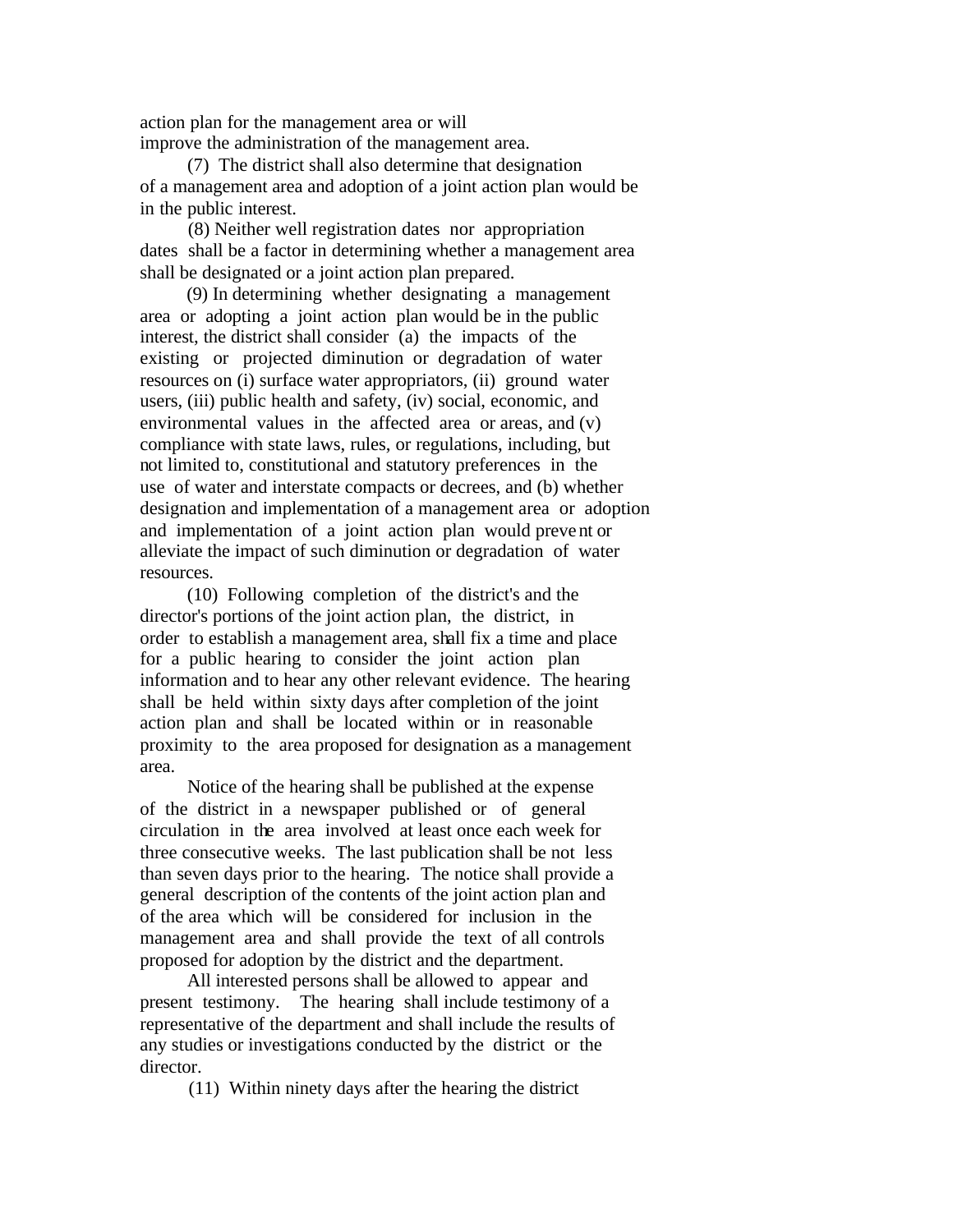shall determine by order whether a management area shall be designated.

 If the district determines that a management area shall be established, the district shall by order designate the area as a management area and shall adopt the joint action plan, to include one or more controls authorized by section 46-656.25 and subsection (5) of this section to be utilized within the area in order to mitigate or eliminate the conflicts, disputes, or difficulties described in subsection (9) of this section. Such an order shall include a geographic and stratigraphic definition of the area. The boundaries and controls shall take into account any considerations brought forth at the hearing and administrative factors directly affecting the ability of the district to implement and carry out local ground water management.

 The controls adopted shall not include controls substantially different from those set forth in the notice of the hearing. The area designated by the order shall not include any area not included in the notice of the hearing.

 (12) The district shall cause a copy of any order adopted pursuant to subsection (11) of this section to be published once each week for three consecutive weeks in a local newspaper published or of general circulation in the area involved. The last publication shall be not less than ten days prior to the effective date of the order. The order shall become effective on the date specified by the district but not later than ninety days after the date of establishment of the management area.

 (13) Modification of a district's portion of a joint action plan may be accomplished utilizing the procedure established for the initial adoption of the joint action plan. Modification of the boundaries of a district-designated management area for integrated management or dissolution of such an area shall be in accordance with the procedures established in sections 46-656.19 to 46-656.21. Hearings for such modifications or for dissolution may not be initiated more often than once a year. Modification of controls also may be accomplished using the procedure in such sections.

 (14) Each district in which a joint action plan for a management area has been adopted shall, in cooperation with the surface water appropriators, any surface water project sponsors, and the department, establish a program to monitor use of hydrologically connected ground water and surface water resources in the area which is contributing to or is in the reasonably foreseeable future likely to contribute to conflicts between ground water users and surface water appropriators, to disputes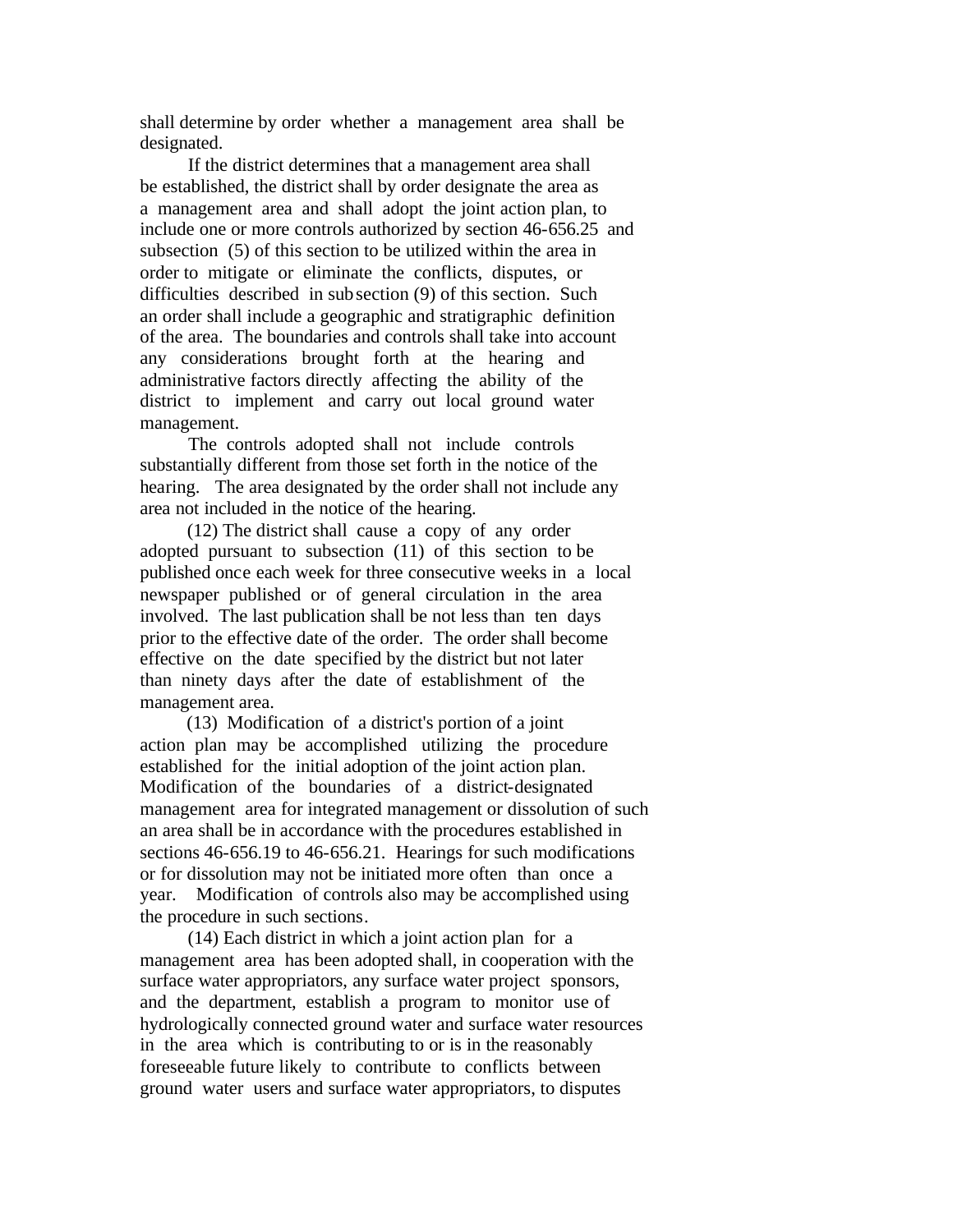over interstate compacts or decrees, or to difficulties fulfilling the provisions of other formal state contracts or agreements.

 (15) For the purpose of determining whether conflicts exist between ground water users and surface water appropriators, surface water appropriators under the Nebraska Ground Water Management and Protection Act does not include holders of instream flow appropriations under sections 46-2,107 to 46-2,119.

 (16)(a) If a district, in accordance with subsection (1) of this section, has initiated the process for the preparation of a joint action plan for the integrated management of hydrologically connected ground water and surface water, the district may adopt regulations to require a temporary suspension in the drilling of certain new wells in the district or portion of the district for which the preparation of the joint action plan is proposed. If such temporary suspension is imposed, it shall apply to all new wells in the geographic area involved except (i) test holes or dewatering wells with an intended use of ninety days or less, (ii) water wells designed and constructed to pump fifty gallons per minute or less, and (iii) water wells defined by the district to be replacement water wells. The regulations to impose such temporary suspension may be adopted only after a public hearing for which notice has been given as provided in section 46-656.19. Any such temporary suspension could be imposed initially for not to exceed three years, but could be extended thereafter on an annual basis for not to exceed two years if necessary to allow adoption and implementation of a management area and action plan in accordance with subsections (11) and (12) of this section.

 (b) Any such temporary suspension shall be immediately rescinded for the applicable portion or portions of the geographic area involved if any of the following events occur: (i) The director determines, in accordance with subsection (2) or (3) of this section that there is no reason to believe that the conditions described in such subsections exist and that therefor no hearing is required on a question of whether a joint action plan should be prepared; (ii) the district determines, pursuant to subsection  $(5)$ ,  $(6)$ ,  $(7)$ ,  $(8)$ , or  $(9)$  of this section that it should not proceed to develop a joint action plan; (iii) the district determines pursuant to subsection (11) of this section that a management area should not be adopted; or (iv) an order adopted by the district pursuant to subsection (11) of this section becomes effective and designates the area or areas involved as a management area and adopts a joint action plan which includes one or more controls authorized by section 46-656.25.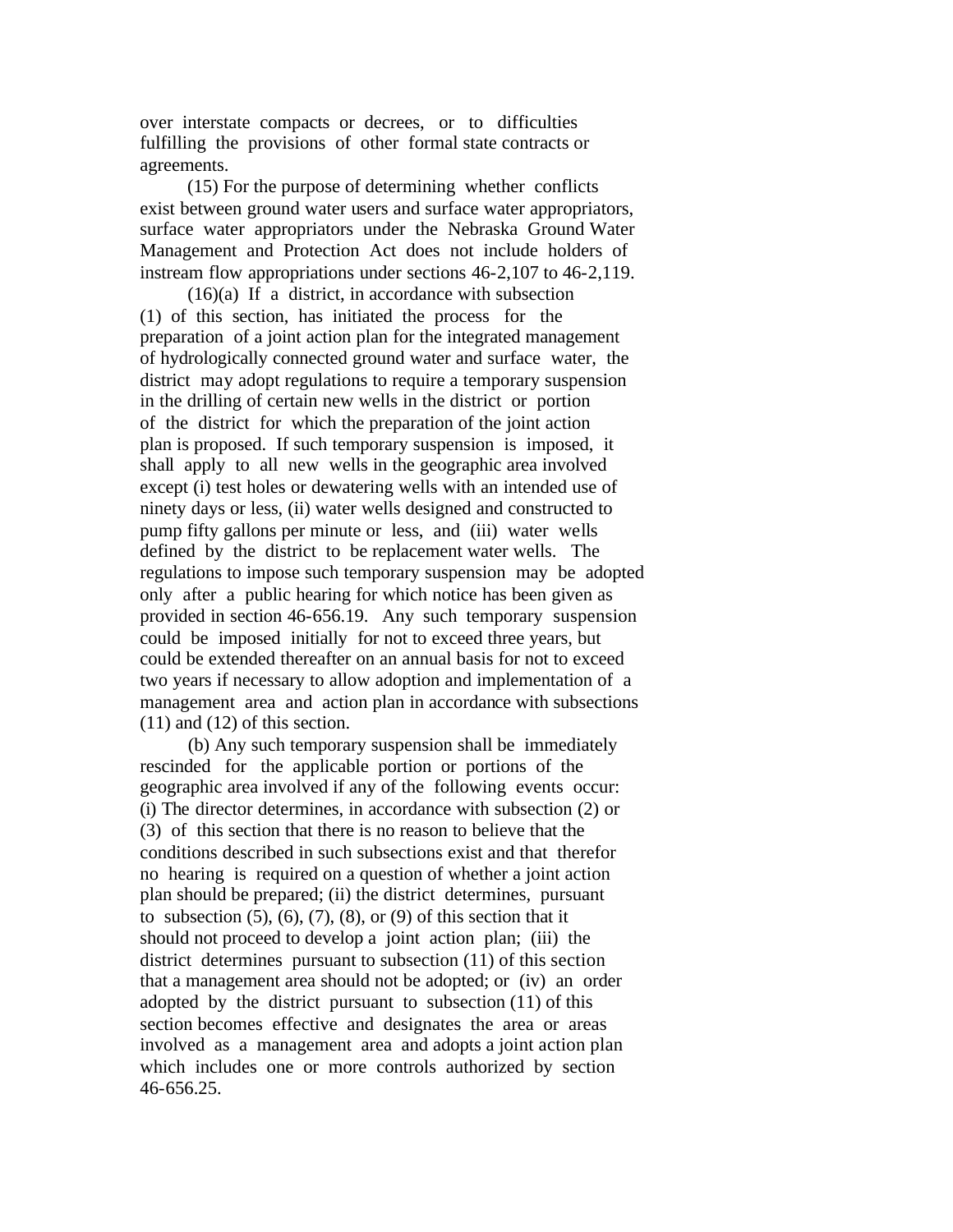(c) The district may grant a variance from the temporary suspension if it determines that construction of a new well is necessary to alleviate an emergency situation involving the provision of water for human consumption.

 This subsection does not authorize the Department of Natural Resources to temporarily suspend drilling of water wells. This subsection terminates on December 31, 2007.

### **Source:**

Laws 1996, LB 108, § 34; Laws 1997, LB 30, § 4; Laws 1997, LB 307, § 104; Laws 1997, LB 877, § 7; Laws 2000, LB 900, § 197; Laws 2002, LB 458, § 4. Effective date July 20, 2002.

## **46-656.29**

# **Construct water well in a management area; permit required; application; form; fee; contents; late permit application; fee.**

 (1) Any person who intends to construct a water well in a management area in this state on land which he or she owns or controls shall, before commencing construction, apply with the district in which the water well will be located for a permit on forms provided by the district, except that (a) no permit shall be required for test holes or dewatering wells with an intended use of ninety days or less, (b) no permit shall be required for a single water well designed and constructed to pump fifty gallons per minute or less, and (c) a district may provide by rule and regulation that a permit need not be obtained for water wells defined by the district to be replacement water wells. A district may require a permit for a water well designed and constructed to pump fifty gallons per minute or less if such water well is commingled, combined, clustered, or joined with any other water well or wells or other water source, other than a water source used to water range livestock. Such wells shall be considered one water well and the combined capacity shall be used as the rated capacity. A district may by rule and regulation require that a permit be obtained for each water well or for one or more categories of water wells designed and constructed to pump fifty gallons per minute or less, other than a water source required for human needs as it relates to health, fire control, and sanitation or used to water range livestock, in ground water management areas in which regulations have been imposed to control declining ground water levels. Forms shall be made available at each district in which a management area is located, in whole or in part, and at such other places as may be deemed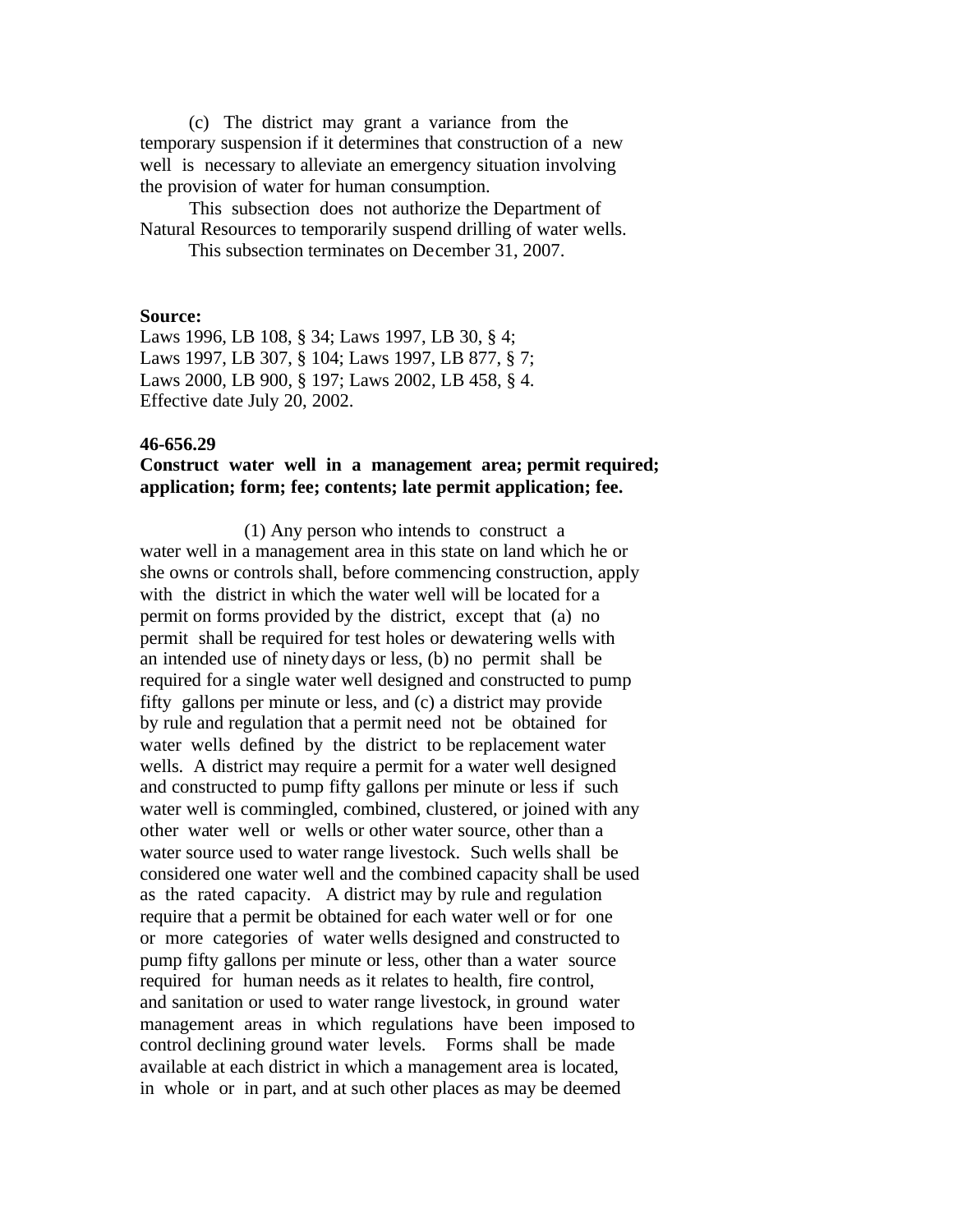appropriate. The district shall review such application and issue or deny the permit within thirty days after the application is filed.

 (2) A person shall apply for a permit under this section before he or she modifies a water well for which a permit was not required under subsection (1) of this section into one for which a permit would otherwise be required under such subsection.

 (3) The application shall be accompanied by a seventeen-dollar-and-fifty-cent filing fee payable to the district and shall contain (a) the name and post office address of the applicant or applicants, (b) the nature of the proposed use, (c) the intended location of the proposed water well or other means of obtaining ground water, (d) the intended size, type, and description of the proposed water well and the estimated depth, if known, (e) the estimated capacity in gallons per minute, (f) the acreage and location by legal description of the land involved if the water is to be used for irrigation,  $(g)$ a description of the proposed use if other than for irrigation purposes, (h) the registration number of the water well being replaced if applicable, and (i) such other information as the district requires.

 (4) Any person who has failed or in the future fails to obtain a permit required by subsection (1) or (2) of this section shall make application for a late permit on forms provided by the district.

 (5) The application for a late permit shall be accompanied by a two-hundred-fifty-dollar fee payable to the district and shall contain the same information required in subsection (3) of this section.

#### **Source:**

Laws 1975, LB 577, § 4; Laws 1980, LB 643, § 10; Laws 1981, LB 325, § 2; Laws 1982, LB 375, § 16; Laws 1983, LB 23, § 3; Laws 1984, LB 1071, § 3; Laws 1986, LB 894, § 23; Laws 1993, LB 131, § 25; Laws 1994, LB 981, § 8; Laws 1995, LB 145, § 2; R.S.Supp.,1994, § 46-659; Laws 1996, LB 108, § 35; Laws 1998, LB 1161, § 13; Laws 1999, LB 870, § 1.

#### **46-656.30**

### **Permit; when denied; corrections allowed; fees nonrefundable.**

 An application for a permit or late permit for a water well in a management area shall be denied only if the district in which the water well is to be located finds (1) that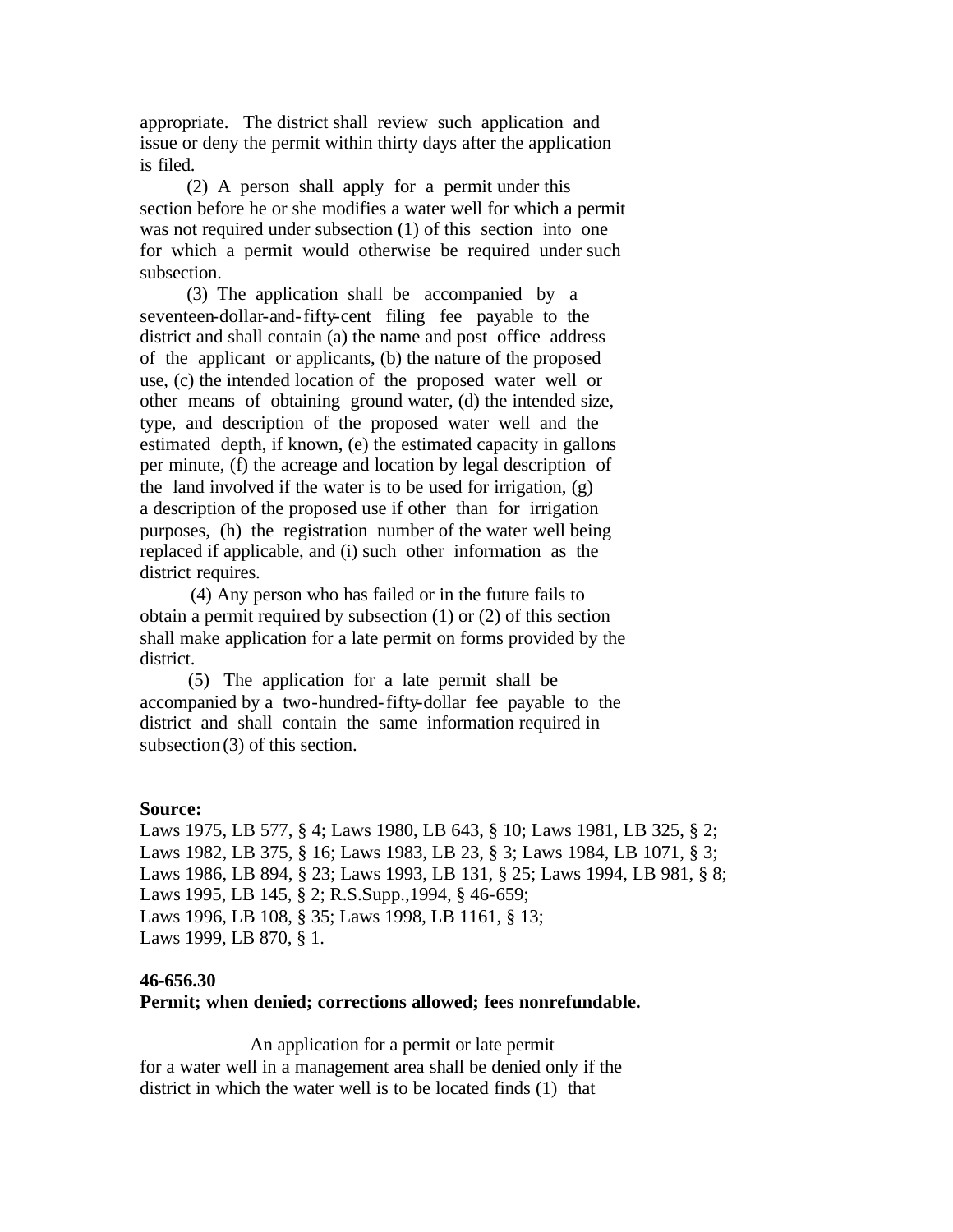the location or operation of the proposed water well or other work would conflict with any regulations or controls adopted by the district, (2) that the proposed use would not be a beneficial use of water for domestic, agricultural, manufacturing, or industrial purposes, or (3) in the case of a late permit only, that the applicant did not act in good faith in failing to obtain a timely permit.

 If the district finds that the application is incomplete or defective, it shall return the application for correction. If the correction is not made within sixty days, the application shall be canceled. All permits shall be issued with or without conditions attached or denied not later than thirty days after receipt by the district of a complete and properly prepared application.

 A permit issued shall specify all regulations and controls adopted by a district relevant to the construction or utilization of the proposed water well. No refund of any application fees shall be made regardless of whether the permit is issued, canceled, or denied. The district shall transmit one copy of each permit issued to the Director of Natural Resources.

#### **Source:**

Laws 1975, LB 577, § 5; Laws 1980, LB 643, § 11; Laws 1982, LB 375, § 17; Laws 1983, LB 23, § 4; Laws 1984, LB 1071, § 4; Laws 1993, LB 131, § 26; R.S.1943, (1993), § 46-660; Laws 1996, LB 108, § 36; Laws 2000, LB 900, § 198.

### **46-656.31**

# **Issuance of permit; no right to violate rules, regulations, or controls.**

 The issuance by the district of a permit pursuant to section 46-656.30 or registration of a water well by the Director of Natural Resources pursuant to section 46-602 shall not vest in any person the right to violate any district rule, regulation, or control in effect on the date of issuance of the permit or the registration of the water well or to violate any rule, regulation, or control properly adopted after such date.

### **Source:**

Laws 1975, LB 577, § 6; Laws 1983, LB 23, § 5; Laws 1984, LB 1071, § 5; Laws 1993, LB 131, § 27;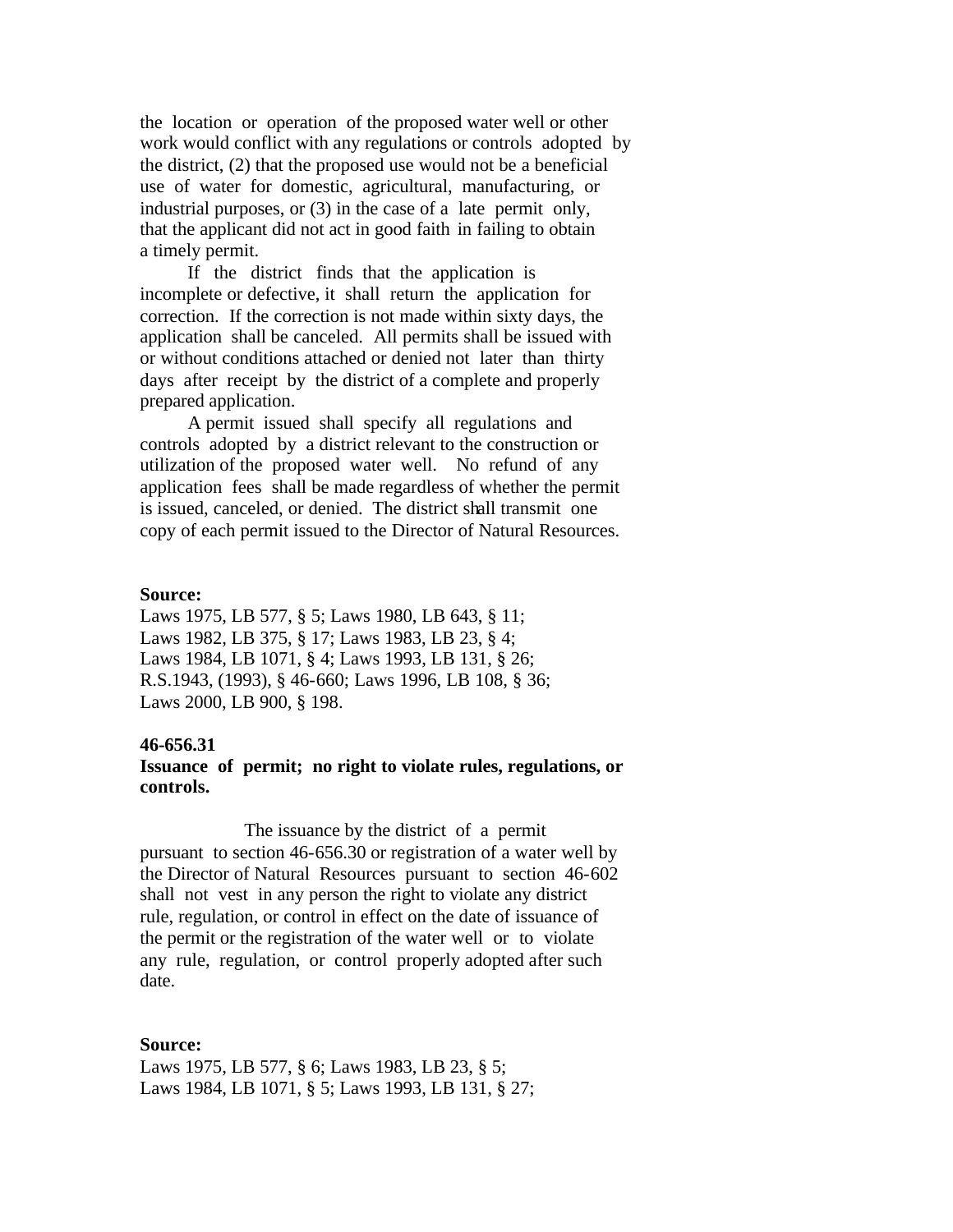R.S.1943, (1993), § 46-661; Laws 1996, LB 108, § 37; Laws 2000, LB 900, § 199.

# **46-656.32**

# **Issuance of permit; commence construction and complete water well within one year; failure; effect.**

 When any permit is approved pursuant to section 46-656.30, the applicant shall commence construction as soon as possible after the date of approval and shall complete the construction and equip the water well prior to the date specified in the conditions of approval, which date shall be not more than one year after the date of approval, unless it is clearly demonstrated in the application that one year is an insufficient period of time for such construction. If the applicant fails to complete the project under the terms of the permit, the district may withdraw the permit.

### **Source:**

Laws 1975, LB 577, § 7; Laws 1983, LB 23, § 6; Laws 1993, LB 131, § 28; R.S.1943, (1993), § 46-662; Laws 1996, LB 108, § 38.

# **46-656.33**

# **Director of Natural Resources; rules and regulations; Ground Water Management Fund; created; use; investment.**

 All fees paid to the Director of Natural Resources in accordance with the terms of the Nebraska Ground Water Management and Protection Act shall be paid into the Ground Water Management Fund which is hereby created and which shall be administered by the director. Any money credited to the fund may be utilized by the director for payments of expenses incurred in the administration of the act. Any money in the fund available for investment shall be invested by the state investment officer pursuant to the Nebraska Capital Expansion Act and the Nebraska State Funds Investment Act.

## **Source:**

Laws 1975, LB 577, § 15; Laws 1984, LB 1071, § 12; Laws 1995, LB 7, § 42; R.S.Supp.,1995, § 46-670; Laws 1996, LB 108, § 39; Laws 2000, LB 900, § 200.

**46-656.34 Repealed. Laws 1996, LB 1114, s. 75.**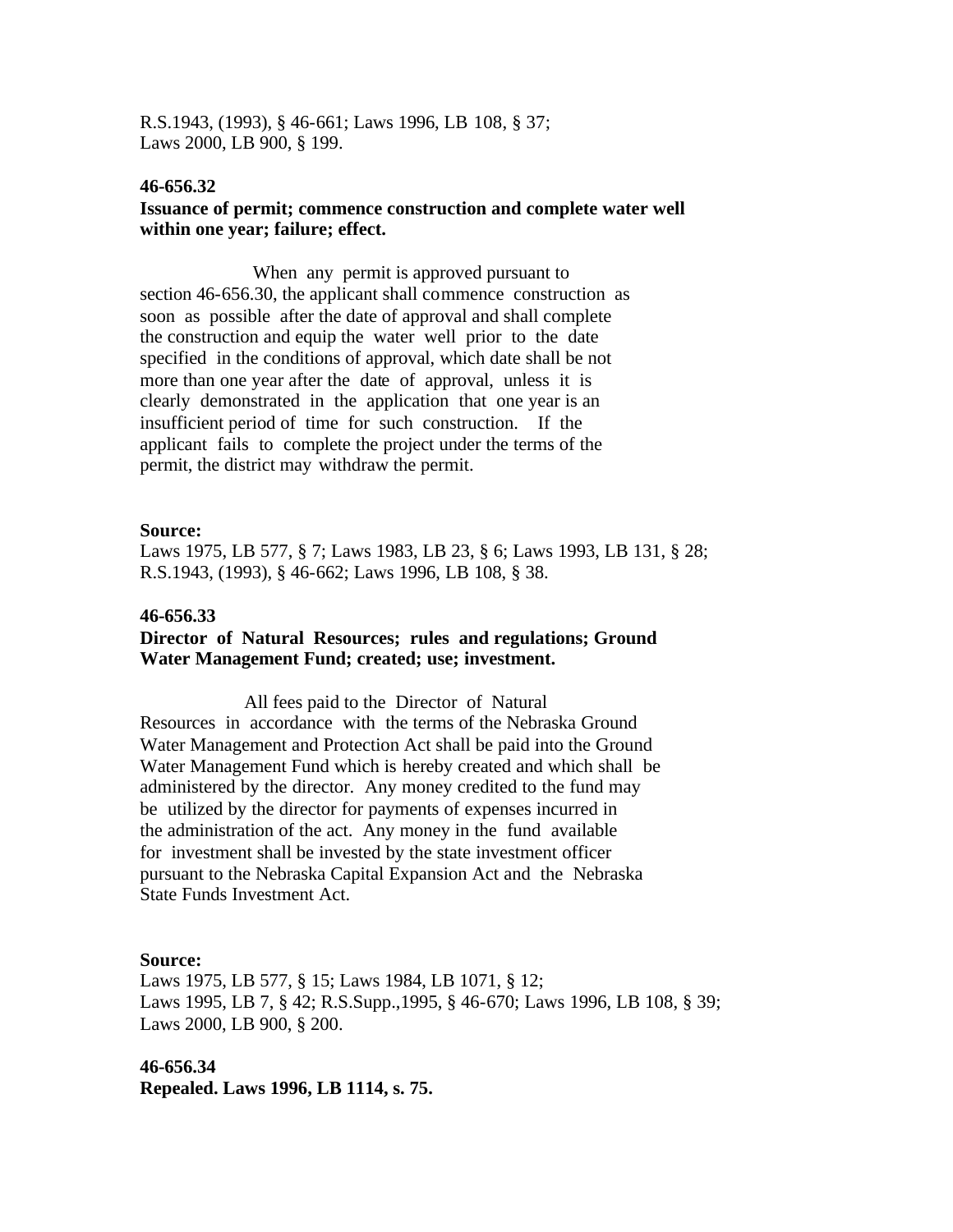# **46-656.35 Management area; reports required.**

 Each state agency and political subdivision shall promptly report to the Department of Environmental Quality any information which indicates that contamination is occurring.

## **Source:**

Laws 1986, LB 894, § 2; Laws 1993, LB 3, § 15; R.S.1943, (1993), § 46-674.03; Laws 1996, LB 108, § 41.

### **46-656.36**

# **Management area; Department of Environmental Quality; conduct study; when; report.**

 If, as a result of information provided pursuant to section 46-656.35 or studies conducted by or otherwise available to the Department of Environmental Quality and following preliminary investigation, the Director of Environmental Quality makes a preliminary determination (1) that there is reason to believe that contamination of ground water is occurring or likely to occur in an area of the state in the reasonably foreseeable future and (2) that the natural resources district or districts in which the area is located have not designated a management area or have not implemented adequate controls to prevent such contamination from occurring, the department shall, in cooperation with any appropriate state agency and district, conduct a study to determine the source or sources of the contamination and the area affected by such contamination and shall issue a written report within one year of the initiation of the study. During the study, the department shall consider the relevant water quality portions of the management plan developed by each district pursuant to sections 46-656.12 to 46-656.16, whether the district has designated a management area encompassing the area studied, and whether the district has adopted any controls for the area.

## **Source:**

Laws 1986, LB 894, § 3; Laws 1993, LB 3, § 16; R.S.1943, (1993), § 46-674.04; Laws 1996, LB 108, § 42.

#### **46-656.37**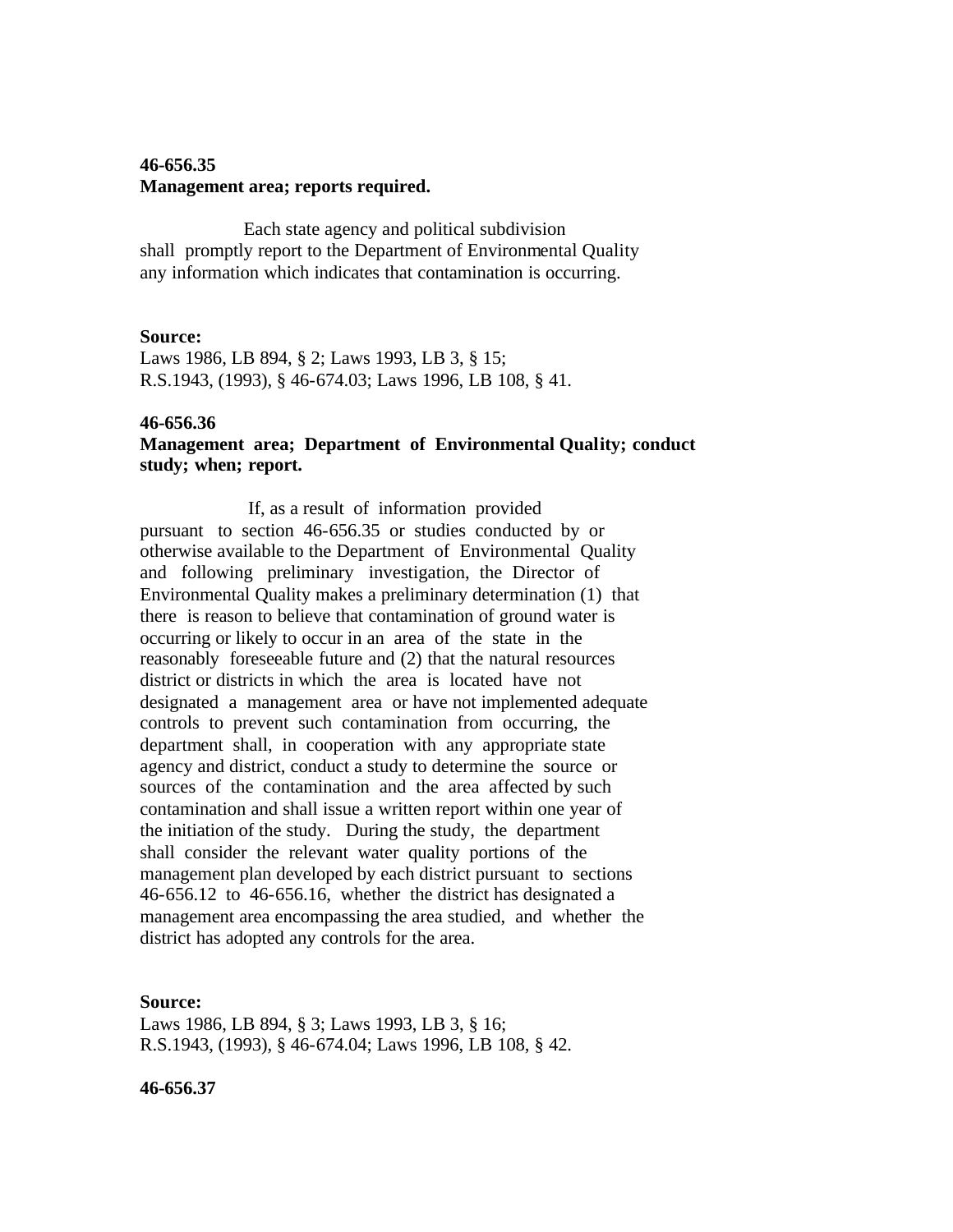# **Management area; contamination; point source; Director of Environmental Quality; duties.**

 If the Director of Environmental Quality determines from the study conducted pursuant to section 46-656.36 that one or more sources of contamination are point sources, he or she shall expeditiously use the procedures authorized in the Environmental Protection Act to stabilize or reduce the level and prevent the increase or spread of such contamination.

## **Source:**

Laws 1986, LB 894, § 4; Laws 1993, LB 3, § 17; R.S.1943, (1993), § 46-674.05; Laws 1996, LB 108, § 43.

### **46-656.38**

# **Management area; contamination; not point source; Director of Environmental Quality; duties; hearing; notice.**

 If the Director of Environmental Quality determines from the study conducted pursuant to section 46-656.36 that one or more sources of contamination are not point sources and if a management area, a purpose of which is protection of water quality, has been established which includes the affected area, the Director of Environmental Quality shall consider whether to require the district which established the management area to adopt an action plan as provided in sections 46-656.39 to 46-656.43.

 If the Director of Environmental Quality determines that one or more of the sources are not point sources and if such a management area has not been established or does not include all the affected area, he or she shall, within thirty days after completion of the report required by section 46-656.36, consult with the district within whose boundaries the area affected by such contamination is located and fix a time and place for a public hearing to consider the report, hear any other evidence, and secure testimony on whether a management area should be designated or whether an existing area should be modified. The hearing shall be held within one hundred twenty days after completion of the report, shall be open to the public, and shall be located within or in reasonable proximity to the area considered in the report. Notice of the hearing shall be published in a newspaper published or of general circulation in the area involved at least once each week for three consecutive weeks, the last publication to be not less than seven days prior to the hearing. The notice shall provide a general description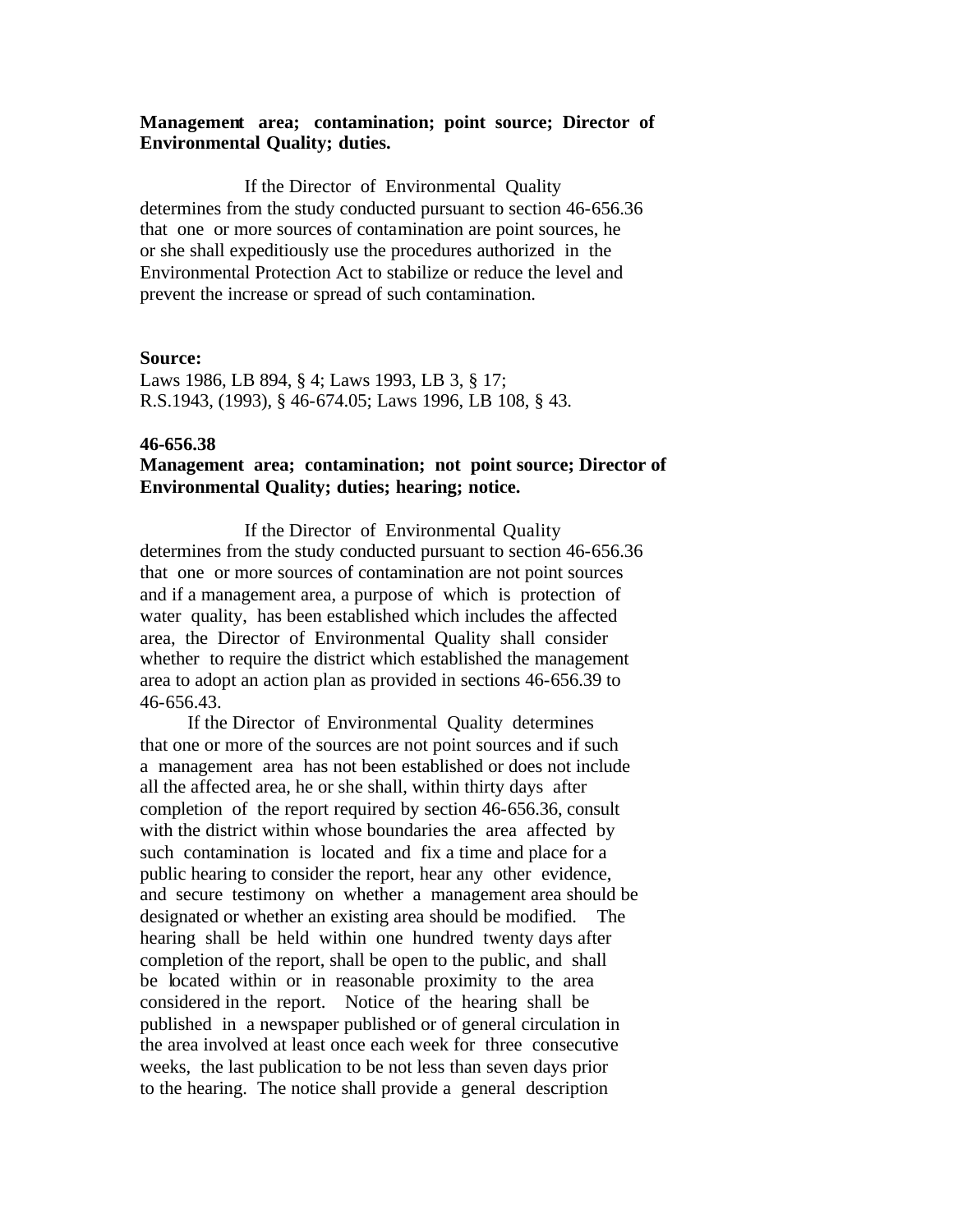of all areas which will be considered for inclusion in the management area.

 At the hearing, all interested persons shall be allowed to appear and present testimony. The Conservation and Survey Division of the University of Nebraska, the Department of Health and Human Services Regulation and Licensure, the Department of Natural Resources, and the appropriate district may offer as evidence any information in their possession which they deem relevant to the purpose of the hearing. After the hearing and after any studies or investigations conducted by or on behalf of the Director of Environmental Quality as he or she deems necessary, the director shall determine whether a management area shall be designated.

### **Source:**

Laws 1986, LB 894, § 5; Laws 1991, LB 51, § 9; Laws 1993, LB 3, § 18; R.S.1943, (1993), § 46-674.06; Laws 1996, LB 108, § 44; Laws 1996, LB 1044, § 260; Laws 2000, LB 900, § 201.

## **46-656.39**

# **Management area; designation or modification of boundaries; adoption of action plan; considerations; procedures; order.**

 (1) When determining whether to designate or modify the boundaries of a management area or to require a district which has established a management area, a purpose of which is protection of water quality, to adopt an action plan for the affected area, the Director of Environmental Quality shall consider:

 (a) Whether contamination of ground water has occurred or is likely to occur in the reasonably foreseeable future;

 (b) Whether ground water users, including, but not limited to, domestic, municipal, industrial, and agricultural users, are experiencing or will experience within the foreseeable future substantial economic hardships as a direct result of current or reasonably anticipated activities which cause or contribute to contamination of ground water;

 (c) Whether methods are available to stabilize or reduce the level of contamination;

 (d) Whether, if a management area has been established which includes the affected area, the controls adopted by the district pursuant to section 46-656.25 as administered and enforced by the district are sufficient to address the ground water quality issues in the management area; and

(e) Administrative factors directly affecting the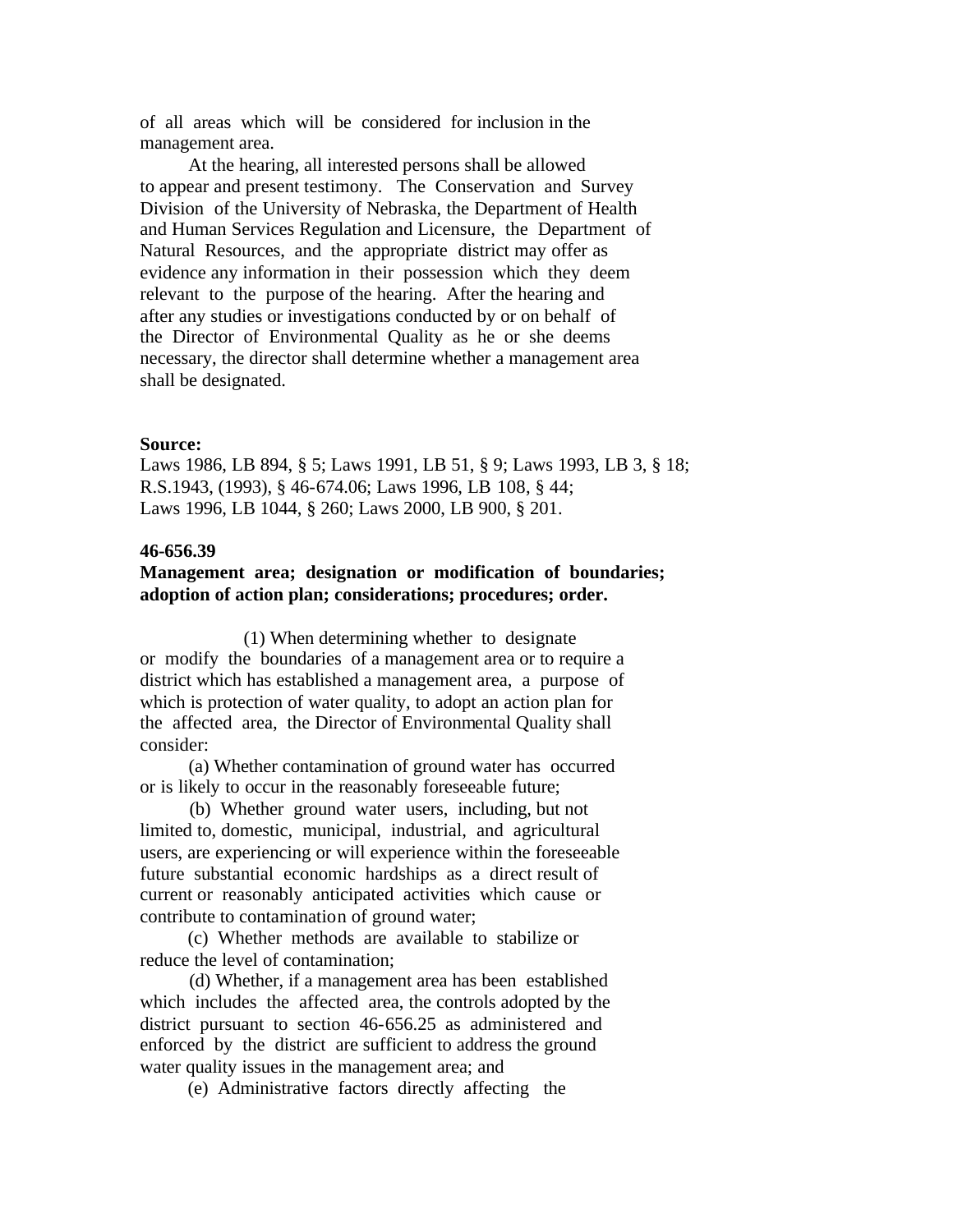ability to implement and carry out regulatory activities.

 (2) If the Director of Environmental Quality determines that no such area should be established, he or she shall issue an order declaring that no management area shall be designated.

 (3) If the Director of Environmental Quality determines that a management area shall be established, that the boundaries of an existing management area shall be modified, or that the district shall be required to adopt an action plan, he or she shall consult with relevant state agencies and with the district or districts affected and determine the boundaries of the area, taking into account the effect on political subdivisions and the socioeconomic and administrative factors directly affecting the ability to implement and carry out local ground water management, control, and protection. The report by the Director of Environmental Quality shall include the specific reasons for the creation of the management area or the requirement of such an action plan and a full disclosure of the possible causes.

 (4) When the boundaries of an area have been determined or modified, the Director of Environmental Quality shall issue an order designating the area as a management area, specifying the modified boundaries of the management area, or requiring such an action plan. Such an order shall include a geographic and stratigraphic definition of the area.

#### **Source:**

Laws 1986, LB 894, § 6; Laws 1991, LB 51, § 10; Laws 1993, LB 3, § 19; R.S.1943, (1993), § 46-674.07; Laws 1996, LB 108, § 45.

### **46-656.40**

# **Management area; action plan; preparation by district; when; hearing; notice; publication.**

 (1) Within one hundred eighty days after the designation of a management area or the requiring of an action plan for a management area, a purpose of which is protection of water quality, the district or districts within whose boundaries the area is located shall prepare an action plan designed to stabilize or reduce the level and prevent the increase or spread of ground water contamination. Whenever a management area or the affected area of such a management area encompasses portions of two or more districts, the responsibilities and authorities delegated in this section shall be exercised jointly and uniformly by agreement of the respective boards of all districts so affected.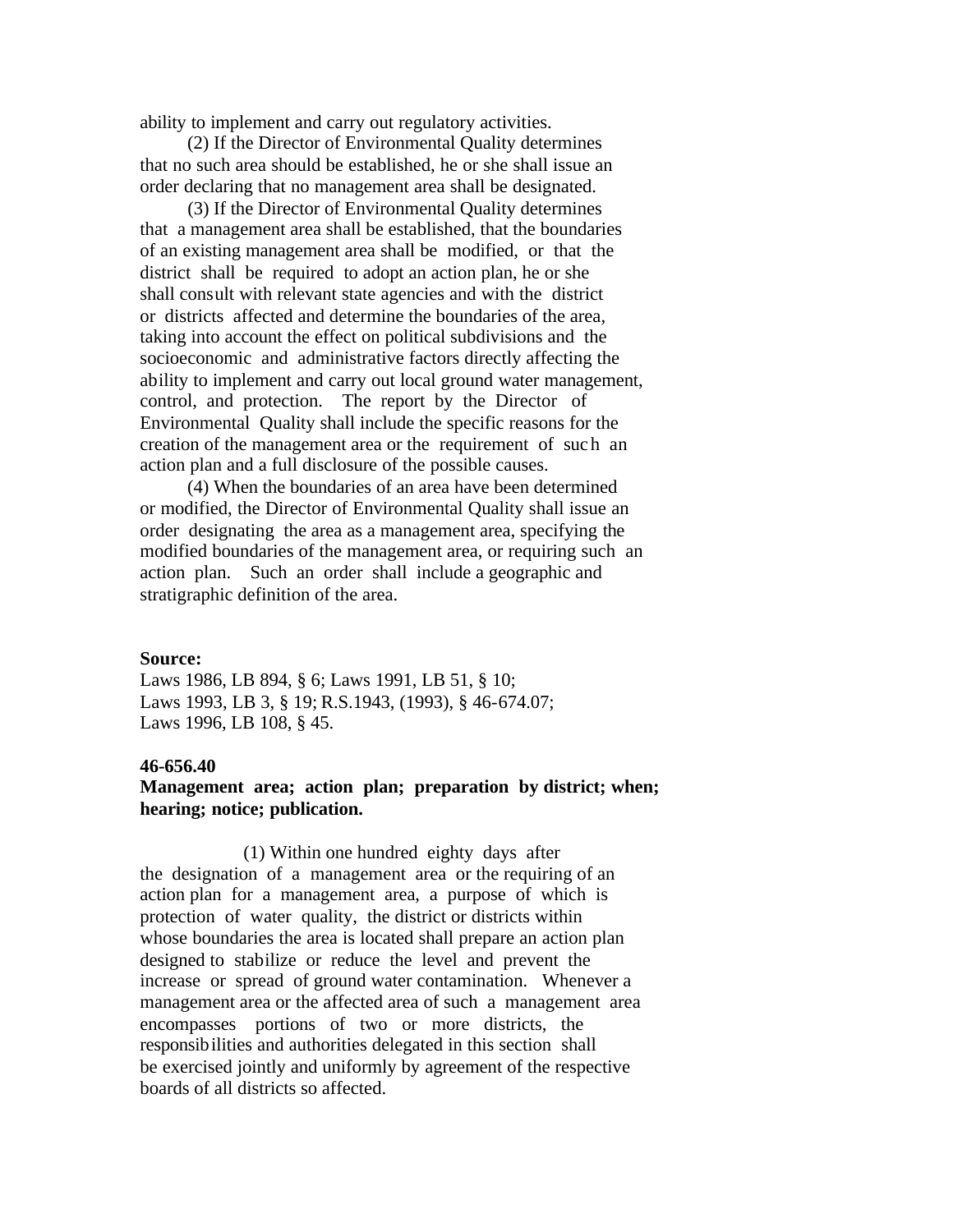(2) Within thirty days after an action plan has been prepared, a public hearing on such plan shall be held by the district in reasonable proximity to the area to be affected. Notice of the hearing shall be published in a newspaper published or of general circulation in the area involved at least once each week for three consecutive weeks, the last publication to be not less than seven days prior to the hearing. The notice shall provide a general description of all areas to be affected by the proposed action plan and shall provide the text of all controls proposed for adoption by the district.

 (3) Within thirty days after the hearing, the district shall adopt and submit an action plan to the Department of Environmental Quality.

#### **Source:**

Laws 1986, LB 894, § 7; Laws 1991, LB 51, § 11; R.S.1943, (1993), § 46-674.08; Laws 1996, LB 108, § 46; Laws 2000, LB 900, § 202.

# **46-656.41**

### **Management area; action plan; contents.**

 An action plan filed by a district pursuant to section 46-656.40 shall include the specifics of an educational program to be instituted by the district to inform persons of methods available to stabilize or reduce the level or prevent the increase or spread of ground water contamination. The action plan shall include one or more of the controls authorized by section 46-656.25.

#### **Source:**

Laws 1986, LB 894, § 8; Laws 1991, LB 51, § 12; R.S.1943, (1993), § 46-674.09; Laws 1996, LB 108, § 47.

# **46-656.42**

# **Management area; adoption or amendment of action plan; considerations; procedures.**

 (1) In adopting or amending an action plan authorized by subsection (2) of this section, the district's considerations shall include, but not be limited to, whether it reasonably appears that such action will mitigate or eliminate the condition which led to designation of the management area or the requirement of an action plan for a management area or will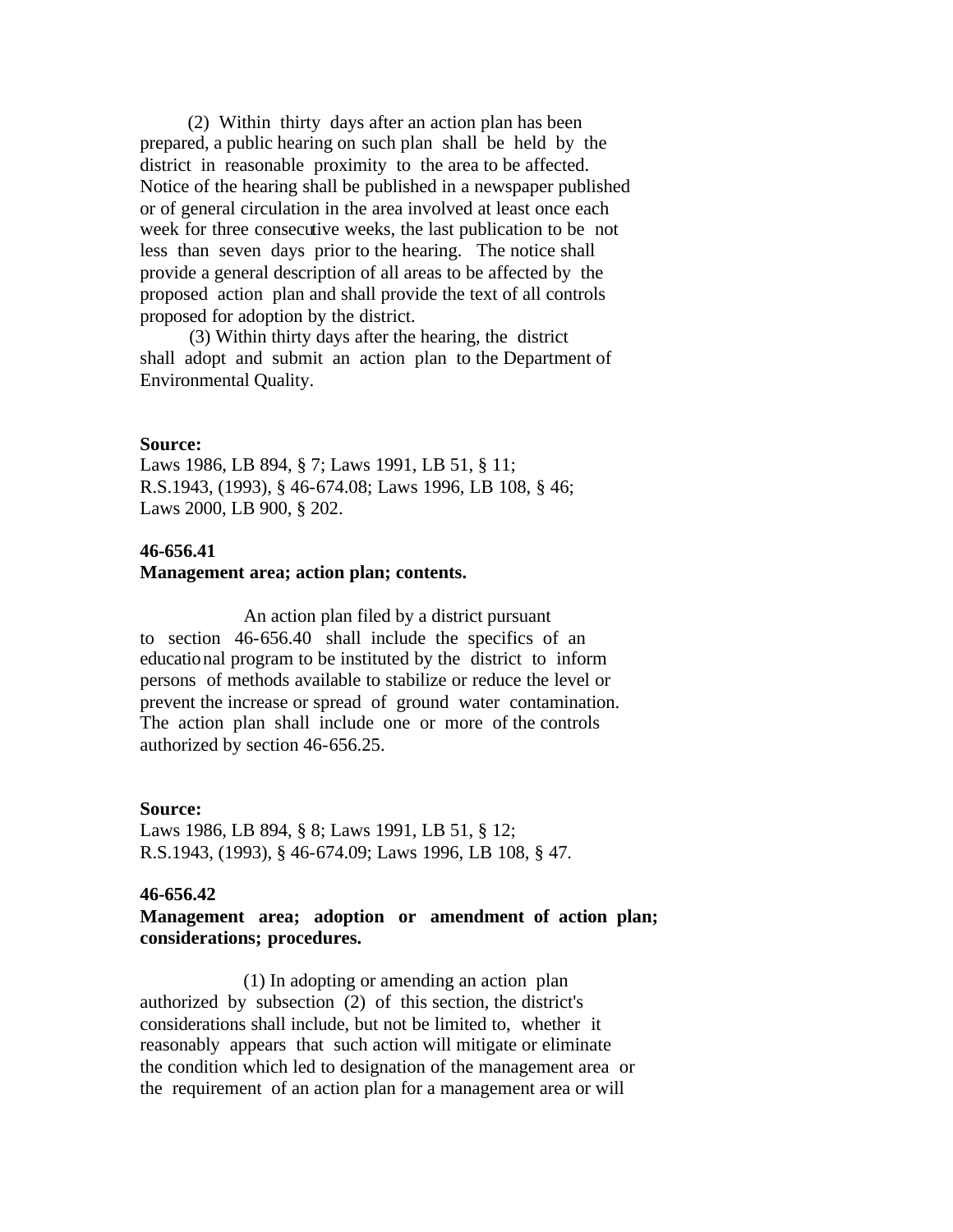improve the administration of the area.

 (2) The Director of Environmental Quality shall approve or deny the adoption or amendment of an action plan within one hundred twenty days after the date the plan is submitted by the district. He or she may hold a public hearing to consider testimony regarding the action plan prior to the issuance of an order approving or disapproving the adoption or amendment. In approving the adoption or amendment of the plan in such an area, considerations shall include, but not be limited to, those enumerated in subsection (1) of this section.

 (3) If the director denies approval of an action plan by the district, the order shall list the reason the action plan was not approved. A district may submit a revised action plan within sixty days after denial of its original action plan to the director for approval subject to section 46-656.45.

### **Source:**

Laws 1986, LB 894, § 9; Laws 1991, LB 51, § 13; Laws 1993, LB 3, § 20; R.S.1943, (1993), § 46-674.10; Laws 1996, LB 108, § 48.

### **46-656.43**

## **Management area; district publish control adopted.**

 Following approval of the action plan by the Director of Environmental Quality, the district shall cause a copy of each control adopted pursuant to section 46-656.42 to be published once each week for three consecutive weeks in a newspaper published or of general circulation in the area involved, the last publication of which shall be not less than seven days prior to the date when such control becomes effective.

#### **Source:**

Laws 1986, LB 894, § 10; Laws 1993, LB 3, § 21; R.S.1943, (1993), § 46-674.11; Laws 1996, LB 108, § 49.

## **46-656.44**

## **Management area; district; duties.**

 Each district in which a management area has been designated or an action plan for a management area has been required pursuant to section 46-656.39 shall, in cooperation with the Department of Environmental Quality, establish a program to monitor the quality of the ground water in the area and shall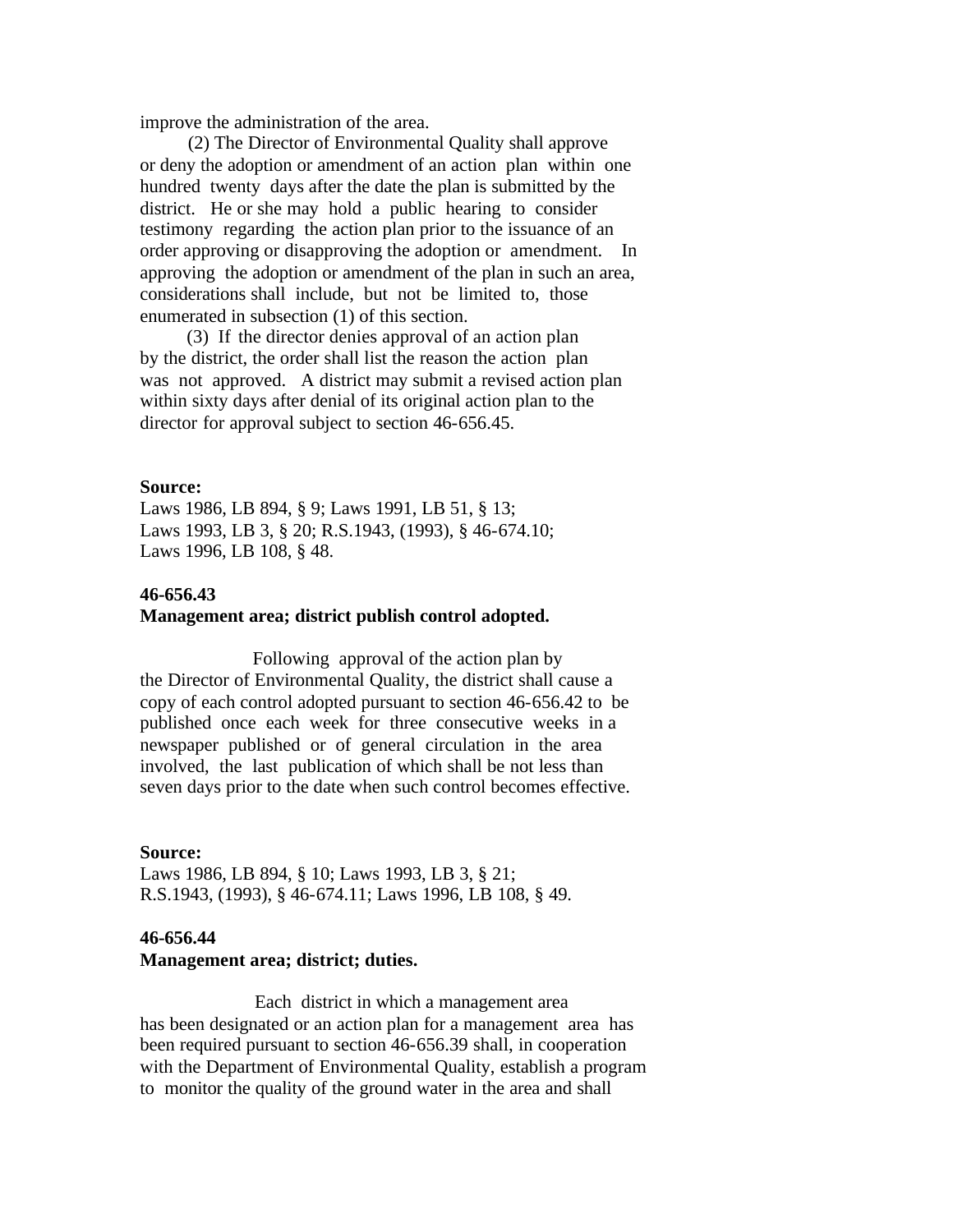if appropriate provide each landowner or operator of an irrigation system with current information available with respect to fertilizer and chemical usage for the specific soil types present and cropping patterns used.

### **Source:**

Laws 1986, LB 894, § 17; Laws 1991, LB 51, § 16; Laws 1993, LB 3, § 27; R.S.1943, (1993), § 46-674.18; Laws 1996, LB 108, § 50.

### **46-656.45**

# **Management area; director specify controls; when; powers and duties; hearing.**

 (1) The power to specify controls authorized by section 46-656.25 shall vest in the Director of Environmental Quality if (a) at the end of one hundred eighty days following the designation of a management area or the requiring of an action plan for a management area pursuant to section 46-656.39, a district encompassed in whole or in part by the management area has not completed and adopted an action plan, (b) a district does not submit a revised action plan within sixty days after denial of its original action plan, or (c) the district submits a revised action plan which is not approved by the director.

 (2) If the power to specify controls in such a management area is vested in the Director of Environmental Quality, he or she shall within ninety days adopt and promulgate by rule and regulation such measures as he or she deems necessary for carrying out the intent of the Nebraska Ground Water Management and Protection Act. He or she shall conduct one or more public hearings prior to the adoption of controls. Notice of any such additional hearings shall be given in the manner provided in section 46-656.40. The enforcement of controls adopted pursuant to this section shall be the responsibility of the Department of Environmental Quality.

## **Source:**

Laws 1986, LB 894, § 11; Laws 1991, LB 51, § 14; Laws 1993, LB 3, § 22; R.S.1943, (1993), § 46-674.12; Laws 1996, LB 108, § 51.

#### **46-656.46**

**Management area; controls; duration; amendment of plan.**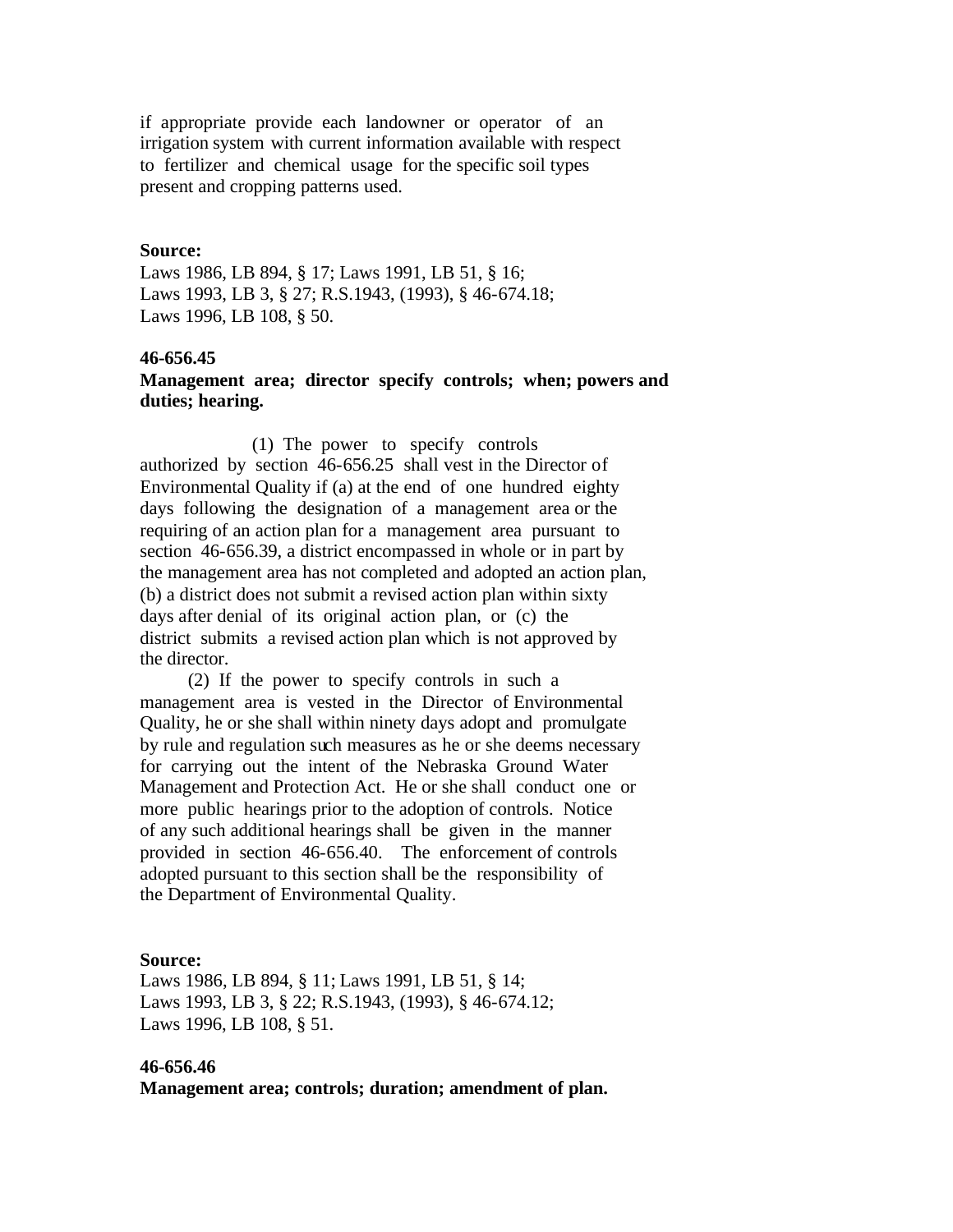The controls in the action plan approved by the Director of Environmental Quality pursuant to section 46-656.42 shall be exercised by the district for the period of time necessary to stabilize or reduce the level of contamination and prevent the increase or spread of ground water contamination. An action plan may be amended by the same method utilized in the adoption of the action plan.

## **Source:**

Laws 1986, LB 894, § 12; Laws 1993, LB 3, § 23; R.S.1943, (1993), § 46-674.13; Laws 1996, LB 108, § 52.

### **46-656.47**

# **Management area; removal of designation or requirement of action plan; modification of boundaries; when.**

 A district may petition the Director of Environmental Quality to remove the director's designation of the area as a management area or the requirement of an action plan for a management area or to modify the boundaries of a management area designated pursuant to section 46-656.39. If the director determines that the level of contamination in a management area has stabilized at or been reduced to a level which is not detrimental to beneficial uses of ground water, he or she may remove the designation or action plan requirement or modify the boundaries of the management area.

## **Source:**

Laws 1986, LB 894, § 13; Laws 1991, LB 51, § 15; Laws 1993, LB 3, § 24; R.S.1943, (1993), § 46-674.14; Laws 1996, LB 108, § 53.

# **46-656.48**

# **Management area; Environmental Quality Council; adopt rules and regulations.**

 The Environmental Quality Council shall adopt and promulgate, in accordance with the Administrative Procedure Act, such rules and regulations as are necessary to the discharge of duties under sections 46-656.35 to 46-656.47.

**Source:**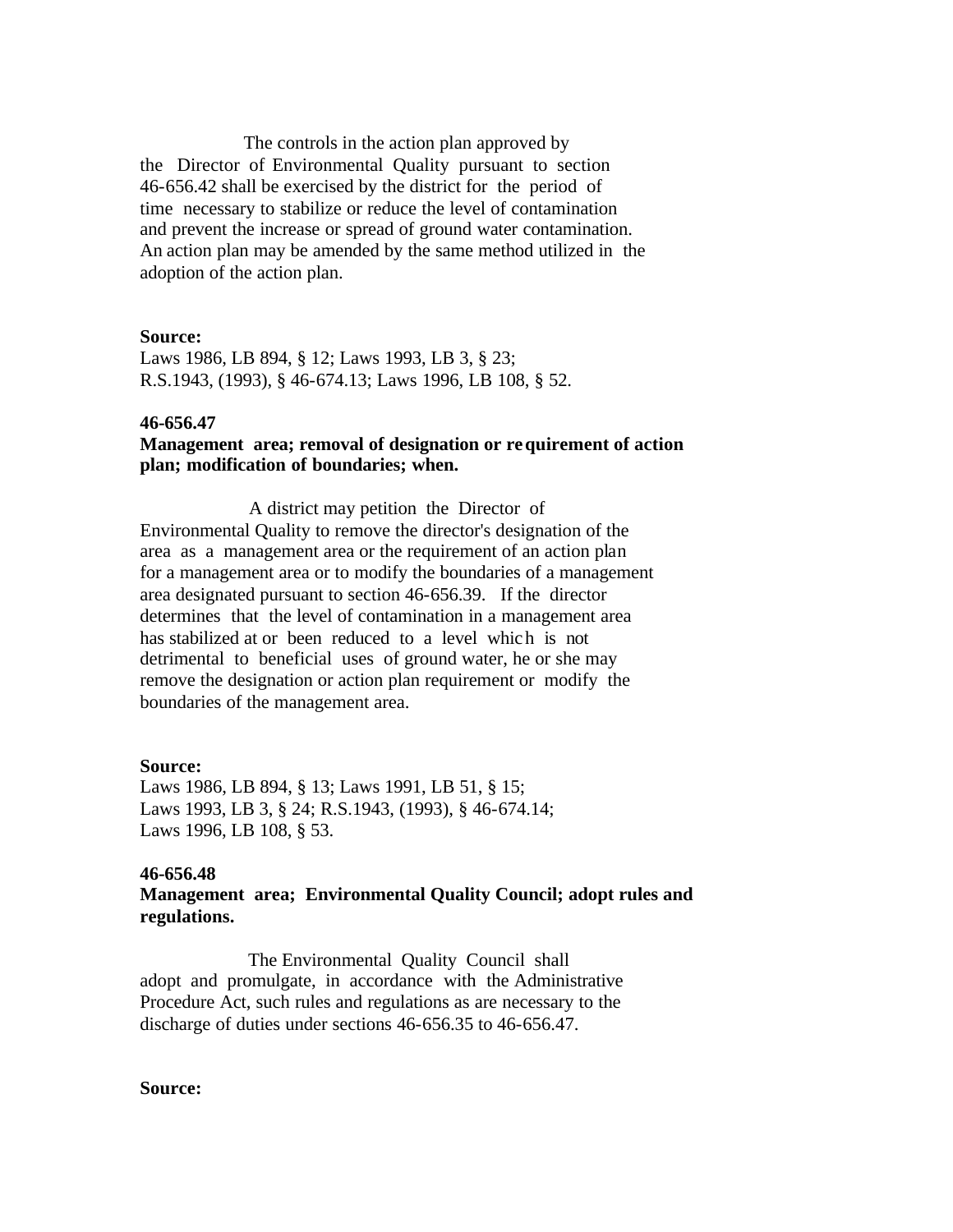Laws 1986, LB 894, § 15; Laws 1993, LB 3, § 26; R.S.1943, (1993), § 46-674.16; Laws 1996, LB 108, § 54.

# **46-656.49**

# **Disputes over interstate compacts or decrees; applicability of sections; report; contents.**

 Until January 1, 1999, sections 46-656.50 to 46-656.60 shall apply only to river basins subject to interstate compacts involving three or more states. A report shall be prepared by the natural resources districts in such basin or basins and presented to the Natural Resources Committee of the Legislature before December 1, 1998. The report shall include, but not be limited to, a review of any activities resulting from and relating to sections 46-656.50 to 46-656.60 and recommendations for specific changes to such sections or to other sections in the Nebraska Ground Water Management and Protection Act. On and after January 1, 1999, sections 46-656.50 to 46-656.60 shall apply to the entire state.

# **Source:**

Laws 1996, LB 108, § 55.

#### **46-656.50**

# **Disputes over interstate compacts or decrees; studies authorized; report.**

 If, as a result of information available to the Department of Natural Resources or a request by a district and following preliminary investigation, the Director of Natural Resources makes a preliminary determination that there is reason to believe that (1) the use of hydrologically connected ground water and surface water resources is contributing to or is in the reasonably foreseeable future likely to contribute to disputes over interstate compacts or decrees or to difficulties fulfilling the provisions of other formal state contracts or agreements and (2) the natural resources district or districts in which such use is located have not designated a management area or have not implemented adequate controls to prevent such disputes or difficulties, the department shall, in cooperation with any appropriate state agency and natural resources district, coordinate any necessary studies to determine the cause of such disputes or difficulties and the extent of the area affected. Such studies shall be prioritized and completed within a reasonable time following such preliminary determination. The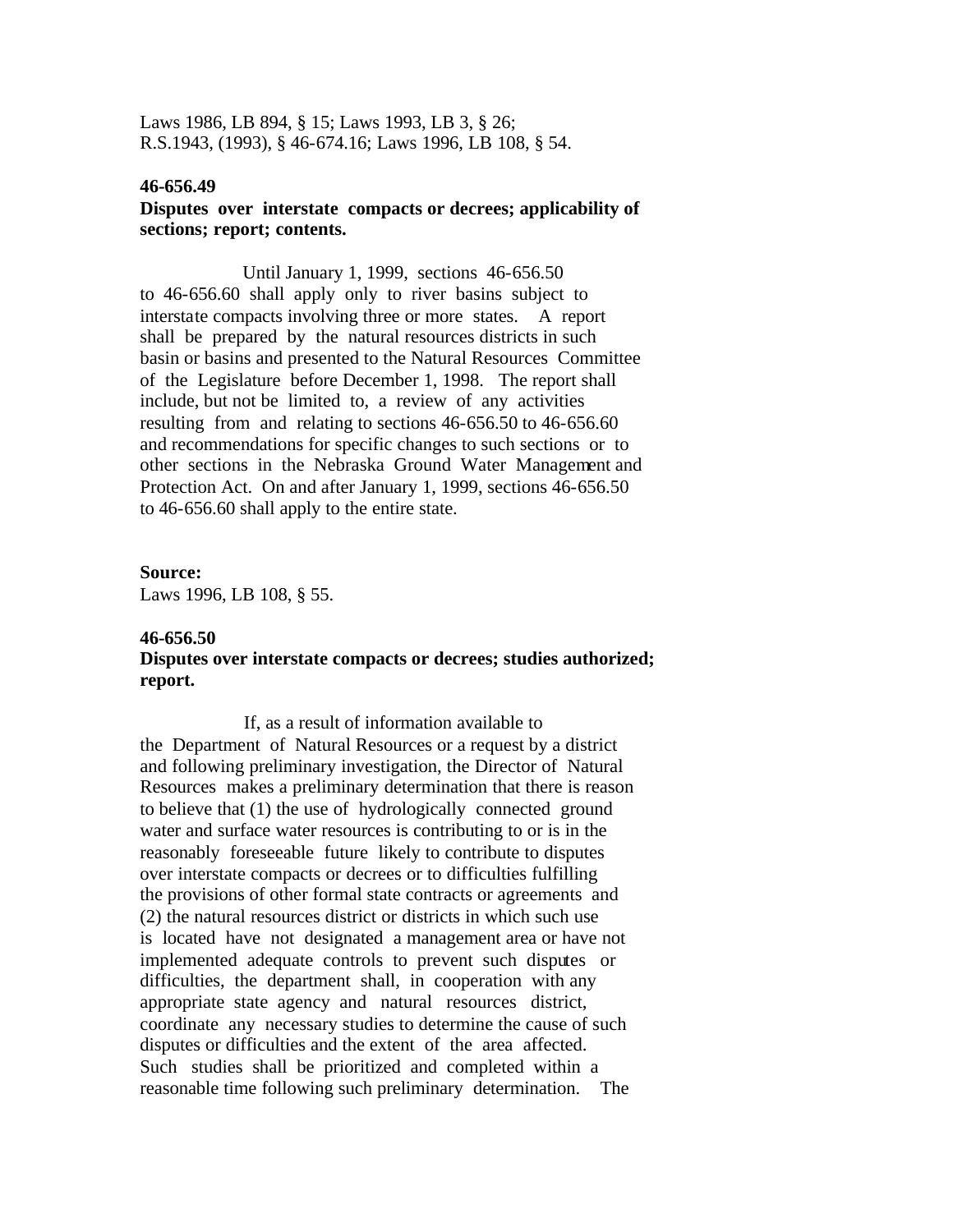department shall issue a written report of such preliminary findings within ninety days after the completion of any such studies. The department shall consider the relevant water quantity portions of the ground water management plan developed by the district pursuant to sections 46-656.12 to 46-656.16 during the study required by this section.

# **Source:**

Laws 1996, LB 108, § 56; Laws 2000, LB 900, § 203.

# **46-656.51**

# **Disputes over interstate compacts or decrees; action plan authorized; when; hearing; procedure; notice; order.**

 (1) If the Director of Natural Resources determines from any studies conducted pursuant to section 46-656.50, or from information otherwise available, that the use of hydrologically connected ground water and surface water resources is contributing to or is in the reasonably foreseeable future likely to contribute to disputes over interstate compacts or decrees or to difficulties fulfilling the provisions of other formal state contracts or agreements and if a management area has been established which includes the affected area, the director shall decide whether to request the district which established the management area to adopt an action plan as provided in sections 46-656.53 to 46-656.57 in addition to the controls previously adopted by the district pursuant to section 46-656.25. The district may agree to that request and begin preparing an action plan under section 46-656.53 or may inform the director that it will not prepare an action plan unless the director requires the district to do so under subsection (2) of this section and section 46-656.52.

 (2) If the director determines that the use of hydrologically connected ground water and surface water resources is contributing to or is in the reasonably foreseeable future likely to contribute to disputes or difficulties described in subsection (1) of this section and that (a) a management area has not been established or (b) he or she is considering whether to require the district to prepare an action plan for all or part of an established management area, he or she shall, within thirty days after completion of the report required by section 46-656.50, consult with the district containing the area affected by such disputes or situations and fix a time and place for a public hearing to consider the report, hear any other evidence, and secure testimony on whether a management area should be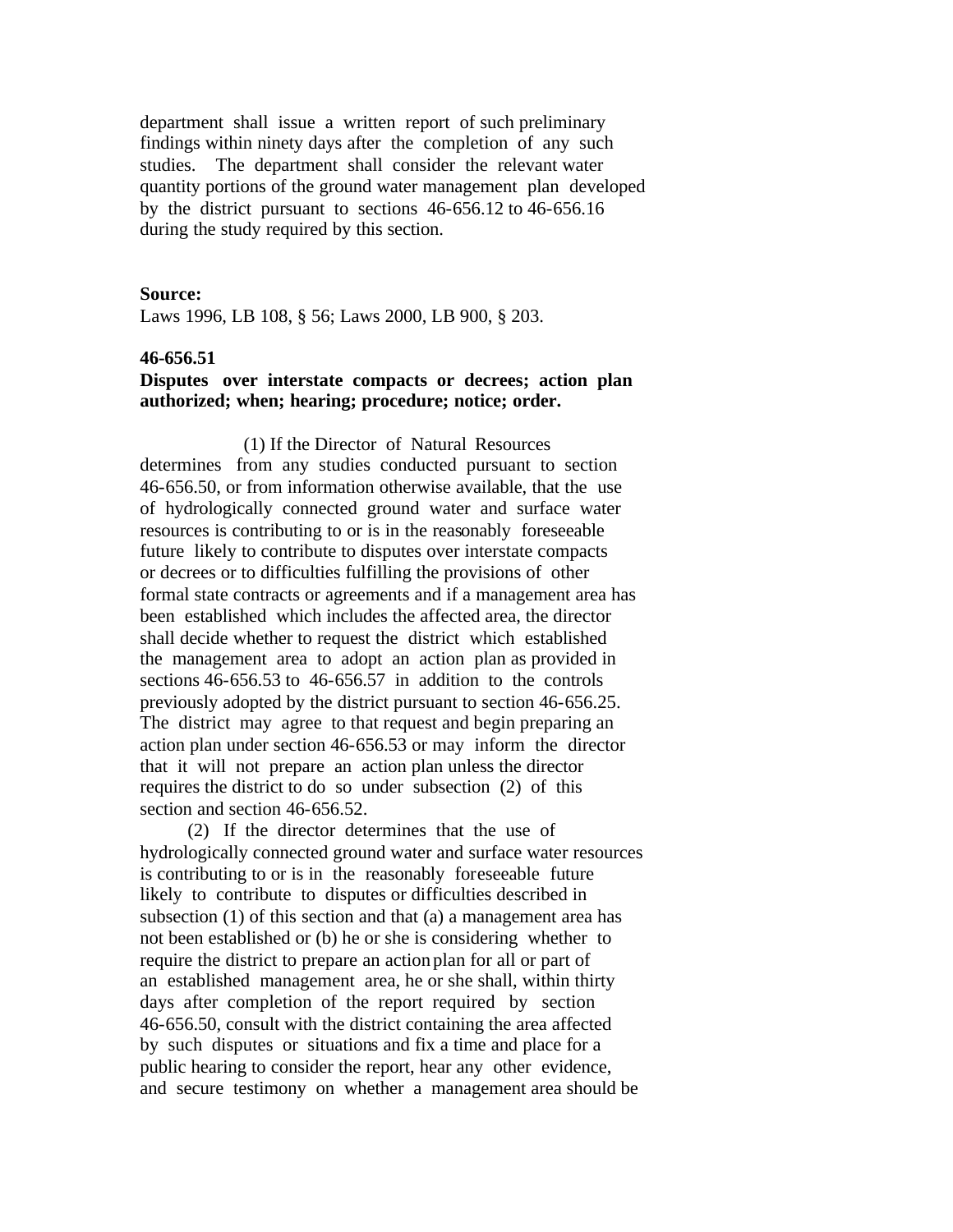designated or whether the district should be required to prepare an action plan. The hearing shall be held within ninety days after completion of the report, shall be open to the public, and shall be located within or in reasonable proximity to the area considered in the report. Notice of the hearing shall be published in a newspaper published or of general circulation in the area involved at least once each week for three consecutive weeks. The last publication shall be not less than seven days prior to the hearing. The notice shall provide a general description of all areas which will be considered for inclusion in the management area for which the director is considering designation or requiring the preparation of an action plan.

 At the hearing, all interested persons shall be allowed to appear and present testimony. The Conservation and Survey Division of the University of Nebraska, the Department of Health and Human Services Regulation and Licensure, the Department of Environmental Quality, the affected surface water project sponsor or sponsors, the appropriate surface water appropriators, and the appropriate district or districts may offer as evidence any information in their possession relevant to the purpose of the hearing. Within thirty days after the hearing or after any studies or investigations conducted by or on behalf of the Director of Natural Resources as he or she deems necessary, the director shall determine by order whether a management area shall be designated or an action plan required.

### **Source:**

Laws 1996, LB 108, § 57; Laws 1997, LB 307, § 105; Laws 2000, LB 900, § 204.

# **46-656.52**

# **Disputes over interstate compacts or decrees; designation of management area or preparation of action plan; determination; Director of Natural Resources; powers and duties.**

 (1) The Director of Natural Resources may designate a management area to allow the integrated management of hydrologically connected resources or require the district to prepare an action plan under sections 46-656.53 to 46-656.60 if the Department of Natural Resources determines:

 (a) That the quantity of surface water resources is being substantially and adversely impacted or is likely to be substantially and adversely impacted in the foreseeable future because of the use of hydrologically connected ground water resources;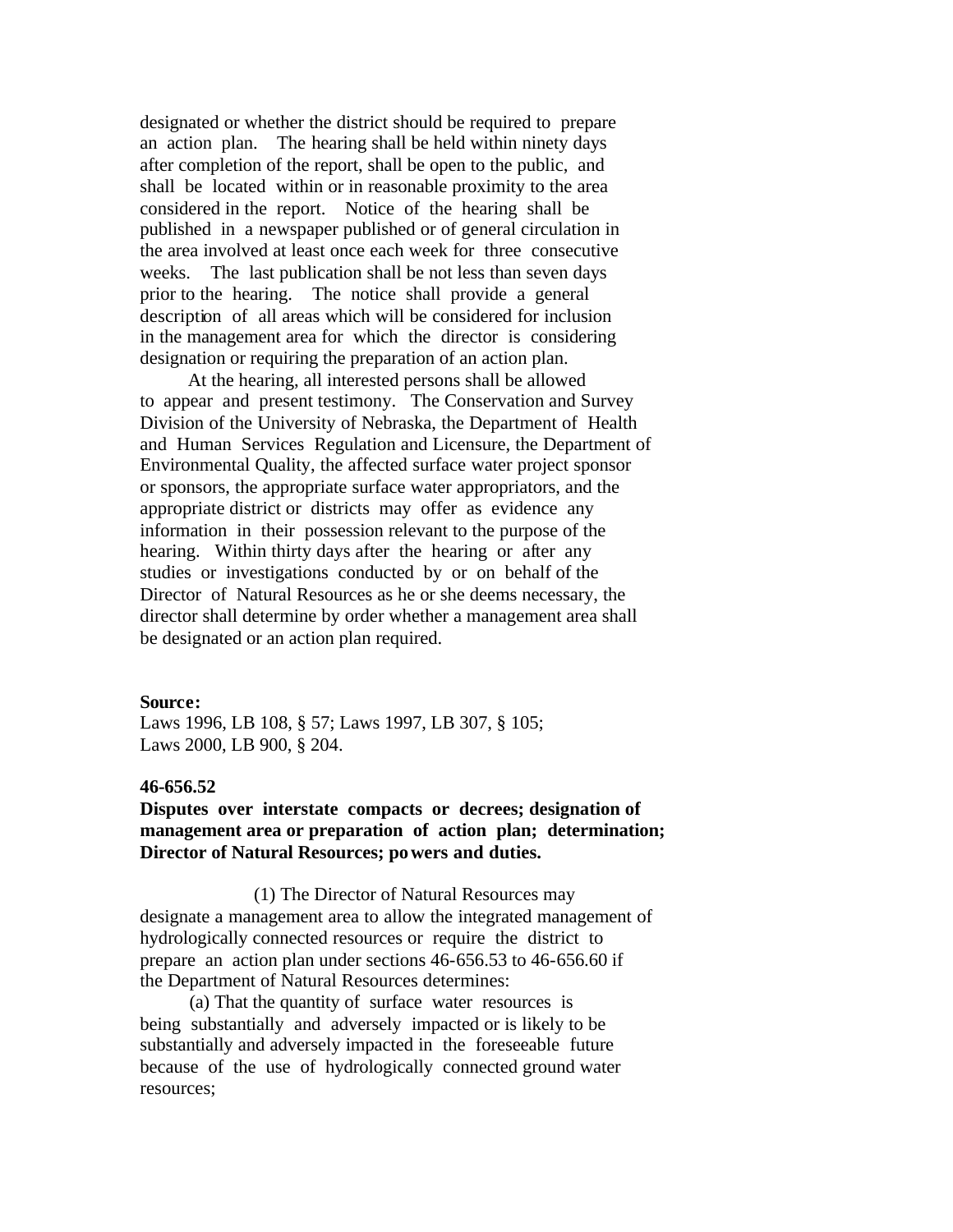(b) That substantial and adverse impact is contributing to or is in the reasonably foreseeable future likely to contribute to disputes over an interstate compact or decree or to difficulties fulfilling the provisions of other formal state contracts or agreements;

 (c) That designating a management area or requiring preparation of an action plan would mitigate or eliminate the disputes over the interstate compact or decree or the difficulties in fulfilling the provisions of other formal state contracts or agreements; and

 (d) That designating a management area or requiring preparation of an action plan would be in the public interest.

 (2) In determining whether designating a management area or requiring preparation of an action plan would be in the public interest, the director shall consider (a) the impacts of the existing or projected diminution or degradation of water resources on (i) surface water appropriators, (ii) ground water users, (iii) public health and safety, (iv) social, economic, and environmental values in the affected area or areas, and (v) compliance with state laws, rules, or regulations, including, but not limited to, constitutional and statutory preferences in the use of water and interstate compacts or decrees, and (b) whether designation and implementation of a management area or preparation and implementation of an action plan would mitigate or eliminate the impact of such diminution or degradation.

 (3) Neither well registration dates nor appropriation dates shall be a factor in determining whether a management area shall be designated or a joint action plan prepared.

 (4) If the director determines that a management area shall be established or that the district shall be required to adopt an action plan, he or she shall consult with relevant state agencies and with the district or districts affected and determine the boundaries of the area, taking into account the effect on political subdivisions and the socioeconomic and administrative factors directly affecting the ability to implement and carry out local ground water and surface water management, control, and protection. The report by the director shall include the specific reasons for the creation of the management area or the requirement of such an action plan and a full disclosure of the possible causes.

 (5) When the boundaries of an area have been determined, the director shall issue an order designating the area as a management area or requiring such an action plan. Such an order shall include a geographic and stratigraphic definition of the area.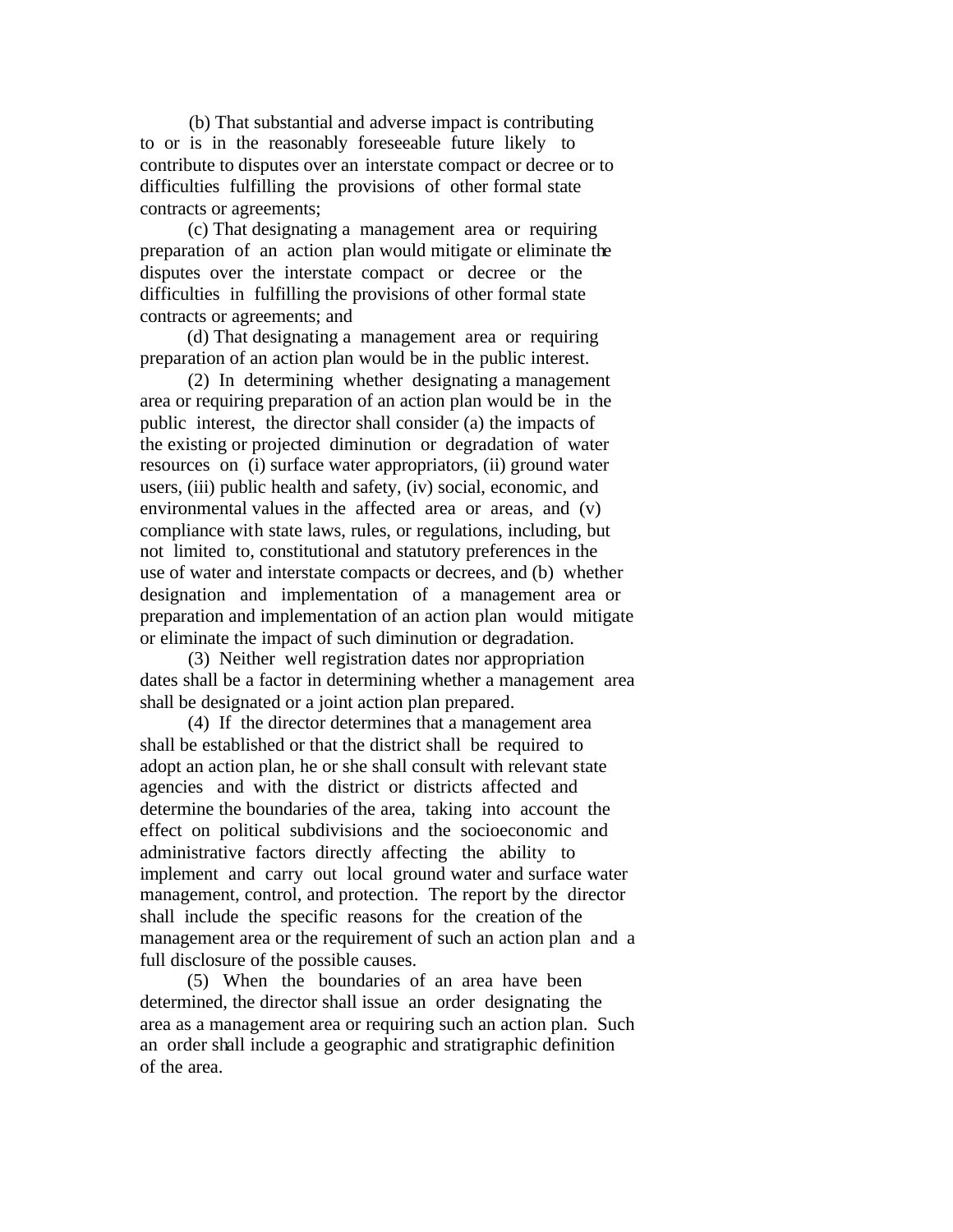#### **Source:**

Laws 1996, LB 108, § 58; Laws 2000, LB 900, § 205.

# **46-656.53**

# **Disputes over interstate compacts or decrees; additional action plan required; when; hearing; notice; district; duties.**

 (1) Within one year after the designation of a management area or the requiring of an action plan for a management area, the Department of Natural Resources, the surface water project sponsor or sponsors, and the district or districts within which the area is located shall, in consultation with each other, prepare an action plan designed to mitigate or eliminate the incidence of disputes over interstate compacts or decrees or of difficulties fulfilling the provisions of other formal state contracts or agreements. Whenever a management area or the affected area of such a management area encompasses portions of two or more districts, the responsibilities and authorities delegated in this section shall be exercised jointly and uniformly by agreement of the respective boards of all districts so affected.

 (2) Within sixty days after an action plan has been prepared, one or more public hearings on such plan shall be held by the district and the department in reasonable proximity to the area or areas to be affected. Notice of each hearing shall be published in a newspaper published or of general circulation in the area involved at least once each week for three consecutive weeks. The last publication shall be not less than seven days prior to the hearing. The notice shall include a general description of all areas to be affected by the proposed action plan, the text of all controls proposed for adoption by the district, and the text of any surface water regulations prepared by the department.

 (3) Within sixty days after the last hearing, the district shall adopt and submit its portion of the action plan to the department.

### **Source:**

Laws 1996, LB 108, § 59; Laws 2000, LB 900, § 206.

### **46-656.54**

**Disputes over interstate compacts or decrees; additional action plan; contents.**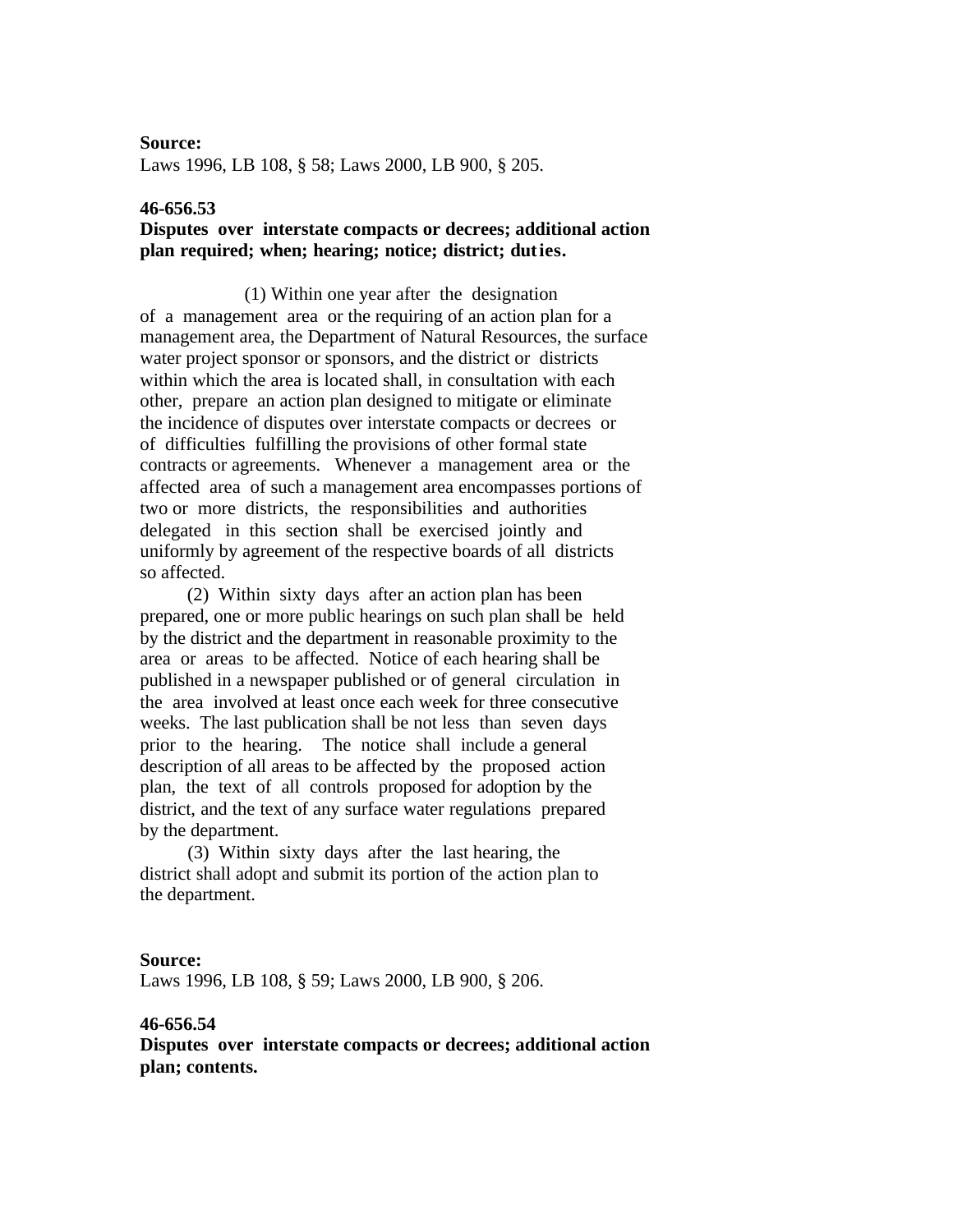The district's portion of the action plan adopted under section 46-656.53 shall include one or more of the controls authorized by section 46-656.25. The portion of the action plan developed by the Department of Natural Resources shall include one or more of the following measures concerning the use of surface water:

 (1) Increased monitoring and enforcement of surface water diversion rates and amounts diverted annually;

 (2) The prohibition or limitation of additional surface water appropriations;

 (3) Requirements for surface water appropriators to apply or utilize reasonable conservation measures or best management practices consistent with the good husbandry and other requirements of section 46-231; or

 (4) Other reasonable restrictions on surface water use that are consistent with the intent of section 46-656.05 and the requirements of section 46-231.

 If the department determines that surface water appropriators should be required to apply or utilize reasonable conservation measures or best management practices, the department's portion of the plan shall allow the affected surface water appropriators and surface water project sponsors a reasonable amount of time, not to exceed one hundred eighty days unless extended by the department, to identify the proposed conservation measures or best management practices to be applied or utilized and a schedule for such application and utilization.

#### **Source:**

Laws 1996, LB 108, § 60; Laws 2000, LB 900, § 207.

## **46-656.55**

# **Disputes over interstate compacts or decrees; district's portion of action plan; Director of Natural Resources; approve or deny; procedure.**

 (1) In adopting or amending the respective portions of the action plan authorized by subsection (2) of this section, the Department of Natural Resources and the district shall consider, but not be limited to considering, whether it reasonably appears that such action will mitigate or eliminate the condition which led to designation of the management area or the requirement of an action plan for the management area or will improve the administration of the area.

 (2) The Director of Natural Resources shall approve or deny the adoption or amendment of the surface water project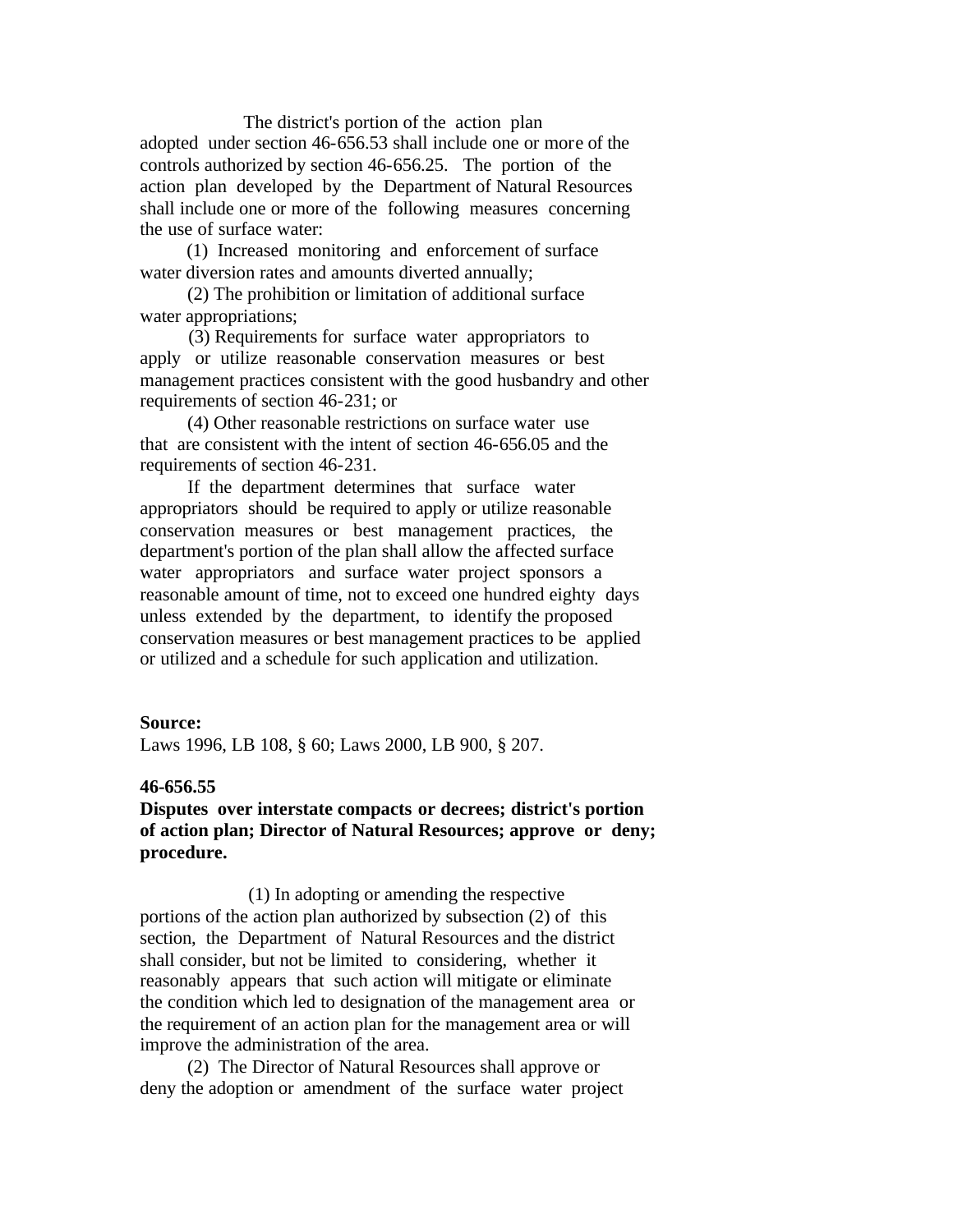sponsor's conservation measures and the district's portion of the action plan within ninety days after the date the plan is submitted by the district. He or she may hold a public hearing to consider testimony regarding the action plan prior to the issuance of an order approving or disapproving the adoption or amendment. In approving the adoption or amendment of the plan in such an area, considerations shall include, but not be limited to, those enumerated in subsection (1) of this section and the lawful exercise of the authority granted by the Nebraska Ground Water Management and Protection Act.

 (3) If the director denies approval of the district's portion of an action plan, the order shall state the reasons for such denial. A district may, within ninety days after denial of its original action plan, submit a revised action plan to the director for approval subject to section 46-656.58.

### **Source:**

Laws 1996, LB 108, § 61; Laws 2000, LB 900, § 208.

## **46-656.56**

# **Disputes over interstate compacts or decrees; district's portion of action plan; publication; when.**

 Following approval of the district's portion of an action plan by the Director of Natural Resources, the district shall cause a copy of each control adopted pursuant to section 46-656.55 to be published once each week for three consecutive weeks in a newspaper published or of general circulation in the area involved. The last publication shall be not less than seven days before the date such control becomes effective.

## **Source:**

Laws 1996, LB 108, § 62; Laws 2000, LB 900, § 209.

#### **46-656.57**

**Disputes over interstate compacts or decrees; water use monitored; when.**

 Each district in which a management area has been designated or an action plan for a management area has been required pursuant to section 46-656.52 shall, in cooperation with the surface water project sponsors and the Department of Natural Resources, establish a program to monitor use of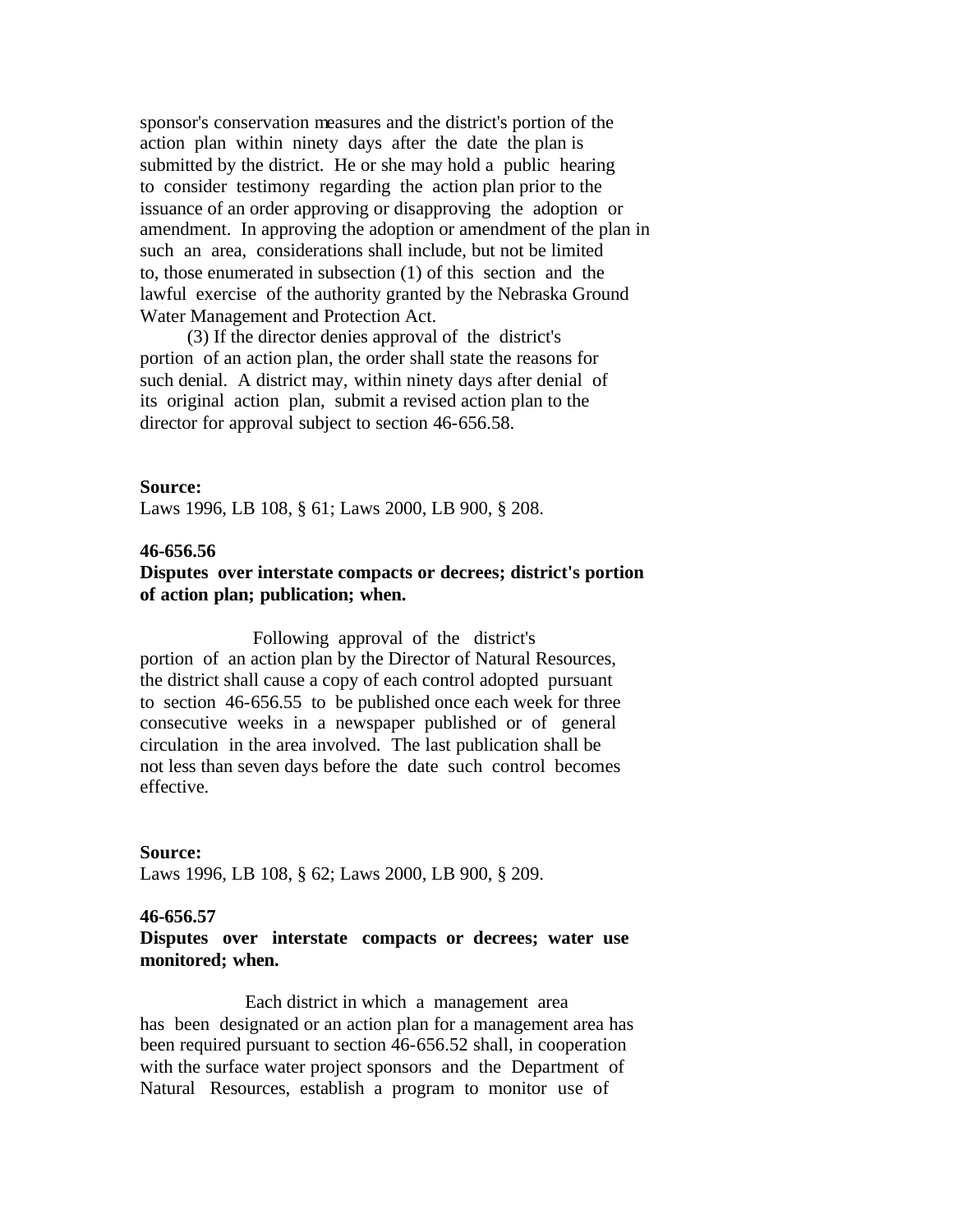hydrologically connected ground water and surface water resources in the area which is contributing to or is in the reasonably foreseeable future likely to contribute to disputes over interstate compacts or decrees or to difficulties fulfilling the provisions of other formal state contracts or agreements.

### **Source:**

Laws 1996, LB 108, § 63; Laws 2000, LB 900, § 210.

## **46-656.58**

# **Disputes over interstate compacts or decrees; controls; duration; amendment authorized.**

 The controls in the district's portion of an action plan approved by the Director of Natural Resources pursuant to section 46-656.55 shall be exercised by the district for the period of time necessary to reduce the use of hydrologically connected ground water and surface water resources in the area which is contributing to or is in the reasonably foreseeable future likely to contribute to disputes over interstate compacts or decrees or to difficulties fulfilling the provisions of other formal state contracts or agreements. An action plan may be amended by the same method utilized in the adoption of the action plan.

### **Source:**

Laws 1996, LB 108, § 64; Laws 2000, LB 900, § 211.

### **46-656.59**

# **Disputes over interstate compacts or decrees; removal of designation of management area or action plan; modification of boundaries of management area; director; powers.**

 A district may petition the Director of Natural Resources to remove the designation of the area as a management area or the requirement of an action plan for a management area or to modify the boundaries of a management area designated pursuant to section 46-656.52. If the director determines that the use of hydrologically connected ground water and surface water resources in the area which is contributing to or is in the reasonably foreseeable future likely to contribute to disputes over interstate compacts or decrees or to difficulties fulfilling the provisions of other formal state contracts or agreements in a management area has stabilized at a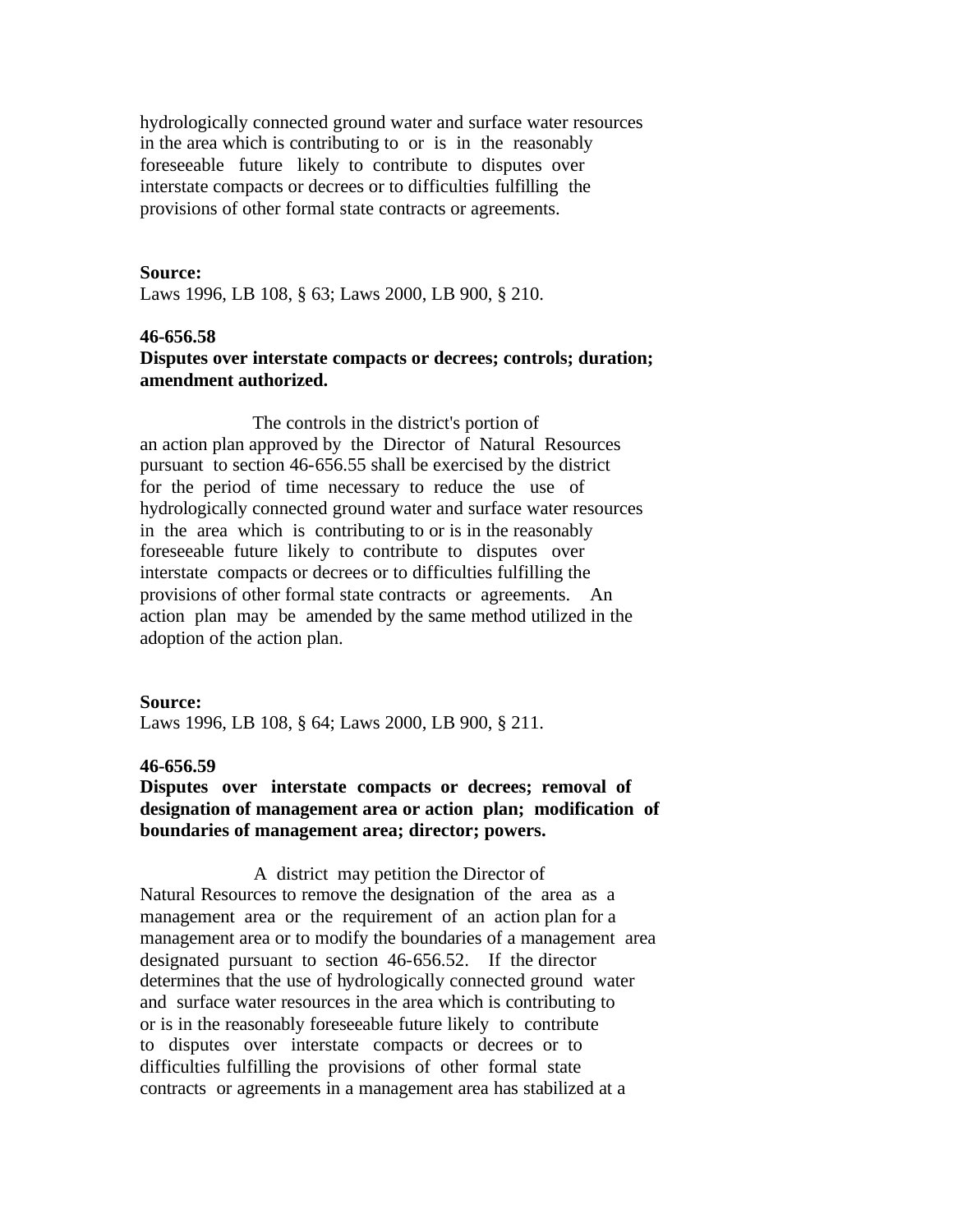level which is no longer detrimental to the public interest, he or she may remove the designation or action plan requirement or modify the boundaries of the management area.

## **Source:**

Laws 1996, LB 108, § 65; Laws 2000, LB 900, § 212.

## **46-656.60**

# **Disputes over interstate compacts or decrees; specification of controls vested in Director of Natural Resources; when; procedure.**

(1) If (a) at the end of twelve months

following the designation of a management area or the requiring of an action plan for a management area pursuant to section 46-656.52, a district encompassed in whole or in part by such a management area has not completed and adopted its portion of an action plan, (b) a district does not submit a revised action plan within ninety days after denial of its original action plan, or (c) the district submits a revised action plan which is not approved by the Director of Natural Resources, the power to specify controls authorized in section 46-656.25 shall, subject to review and concurrence of need by the Interrelated Water Review Committee of the Nebraska Natural Resources Commission, vest in the director.

 (2) If, following a review, the committee fails to concur with the need for vesting the power to specify controls in the director, the district may proceed with implementation of its portion of an action plan pursuant to sections 46-656.19 to 46-656.21.

 (3) If the power to specify controls authorized in section 46-656.25 in such a management area is vested in the director, he or she shall within ninety days adopt and promulgate by rule and regulation such authorized controls as he or she deems necessary for carrying out the intent of section 46-656.55. He or she shall conduct one or more public hearings prior to the adoption of controls. Notice of any such additional hearings shall be given in the manner provided in section 46-656.53. The enforcement of controls adopted pursuant to this section shall be the responsibility of the Department of Natural Resources.

#### **Source:**

Laws 1996, LB 108, § 66; Laws 2000, LB 900, § 213.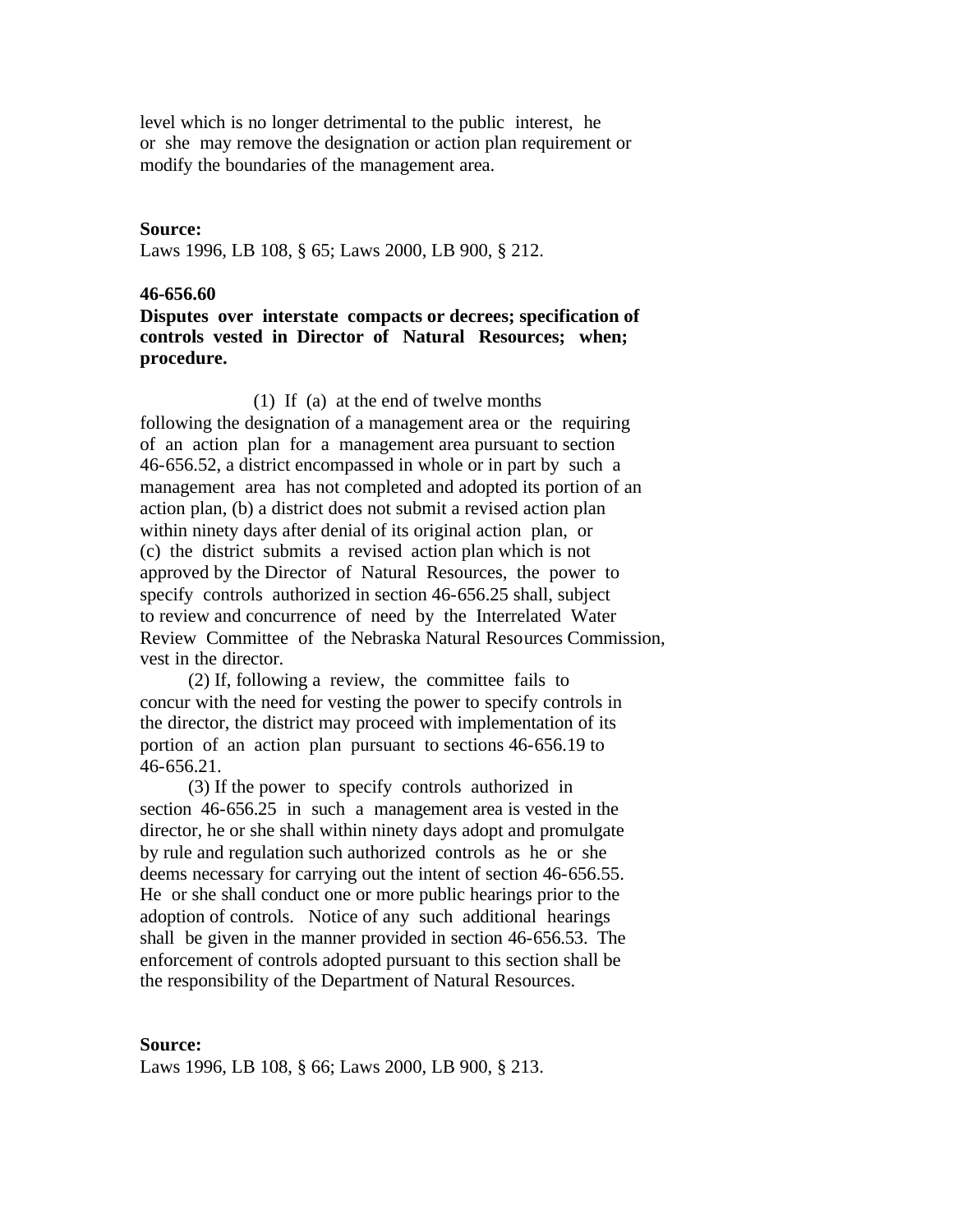# **46-656.61 Interrelated Water Review Committee of the Nebraska Natural Resources Commission; created; members; powers.**

 The Interrelated Water Review Committee of the Nebraska Natural Resources Commission is created. The committee shall consist of the Governor and two commission members selected by the commission. The two commission members selected by the commission shall be selected only after a request for a decision by a district or the Department of Natural Resources, and such members shall not reside or have an interest in real property in a district all or a portion of which is included in the current or proposed management area for integrated management of hydrologically connected ground water and surface water. The committee shall have the authority to determine which position will prevail when differences of opinion occur between districts and the department on the questions of the need for, or adequacy of, district action plans and whether the power to specify ground water controls shall vest in the Director of Natural Resources pursuant to section 46-656.60. The entity requesting a decision shall state in writing the differences of opinion and what decision the entity requests the committee to make.

## **Source:**

Laws 1996, LB 108, § 67; Laws 2000, LB 900, § 214.

# **46-656.62 Rules and regulations.**

 The Director of Natural Resources shall adopt and promulgate, in accordance with the Administrative Procedure Act, such rules and regulations as are necessary to the discharge of duties assigned to the director or the Department of Natural Resources by the Nebraska Ground Water Management and Protection Act.

## **Source:**

Laws 1996, LB 108, § 68; Laws 2000, LB 900, § 215.

### **46-656.63**

## **Management area; violation; civil penalty.**

Any person who violates any of the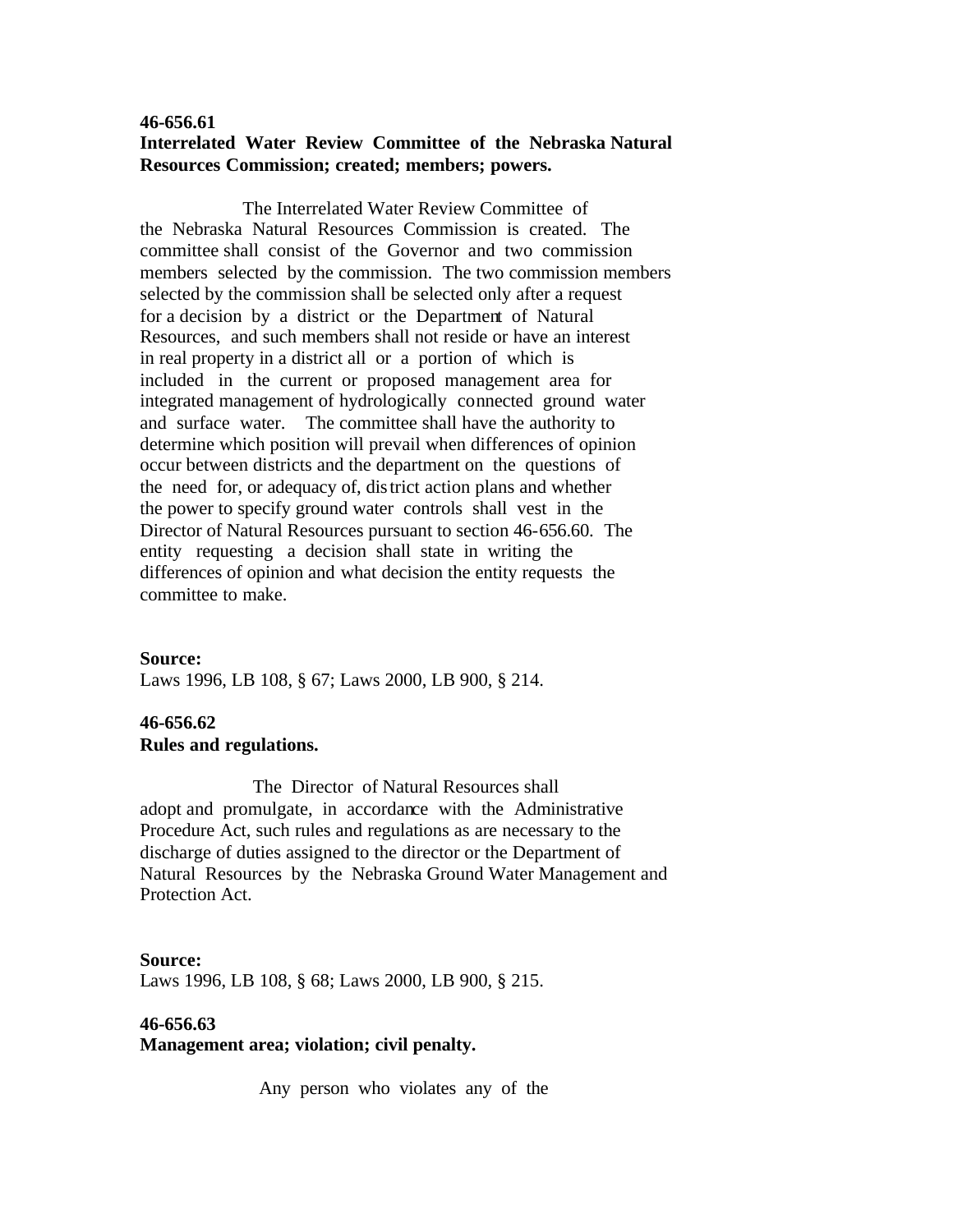provisions of sections 46-656.35 to 46-656.62 for which a penalty is not otherwise provided, other than the requirements imposed on a district, the Director of Natural Resources, or the Department of Natural Resources, shall be subject to a civil penalty of not more than five hundred dollars. Each day of continued violation shall constitute a separate offense.

## **Source:**

Laws 1986, LB 894, § 16; R.S.1943, (1993), § 46-674.17; Laws 1996, LB 108, § 69; Laws 2000, LB 900, § 216.

# **46-656.64 Hearings; subject to review.**

 All hearings conducted pursuant to the Nebraska Ground Water Management and Protection Act shall be of record and available for review.

## **Source:**

Laws 1975, LB 577, § 13; Laws 1984, LB 1071, § 10; R.S.1943, (1993), § 46-668; Laws 1996, LB 108, § 70.

## **46-656.65**

## **Administration of act; compliance with other laws.**

 In the administration of the Nebraska Ground Water Management and Protection Act, all actions of the Director of Environmental Quality, the Director of Natural Resources, and the districts shall be consistent with the provisions of section 46-613.

#### **Source:**

Laws 1975, LB 577, § 16; Laws 1984, LB 1071, § 13; R.S.1943, (1993), § 46-671; Laws 1996, LB 108, § 71; Laws 2000, LB 900, § 217.

# **46-656.66 Appeal; procedure.**

 Any person aggrieved by any order of the district, the Director of Environmental Quality, or the Director of Natural Resources issued pursuant to the Nebraska Ground Water Management and Protection Act may appeal the order. The appeal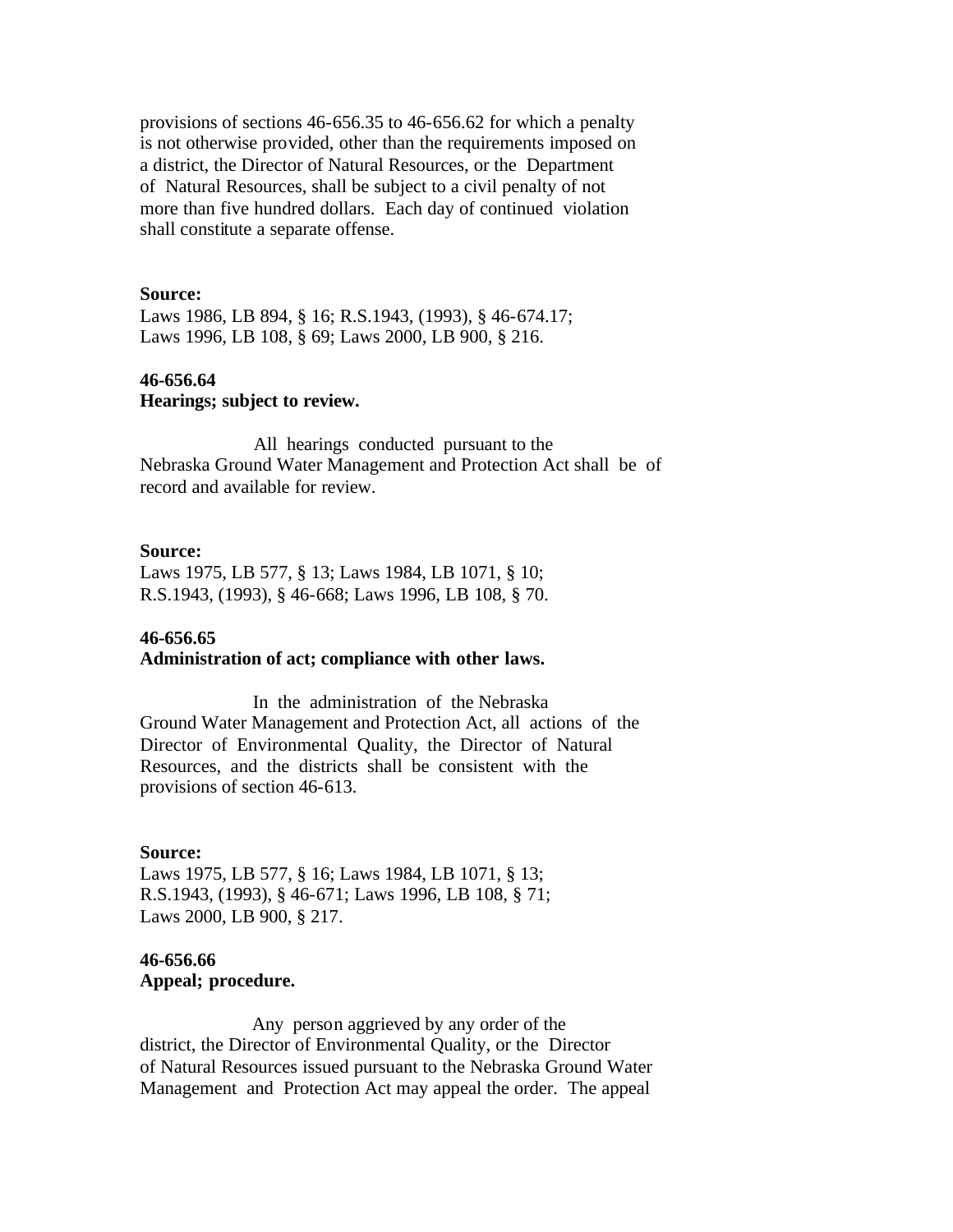shall be in accordance with the Administrative Procedure Act.

#### **Source:**

Laws 1975, LB 577, § 14; Laws 1984, LB 1071, § 11; Laws 1988, LB 352, § 78; R.S.1943, (1993), § 46-669; Laws 1996, LB 108, § 72; Laws 2000, LB 900, § 218.

#### **46-656.67**

#### **Interrelated Water Management Fund; created; use; investment.**

 The Interrelated Water Management Fund is created. The State Treasurer shall credit to the fund, for the purpose of conducting studies to determine the cause of current or potential conflicts between ground water users and surface water appropriators, disputes over interstate compacts or decrees, or difficulties fulfilling the provisions of other formal state contracts and agreements, such money as is specifically appropriated and such funds, fees, donations, gifts, or services or devises or bequests of real or personal property received by the Department of Natural Resources from any federal, state, public, or private source, to be used by the department for the purpose of funding studies as described in this section. The department may use its budget authority to request appropriations specifically for the purpose of funding studies described in this section. The department shall allocate money from the fund for use by the department, by any state agency, board, or commission, or by any political subdivision of the state, by agreement, or by private organizations or firms as may be contracted with by the department. Any money in the fund available for investment shall be invested by the state investment officer pursuant to the Nebraska Capital Expansion Act and the Nebraska State Funds Investment Act.

#### **Source:**

Laws 1996, LB 108, § 73; Laws 2000, LB 900, § 219.

## **46-675**

#### **Legislative findings and declarations.**

 The Legislature finds and declares that a permit system is necessary to protect Nebraska's ground and surface water resources and existing water users in situations where industrial users withdraw significant quantities of ground water from the aquifers of the state and in situations where such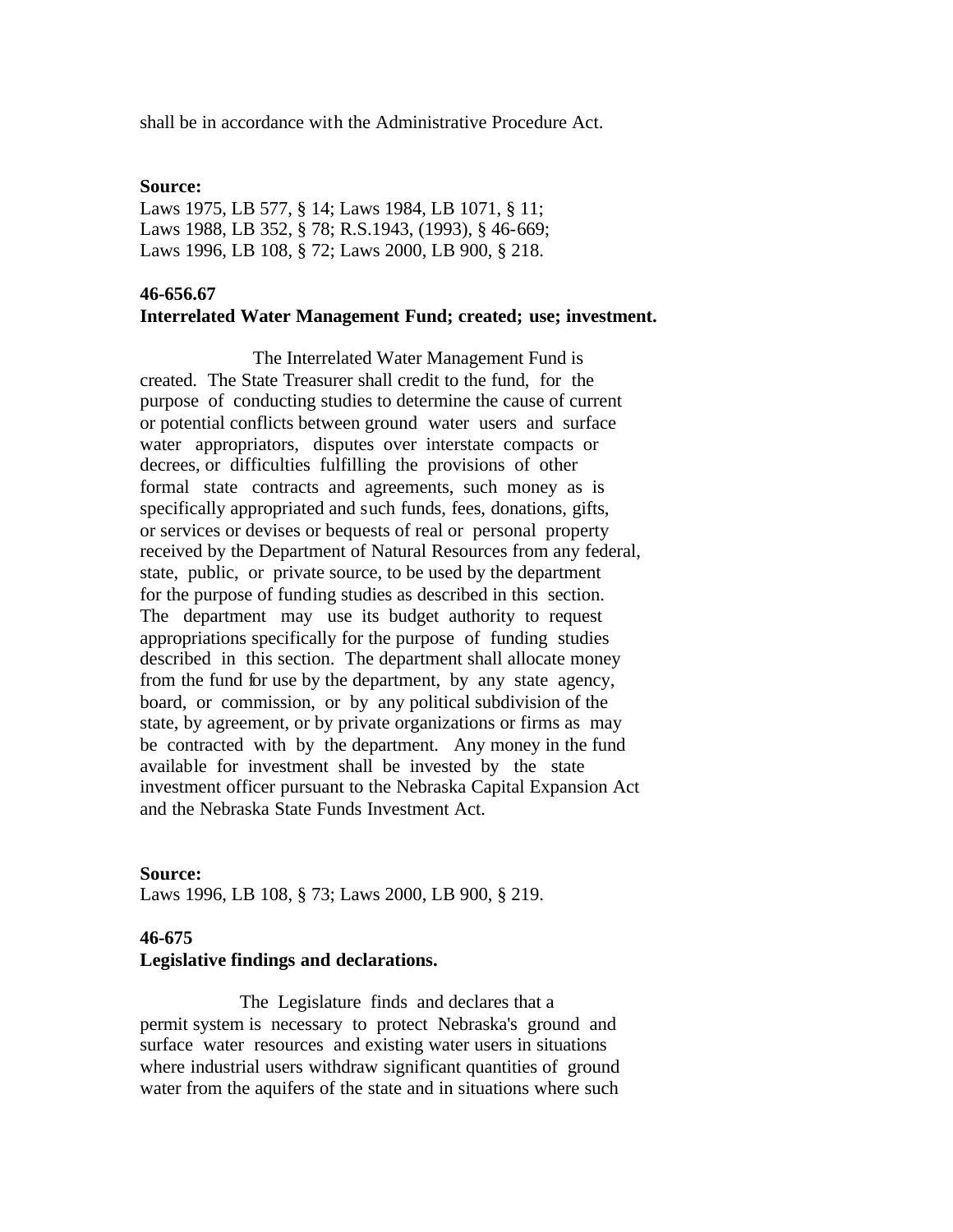ground water is transferred from the water well site for use at another location.

#### **Source:**

Laws 1981, LB 56, § 1; Laws 1993, LB 131, § 33.

## **46-676 Terms, defined.**

 For purposes of the Industrial Ground Water Regulatory Act:

 (1) The definitions found in section 46-656.07 are used;

 (2) Department means the Department of Natural Resources; and

(3) Director means the Director of Natural Resources.

#### **Source:**

Laws 1981, LB 56, § 2; Laws 1996, LB 108, § 74; Laws 2000, LB 900, § 220.

# **46-677**

## **Withdrawal of ground water for industrial purposes; permit required; when.**

 (1) Except as provided in section 46-678.01, (a) any person who desires to withdraw and transfer ground water from aquifers located within the State of Nebraska for industrial purposes shall, prior to commencing construction of any water wells, obtain from the director a permit to authorize such withdrawal and transfer of such ground water and (b) any person who prior to April 23, 1993, has withdrawn ground water from aquifers located in the State of Nebraska for industrial purposes may file an application for a permit to authorize the transfer of such ground water at any time.

 (2) For purposes of this section, industrial purposes includes manufacturing, commercial, and power generation uses of water and commercial use includes, but is not limited to, maintenance of the turf of a golf course.

#### **Source:**

Laws 1981, LB 56, § 3; Laws 1993, LB 131, § 34; Laws 1993, LB 789, § 6; Laws 2002, LB 458, § 5.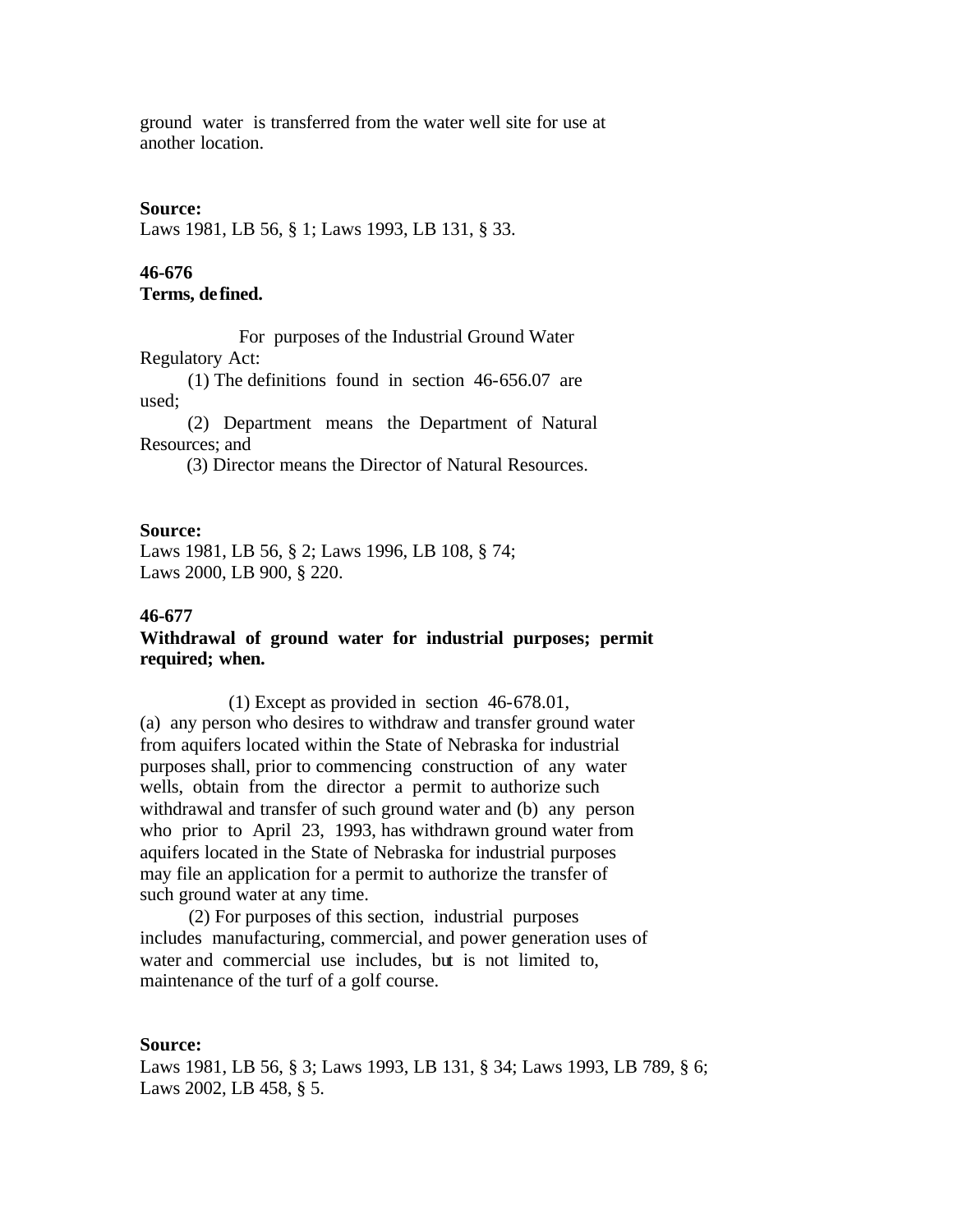Effective date July 20, 2002.

# **46-678 Permit; application; contents.**

 (1) Applications for permits required by section 46-677 shall be on forms provided by the director and shall contain:

 (a) A statement of the amount of ground water which the applicant proposes to use;

 (b) A statement of the proposed use and whether the ground water will be transferred for use at a location other than the well site;

 (c) A hydrologic evaluation of the impact of the proposed use on the surrounding area and on existing users;

 (d) The date when the applicant expects to first use the ground water; and

 (e) Such other relevant information as the director may deem necessary or desirable.

 (2) Such applications shall be accompanied by an exhibit of maps showing the location, depth, and capacity of the proposed water wells.

## **Source:**

Laws 1981, LB 56, § 4; Laws 1993, LB 131, § 35; Laws 1993, LB 789, § 7.

## **46-678.01**

# **Withdrawal and transfer of less than 150 acre -feet; notice; metering.**

 Any person who desires to withdraw and transfer a total of less than one hundred fifty acre-feet of ground water per year from aquifers located in the State of Nebraska for industrial purposes to other property within the state which is owned or leased by such person shall provide written notice to the department and install a water meter or meters that meet the approval of the department. Such notice shall include the amount of the proposed transfer, the point of withdrawal, and the point of delivery and shall be published once each week for three consecutive weeks in a newspaper of general circulation in the county or counties in which the point of withdrawal is located. The withdrawal and transfer may be made without a permit so long as (1) the property which includes the point of withdrawal and the property which includes the point of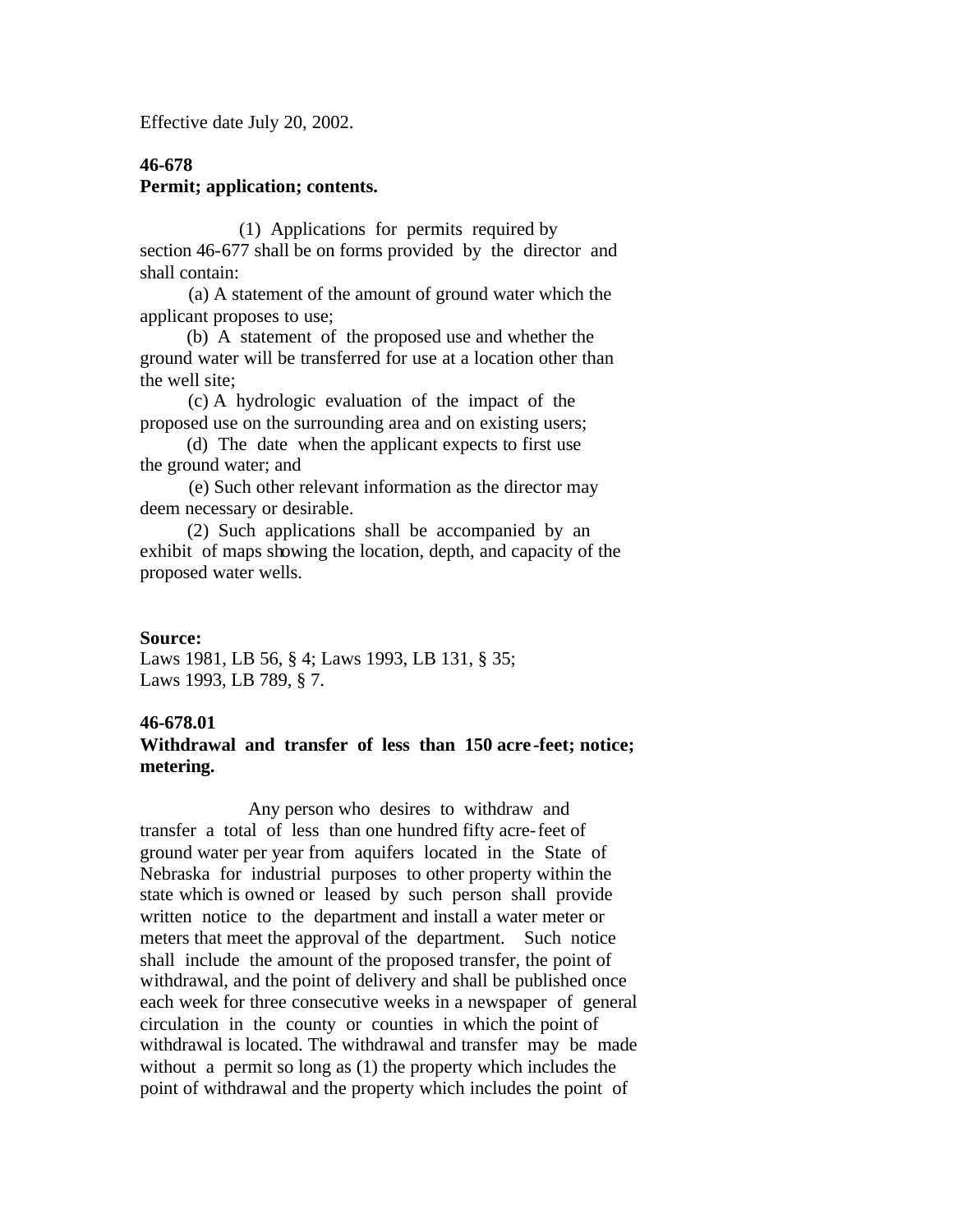delivery are owned or leased by the same person, (2) the water is used by such person, and (3) a total of less than one hundred fifty acre-feet of ground water per year is transferred from all sources to the property which includes the point of delivery.

#### **Source:**

Laws 1993, LB 789, § 8; Laws 2000, LB 900, § 221.

# **46-679**

## **Application; director; determination as to completeness.**

 Within thirty days of the receipt of an application made under section 46-677, the director shall accept the application as a completed application or return the application to the applicant as an incomplete application. If the application is deemed to be incomplete, the director shall inform the applicant as to the deficiencies in the application.

# **Source:**

Laws 1981, LB 56, § 5.

## **46-680 Completed application; public hearing required.**

 After the director has accepted the application made under section 46-677 as a completed application, the director shall set a time and place for a public hearing on the application. The hearing shall be held within or in reasonable proximity to the area in which the water wells would be located. The hearing shall be scheduled within ninety days after the application is accepted by the director.

#### **Source:**

Laws 1981, LB 56, § 6; Laws 1993, LB 131, § 36.

## **46-681**

## **Public hearing; evidence presented.**

 At the hearing provided for in section 46-680, the applicant shall present all hydrological data and other evidence supporting its application. All interested parties shall be allowed to testify and present evidence relative to the application.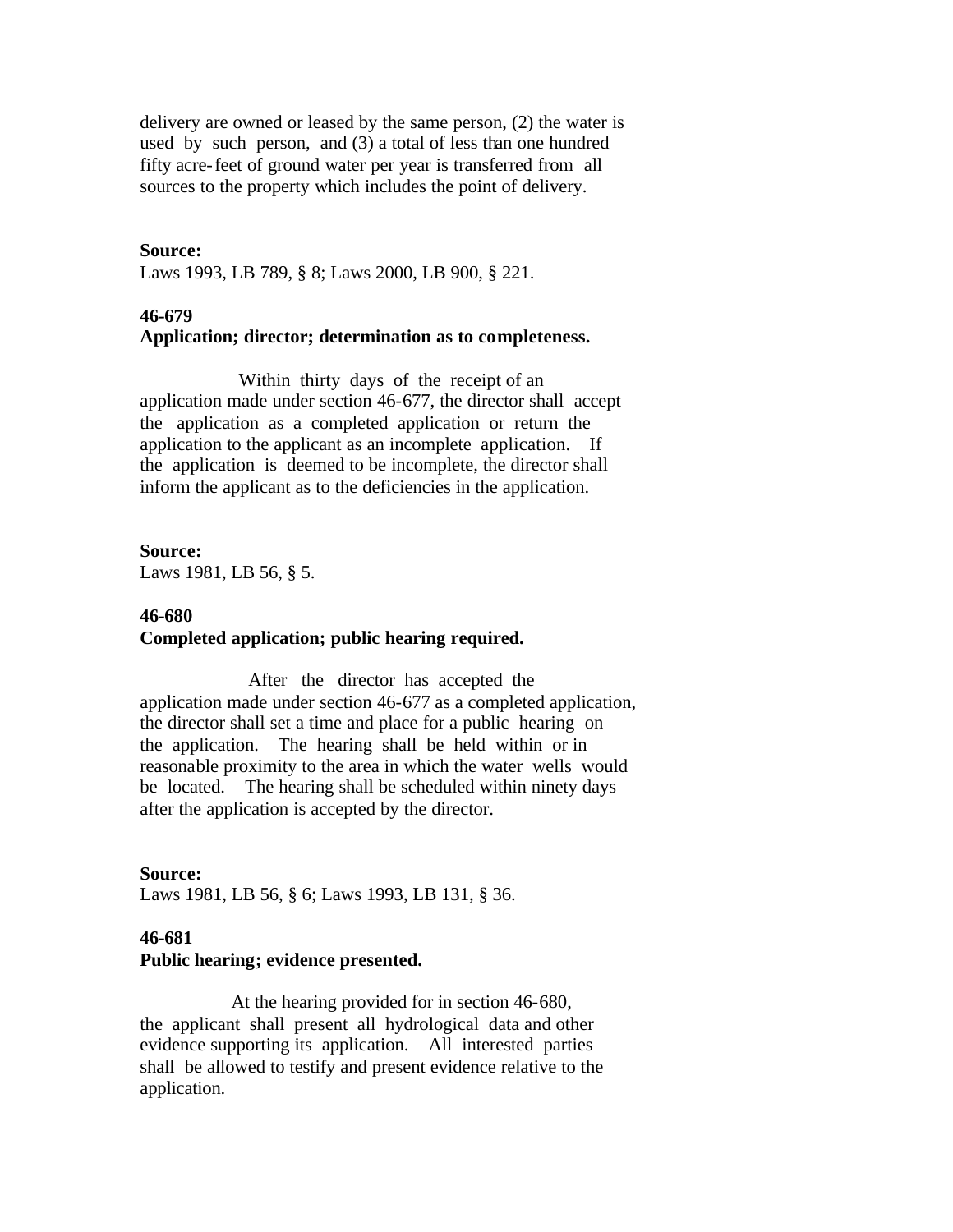**Source:** Laws 1981, LB 56, § 7.

# **46-682 Applicant; agreement with other water users; filing.**

 The applicant may negotiate with any user of water in order to obtain an agreement whereby the user waives any cause of action against the applicant for damages or injunctive or other relief for interference with such water use, in exchange for financial payment, substitute water, or other compensation. The applicant shall file copies of any such agreements with the director who shall consider the agreements in determining whether to grant or deny a permit. Nothing in this section shall be construed to limit any power of eminent domain possessed by an applicant.

# **Source:**

Laws 1981, LB 56, § 8.

# **46-683**

# **Permit; issuance; consideration; conditions.**

 (1) The director shall issue a written order containing specific findings of fact either granting or denying a permit. The director shall grant a permit only if he or she finds that the applicant's withdrawal and any transfer of ground water are in the public interest. In determining whether the withdrawal and transfer, if any, are in the public interest, the director's considerations shall include, but not be limited to:

 (a) Possible adverse effects on existing surface or ground water users;

 (b) The effect of the withdrawal and any transfer of ground water on surface or ground water supplies needed to meet reasonably anticipated domestic and agricultural demands in the area of the proposed ground water withdrawal;

 (c) The availability of alternative sources of surface or ground water reasonably accessible to the applicant in or near the region of the proposed withdrawal or use;

 (d) The economic benefit of the applicant's proposed use;

 (e) The social and economic benefits of existing uses of surface or ground water in the area of the applicant's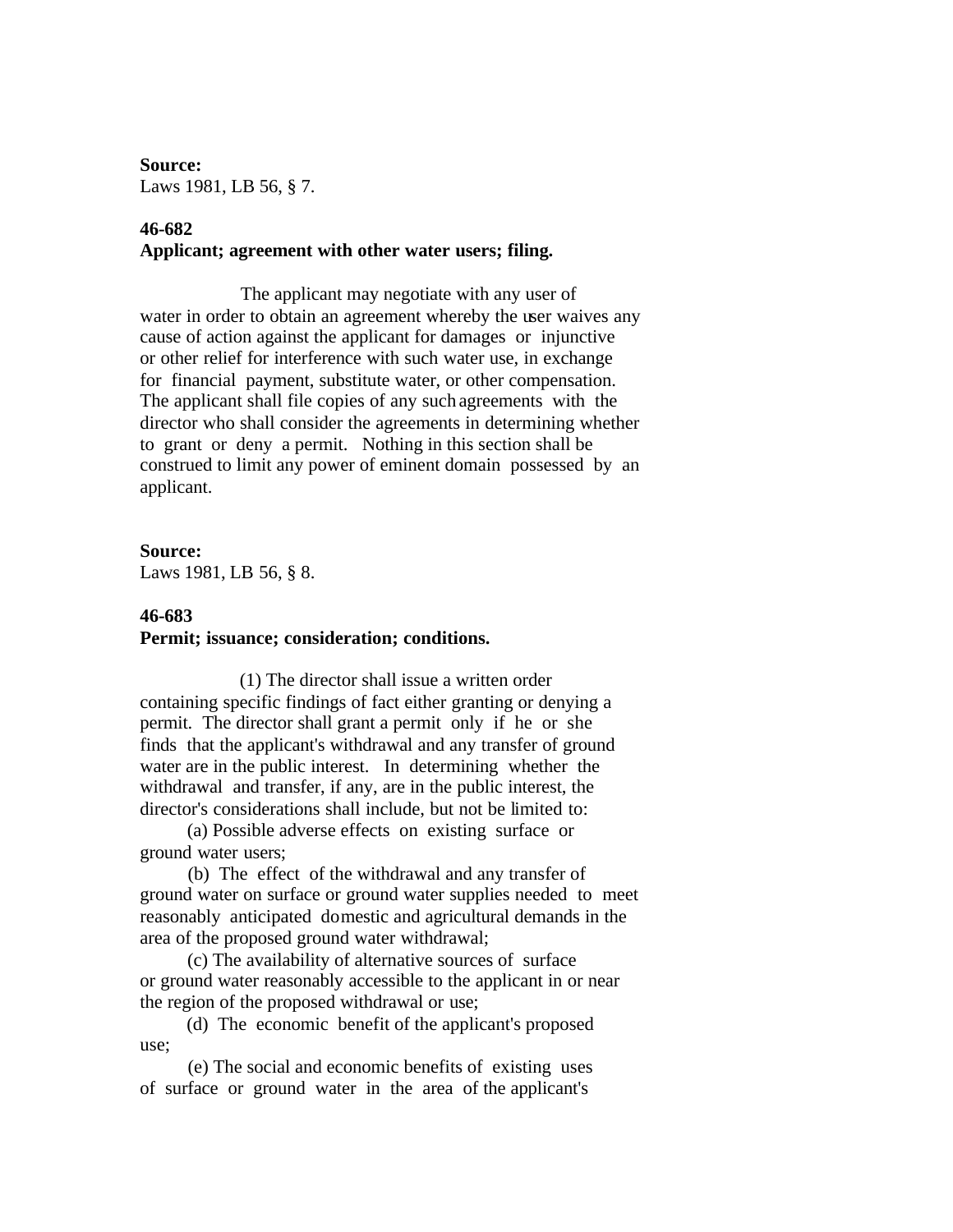proposed use and any transfer;

 (f) Any waivers of liability from existing users filed with the director; and

 (g) Other factors reasonably affecting the equity of granting the permit.

 (2) The director may grant a permit for less water than requested by the applicant. The director may also impose reasonable conditions on the manner and timing of the ground water withdrawals and on the manner of any transfer of ground water which the director deems necessary to protect existing users of water. The director shall issue such written order within ninety days of the hearing.

**Source:**

# Laws 1981, LB 56, § 9.

# **46-683.01**

## **Permit; application to amend; procedures; limitation.**

 If during construction or operation a permitholder determines (1) that an additional amount of water is or will be required for the proposed use set forth in a permit issued pursuant to section 46-683 or (2) that there is a need to amend any condition set forth in the permit, the permitholder may file an application to amend the permit. Following a hearing conducted in the manner prescribed by section 46-680, the director shall issue a written order containing specific findings of fact either granting or denying the proposed amendment in accordance with the public interest considerations enumerated in section 46-683. An application to amend a permit shall not be approved if the amendment would increase the daily peak withdrawal or the annual volume by more than twenty-five percent from the amounts approved in the original permit.

#### **Source:**

Laws 1986, LB 309, § 3.

## **46-684**

# **Permit; revocation; procedure; violation of terms of permit; director; powers and duties.**

 (1) A permit granted pursuant to section 46-683 shall be revoked, following a hearing conducted in the same manner as hearings conducted pursuant to section 46-680, if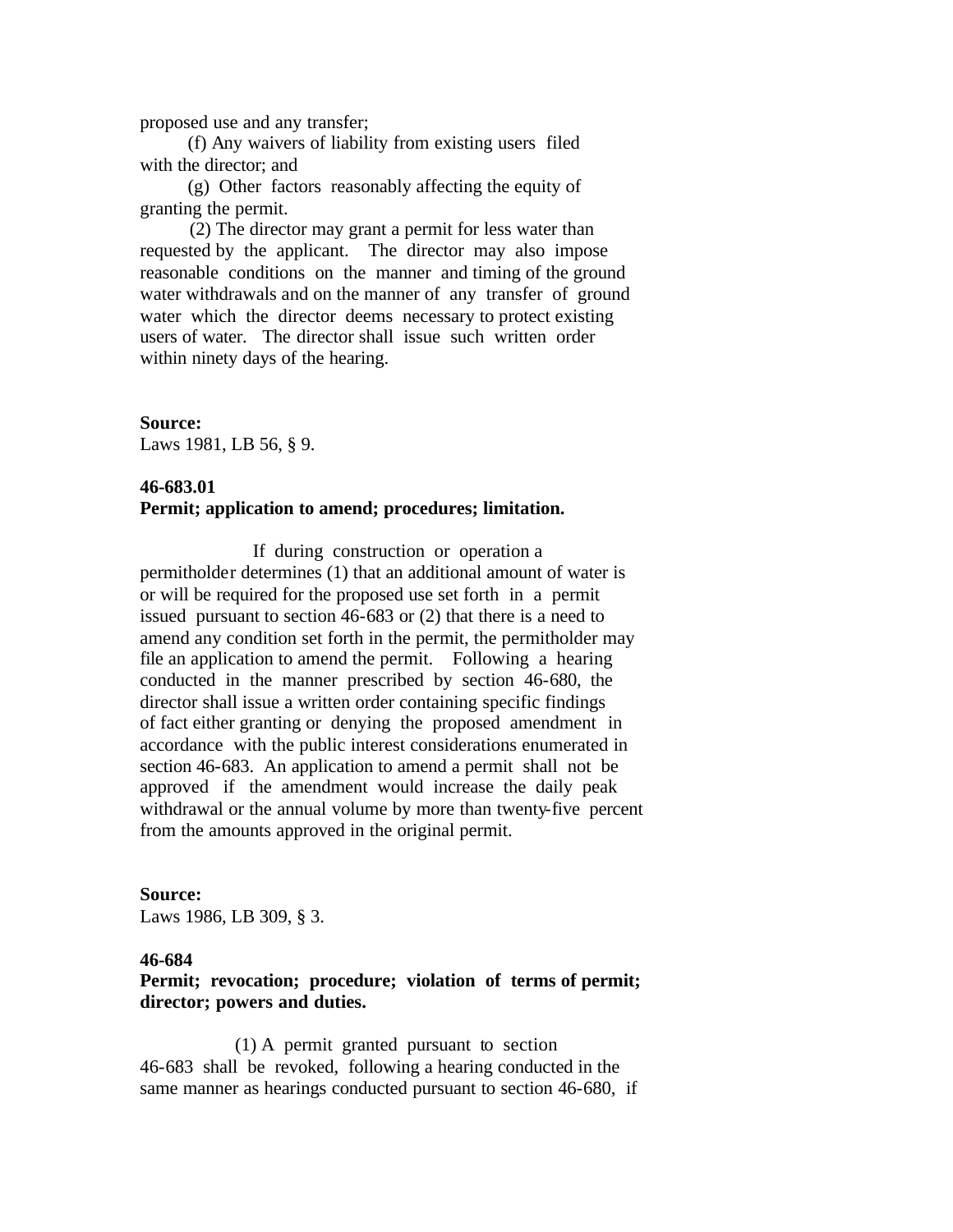the director determines that the permitholder has failed to exercise the right to withdraw ground water within three years of the date specified in the permit or for a period of three consecutive years thereafter.

 (2) If it appears to the director that a permitholder has withdrawn more ground water than the amount specified in the permit or has violated any of the conditions specified in the permit, the director shall give written notice to the permitholder of the alleged violation.

 Within thirty days following receipt of such notice, the permitholder may:

 (a) File an application to amend the permit as provided in section 46-683.01;

(b) Request a hearing before the director; or

 (c) Take appropriate measures to comply with the permit.

 If the permitholder fails to take action pursuant to subdivision  $(2)(a)$ ,  $(2)(b)$ , or  $(2)(c)$  of this section, the director may issue an order requiring compliance with the permit and seek, if appropriate, a court injunction prohibiting further violations of the permit.

 If the permitholder requests a hearing, the director shall within thirty days schedule a hearing within or in reasonable proximity to the area where the water wells are located. Within forty-five days following the hearing, the director shall issue an order containing specific findings of fact with reference to the alleged violation and directing the permitholder, if necessary, to cease and desist from further violations of the permit.

 (3) Nothing in this section shall limit the penalty provisions of section 46-687.

### **Source:**

Laws 1981, LB 56, § 10; Laws 1986, LB 309, § 4; Laws 1993, LB 131, § 37.

#### **46-685**

## **Order or decision; appeal by affected person.**

 Any affected person aggrieved by any order issued or final decision made by the director pursuant to the Industrial Ground Water Regulatory Act may appeal the order to the Court of Appeals. For purposes of this section, affected person means the applicant for a permit which is the subject of the director's order or final decision and any owner of an estate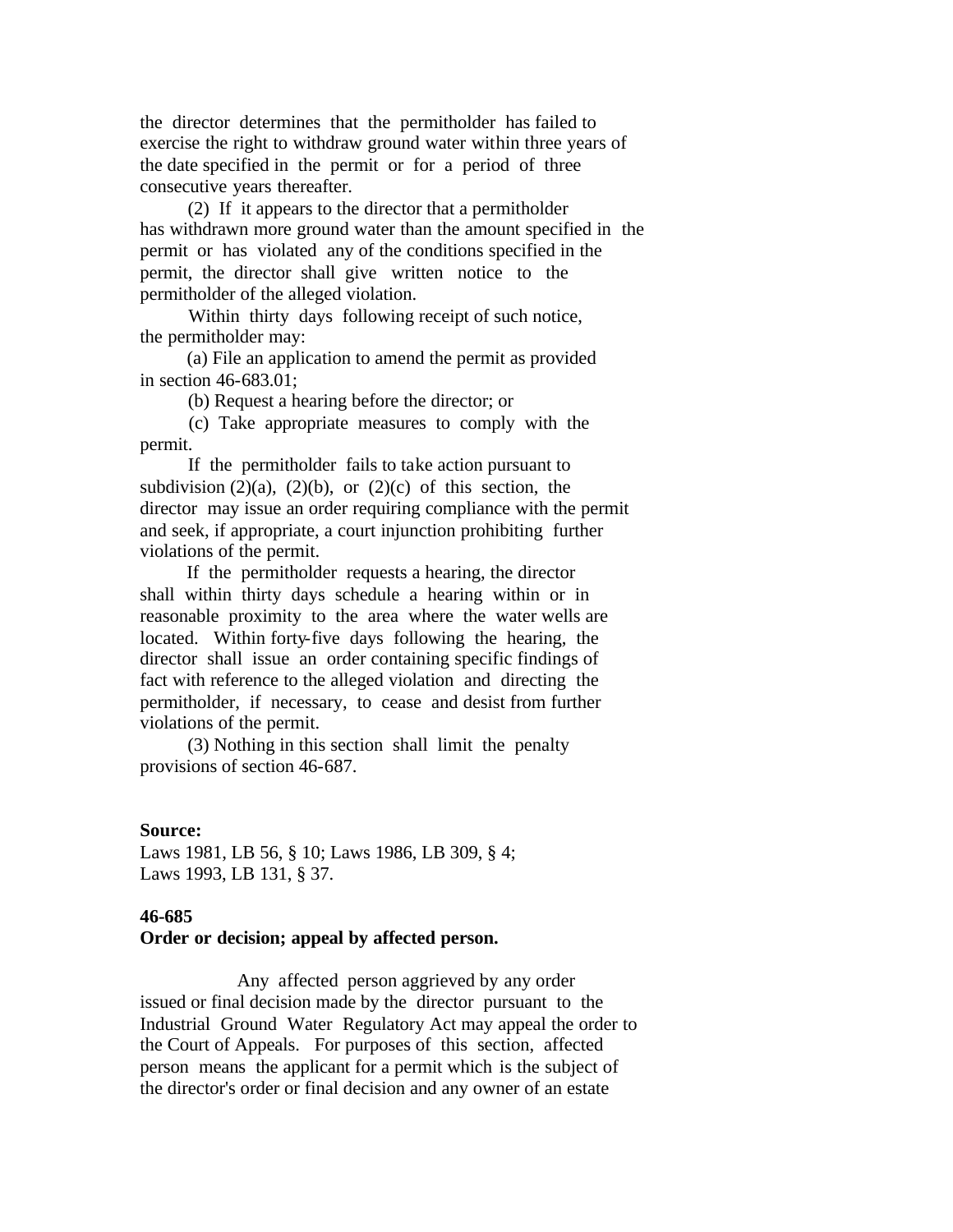or interest in or concerning land or water whose interest is or may be impacted in a direct and significant manner by the director's order or final decision.

#### **Source:**

Laws 1981, LB 56, § 11; Laws 1988, LB 352, § 80; Laws 2001, LB 129, § 4.

#### **46-686**

## **Injured person; remedies available.**

 Any owner of an estate or interest in or concerning land or water, except a person who has signed an agreement filed with the director pursuant to section 46-682, may bring an action for damages or injunctive or other relief for any injury done to his or her land or water rights by the holder of a permit issued pursuant to section 46-683. Nothing in sections 46-675 to 46-690 shall be construed as limiting the right to resort to other means of review, redress, or relief provided by law.

#### **Source:**

Laws 1981, LB 56, § 12.

#### **46-686.01**

# **Withdrawal and transfer of less than 150 acre -feet; injured person; hearing; civil action; appeal; attorney's fees.**

 The director shall have jurisdiction over any ground water withdrawal and transfer made under section 46-678.01. Any person using ground water at the time a notice to transfer is filed under such section whose wells thereafter suffer an unanticipated decline in ground water levels may petition the director for a hearing. Such petition shall specifically set forth the cause and extent of the ground water decline as well as the nature and extent of any injury resulting from that decline. If at such hearing the injured party presents evidence showing that the ground water levels declined as a result of such transfer and shows the nature and extent of any resulting injury, the director may issue an order terminating or conditioning the transfer to eliminate any further injury. If the injured party prevails and an order is issued pursuant to this section, the order shall provide that the person filing the notice of transfer shall pay the costs of the department and of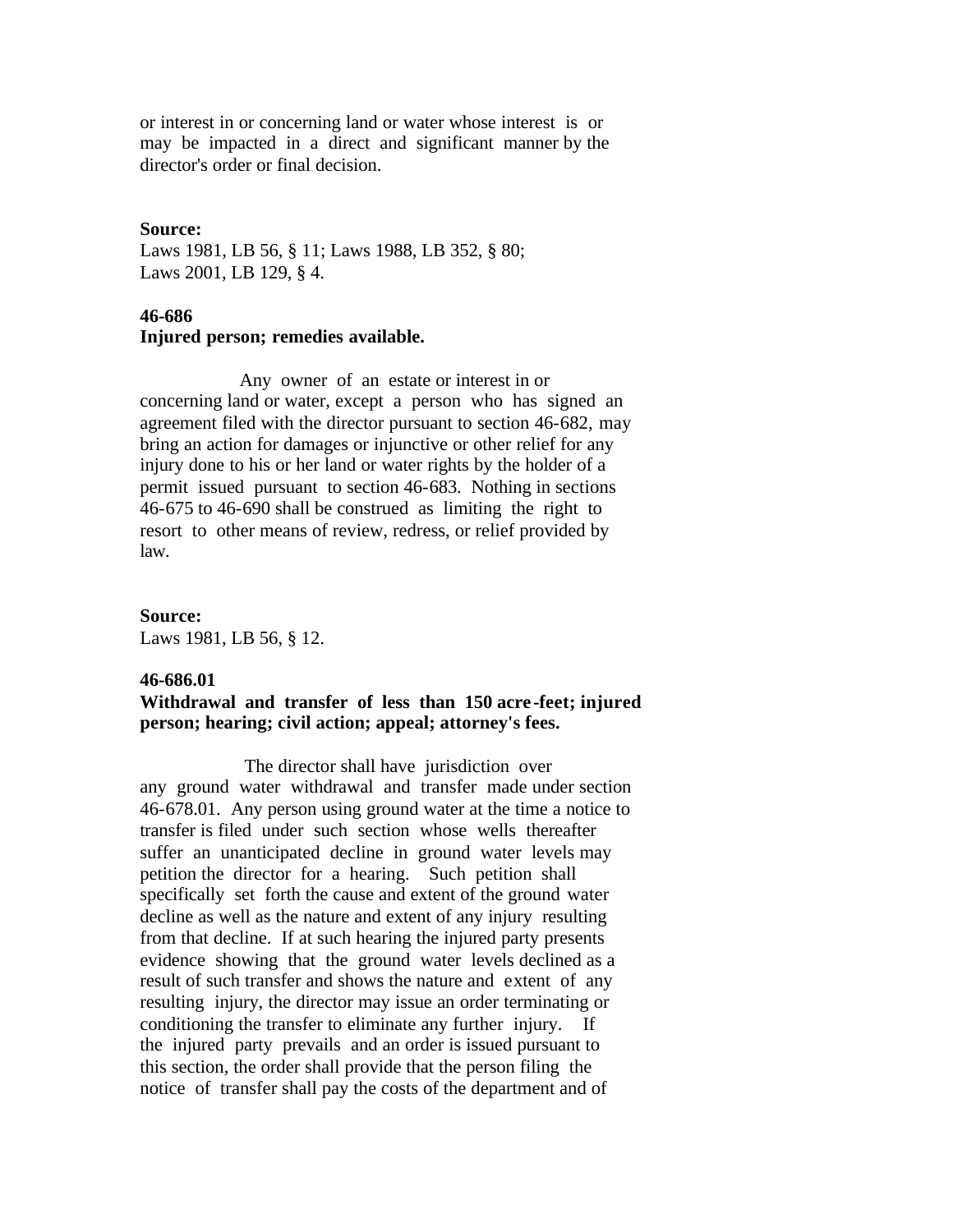the injured party, including reasonable attorney's fees. The injured party may maintain a civil action against the person filing the notice of transfer to recover the costs of a hydrologic evaluation. The order of the director may be appealed to the Court of Appeals.

## **Source:**

Laws 1993, LB 789, § 9; Laws 2000, LB 900, § 222.

# **46-687 Violation; penalty.**

 Any person who withdraws or transfers ground water in violation of the Industrial Ground Water Regulatory Act shall be guilty of a Class IV misdemeanor. Each day shall constitute a separate offense in cases of continued violation.

## **Source:** Laws 1981, LB 56, § 13; Laws 1986, LB 309, § 5.

## **46-688 Director; rules and regulations.**

 The director may adopt and promulgate all rules and regulations necessary or desirable to secure compliance with sections 46-675 to 46-690. The director shall by regulation specify the contents and scope of the hydrologic evaluation required by section 46-678, taking into account the current state of hydrologic knowledge and techniques, and the factors for permit approval listed in section 46-683.

**Source:** Laws 1981, LB 56, § 14.

# **46-689 Permitholder; subject to control area regulations.**

 Nothing in the Industrial Ground Water Regulatory Act shall be construed to exempt the holder of a permit issued pursuant to section 46-683 from any regulations adopted by a natural resources district pursuant to the Nebraska Ground Water Management and Protection Act for a control area designated before such permit has been granted.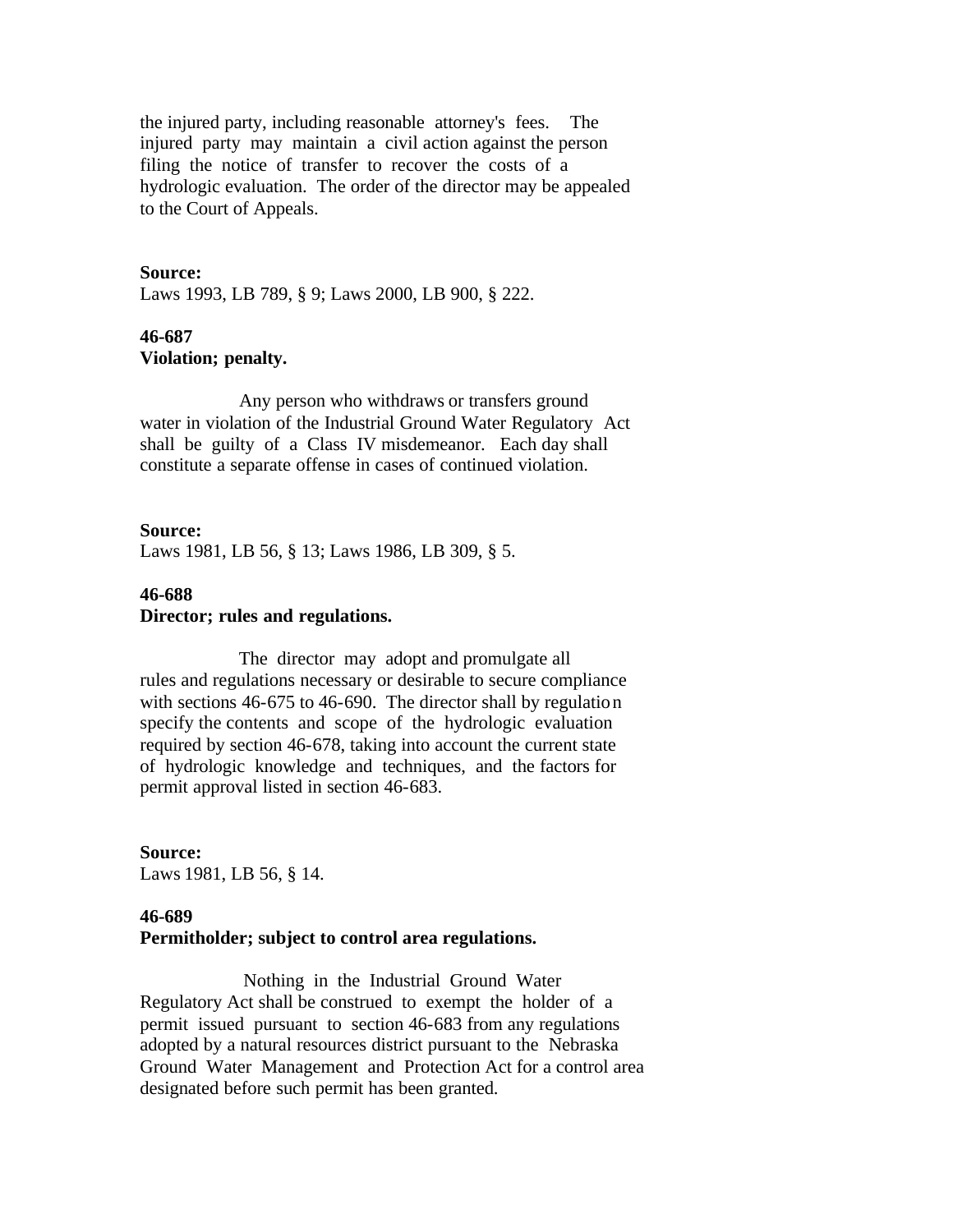# **Source:** Laws 1981, LB 56, § 15; Laws 1996, LB 108, § 75.

## **46-690 Act, how cited.**

 Sections 46-675 to 46-690 shall be known and may be cited as the Industrial Ground Water Regulatory Act. Any reference in such act to sections 46-675 to 46-690 shall be construed to include section 46-683.01.

## **Source:**

Laws 1981, LB 56, § 16; Laws 1986, LB 309, § 6; Laws 1993, LB 789, § 10.

## **46-691**

## **Transfer off overlying land; when allowed; objection; procedure; natural resources district; powers and duties; Director of Natural Resources; duties.**

 (1) Any person who withdraws ground water for agricultural purposes, or for any purpose pursuant to a ground water remediation plan as required under the Environmental Protection Act, including the providing of water for domestic purposes, from aquifers located within the State of Nebraska may transfer the use of the ground water off the overlying land if the ground water is put to a reasonable and beneficial use within the State of Nebraska and is used for an agricultural purpose, or for any purpose pursuant to a ground water remediation plan as required under the Environmental Protection Act, including the providing of water for domestic purposes, after transfer, and if such withdrawal, transfer, and use (a) will not significantly adversely affect any other water user, (b) is consistent with all applicable statutes and rules and regulations, and (c) is in the public interest. For purposes of this section, domestic has the same meaning as in section 46-613.

 (2) Any affected party may object to the transfer of ground water by filing written objections, specifically stating the grounds for such objection, in the office of the natural resources district containing the land from which the ground water is withdrawn. Upon the filing of such objections or on its own initiative, the natural resources district shall conduct a preliminary investigation to determine if the withdrawal,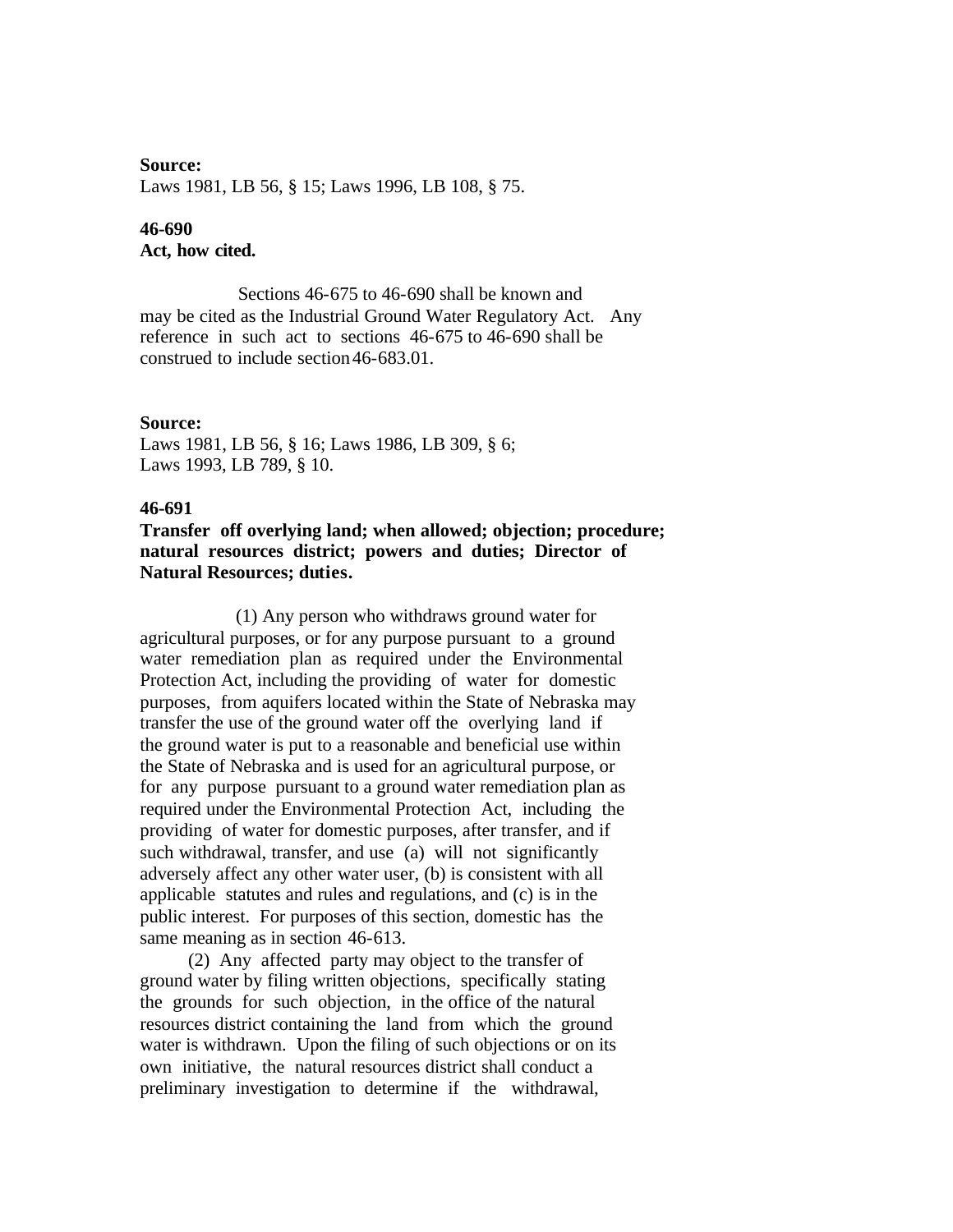transfer, and use of ground water is consistent with the requirements of subsection (1) of this section. Following the preliminary investigation, if the district has reason to believe that the withdrawal, transfer, or use may not comply with any rule or regulation of the district, it may utilize its authority under the Nebraska Ground Water Management and Protection Act to prohibit such withdrawal, transfer, or use. If the district has reason to believe that the withdrawal, transfer, and use is consistent with all rules and regulations of the district but may not comply with one or more other requirements of subsection (1) of this section, the district shall request that the Department of Natural Resources hold a hearing on such transfer.

 (3) At the hearing, all interested persons may appear and present testimony. Agencies or political subdivisions of this state and the appropriate natural resources districts shall offer as evidence any information in their possession which they deem relevant to the purposes of the hearing. After the hearing, if the Director of Natural Resources finds that the withdrawal, transfer, or use of ground water is contrary to the requirements of subsection (1) of this section, he or she shall issue a cease and desist order prohibiting the withdrawal and transfer.

 (4) The director may adopt and promulgate rules and regulations to carry out this section.

#### **Source:**

Laws 1995, LB 251, § 1; Laws 2000, LB 900, § 223.

#### **46-691.01**

# **Transfer off overlying land for domestic use; limitations; liability.**

 Any person other than a public water supplier as defined in section 46-638 may transfer ground water off the overlying land for the purpose of domestic use of ground water required for human needs as it relates to health, fire control, and sanitation if (1) the location and use of the water well and any pipeline or other means of conveyance are authorized by easement or other adequate property interest on all land on which such water well and pipeline or other means of conveyance are located and (2) the capacity of the water well or series of water wells connected together for such purposes does not exceed fifty gallons per minute. Such person may be liable for damages for interference with the use of ground water by another person only if the withdrawal of ground water for such domestic use unreasonably causes harm to another person through the lowering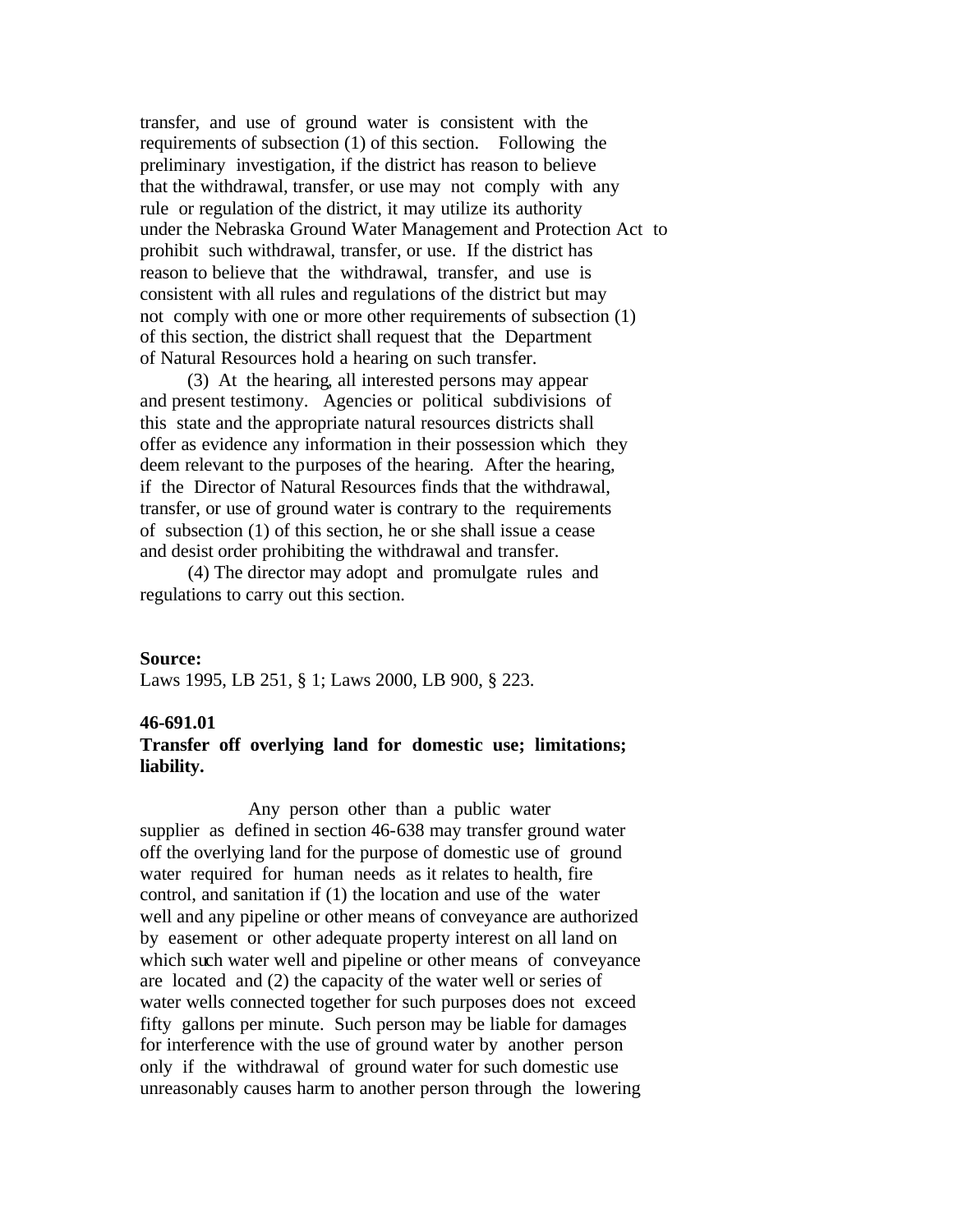of the water table or by reducing artesian pressure.

#### **Source:**

Laws 2001, LB 472, § 1.

#### **46-691.02**

**Transfer off overlying land for domestic use; applicability of section.**

Section 46-691.01 applies to all such transfers and uses of ground water before, on, and after September 1, 2001.

## **Source:**

Laws 2001, LB 472, § 2.

# **46-692**

#### **Wells; measuring devices; cost-share assistance.**

(1) For purposes of this section:

 (a) Measuring device means any accurate method used to measure total volume of water pumped or diverted annually; and

 (b) Well means a water well to be used for other than domestic purposes which is capable of pumping more than fifty gallons per minute and which is located in the alluvial aquifer of the Republican River Basin as determined and delineated on a map provided by the Department of Natural Resources.

 (2) It is the intent of the Legislature to appropriate five hundred thousand dollars each year for FY1998-99, FY1999-00, and FY2000-01 for a cost-share program to install measuring devices on wells in the alluvial aquifer of the Republican River Basin and on surface water diversion works from the Republican River and its tributaries. The money shall be appropriated to a separate account within the Nebraska Soil and Water Conservation Fund for cost sharing on the purchase and installation of measuring devices if every natural resources district covering any portion of the alluvial aquifer of the Republican River Basin has established by October 1, 1998, a program requiring the installation of measuring devices on a minimum of ninety percent of active eligible wells by June 1, 2001, and adopts and promulgates rules and regulations within a reasonable time governing the program.

 (3) To be eligible for cost-share assistance under this section, a surface water diversion works must have a valid